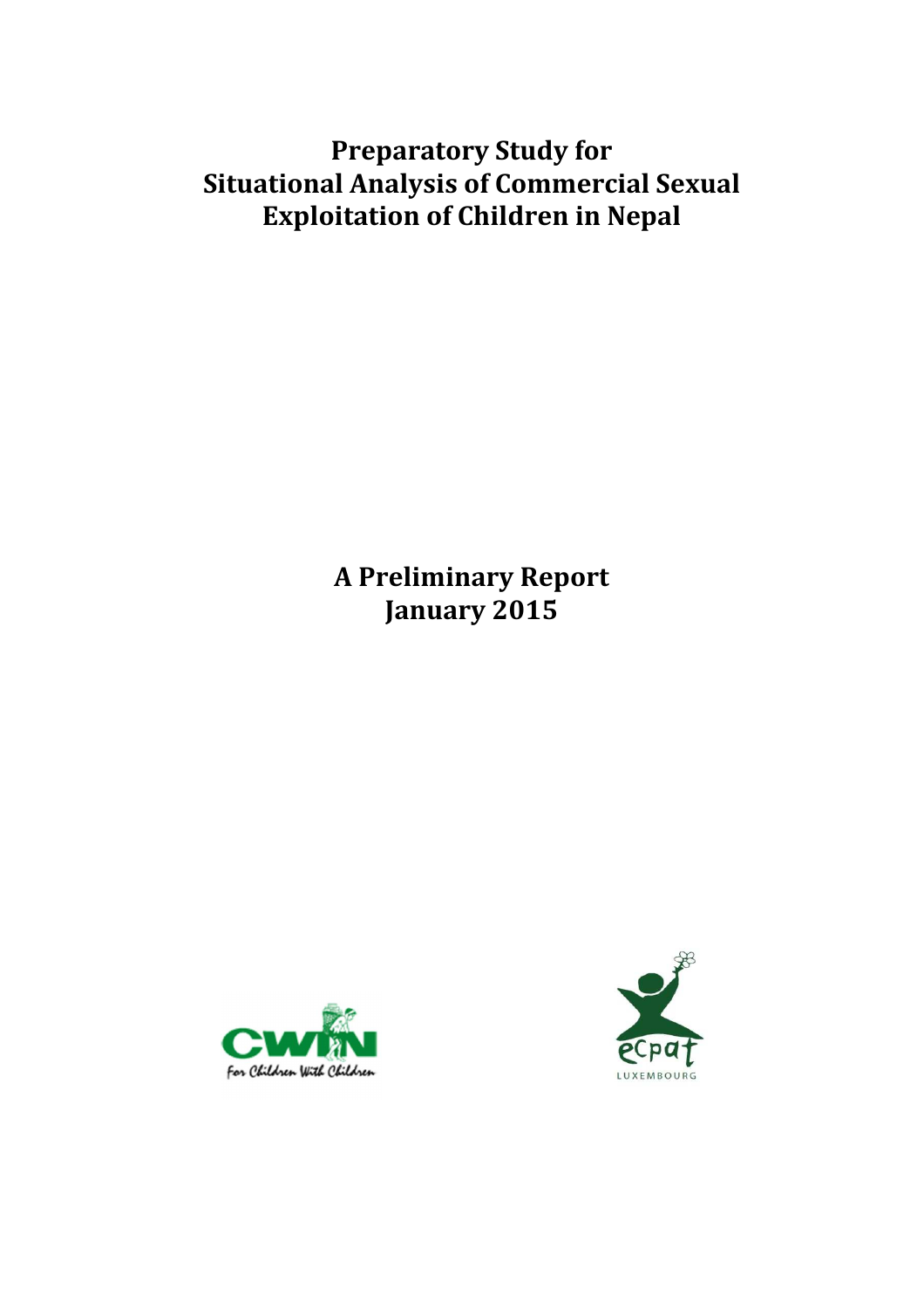| <b>Foreword</b>                                                          |  |
|--------------------------------------------------------------------------|--|
|                                                                          |  |
|                                                                          |  |
|                                                                          |  |
|                                                                          |  |
|                                                                          |  |
|                                                                          |  |
|                                                                          |  |
|                                                                          |  |
| <b>Commercial Sexual Exploitation of Children (CSEC) in Nepal</b>        |  |
|                                                                          |  |
|                                                                          |  |
|                                                                          |  |
| <b>Conceptualising Commercial Sexual Exploitation of Children (CSEC)</b> |  |
|                                                                          |  |
|                                                                          |  |
|                                                                          |  |
|                                                                          |  |
|                                                                          |  |
|                                                                          |  |
|                                                                          |  |
|                                                                          |  |
|                                                                          |  |
|                                                                          |  |
|                                                                          |  |
|                                                                          |  |
|                                                                          |  |
|                                                                          |  |
|                                                                          |  |
|                                                                          |  |
| <b>Methodology</b>                                                       |  |
|                                                                          |  |
|                                                                          |  |
|                                                                          |  |
|                                                                          |  |
|                                                                          |  |
|                                                                          |  |
|                                                                          |  |
|                                                                          |  |
|                                                                          |  |
|                                                                          |  |
|                                                                          |  |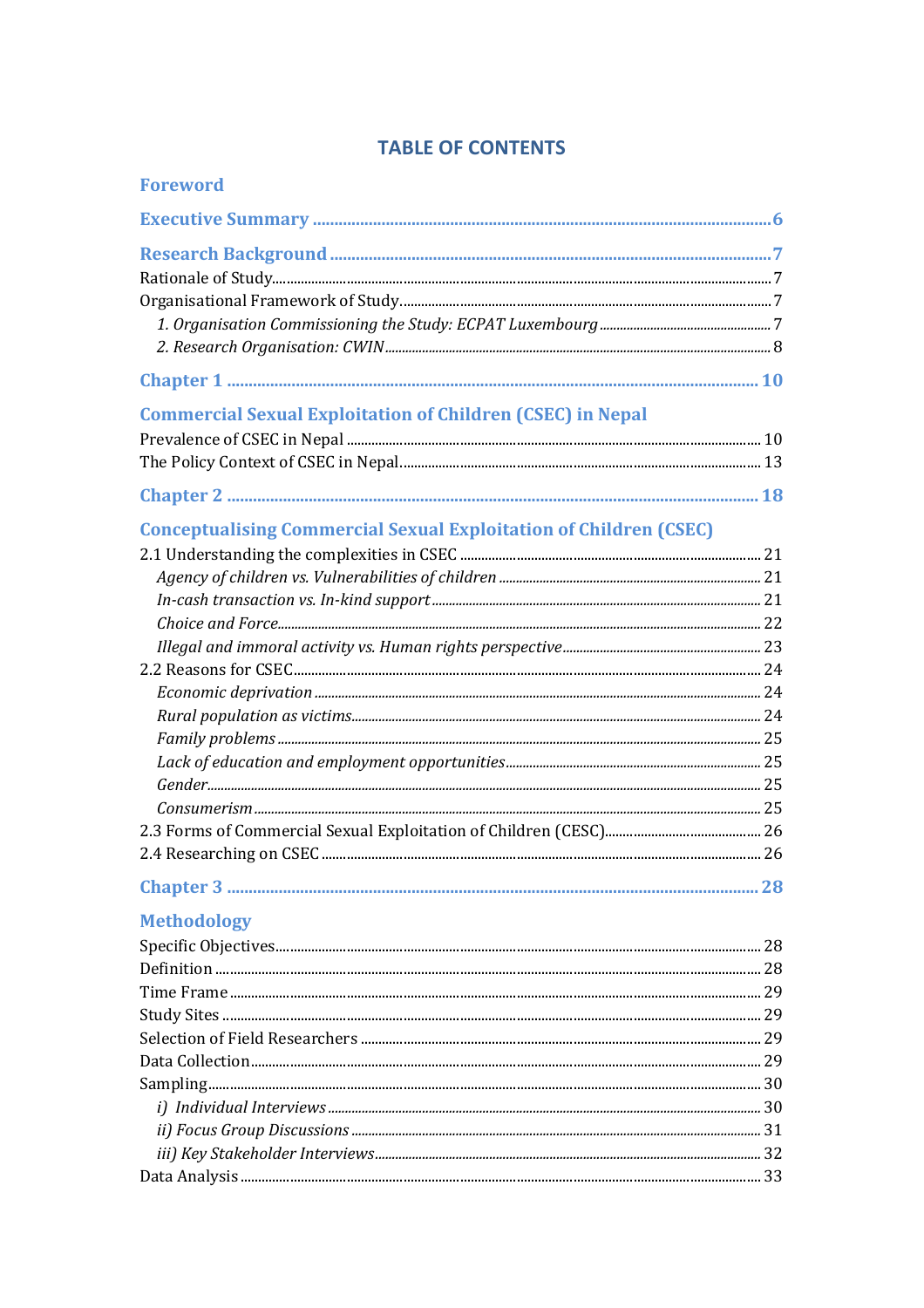| <b>Reaching out to the Respondents</b>                                      |  |
|-----------------------------------------------------------------------------|--|
|                                                                             |  |
|                                                                             |  |
|                                                                             |  |
|                                                                             |  |
|                                                                             |  |
| <b>Tracing the Trajectories to CSEC</b>                                     |  |
|                                                                             |  |
|                                                                             |  |
|                                                                             |  |
|                                                                             |  |
|                                                                             |  |
| <b>Various Manifestations of Commercial Sexual Exploitation of Children</b> |  |
|                                                                             |  |
|                                                                             |  |
|                                                                             |  |
|                                                                             |  |
|                                                                             |  |
|                                                                             |  |
|                                                                             |  |
|                                                                             |  |
|                                                                             |  |
|                                                                             |  |
|                                                                             |  |
| <b>Linkages between Manifestations of CSEC</b>                              |  |
|                                                                             |  |
|                                                                             |  |
|                                                                             |  |
|                                                                             |  |
|                                                                             |  |
|                                                                             |  |
|                                                                             |  |
|                                                                             |  |
|                                                                             |  |
|                                                                             |  |
|                                                                             |  |
|                                                                             |  |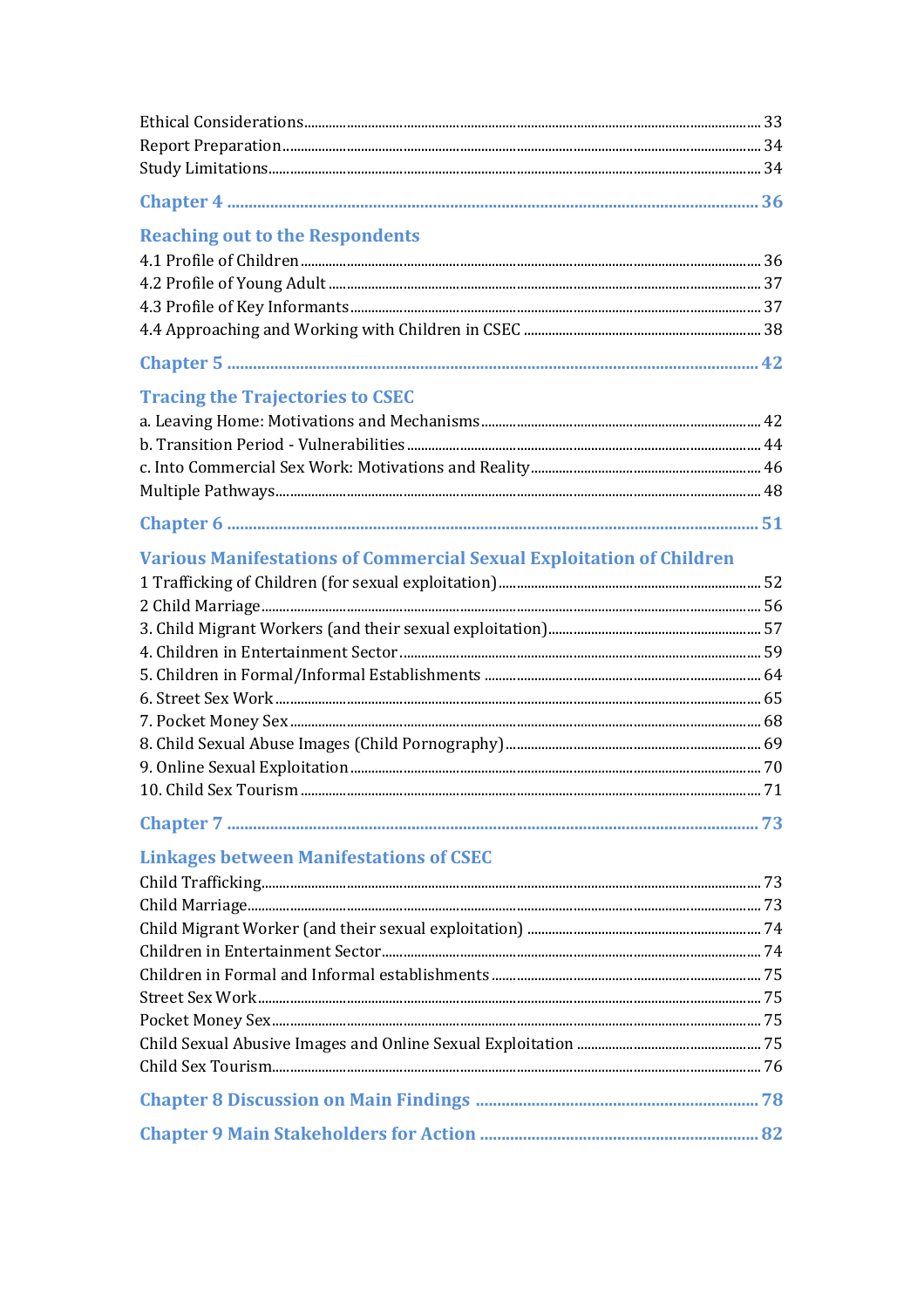## **List of Cases**

| Case No. 1  | Based on an interview with a survivor of girl trafficking   |
|-------------|-------------------------------------------------------------|
| Case No. 2  | Based on an interview with a survivor of trafficking        |
| Case No. 3  | Based on an interview with a sex worker                     |
| Case No. 4  | Based on an interaction with a Kamalari                     |
| Case No. 5  | Based on an interview with a girl at a Dance Bar            |
| Case No. 6  | Based on an interview with a 17-year-old restaurant worker  |
| Case No. 7  | Based on an informal interaction with a local youth         |
| Case No. 8  | Based on an informal interaction with a taxi driver         |
| Case No. 9  | Based on an interview of a girl in drug addiction           |
| Case No. 10 | Based on an interview with a school-going girl in Nepalgunj |
| Case No. 11 | Based on an interview with a 16-year old girl in Pokhara    |
| Case No. 12 | Based on an interview with a 16 year old girl in Kathmandu  |

## **List of Diagrams**

| Diagram 1 | Three Components of CSEC |
|-----------|--------------------------|
| Diagram 2 | Manifestations of CSEC   |

## **List of Abbreviations**

| <b>CWIN</b>     | Child Workers in Nepal Concerned Center                          |
|-----------------|------------------------------------------------------------------|
| CAC             | Community Action Centre (CAC) Nepal                              |
| <b>CCWB</b>     | Central Child Welfare Board                                      |
| <b>CSE</b>      | <b>Commercial Sexual Exploitation</b>                            |
| <b>CSEC</b>     | Commercial Sexual Exploitation of Children                       |
| <b>CSW</b>      | <b>Commercial Sex Worker</b>                                     |
| <b>ECPAT</b>    | End Child Prostitution, Child Pornography and the Trafficking of |
|                 | <b>Children for Sexual Purposes</b>                              |
| <b>FSW</b>      | Female Sex Worker                                                |
| IL <sub>0</sub> | International Labour Organization                                |
| ILO/IPEC        | International Labour Organization/International Programme on     |
|                 | the Elimination of Child Labour                                  |
| <b>INGO</b>     | International Non Governmental Organisation                      |
| MoWCSW          | Ministry of Women, Children and Social Welfare                   |
| <b>NDHS</b>     | Nepal Demographic and Health Survey                              |
| NGO             | Non Governmental Organisation                                    |
| SAARC           | South Asian Association for Regional Cooperation                 |
| TIP             | <b>Trafficking in Persons</b>                                    |
| <b>UN</b>       | <b>United Nations</b>                                            |
| <b>UNESCO</b>   | United Nations Education, Scientific and Cultural Organisation   |
| <b>UNFPA</b>    | <b>United Nations Population Fund</b>                            |
| UNICEF          | <b>United Nations Children's Fund</b>                            |
| <b>UNODC</b>    | United Nations Office on Drugs and Crime                         |
|                 |                                                                  |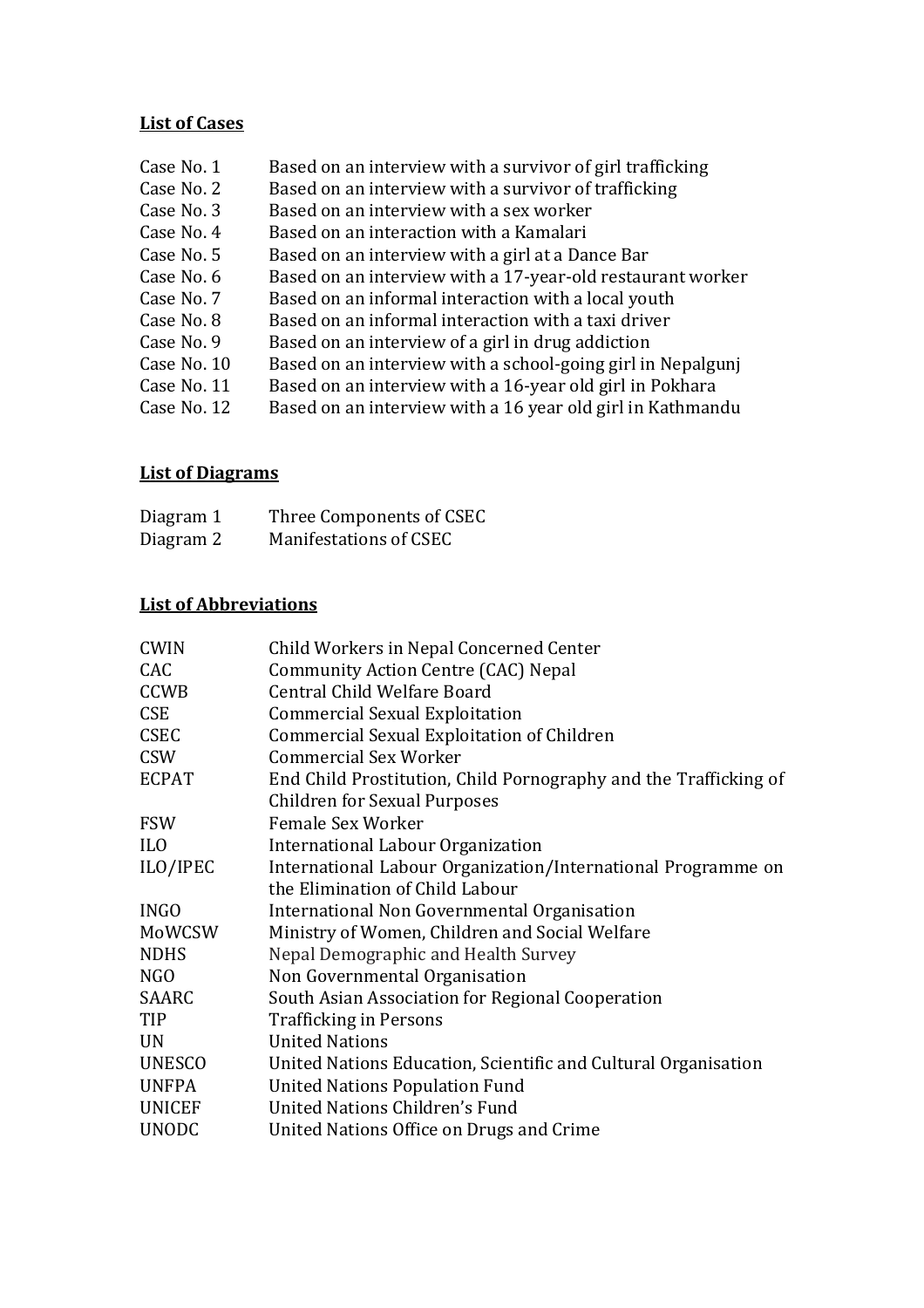## **Foreword**

This research is a preliminary step towards a modest attempt to assess the situation of commercial sexual exploitation of children in Nepal. It is, in fact, a study that has allowed us to have a general overview of the situation of CSEC in Nepal and has provided us with some primary information which can be potentially valuable in terms of defining more detailed research and even programmatic interventions in the country. For ECPAT Luxembourg, such researches, and the findings which emerge from them, not only nourish our knowledge of this complex phenomenon but they are also crucial to understanding how different forms of CSEC evolve and develop in any given country (or region). As such, we consider it essential to support such researches in a consistent manner so that country-specific knowledge-bases are created on which effective actions could be developed.

As you will read, what has emerged from the findings is the need to appreciate the complexities inherent in CSEC. All manifestations of CSEC are invariably interlinked: child marriage is often a means adopted to traffic young children for prostitution or other forms of sexual exploitation while child trafficking in itself is a mechanism through which children are introduced to sexually exploitative activities. Chapter seven of this report presents other examples of these interlinkages and underscores the importance of an inclusive approach that will not address any form of CSEC in isolation but will take into consideration the complex web in which CSEC occurs.

The study also points out to emerging forms of CSEC, especially among urban youth, whereby such youth engage in sex work to supplement their income to meet the financial pressures of urban life. It also exposes relatively new but potentially dangerous forms of CSEC where all children with access to internet and mobile phones are highly vulnerable to online sexual exploitation. This study has noted in particular the extreme vulnerability of children engaged in street sex work and those working in the entertainment sector to this form of sexual exploitation.

One significant observation that the research makes is the strength and resilience that children have demonstrated in their difficult lives. Despite the hardships they have encountered and lived with and despite the violation of their most fundamental rights, they have also shown that they are capable of making choices while being aware of the impact that these choices will have on their lives. As mentioned later in the report, their stories are thus stories of both 'agency' and 'vulnerabilities'.

We hope this report will provide some useful insight to all of us working to combat the commercial sexual exploitation of children.

## **ECPAT Luxembourg**

Thomas Kauffmann, Executive Director Deepa Limbu Subba, Country Representative, Nepal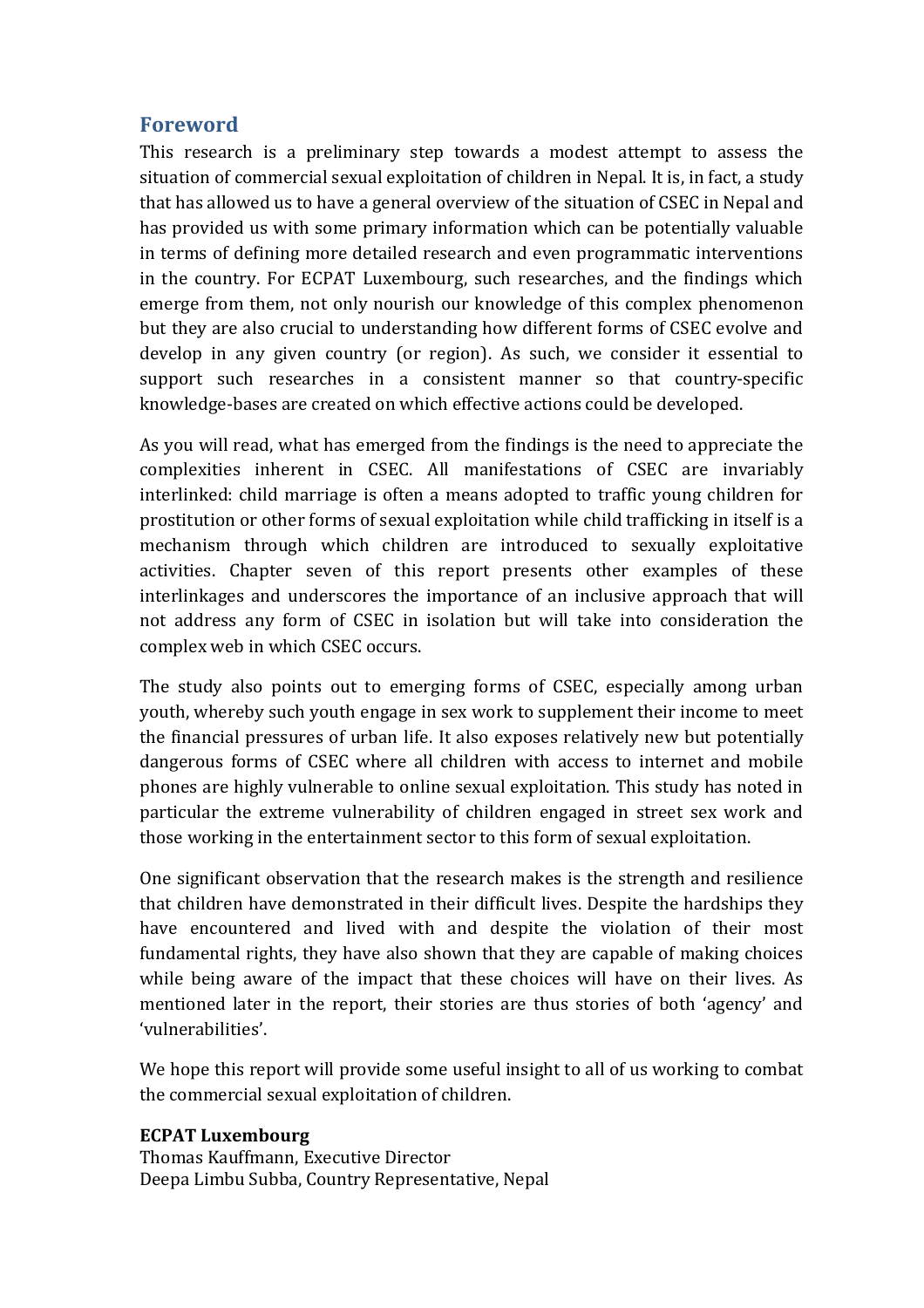## **Executive Summary**

This report documents the key findings of the 'Preparatory Study for Situational Analysis of Commercial Sexual Exploitation of Children in Nepal'. This study aims to provide a preliminary insight on the current situation of CSEC in Nepal so as to provide the basis for the national-level research on 'Situational Analysis of Commercial Sexual Exploitation of Children in Nepal'. The study was conducted from November 2013 to February 2014.

This report is organized into nine chapters. Chapter one sets the context for the current research. It presents the prevalence and policy context of CSEC in Nepal. In Chapter two, report highlights some of the conceptual issues around Commercial Sexual Exploitation of Children (CSEC). Chapter three and four discusses the methodology for the research and various challenges during the research process. Chapter five traces the journey of children to CSEC. In Chapter six, the report discusses 10 different manifestations of research. Chapter seven attempts to trace linkages between various manifestations of CSEC. In Chapter eight, the report presents the main themes emerging from the research. The final chapter lists some of the main stakeholders for action against CSEC in Nepal.

This study followed multiple methods of data collection to understand the complex issue of CSEC. A comprehensive literature review was followed by semi-structured interviews, key informant interviews and focus group discussion with children. 22 children from various backgrounds were interviewed in Kathmandu, Pokhara and Nepalgunj. 22 key informant interviews were conducted with people working in I/NGOs, Government offices, Police, Tourism sector and private sectors like hotels, cyber café, restaurants etc. Data collection was completed between November-December 2013.

The research revealed several interesting trends in CSEC in Nepal. While the issues of child trafficking, children in commercial sex work, sexual exploitation of migrant child workers continue to be important forms of commercial sexual exploitation of children, there are many new forms that are emerging. With the recent developments in information technology, the use of mobile phones, social media and internet-based technologies is increasing in making first contacts with children. The research also highlights 'internal trafficking' of girls for the night entertainment industries in major urban areas. This study also highlights incidences of 'pocket money sex', where children engage in sexual activities to finance their city-based life. Promise of better jobs, exploring the new world, pressures to engage with monetized economy also present themselves as the reasons to engage in transactional sexual activity.

This research thus makes an enquiry into ten different manifestations of Commercial Sexual Exploitation of Children (CSEC) in Nepal. These categories have been highlighted mainly for conceptual clarity; to understand the different mechanisms involved in each one and to enable designing appropriate programmes to combat it. However, in practice, they overlap to a large extent and may not occur separately from one another.

- Research Team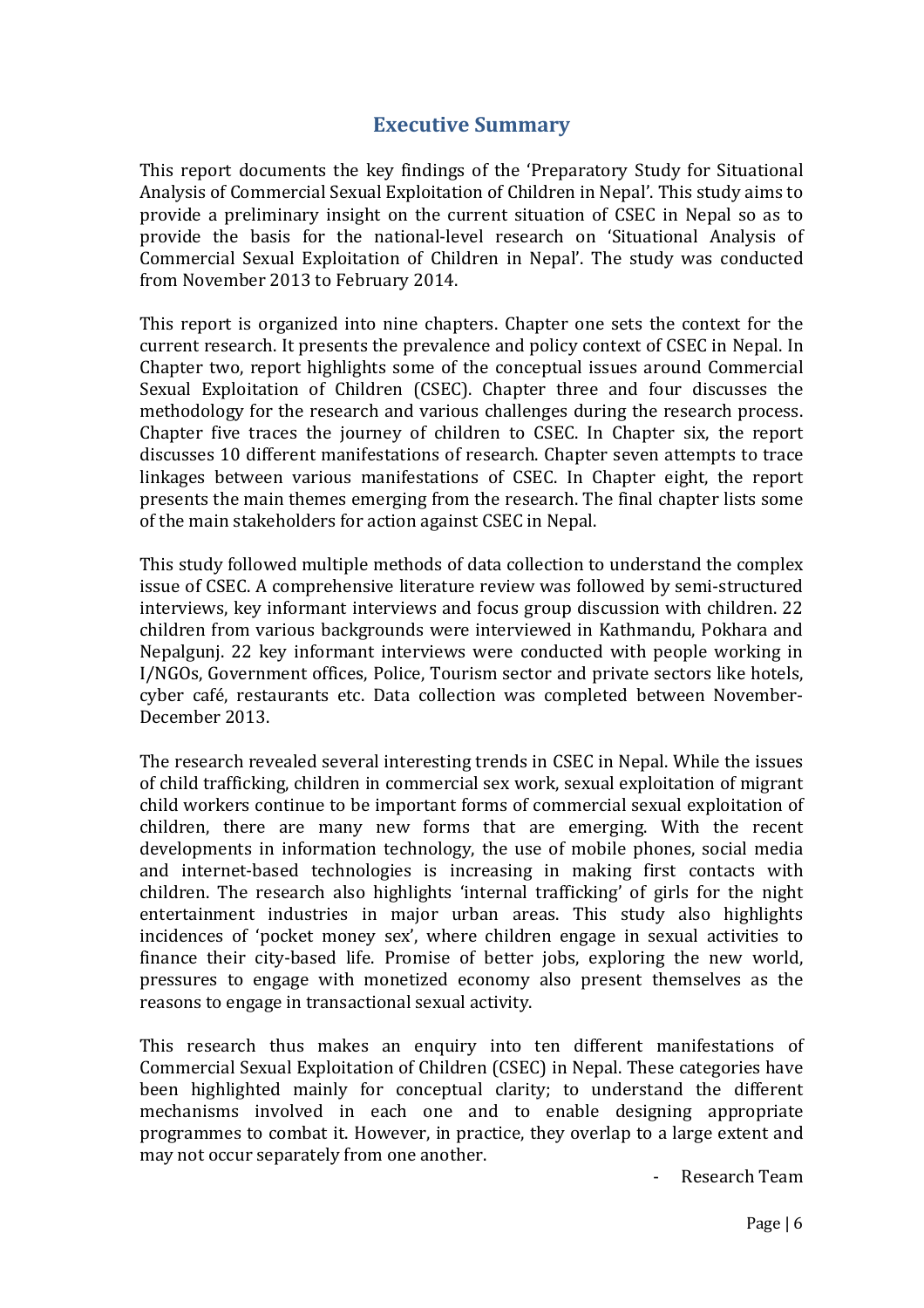## **Research Background**

ECPAT Luxemburg and Child Workers in Nepal Concerned Centre (CWIN) conducted a 'Preparatory Study on the Situational Analysis of Commercial Sexual Exploitation of Children (CSEC) in Nepal. This study aims to provide a preliminary insight on the current situation of CSEC in Nepal that provide the basis for the national-level research on 'Situational Analysis of Commercial exploitation in Nepal'.

### **Rationale of Study**

There is general consensus among organizations working against CSEC that a full picture of the situation of commercial sexual exploitation of children in Nepal is difficult to ascertain today. Studies have been conducted, reports are accessible and data available but most of these are either old or limited in scope, treating only certain forms of CSEC (trafficking of children or child prostitution or child marriage for example).

A comprehensive study, covering in depth the current situation of CSEC in Nepal is required. Reports, studies and testimonies of experts working in the sector increasingly underline the suspicion that Nepal could be developing as a new destination for child sex tourism or that online sexual exploitation of children could be a potential threat in the future. Such trends have not been fully researched to explore the real threats that such developments could present to children in particular and to the Nepalese society as a whole. Also, embedded in the problematic of trafficking, are that of migration and networks of traffickers fully exploiting porous borders with neighboring countries. But also, trafficking destinations are changing and young Nepali girls and women are found to be working in dance bars in countries as far as Tanzania.

In light of this situation, ECPAT Luxembourg planned to conduct a comprehensive research study whose goal will be to provide an in-depth situational analysis of CSEC in Nepal. However, before actually bringing this research to ground, ECPAT Luxembourg with CWIN has conducted a preparatory field study whose findings should provide insight on the current situation of CSEC in Nepal. As such, the purpose of this preparatory study is to provide primary information to the national research mentioned above. To that end, this preparatory study focuses on: (i) an extensive review of literature on CSEC and (ii) identification of some of the most widespread forms of CSEC in Nepal

## **Organisational Framework of Study**

## **1. Organisation Commissioning the Study: ECPAT Luxembourg**

ECPAT Luxembourg is a non-profit association founded in 1995 and recognized by the Luxembourg Ministry of Foreign Affairs as a non-governmental organization for development.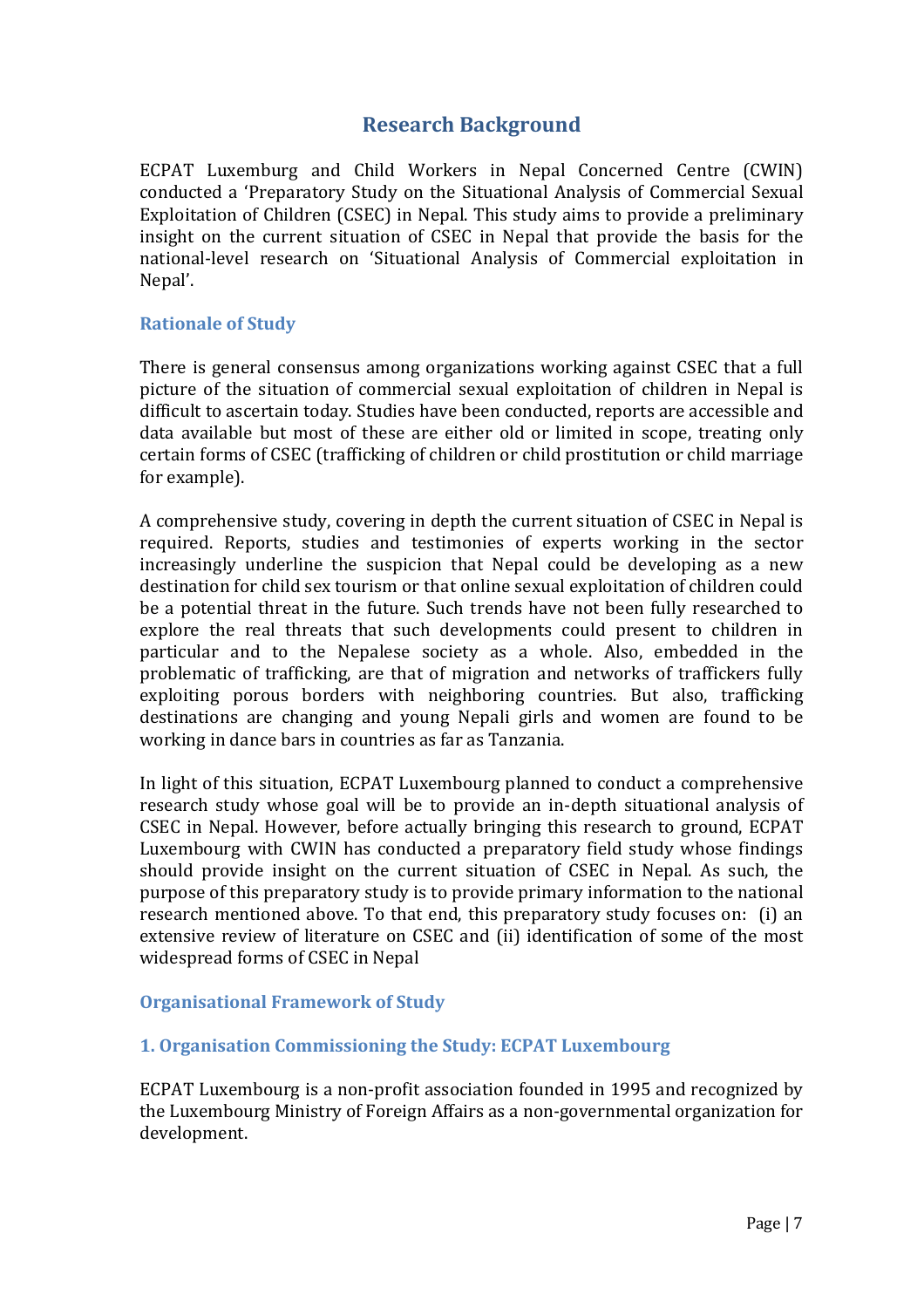It is a member of the global ECPAT network (End Child Prostitution, Child Pornography and Trafficking of Children for Sexual Purposes) working to end the commercial sexual exploitation of children (CSEC).

ECPAT Luxembourg supports countries in the South with prevention, rehabilitation and reintegration projects for children who are vulnerable to and/or victims of sexual exploitation. These projects are carried out by partner NGOs and include informational and prevention efforts among at-risk children and communities as well as managing the cases of child victims In the Grand Duchy of Luxembourg, ECPAT Luxembourg carries out awareness-raising and information communication among the general public and actors concerned with the problem of commercial sexual exploitation of children. ECPAT Luxembourg also supports research-action projects intended to improve our understanding of the latest evolutions in the sexual and commercial exploitation of children and the new geographic areas affected.

ECPAT Luxembourg's development partnership in Nepal started in 2008. We work to reduce the risks of sexual abuse and exploitation among vulnerable and at-risk children. Our interventions focus on the key areas of prevention, rescue, recovery, reintegration and capacity building of partner organizations.

## **2. Research Organisation: CWIN**

Established in 1987, Child Workers in Nepal Concerned Centre (CWIN) is a pioneer organisation in Nepal for the rights of the child and against child labour exploitation. CWIN is an advocate organisation for the child's rights with focus on children living and working under the most difficult circumstances. CWIN's main areas of concern are child labour, street children, child marriage, bonded labour, trafficking of children, children in conflict with laws and commercial-sexual exploitation of children.

As a watchdog in the field of child rights in the country, CWIN acts as a voice of children through lobbying, campaign and pressure to the government to protect and promote children's rights in the country, and to end all kinds of exploitation, abuse and discrimination against children. As a concerned organisation to the children at risk, CWIN has been also undertaking a number of socialisation, support and rehabilitation programme through its various programmes.

| Research Team |                  |                                                                                                    |
|---------------|------------------|----------------------------------------------------------------------------------------------------|
| Role          | Name             | Main Responsibility                                                                                |
| Research      | Sumnima Tuladhar | Advise<br>the<br>research<br>team<br>on<br>conceptualisation of research, finalisation             |
| Advisors      | Rupa Dhital      | of research instruments, provide guidance<br>report writing process<br>the<br>and<br><sub>on</sub> |
|               | Dr. Deepa Dhital | finalisation of the report.                                                                        |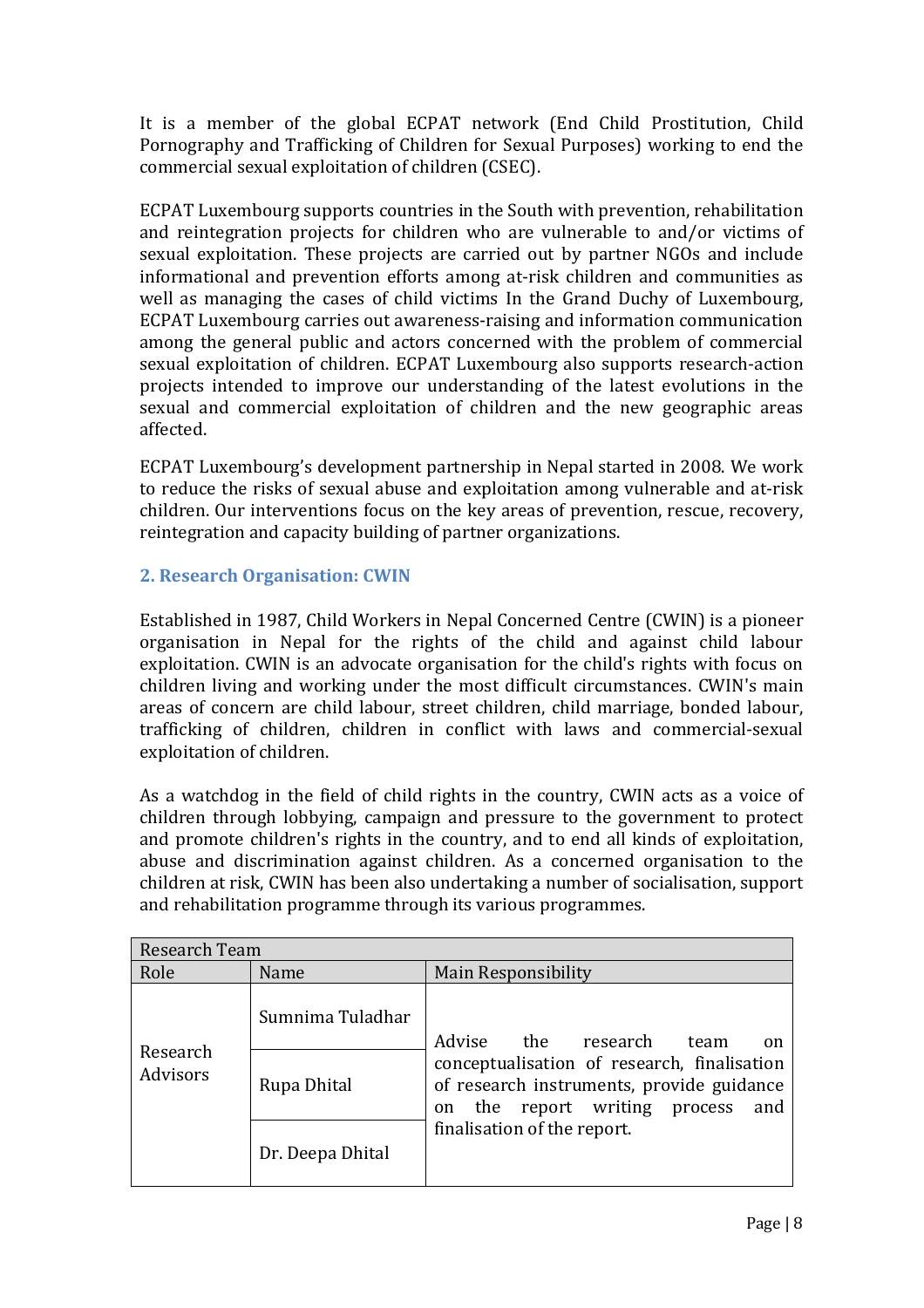| Lead<br>Researcher          | Uma Pradhan                  | Lead and coordinate the entire research<br>process, draw up research design and<br>instruments for data collection, provide<br>training to research team, coordinate and<br>supervise field work, prepare the final<br>report |
|-----------------------------|------------------------------|-------------------------------------------------------------------------------------------------------------------------------------------------------------------------------------------------------------------------------|
|                             | Lachhindra<br>Maharjan       | Assist the lead researcher in the entire<br>research process including literature<br>review, designing research instruments,<br>compilation of data, coordination with the<br>research team and preparation of the<br>report. |
| Researchers<br>Manu Krishan |                              |                                                                                                                                                                                                                               |
| Field                       | coordination   Bishnu Paudel | Coordinate field research<br>including<br>identifying survey areas and contacting<br>local people.                                                                                                                            |

In addition to the research team members, we have drawn extensively from experience and expertise of CWIN staff members and CWIN database.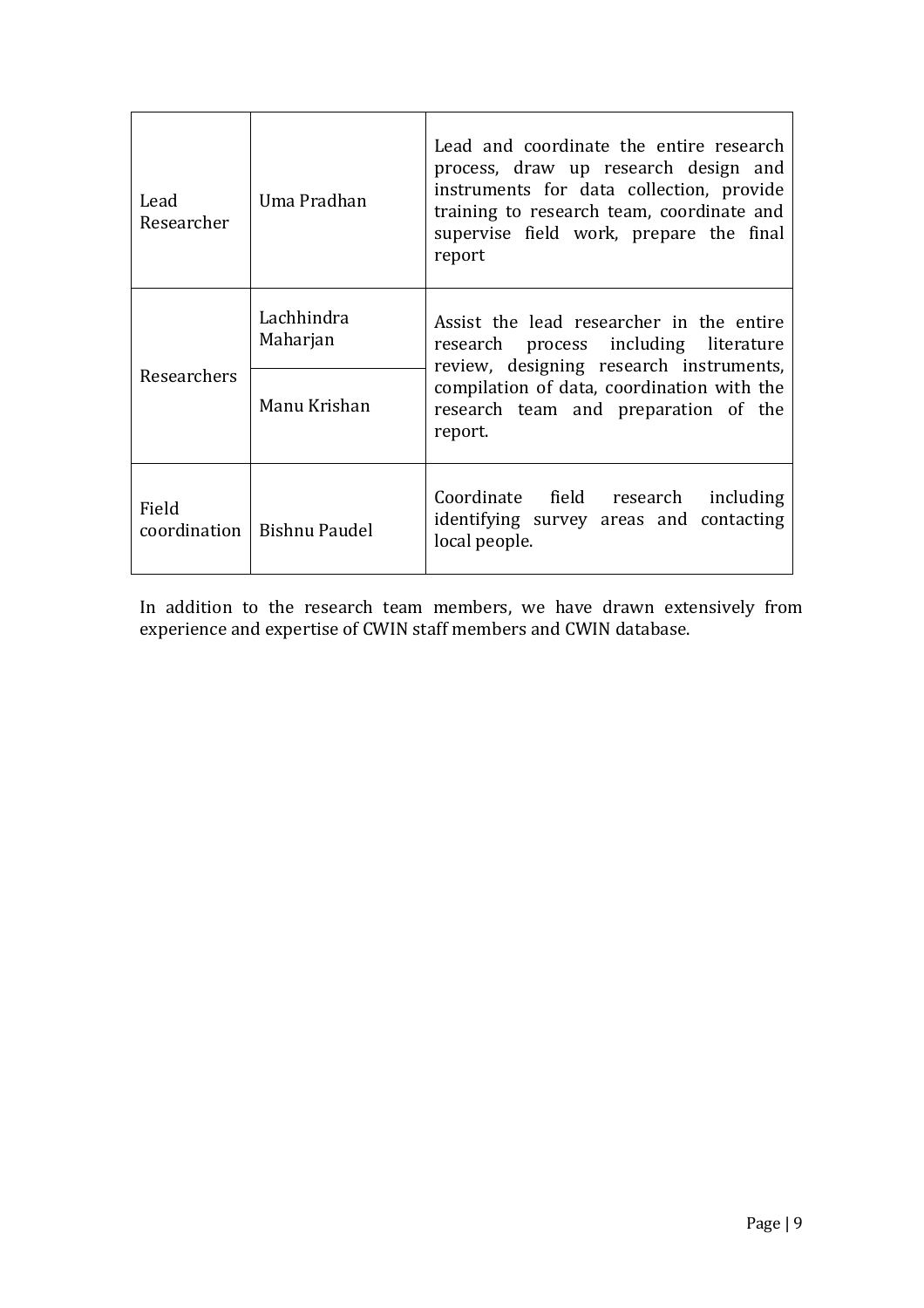## **Chapter 1**

## **Commercial Sexual Exploitation of Children (CSEC) in Nepal**

Commercial Sexual Exploitation of Children (CSEC) is a fundamental violation of human rights and children's rights. The Declaration of the First World Congress against Commercial Sexual Exploitation of Children defines it as *"*sexual abuse by the adult and remuneration in cash or kind to the child or a third person or persons. The child is treated as a sexual object and as a commercial object. The commercial sexual exploitation of children constitutes a form of coercion and violence against children and amounts to forced labour and a contemporary form of slavery.*"* It is sexual abuse of a child in exchange for some sort of payment, either money or favours (food, shelter or access to education). It consists of criminal practices that demean, degrade and threaten the physical and psychosocial integrity of children. CSEC includes the prostitution of children, child pornography, child sex tourism and other forms of transactional sex where a child engages in sexual activities to have key needs fulfilled, such as food, shelter or access to education. It includes forms of transactional sex where the sexual abuse of children is not stopped or reported by household members, due to benefits derived by the household from the perpetrator.

### **Prevalence of CSEC in Nepal**

Various studies in the past show alarmingly high number of children affected by CSEC in Nepal. According to ILO, around 12,000 Nepalese children, mainly girls, are trafficked for sexual commercial exploitation each year (ILO, 2001: 5). However, due to the clandestine nature of the practice, lack of concrete evidence and other situational factors, it is virtually impossible to estimate how many other children are victims of commercial sexual exploitation. Estimations are that 30-40 percent of the commercial sex workers in Kathmandu are under the age of 18 (MoWCSW 2008:26) and as many as one in ten is between the ages of 12 to 15 years (Frederick et. al. 2010). The studies also highlight that CSEC in Nepal exists in various forms.

*Child Trafficking*: Nepal continues to be one of the countries with high prevalence in child trafficking, though lack of reliable data makes is difficult to measure the depth of its prevalence. ILO (2001, 2003) estimates that approximately 12,000 children are trafficked every year from Nepal. The recent studies report a higher number estimating between 7-15,000 each year (USDTIP, 2009). Similarly, the National Human Right Commission of Nepal (NHRC, 2011) estimates that 11,500 persons were trafficked or at least almost trafficked in 2011, up from 5,500 in 2010.

Children make up a high proportion of people trafficked from Nepal. The UNODC Global Report in Trafficking (2012: 69) notes that children constitute 36% of all Nepalese trafficking victims, with girls constituting 33% and boys making up 3%. The report shows that female victims make up 86% of the total number of trafficking victims from Nepal. According to Terre des Hommes (2005), most of the brothel-based Nepalese prostitutes in India were trafficked when they were under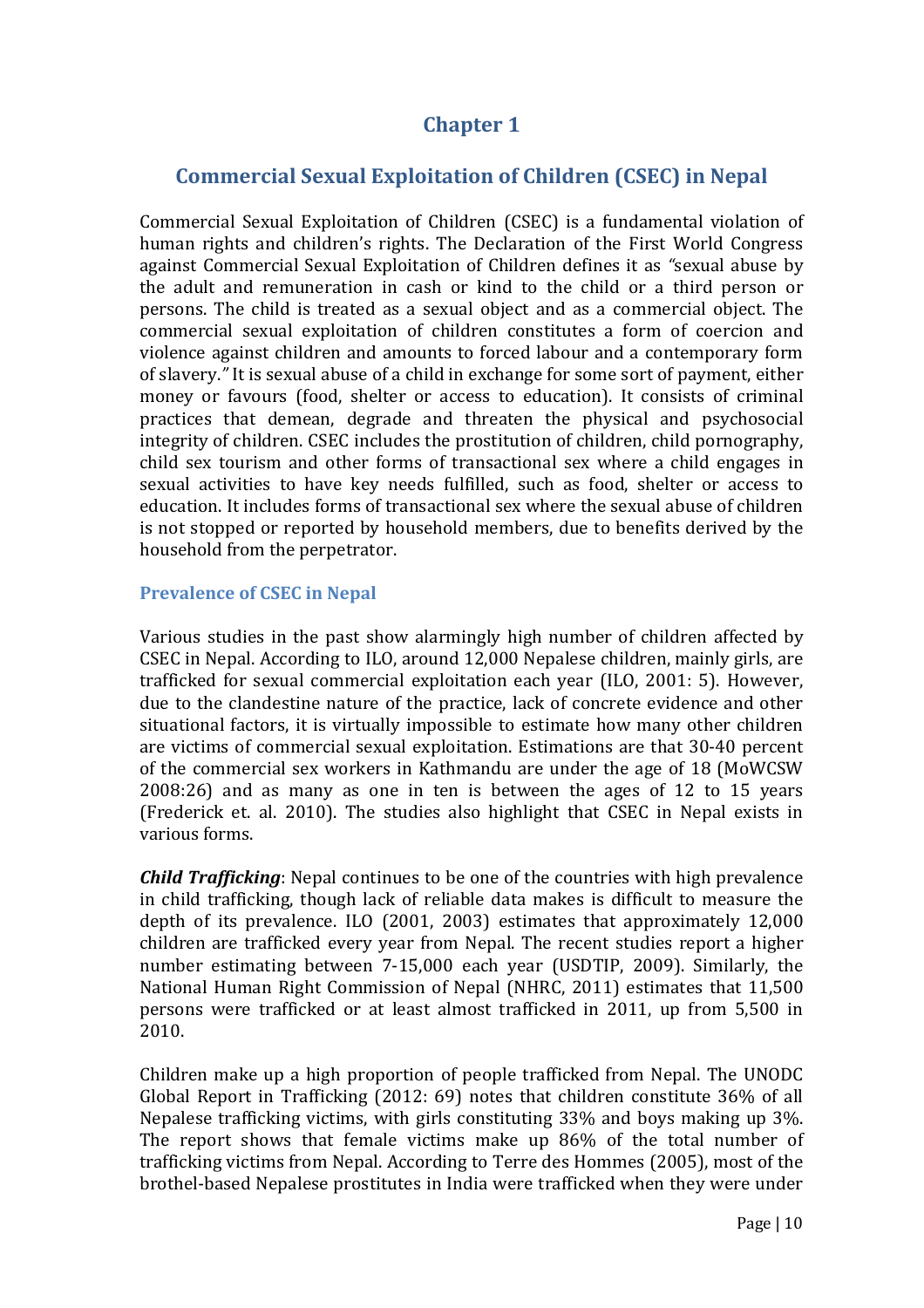the age of 18. The girls enter into slavery or debt bondage on average of 14-16 years of age and the length of time spent in these conditions range from two to ten years. Similar study by Asha-Nepal, TDH and Shakti Samuha (2012: 26) show that 53.6% of the girls in their research were trafficked between the ages of 11 to 16 years. According to this report, Nuwakot and Sindhupalchowk are the main origin points of trafficked children. Other places include Bara, Bardia, Chitwan, *Dai*lekh, Dhading, Gorkha, Gorkha, Jhapa, Kavre, Kaski, Khotang, Makawanpur, Morang, Okhaldhunga, Palpa, Rautahat, Salyan, Sankhwashabha, Udayapur, Sindhuli, and Kathmandu.

The studies also point towards an alarmingly high rates of young people moving from the rural areas of Nepal to more urban cities, mainly Kathmandu. Asha-Nepal (2006: 32) notes that virtually all the girls working in the cabin bars/restaurants and dance bars have arrived from out of town on the promise of work in carpet factories, domestic labour or legitimate restaurants. Amnesty International quotes a study that identified the Terai region as producing the largest proportion of people who migrated abroad in search of work with Dhanusa, Jhapa, Siraha and Morang as the top four districts (Amnesty International, 2011: 14).

*Children in Entertainment Sector*: Entertainment sectors such as dance restaurants, cabin restaurants and massage parlours are proving to be one of the popular venues for many underage girls who are trafficked from various villages. These venues are spread throughout the Kathmandu valley, as well as other urban areas, local tourist destinations and transportation routes. According to TDH study by Frederick et. al. (2010: 23) there are an approximately 11,000 to 13,000 girls and women working in, what is often called, 'night entertainment industry' in Kathmandu.

According to Action Aid and Shakti Samuha (2008) study, the number children between 12-15 years old in Kathmandu Sex Industry has steadily increased from 11% in 2008 to 20% in 2012. Other studies estimate that 16% (NHRC, 2006) to 33% (Shakti Samuha, 2008) of all the workers in night entertainment are under the age of 18. The 47% of the entertainment workers, according to NHRC (2006), enter the entertainment industry before the age of 18 (also cited in Fredrick et. al, 2010: 46). NHRC (2006) also estimates that 47% of the females entering the entertainment sector were sexually exploited in one form or the other. According to Shakti Samuha (2008), although not all of the girls were hired for sexual services, 73% of the respondents claimed that they had 'additional duties'.

*Street Sex Work*: Street prostitution is increasingly becoming a common form of commercial sexual exploitation of children in Nepal (Asha-Nepal, 2006: 14). According to CAC-Nepal (2002: 26) approximately 39% of the respondents involved in prostitution to entered when they were less than 17 years of age, 31% between 15 and 8% below 15 years of age. A research by CREHPA (2001) identified that street-based sex workers in Kathmandu are attached to tea stalls and local alcohol shops (commonly called *bhatti pasals* in Nepali*)* to solicit clients. They also have fixed locations for soliciting clients such as overhead pedestrian bridges, public toilets, near telecommunication office, temples etc. They get in touch with clients directly and sometimes through their friends who are involved in the same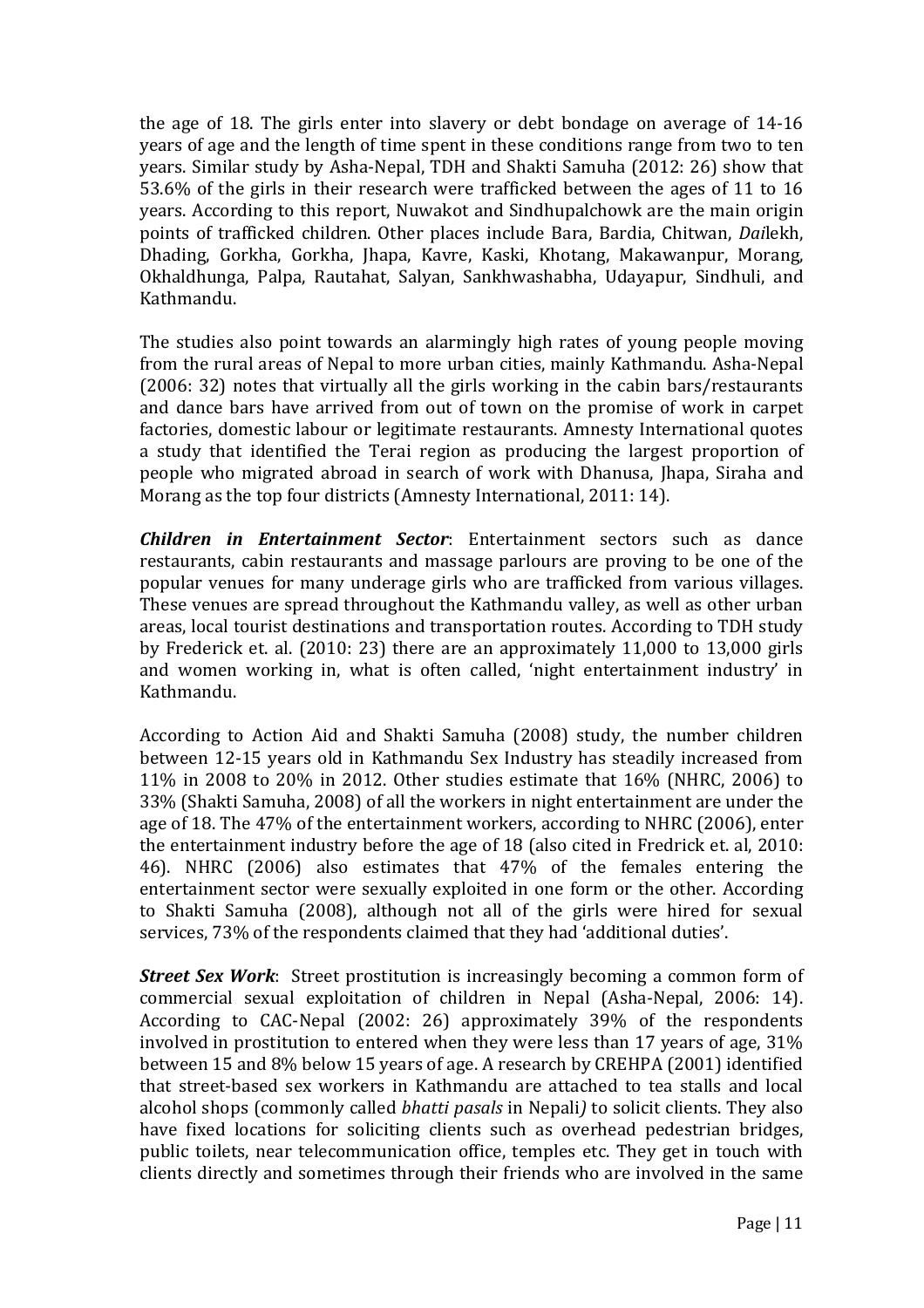profession. This research also shows that compared to the brothel-based sex workers, street-based sex workers were more vulnerable to sexually transmitted infections, rape and physical abuse.

According to a series of studies conducted by CWIN-Nepal (2008a, 2011), in urban areas of Nepal, especially in the streets of Kathmandu, the commercial sex work of boys has become particularly visible. Among boys who work as commercial sex workers, children living and working in the streets are found to be especially vulnerable. They are vulnerable to sexual exploitation by Nepali nationals and foreigners, as well as other older street children (CWIN, 2011). The study also found that many of these children are exposed to unsafe sexual behaviours and are also used as pimps by other sex workers.

*Child Sex Tourism*: Various studies have also documented many incidences of tourists exploiting children. According to CWIN (2003: 20-21), 21% of the children interviewed who were interviewed responded that they had been physically close of to the tourists. The activities included kissing, touching and taking pictures. The children also reported being lured by the promise of money and gifts from tourists. In another research by CWIN (2011), the children shared that the tourists make offers of gifts largely comprised of money (approximately 100 to 200 Nepali rupees), food (meat, and dal bhat) and glue (31.8%). Only 10.7% of all violators were reported to be of foreign descent. On the similar lines, Frederick et. al. (2010) point out that there are strong indications that Nepal is developing as a sex tourism destination for India. In his informal observation in 2008, he noted that young men flying to Kathmandu from Delhi for holidays of gambling and bar hopping.

*Pocket Money Sex*: A number of studies have indicated the possibility of Pocket Money Sex in Nepal. Asha-Nepal (2006: 32) states that there has been a worrying growth in schoolgirls working as prostitutes both freely and under coercion. In Kathmandu, schoolgirls, usually from +2 grades (i.e. approximately 16 year old), are pretending to go to school but working in cabin restaurants as call girls. Similarly, ECPAT (2008: 10) also point out that highlight that adolescents are increasingly engaging in various forms of prostitution, in order to earn cash that will enable them to access the products and life styles of global youth culture.

*Child Sexual Abusive Images*: A number of studies have indicated the prevalence of child sexual abuse images in Nepal. These studies have mainly focused on child sexual abuse images taken by sex tourists. CPCS-VOC (2008: 62) research shows that 15-40% of children have reported level 2 abuse; which includes foreigners taking naked picture of children. Similarly, a study by ILO (2002: iii) records that 11 in 100 street children reported that their nude photographs had been taken. Both foreigners and local people were reported to be the photographers. The report also shows that two thirds of the total respondents had watched pornographic movies, with other street children and/or foreigners. Similarly, ECPAT Global Monitoring Report (2006: 12) reiterates that many children in urban areas are exposed to pornographic materials, harassment and blackmail in internet chat rooms. Citing the video interview conducted in 2006 by FIT Nepal, it reports that young children interviewed shared incidences of their friends being blackmailed through chatrooms, being asked to expose themselves through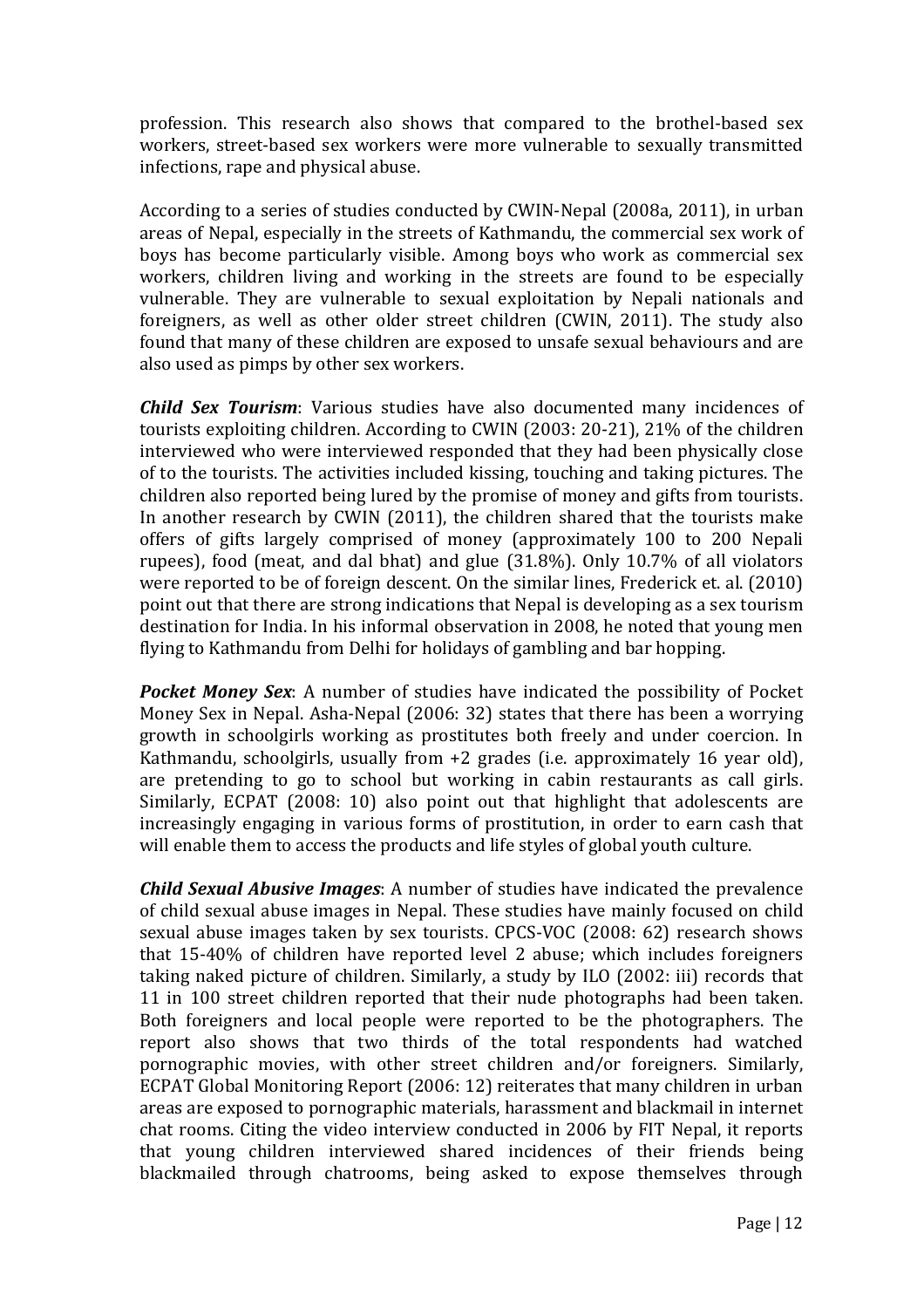webcams, or being subjected to exhibitionism by the perpetrator. A recent study by CWIN (2008b) shows that 5.4% of children admitted to exposing themselves through the webcam.

### **The Policy Context of CSEC in Nepal**

Nepal has been consistently formulating progressive legislation to address the issue of CSEC. The Interim Constitution of Nepal 2007 addresses all forms of trafficking against human beings by its broad prohibition of trafficking in Article 29. This has been reinforced in Trafficking in Person and Transportation (Control) Act, 2007. This act has evolved over the years to ensure the much-needed protection to the girls and women. Unique features have been built into the enactment to make it more gender sensitive. Section 9 of the act has shifted the burden of proof from the prosecution to the accused, presumably when a prima facie case is made out. Section 6 of this act states that once the trafficked person has authenticated her statement in court, it may be admitted by the court as evidence even if she does not appear before the court again. The victim can also give in camera trials. Such evidence is admissible and will go a long way in preventing witnesses turning hostile and also shorten trials. The offender is also required to compulsorily compensate the trafficked person (section 17). Similarly, section 12, 13 and 14 makes it a duty of the government to rescue victims of cross border trafficking, rehabilitate the victims of trafficking and establish the rehabilitation fund.

Country Code (Muliki Ain) strictly prohibits the sexual exploitation of the girl child. A person may not have sexual intercourse with a girl below 16 years, regardless of her consent. Laws in Nepal clearly prohibit the intercourse with a child under 16 is considered as rape irrespective of consent. Chapter on Indecent Assault of the Country Code, 1963 incorporate certain aspects of physical sexual abuse against women within and outside the domestic sphere. It prohibits touching any organ from head to foot of a woman above the age of 11 years except one's own wife with the intention to have sexual intercourse and prescribes a punishment with a fine up to five hundred rupees or imprisonment of up to one year. However, this law is not proved to be useful as not a single case has yet been filed using the same provision. The Country Code also has provision on incest and sexual abuse within the family. However, there is lack of specific legal provisions that define and prohibit child prostitution or punishes the act of procuring and providing a child for prostitution. The law only prohibits prostitution or the act of procuring a woman for prostitution. The act of prostitution itself is not illegal. The Supreme Court has held that sex work is like any other profession, and that no discrimination could be made on the basis of sex work (Sapana Pradhan Malla for FWLD v. GoN writ no 56/2058)

Section 4 (3) Amendment to the Marriage Registration Act, 2023 (*Muluki Ain*) repealed a discriminatory provision, which established different minimum marriage ages for boys and girls. Currently both men and women must have completed twenty years of age to have their marriage registered, without the consent of their guardians. However, the minimum age of marriage is 18 years if there is consent of guardians. It also considers any sexual activity under the age of 16 as rape and punishable under law. Although the government has legislation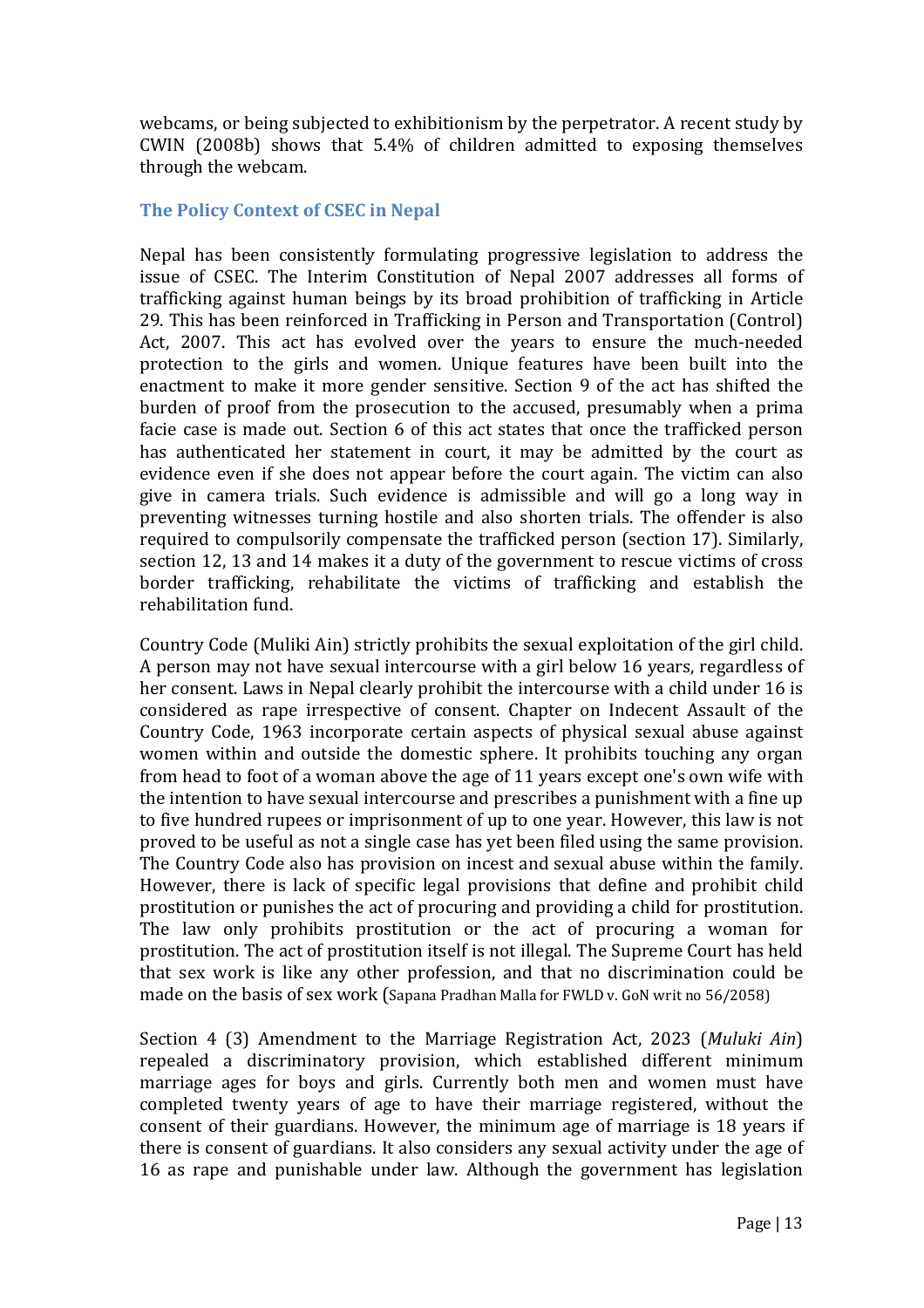against the system of child marriage there is no legal enforcement mechanism to stop it. Due to this and the social acceptability of the practice, child marriage is still highly prevalent in Nepalese society.

In Nepal, there is no provision that includes criminalizing the activities of sex tour operators, hotels, and travel agents involved in procuring children for sex tourists.<sup>1</sup> The Tourism Act 1978, section 7.7A includes some of the basis on which the license of the travel agency can be cancelled and suspended but these have not been successfully implemented. Nepal also lacks extradition treaty beyond India. The Extradition Act, 1988, Section 2 mentions that "Offence" means offence as stipulated in the Extradition Treaty concluded with any foreign country for extraditing the accused or offender. The Protocol on the Sale of Children clarifies vague obligations under the CRC to require member states to enact extraterritorial legislation (ET legislation) to prosecute child sex tourist (Svenson, 2006). There is also a lack of extra territorial legislation to punish travelling offenders with regards to Nepali nationals committing an offence abroad.

It is widely recommended that to protect children from commercial sexual exploitation, more should be done in the part of prosecution in destination countries (Svenson, 2006). Generally child sex tourists are rarely prosecuted in destination countries. However, Nepal being a destination country can replicate domestic laws of other destination countries who are strengthening their laws to fight against sex tourism.

The Children's Act of Nepal has prohibited any child sexual abuse images (child pornography). According to this (1) no photograph of a child shall be taken or allowed to be taken, nor shall such photograph be distributed or exhibited for the purpose of engaging a child in immoral profession, (2) no publication, exhibition or distribution of photograph or personal events or descriptions of a child tarnishing the character of the child shall be made, (3) no child shall be involved in the sale or distribution of, and trafficking in alcoholic drinks, narcotic drugs or any other drugs. Besides these provisions, a separate act against trafficking named "An Act to control trafficking and harm on human body, 1987" also exists in Nepal to control all kinds of sexual exploitation.

Child pornography is not specifically addressed in any laws including the Electronic Transaction Act 2008. There is no comprehensive definition of child pornography in Children's Act itself. However, Children's Act 2048, Section 16(2) (3) does state that photograph of a child shall not be taken or allowed to be taken nor shall be distributed or exhibited for the purpose of engaging a child in immoral profession. It also prohibits publication, exhibition or distribution of photographs or personnel events or descriptions of a child tarnishing the character of the child. Online sexual exploitation and online grooming is not incorporated in any laws of Nepal yet.

l

<sup>1</sup> For example, Australia's Crimes (Child Sex Tourism) Amendment Act 1994 provides that a person who acts with the intent of benefiting from or encouraging conduct that would constitute a violation of the Act is subject to imprisonment of up to 17 years. Similarly, New Zealand's Crimes Amendment Act 1961 prohibits conduct that facilitates others in the commission of acts of child sex tourism, such as making travel arrangements or printing or publishing information intended to promote child sex tours (Svensson, 2006).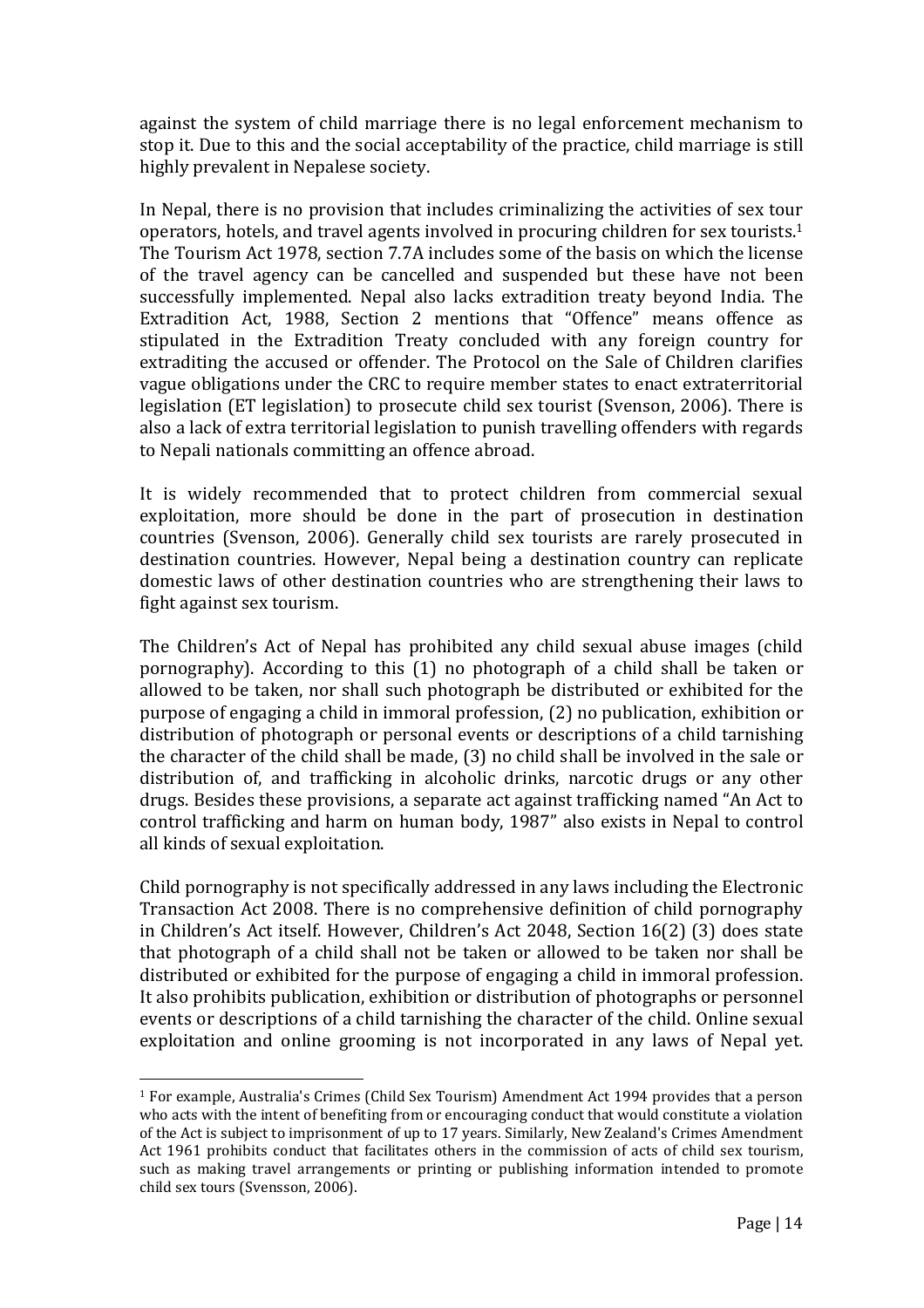Legal action can be taken under the Electronic Transaction Act (Bidhyut Karovar Ain, 2063). No specific provisions are made specifically for children.

In addition to these national legislations, Nepal has ratified a number of International Conventions. The following table lists some the international conventions and its ratification dates.

| Convention                                          | <b>Ratification Status with ref to</b> |  |
|-----------------------------------------------------|----------------------------------------|--|
|                                                     | <b>Nepal</b>                           |  |
| ILO Forced Labour Convention No. 29 (1930)          | Ratified 3rd January 2002              |  |
| UN Convention on the Rights of the Child            | Signed 26th January 1990               |  |
| (1989)                                              | Ratified 14th September 1990           |  |
| UN Convention on the Elimination of All Forms       | Signed 5th February 1991               |  |
| of Discrimination against Women (1979)              | Ratified 22nd April 1991               |  |
| ILO Convention No. 138 on Minimum Age               | Ratified 30th May 1997                 |  |
| (1973)                                              |                                        |  |
| International Convention on the Protection of       | Not signed                             |  |
| Rights of All Migrant Workers<br>the<br>and         |                                        |  |
| Members of their Families (1990)                    |                                        |  |
| ILO Convention No. 182 on the Worst Forms of        | Ratified 3rd January 2002              |  |
| Child Labour (1999)                                 |                                        |  |
| Transnational<br><b>UN</b><br>Convention<br>against | Signed 12th December 2002              |  |
| Organized Crime                                     | Ratified 23rd December 2011            |  |
| Protocol to Prevent, Suppress and Punish            | Not signed                             |  |
| Trafficking in Persons, Especially Women and        |                                        |  |
| Children (2000)                                     |                                        |  |
| Protocol against the Smuggling of Migrants by       | Not signed                             |  |
| Land, Sea and Air (2000)                            |                                        |  |
| Optional Protocol to the Convention on the          | Signed 8th September 2000              |  |
| Rights of the Child on the Sale of Children,        | Ratified 26th January 2006             |  |
| Child Prostitution and Child Pornography            |                                        |  |
| (2000)                                              |                                        |  |
| SAARC<br>Convention<br>Preventing<br>and<br>on      | Signed 5th January 2002                |  |
| Combating Trafficking in Women and Children         |                                        |  |
| for Prostitution (2002)                             |                                        |  |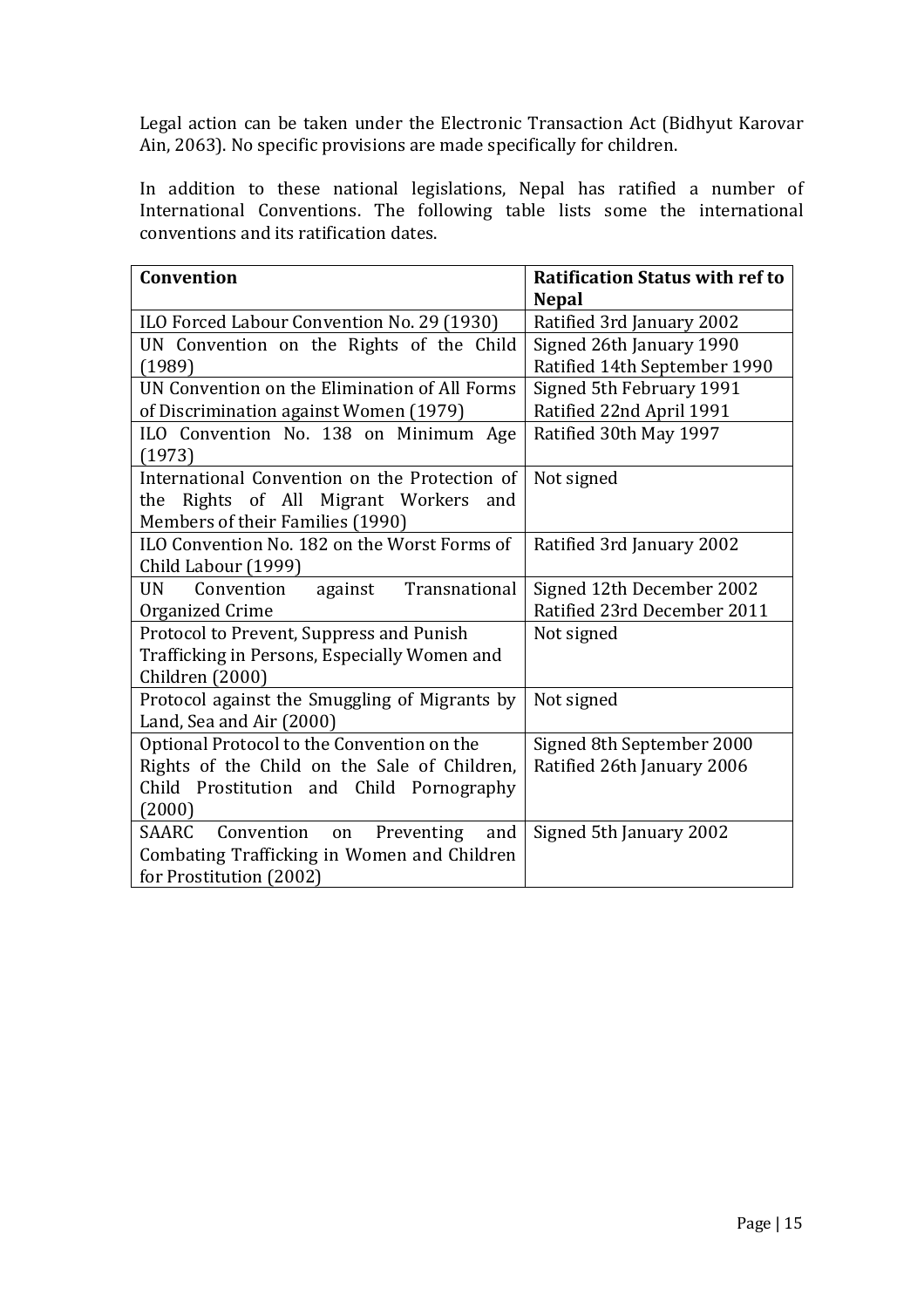### **Fact Sheet CSEC in Nepal**

Around 12,000 Nepali girls were being trafficked annually to India for prostitution (ILO, 2001; TDH, 2005).

9 in 10 trafficking survivors registered in the Nepal Police data are females; more than one-third are children below 17 years of age (NHRC, 2011)

Most of the brothel-based Nepalese prostitutes in India were trafficked when they were under the age of 18 and sold to brothel owners who keep them in conditions of slavery and debt bondage, according to international definitions. (TDH, 2005)

Nepali girls enter slavery and debt bondage in the brothels of India at an average age of 14 to 16 years (TDH, 2005).

In 2011, there were 118 cases of trafficking recorded with the Nepal Police of which 4 were internal trafficking and 114 were cross- border trafficking victims and all the cases were related to sexual exploitation (NHRC, 2011).

Trafficking cases are reported in all regions of Nepal and although out of the reported trafficking cases 56.6% are of Janjatis (various ethnic groups of Nepal) (NHRC, 2011).

Approximately 32,000 young Nepali women are involved in commercial sex work (cited in World Education, 2009).

Of the thousands of the Nepali women and children in the commercial sexual exploitation in India, only about 200 are rescued each year (MoWCSW, 2008)

The 2012 Global Report on Trafficking in Persons released by UNODC has revealed that 27% of victims of human trafficking between 2007 and 2010 are children, up 7% from the period 2003 to 2006.

Girls from poor families working as domestic child workers are easy targets for sexual abuse and are vulnerable to trafficking for sexual purposes (New Era, 2001)

In 2011, the Nepali Embassy in Saudi Arabia recorded 381 Nepali women migrant workers who came to contact with the Embassy as they were facing abuse and violence from employers, agents and sub-agents in Saudi Arabia (NHRC, 2011)

In Kathmandu alone there are an estimated 11,000 to 13,000 girls and women in the entertainment business. The majority are under 25 years of age and as many as one third are under the age of 18 (Frederick et al, 2010).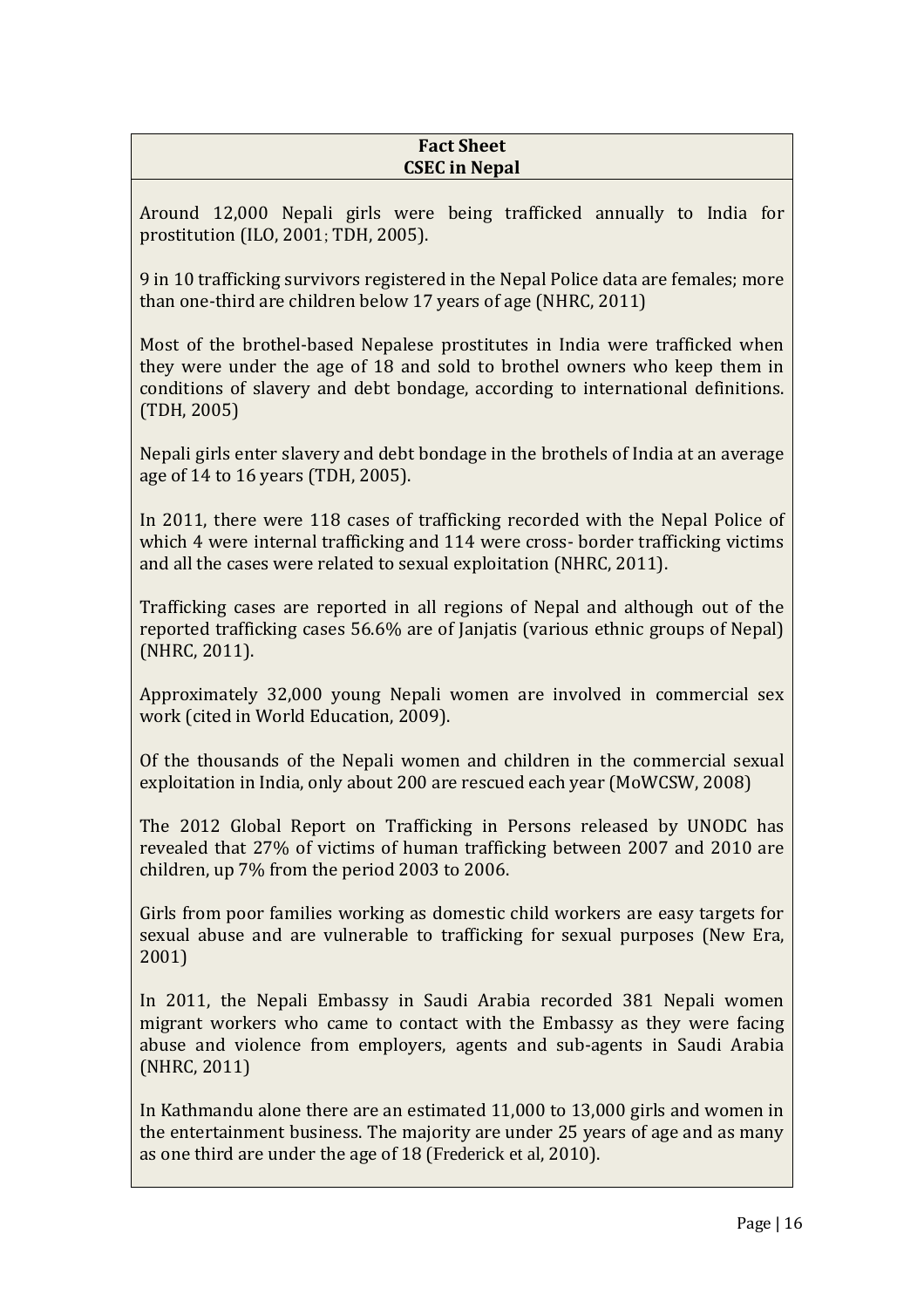The percentage of females under 18 in the entertainment sector is stated at 33 % by Shakti Samuha 2008 study and 16% by the NHRC 2006 study.

Children between 12-15 years old in Kathmandu Sex Industry has increased from 11% in 2008 to 20% in 2012 (Action Aid and Shakti Samuha, 2008)

In 2001, there were 175 cabin restaurants, 61 dance restaurants, 40 massage parlours, and 64 other business places (such as tea stalls*, bhatti pasals*, lodges, etc.) where sex workers were active. (CREHPA, 2001)

In 2010, there were over 25,000 dance and cabin restaurants across Nepal (Maiti Nepal, 2010).

125 massage parlours are located in the Thamel area, over 80% are involved in the sex business. (Maiti Nepal, CWIN and Biswas Nepal, 2010).

Although not all of the victims were hired for sexual services, 73% of the respondents claimed that they had "additional duties" (Shakti Samuha, 2008).

According to the research about 37% of the street children are victimized by paedophiles (ILO/IPEC, 2002)

At least 5% street boys report that they are sexually abused/used by foreign paedophiles operating in Kathmandu (CWIN, 2003)

In the period of 1995-2001 at least 8 paedophiles were arrested (CWIN, 2003)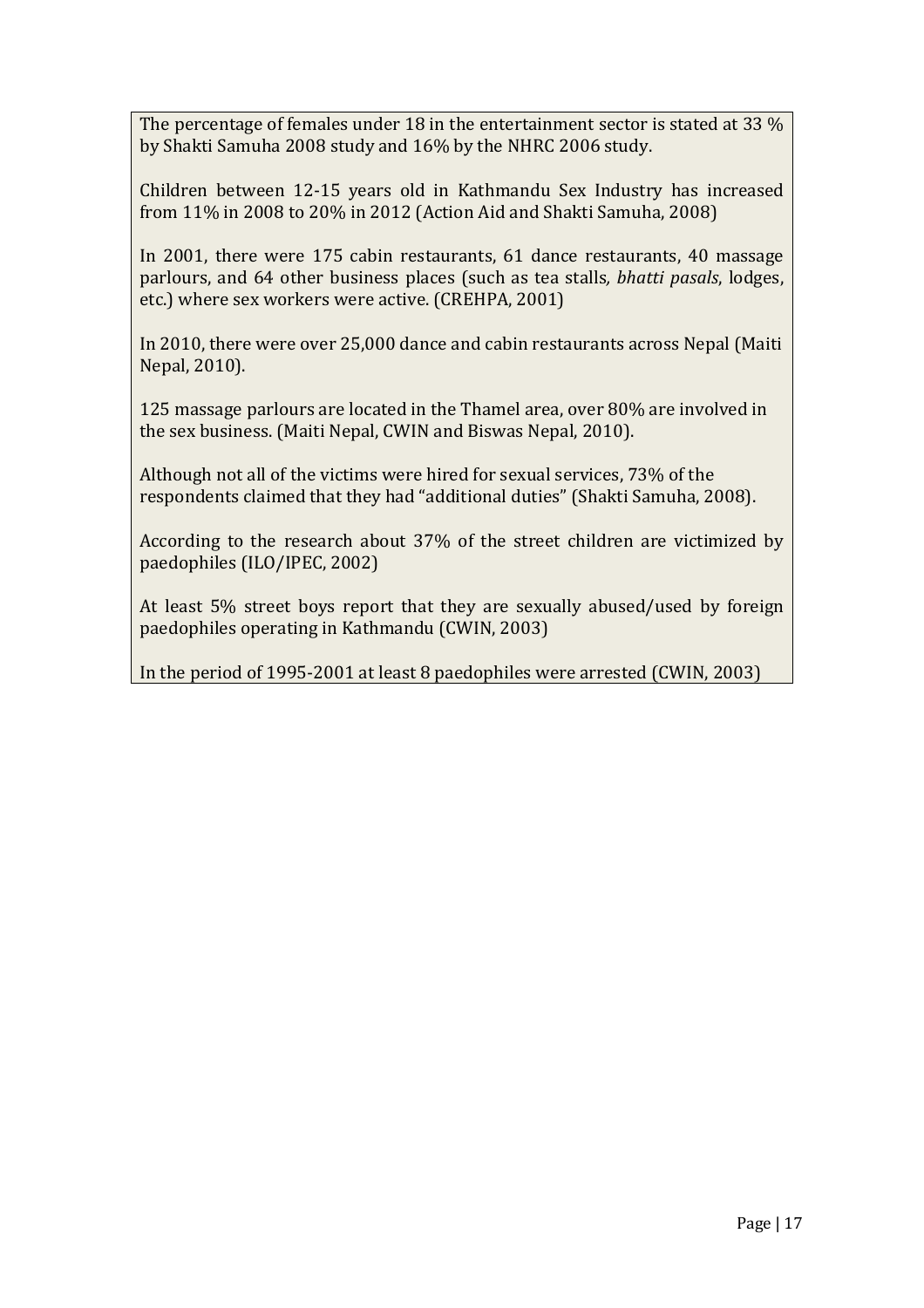## **Chapter 2**

## **Conceptualising Commercial Sexual Exploitation of Children (CSEC)**

This section of the report first examines the existing literature on Commercial Sexual Exploitation of Children in Nepal and discusses various important conceptual and analytical issues that characterises the issue of CSEC.

The study of current literature on Commercial Sexual Exploitation Children (CSEC) point to the fact that CSEC is defined very differently in different contexts. As Professor Vitit Muntarbhorn's (General Rapporteur, Second World Congress against Commercial Sexual Exploitation of Children, Yokohoma 2001) noted "there remains disagreement among operational actors concerning definitions behind the phenomenon of the sexual exploitation of children".

While the differences may appear insignificant to the overall extent of the problem, the divergent emphasis seem to impact collective efforts to understand and address the problem. As Jones (2013) reiterates language and definition are key constituents of the way CSEC is conceptualized and are contributory factors in the shaping of policy, legislation and intervention. The Subgroup against the Sexual Exploitation of Children (SASEC, 2005) also points towards 'interchangeable and inappropriate use of concepts' to define the phenomenon of CSEC and emphasise that the 'implication of the confusion are considerable'.

Nonetheless, the definition and understanding of the commercial sexual exploitation of children, and its many forms, have evolved in recent years in accordance with greater analysis and newly acquired knowledge (SASEC, 2005).

## **Definitions**

The Declaration of the First World Congress against Commercial Sexual Exploitation of Children, held in Stockholm in 1996, Paragraph 5, defines it as 'sexual abuse by the adult and remuneration in cash or kind to the child or a third person or persons. The child is treated as a sexual object and as a commercial object. The commercial sexual exploitation of children constitutes a form of coercion and violence against children and amounts to forced labour and a contemporary form of slavery.'

ECPAT International, as the main host of the Congress, draws its definition from Stockholm Declaration. ECPAT International states that 'commercial sexual exploitation of children comprises sexual abuse by the adult and remuneration in cash or kind to the child or a third person or persons. The child is treated as a sexual object and as a commercial object. Commercial sexual exploitation constitutes a form of coercion and violence against children and amounts to forced labour and a contemporary form of slavery"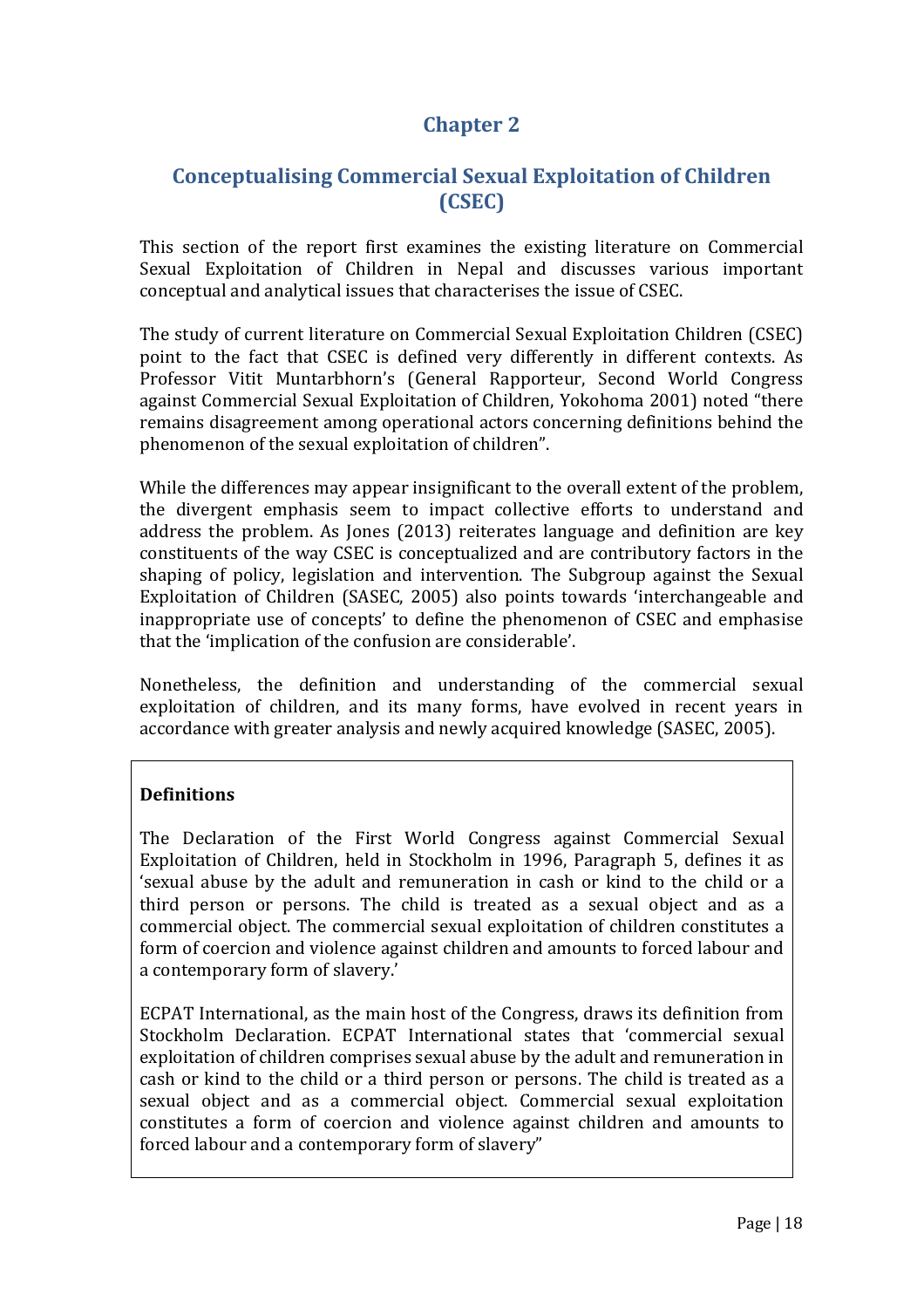According to UNICEF -Sexual abuse becomes sexual exploitation when a second party benefits – through making a profit or through a quid pro quo – through sexual activity involving a child.

WHO states that commercial or other exploitation of a child refers to use of the child in work or other activities for the benefit of others. This includes, but is not limited to, child labour and child prostitution. These activities are to the detriment of the child's physical or mental health, education, or spiritual, moral or social-emotional development.

As seen in above definitions, commercial sexual exploitation of children (CSEC) is sexual abuse of a child in exchange for some sort of payment, either money or favours i.e. transactional sex. The significance of defining in-kind transactions as commercial in nature should not be underestimated, not only because they are very common, but also because there is a tendency to view some such transactions as entailing consent on the part of a child (SASEC, 2005). In addition, the adult-child power relation makes it even more complex; an adult can easily take an advantage of inequalities of power to avoid cash transactions. CSEC can therefore involve transactional sex where a child engages in sexual activities to have key needs fulfilled, such as food, shelter or access to education.

The key element in understanding CSEC is the exploitative aspect that it entails. According to ECPAT (2008: 8), the idea of exploitation encompasses two related meanings: to make unfair profit and to take advantage of inequalities of power and/or economic status. Thus in CSEC, exploitation can be seen to result from the actions of both customers and intermediaries.

Another very important aspect of CSEC, as recognised by Stockholm Declaration (First World Congress against Commercial Sexual Exploitation of Children) is that the child is treated as a 'sexual object' and as a 'commercial object'. This commodification of child may be indirect as in the case of child pornography or direct as in the case of child sex tourism, child prostitution etc. In all cases, regardless of the nature of transaction and the child is commodified as a sexual object, thus making them vulnerable to exploitation of various degrees.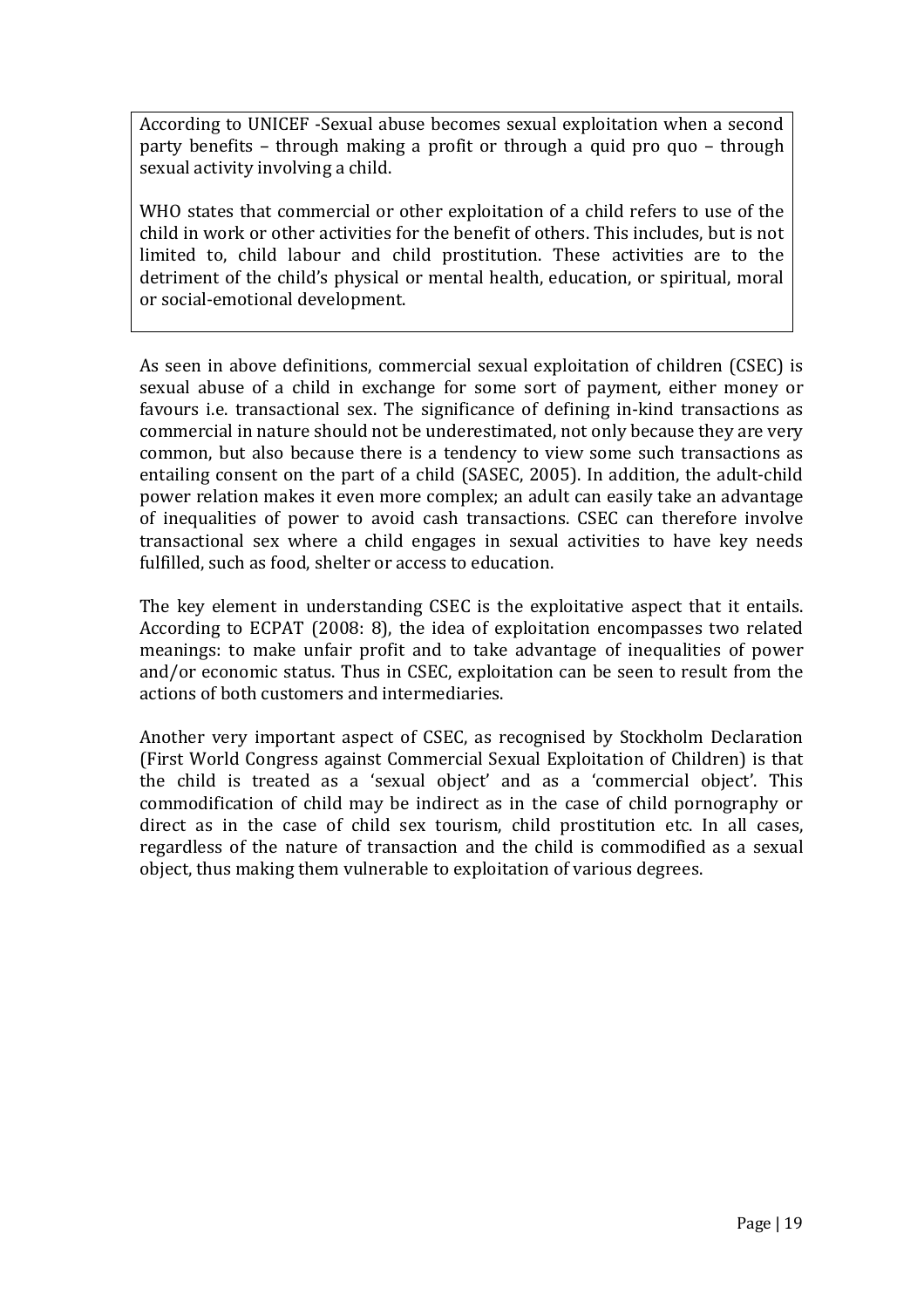## **Diagram 1**

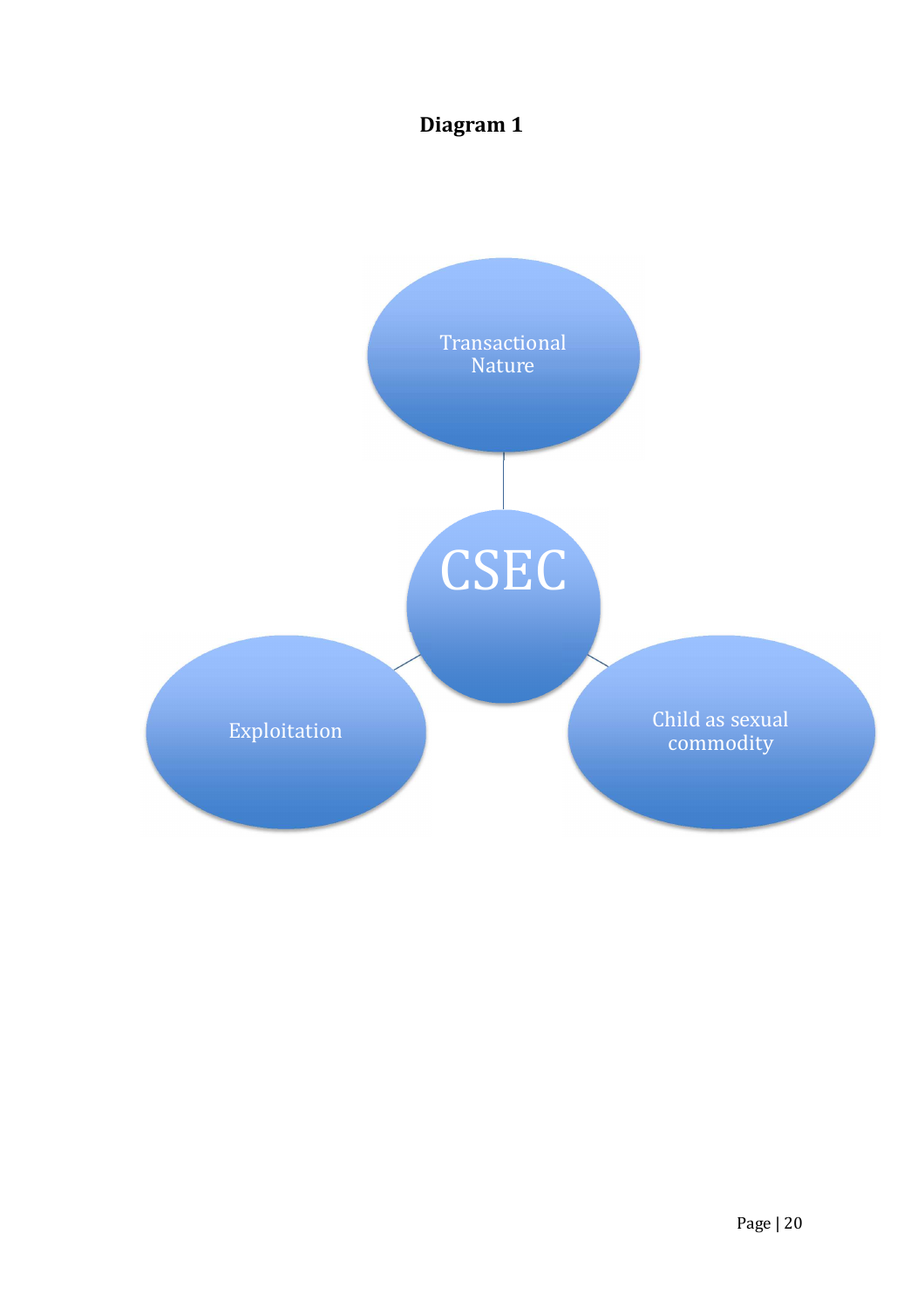## **2.1 Understanding the complexities in CSEC**

As discussed in the previous sections, the issue of CSEC is complex also because of various blurred boundaries that commercial sexual exploitation of children is located in. The link and overlap between these issues are so central that these need to be analysed together. In the following section, we discuss some of these.

#### **Agency of children vs. Vulnerabilities of children**

The literature on commercial sexual exploitation of children generally tends to explore the difficulties that the children have gone through and portray them as 'victims'. A very powerful and well-researched documentary on Sexual Trafficking in Nepal and India (2005) - 'the day my god died'- documents the ways traffickers work, brutalising (some as young as seven covered in cigarette burns), starving and raping victims. . This literature also highlights the use of fraud and deception by traffickers and that most children followed their trafficker with the hope of being able to earn a higher income elsewhere (Barry 1995:165).

But the growing body of literature also points towards the need to understand and appreciate that children have 'agency' and are capable of making life choices. Within this discourse, there is a move to understanding trafficking as one form of migration in an 'age of migration' and has been seen by many as an essential move forward (Ausserer, 2008). It urges that we should refrain from exerting 'control in the name of protection' Increasingly, the contemporary analysis of the issue point towards the need to reclaim the degree of 'agency of the children'. Authors like Surtess (2008), while discussing the issue to trafficking, show that children actually choose to move in search of better opportunities. These literature points towards the need to step out of the westernised conception of childhood that centres on the belief that children are inherently vulnerable.

However, there is also an increasing consensus towards the need to understand the conditions under which children practice their agency. As Sanghera (2005) explains, the defining moment that distinguishes 'agency' and 'vulnerability' of children is the point at which the exploitation takes place. This empirical reality of 'exploitation' of children in CSEC compels us to acknowledge the 'vertical constraints' (Howard, 2012) that the children face which practicing their 'agency'. The age-gender-class related power relations play an important role in accentuating the vulnerabilities of children towards the situation that might eventually lead to commercial sexual exploitation.

#### **In-cash transaction vs. In-kind support**

Various definitions of commercial sexual exploitation of children point towards a lack of clarity in understanding the nature of commercial transaction; whether incash transaction and the presence of third party benefit is an essential element of commercial sexual exploitation of children. According to UNICEF, sexual abuse becomes sexual exploitation when a second party benefits – through making a profit or through a quid pro quo – through sexual activity involving a child. However, However the Stockholm Declaration (1996) and ECPAT International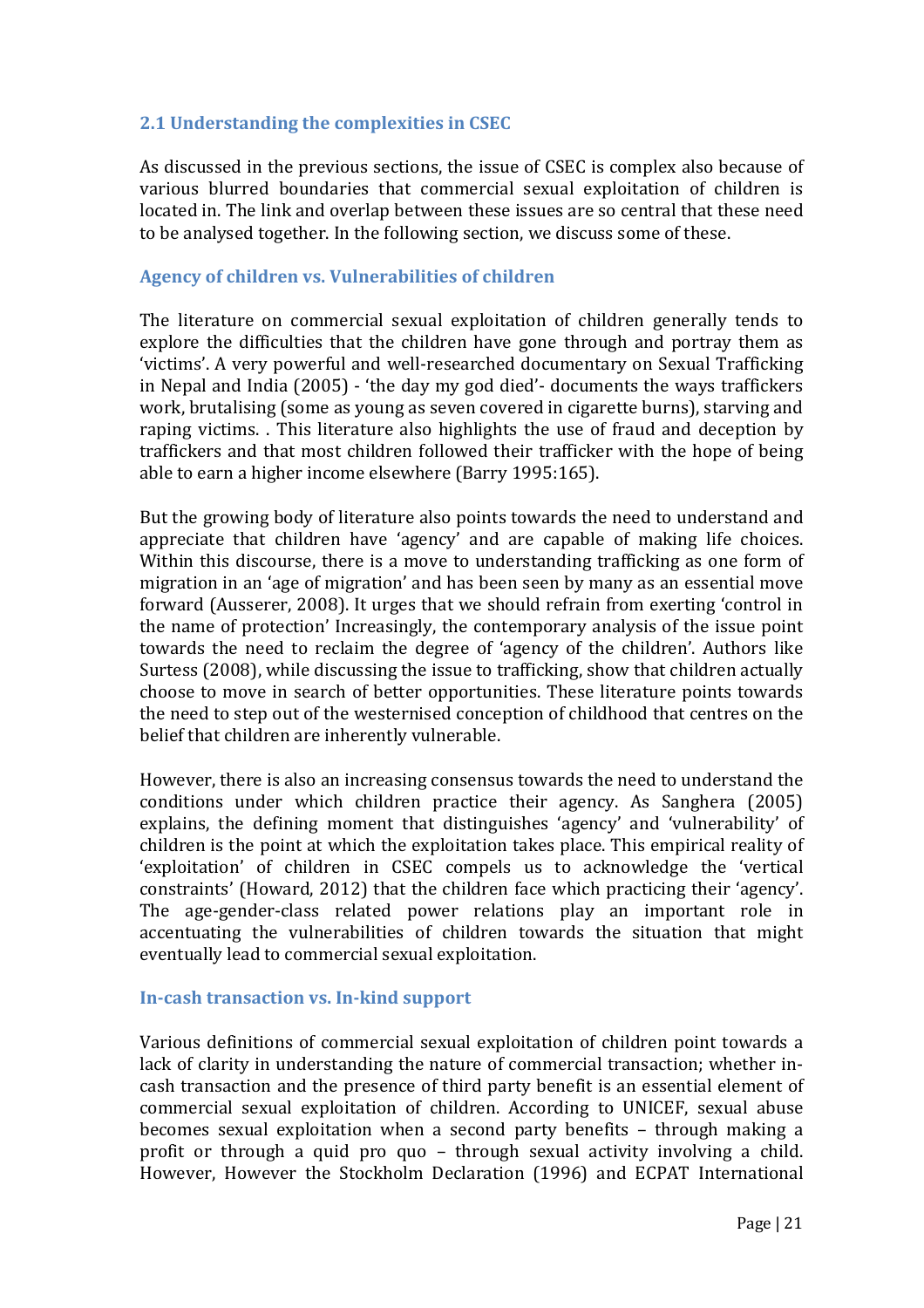have unequivocally asserted that 'commercial sexual exploitation of children comprises sexual abuse by the adult and remuneration in cash or kind to the child or a third person or persons' The defining component is that fact that the child is treated as a sexual object and as a commercial object.

SASEC (2005) reiterates that the significance of defining in-kind transactions as commercial in nature should not be underestimated, not only because they are very common, but also because there is a tendency to view some such transactions as entailing consent on the part of a child. In addition, the adult-child power relation makes it even more complex; an adult can easily take advantage of inequalities of power to avoid cash transactions. CSEC can therefore involve transactional sex where a child engages in sexual activities to have key needs fulfilled, such as food, shelter or access to education.

It is therefore very important to understand that dynamics of age-gender-class power relations that play a very important role in the nature of transaction. Age is undoubtedly a vulnerability factor in CSEC. 'The power differences that exist between adults and children underlie sexual exploitation. Yet, age hierarchies are rarely examined by policy makers (Baker, 2001: 4). This literature therefore urges us that any analysis of the exploitation of children in prostitution, age-based violence must be taken in to account alongside gender-based violence. Both are expressions of power inequalities, because power is exerted through the ability, or potential, or right to exercise force.

### **Choice and Force**

Some literature also point to the right of children to make choice and voluntarily engage in sexual activities. There is also an increasing recognition that a teenage child is a 'sexual being' and s/he should be free to make a decision on sexual choices. Child development literature point towards the fact that teenage period is a time for experimentation and exploration of ones' sexuality (Janssen, 2002).

Notably, there is also general consensus that no child under the lawful age of sexual consent can willingly enter into prostitution for the reason that any sexual activity between an adult and a minor is considered harmful, coercive and unlawful (and in many instances is legally classed as rape) regardless of the perceived 'willingness' or views of the young person (Save the Children, 2008).

Non-consent and the use of force or coercion have emerged in recent international human rights document as essential, yet controversial, elements of CSEC. Balos (2004:148) discusses that the focus on consent obscures the larger issue of power inequality that underlies and fuels CSEC activities. This concept of 'willingness' is, thus, no longer accepted in international law since the adoption of the Protocol to Prevent, Suppress and Punish Trafficking in Persons, especially Women and Children, supplementing the United Nations Convention against Transnational Organized Crime, opened for signature in December 2000. The Protocol specifically rules out the possibility of 'consent' to trafficking by any person under the age of 18.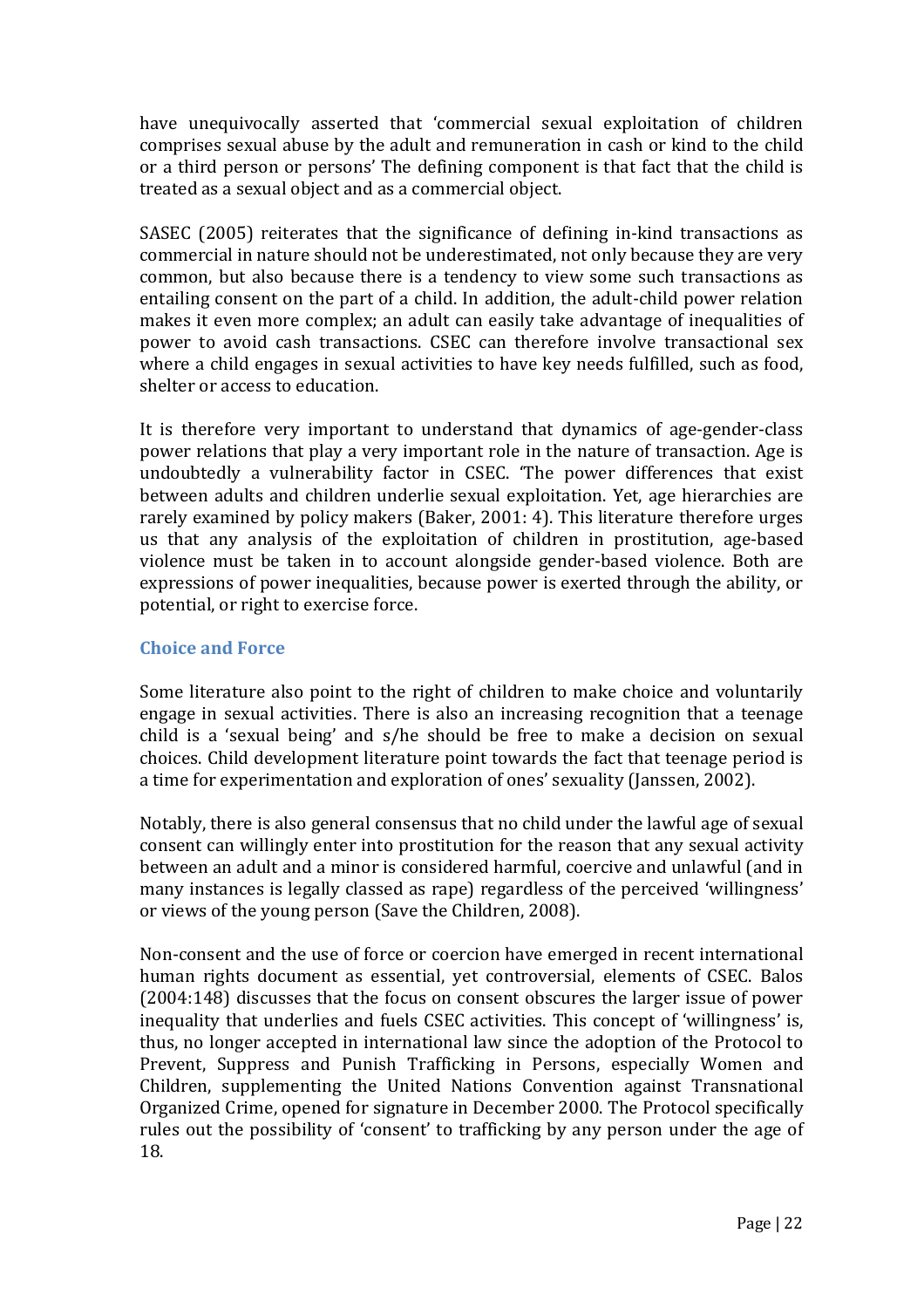The issue of choice is even complicated by the presence of formal or informal networks and role of various individuals have been highlighted as a crucial component in CSEC. These could include employment agencies, entertainment companies, or marriage agencies, which advertise as reputable agencies (Williams, 1999) as well as some well-established criminal networks (Derks, 2000). In Nepal, child trafficking has been often carried out through the collaboration of local officials, community members, border officials and especially family members, who often play a substantial role in the trafficking of children (Asha-Nepal, 2006).

Therefore, there is a need to dismiss the free and force distinction altogether and look at the harms caused by CSEC and focus on the argument that the harms of prostitution are actually caused by moral attitudes and their legal consequences (Murray 1998). The concern has been raised to focus our attention on the context and conditions of CSEC.

## **Illegal and immoral activity vs. Human rights perspective**

The literature also point towards several and often contrasting approaches to understand the issue of CSEC. These approaches have played an important role not only in providing the framework and tools for analysing the issue but also designing various policies and programmes.

The 1949 UN Convention framed the issue of trafficking as a moral problem with a crucial interface with the law and order approach (ECPAT, 2001). It was basically a tool to legislate on the issue of prostitution seeing in the topic of trafficking in women and girls a support for their appeal to purify society from the immoral vices connected to prostitution. Another of the most common way in which CSEC, especially child trafficking, is understood has been through the lens of crime prevention. For instance, The UN Trafficking Protocol and the UN Convention against Transnational Organized Crime are both grounded in the framework of crime prevention and were finalized under the aegis of the UN Crime Commission. Other major international instruments that take a primarily crime-related approach are: International Convention for the Suppression of White Slave Traffic (1910), International Convention for the Suppression of the Traffic in Women and Children (1921), International Convention for the Suppression of the Traffic in Women in Full Age (1933), Convention on the Suppression of Trafficking and the Exploitation of the Prostitution of Others (1949); (ECPAT, 2001). These instruments rely upon increased participation of law enforcement agencies, stricter border controls and surveillance, greater power to police to seize and prosecute and tightening of legal regimes through promulgation of invariably more stringent and punitive laws (ECPAT, 2001). This views it as a problem of law and order that necessitates 'cleaning up' operations.

Howard and Lalani (2008: 5) claim that this approach has served not only to criminalize and thus demonize individuals who are otherwise survivors of gross human rights violations, but offers the state an opportunity to unduly extend its authority over its citizens, in many cases severely encroaching on civil liberties. The children who are affected by it are surrounded by the 'illegality' of these activities. Everything about the victim of trafficking is covered by a shroud of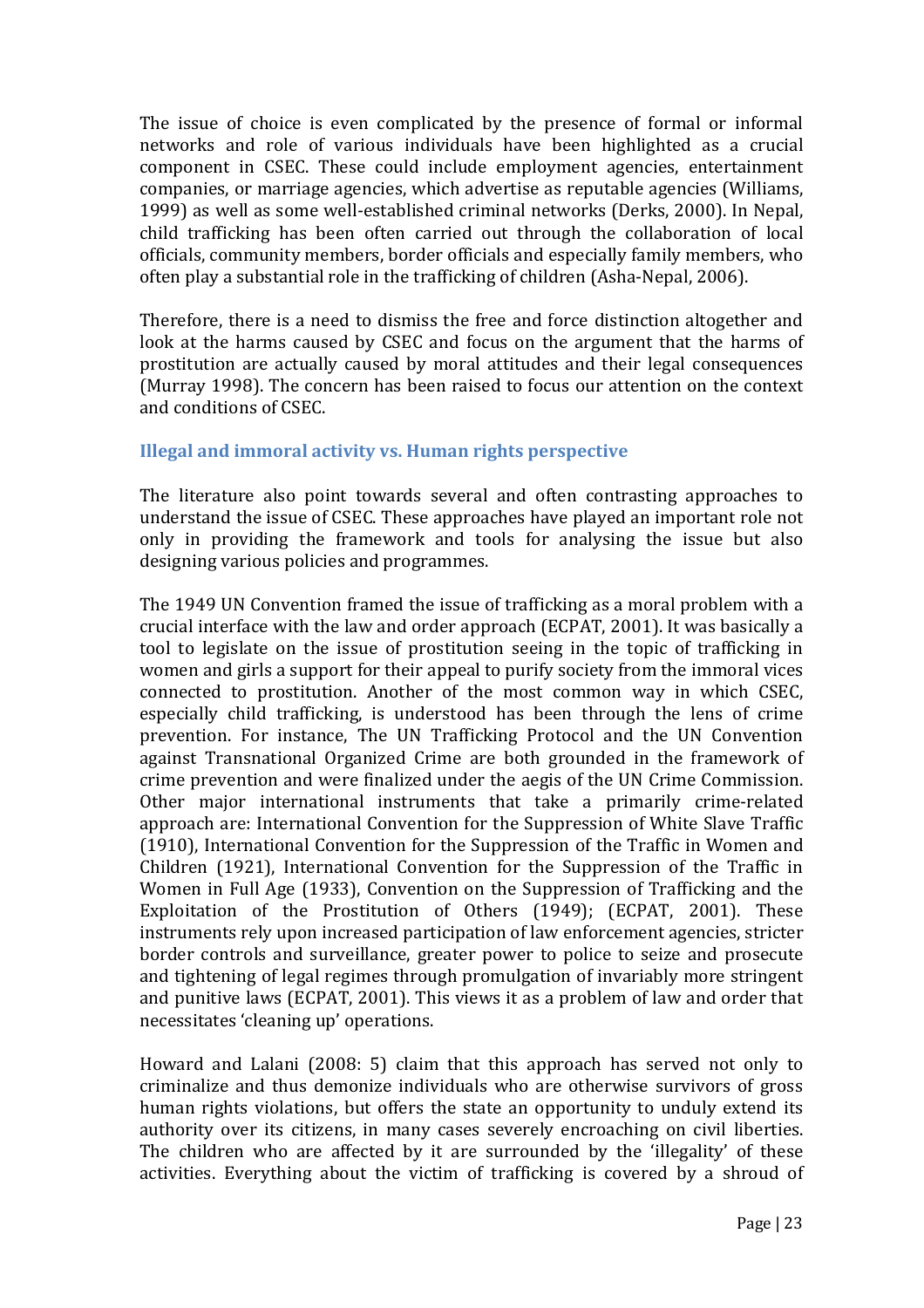illegality - her/his age is often below the legally stipulated age of employment; her/his status within the country of residence is illegal; the conditions of work under which s/he labours are illegal or not up to legal standards; the hotels or brothels in which s/he resides are illegal; and several of her/his partners in business or life are illegal, such as pimps and other sex workers.

This had led to a gradual shift in the approach that views CSEC as a fundamental violation of human/child rights. In particular, CSEC is seen a gross breach of a child's right to protection from all forms of violence, abuse and exploitation as enshrined in the Convention on the Rights of the Child. This shift was evident in the adoption of United Nations Convention for the Suppression of the Traffic in Persons and of the Exploitation of the Prostitution of Others (Resolution 317), in 1949 by the General Assembly of the United Nations. This convention combined and superseded all previous conventions. According to the preamble "prostitution and the accompanying evil of the traffic in persons for the purpose of prostitution are incompatible with the dignity and worth of the human person and endanger the welfare of the individual, the family and the community." This convention recognised the fact that human/child trafficking is a violation of human rights. States as the protectors of human rights on their territory and of their citizens; are being held accountable for the combat against trafficking. This raised the very important issue of responsibility of states.

### **2.2 Reasons for CSEC**

Many causes have been attributed to the growth CSEC. The literature on CSEC identifies issues such as poverty, lack of livelihood options, structural inequities in society, gender discrimination, the lack of educational and employment opportunities and a lack of protective legislation, services and regulations as responsible factors. Some of these are discussed below.

## **Economic deprivation**

The literature on CSEC highlights that children suffering economic hardships are more vulnerable to CSEC. Asha-Nepal (2006:28) claims that lack of moneymaking opportunities is not a cause of trafficking but is certainly a key to the ease with which young girls are lured away with the promise of employment and why parents may comply. It is clear that while some families are aware of the possibility of their child being trafficked, they still allow the child to go. Similarly, UNICEF (2006) states that poverty, at a level that leads to difficulties in meeting basic needs in food, clothing and shelter, as well as severely limited access to education and health services make children easy target for CSEC.

#### **Rural population as victims**

Many past researches on CSEC have highlighted the vulnerability of rural population in CSEC. A situational analysis by ChildReach International (Stallard, 2014: 9) specifically identified Icchok in Sindhupalchok and Gyangphedi in Nuwakot as two of the main areas for trafficking. The report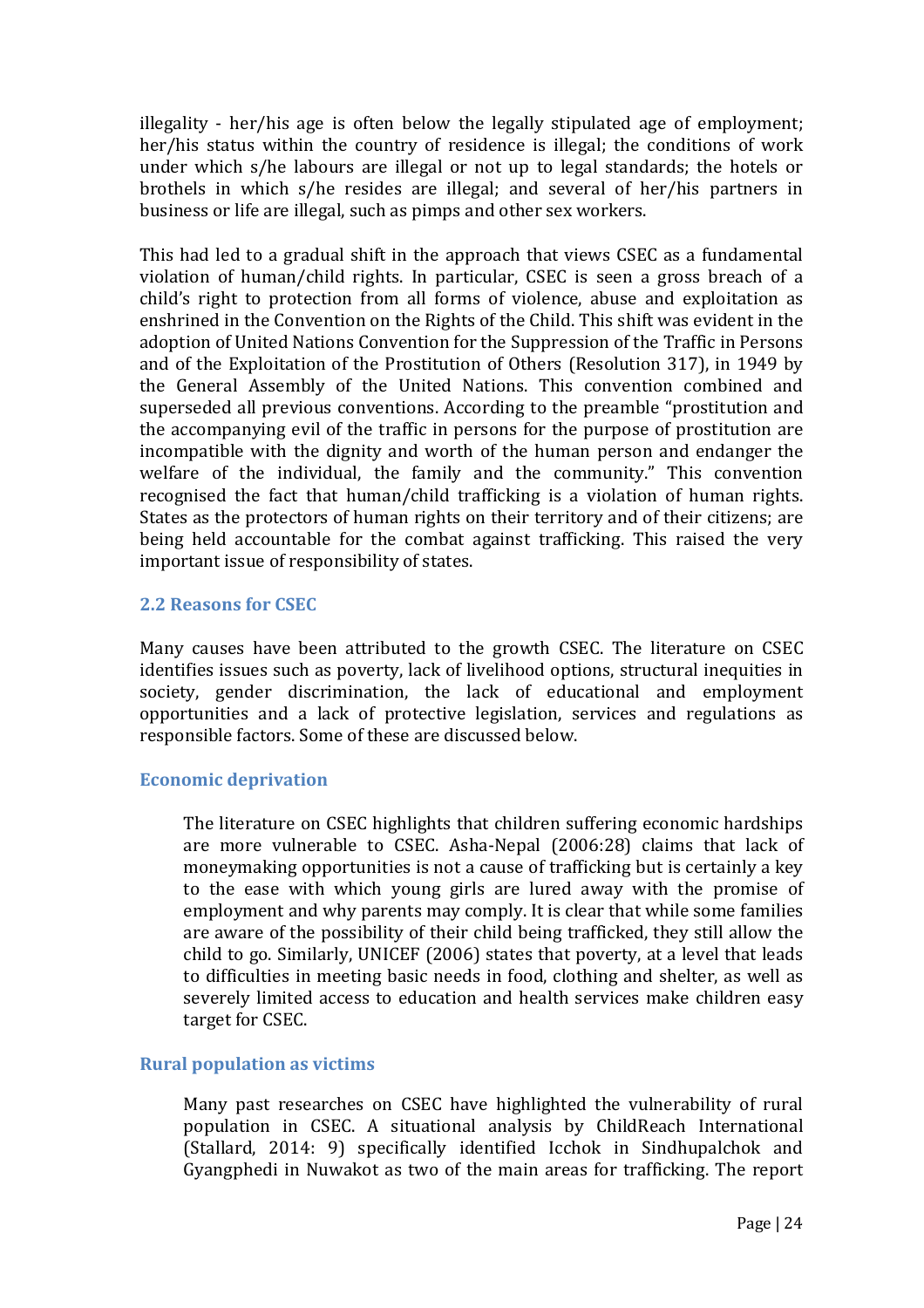also points out that trafficking was on the rise in these two districts in the Bagmati Zone of central region Nepal. ECPAT (2008:15) lists the following circumstances that increases the vulnerability for CSEC: children caught in poverty, from minority groups, dependent on seasonal economies, working children, children living on the street, children abused or neglected in home, AIDS orphans.

#### **Family problems**

The studies also indicate that some children are at particular risk of being sexually abused or sexually exploited, or both. The vulnerable groups include children who experience parental neglect and abuse or, children living without their natural parents including those who are informally adopted (UNICEF, 2006).

#### **Lack of education and employment opportunities**

One of the most prominent indications in the current literature is that lack of access to education and employment opportunities is an underlying factor contributing to children's vulnerability to sexual abuse and exploitation (UNICEF, 2006). When the options for education and employment are limited in the place of origin, there is a high possibility for children to be affected by CSEC.

#### **Gender**

UNICEF (2006) highlights that perpetrators of abuse and exploitation are overwhelmingly males and typically men. Similarly, Murray (1998) states that vulnerability of girls is higher for CSEC. The gendered labour market and cultural values concerning the role of women and certain patriarchal dominant structures are thought to make female victims easy targets of trafficking (Derks, 2000). However, the vulnerability of boys is also being increasingly recognised. In 1921, during a meeting held under the auspices of the League of Nations – later the United Nations – the traffic of boys also became included within the convention (Derks, 2000).

#### **Consumerism**

An increased pressure on families to engage in monetized economies is also increasingly found to push children into CSEC (UNICEF, 2006). Derks (2000) reiterates that though poverty is usually seen as an important stimulus leading increasing numbers of people to seek employment in urban areas or even abroad, growing expectations brought about by economic growth and influences of globalization also play an important role. Liechty (2005) discusses the larger cultural trends in the commodification of food and sex in Nepal. In his paper, he highlights recent development in the process whereby food and sex are brought in line with a new logic of social value based in new patterns of market-oriented social relations. These factors have found to make children vulnerable to CSEC.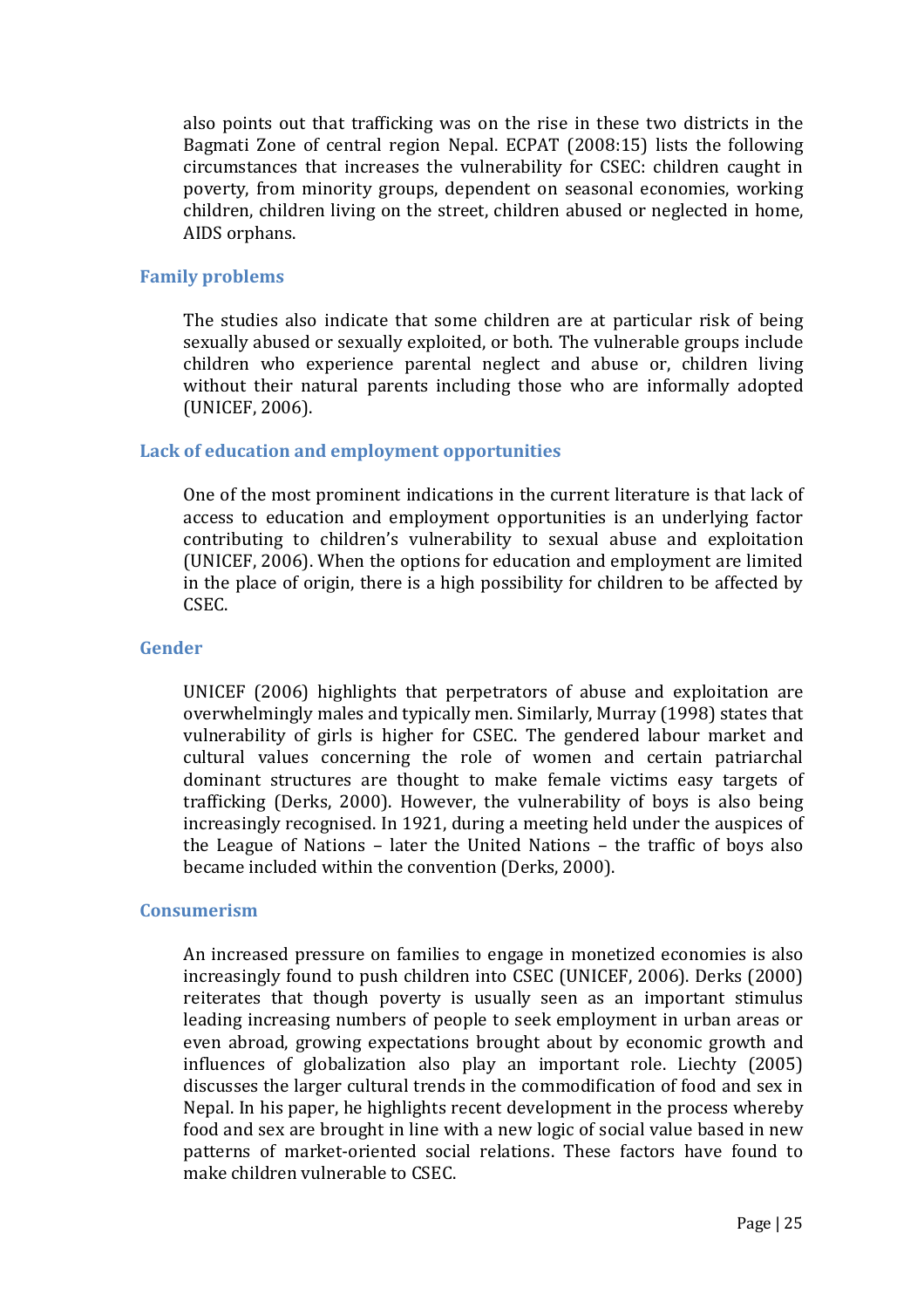The study of the current literature reveals a conspicuous gap in this literature to understand the reasons of CSEC other than the structural issues of poverty, economic deprivation, conflict etc. There seems to be very little research done to understand the micro realities of sexuality, an increasingly consumerist culture, inequalities stemming from power-relations and other individual vulnerabilities.

## **2.3 Forms of Commercial Sexual Exploitation of Children (CESC)**

Recent researches have also begun to appreciate that CSEC takes many different forms and have different patterns. UNICEF (2006) identifies 5 types of commercial sexual exploitations of children – child prostitution, child sex tourism, child pornography, child trafficking (for sexual purposes) and sale of children through improper marriage and adoption. Similarly, ECPAT (2001) lists the following prostitution of children, child pornography, trafficking in children, child sex tourism and child marriage as different manifestations of CSEC

The Stockholm Declaration of Action, August 1996 has included child prostitution, child pornography, trafficking in children for sexual purposes, child sex tourism and child marriage for the purposes of sexual abuse or sexual exploitation as various forms of commercial sexual exploitation of children. Derks (2000) claims that with the spread of AIDS renewed interest was placed in child prostitution and sex tourism. SASEC (2005) discusses 14 different forms of as selective examples of a much wider problem of CSEC - Child prostitution, Child Sex Tourism, Child Marriage, Child Pornography, Trafficking in Children, Child Sexual Abuse, Paedophilia, Commercial Sexual exploitation of Children, Child, Worst Forms of Child Labour, Forced Marriage, Incest, Adoption, Female Genital Mutilation.

## **2.4 Researching on CESC**

The above discussion clearly shows that commercial sexual exploitation of children is a complex subject matter to research. It is challenging also because both the children involved and those who exploit them are 'hidden populations' making CSEC a very clandestine practice (Jones, 2013; ECPAT, 2008). UNICEF (2006) reiterates that research on child trafficking and sexual exploitation is challenging because of the complex, clandestine, sensitive and changing nature of the practice itself. Largely absent from current analysis are the issues of children's agency, their negotiation with various power relations and holistic discourse focusing on the exploitation of children in prostitution has failed to develop. ECPAT (2008) suggests that if this analysis is combined with understanding of other inequalities, the result is a theoretical framework that allows explanations to focus on various systemic causes.

In the context of Nepal, there is an impressive body of work, mainly completed by various I/NGOs and activist organizations that have researched on the prevalence of commercial sexual exploitation in Nepal (as already discussed in Chapter 1). These researches have provided a very valuable insight on various aspects of CSEC in Nepal. The table below lists some of the major studies accessed and consulted for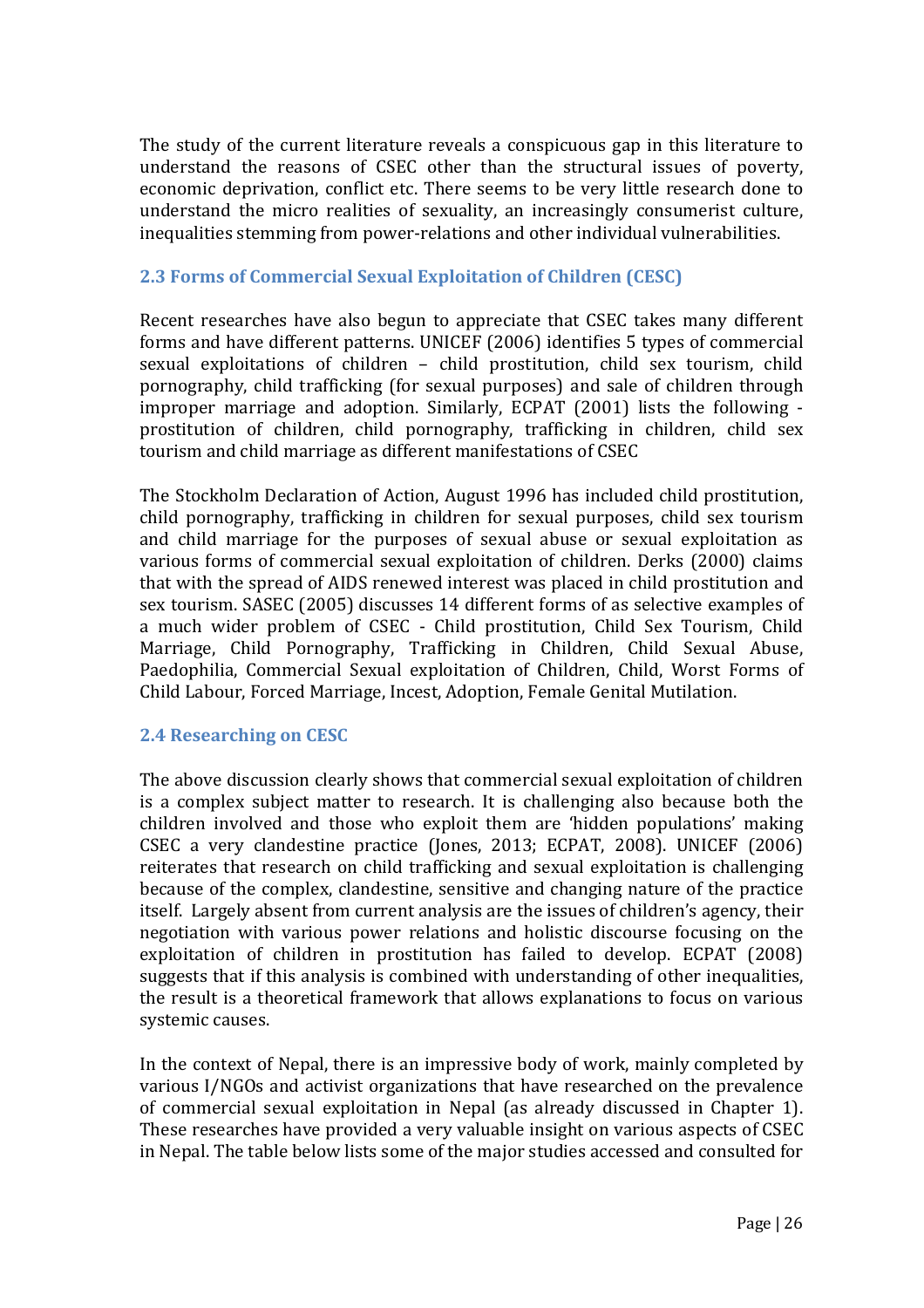this research. This research aims to build on the insights provided by these researches to understand various manifestations of CSEC and its interlinkages.

| Issue                             | <b>Study Reports</b>                               |
|-----------------------------------|----------------------------------------------------|
| Child Trafficking                 | World Education (2009), Frederick et. al. (2010),  |
|                                   | ECPAT International (2006), Asha-Nepal (2006),     |
|                                   | Asha-Nepal, TDH and Shakti Samuha (2012), ILO      |
|                                   | (2002), Stellard (2013), TDH (2005), NHRC (2011)   |
| Child Migrant Workers             | ILO (2001, 2002, 2003), Amnesty International      |
| their<br>and<br>sexual            | (2011), CREHPA (2001)                              |
| exploitation                      |                                                    |
| Child Prostitution (Child         | Fredrick (2010b), ECPAT International (2006)       |
| <b>Commercial Sex Work)</b>       |                                                    |
| Children in Entertainment         | World Education (2009), CREHPA (2001), Leichty     |
| Sector                            | (2005), Action Aid Nepal and Shakti Samuha (2008), |
|                                   | NHRC (2006)                                        |
| <b>Street Sex Work</b>            | CAC-Nepal and ILO (2002), CREHPA (2001), CWIN      |
|                                   | (2008a, 2010), CPCS-VOC (2012)                     |
| Child Sex Tourism                 | CWIN (2003), Fredrick (2010b),                     |
| Child Sexual Abusive              | <b>ECPAT International (2006)</b>                  |
| Images (Child                     |                                                    |
| Pornography)                      |                                                    |
| <b>Online Sexual Exploitation</b> | <b>CWIN (2008b)</b>                                |
| Child Marriage                    | Save the Children and World Vision (2012), Plan    |
|                                   | (2011)                                             |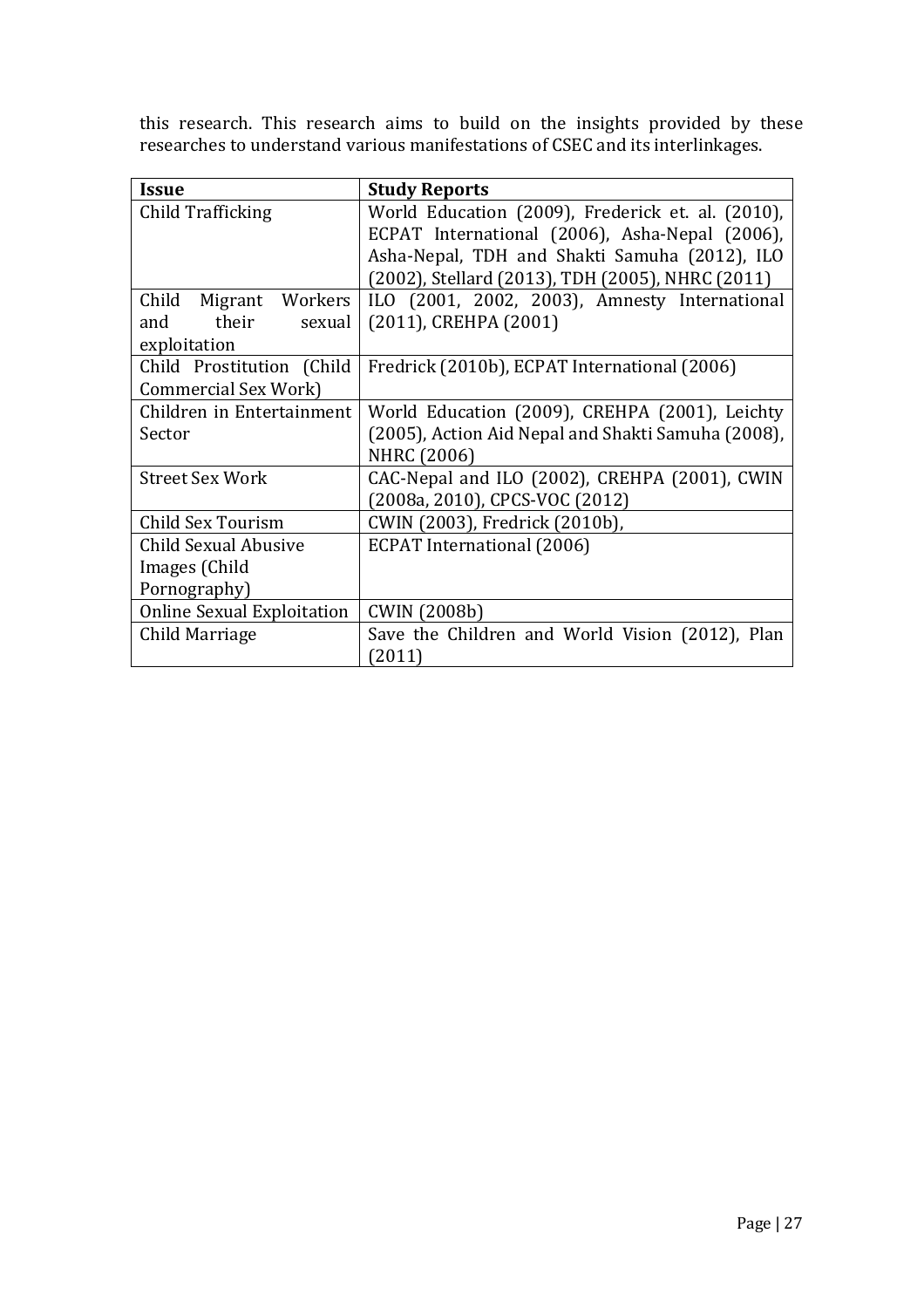## **Chapter 3**

## **Methodology**

This chapter briefly outlines the methodology followed for this research. As discussed in the earlier section, this study aims to provide a preliminary insight on the current situation of CSEC in Nepal that will serve as the basis for a nationallevel research on 'Situational Analysis of Commercial exploitation in Nepal'. The main focus of the current research is on (i) an extensive review of literature on CSEC and (ii) identification of some of the most widespread forms of CSEC in Nepal.

## **Specific Objectives**

The specific objectives of the study are as follows:

- Explore the current situation of CSEC in Nepal.
- Map various manifestations of CSEC.
- Explore possible linkages of various manifestations of CSEC.

This research report thus aims to make a preliminary mapping of some of the widespread forms of commercial sexual exploitation of children in Nepal. However, it does not claim to be an exhaustive document that records all forms of CSEC.

## **Definition**

Following operational definitions have been used for the purpose of this study.

*Commercial Sexual Exploitation of Children (CSEC):* Commercial Sexual Exploitation of Children is 'sexual abuse by the adult and remuneration in cash or kind to the child or a third person or persons. The child is treated as a sexual object and as a commercial object' from The Declaration of the First World Congress against Commercial Sexual Exploitation of Children, 1996.

*Manifestation of CSEC*: Any activity that consists of sexual abuse of a child in exchange for some sort of payment, either money or favours (food, shelter or access to education). It also includes forms of transactional sex where the sexual abuse of children is not stopped or reported, due to benefits derived by third party (including the household) from the perpetrator.

This research primarily looked at three aspects to understand the manifestation of CSEC – i) transaction: exchange of cash or kind to the child or a third person or persons, ii) sexual exploitation and iii) commodification of children.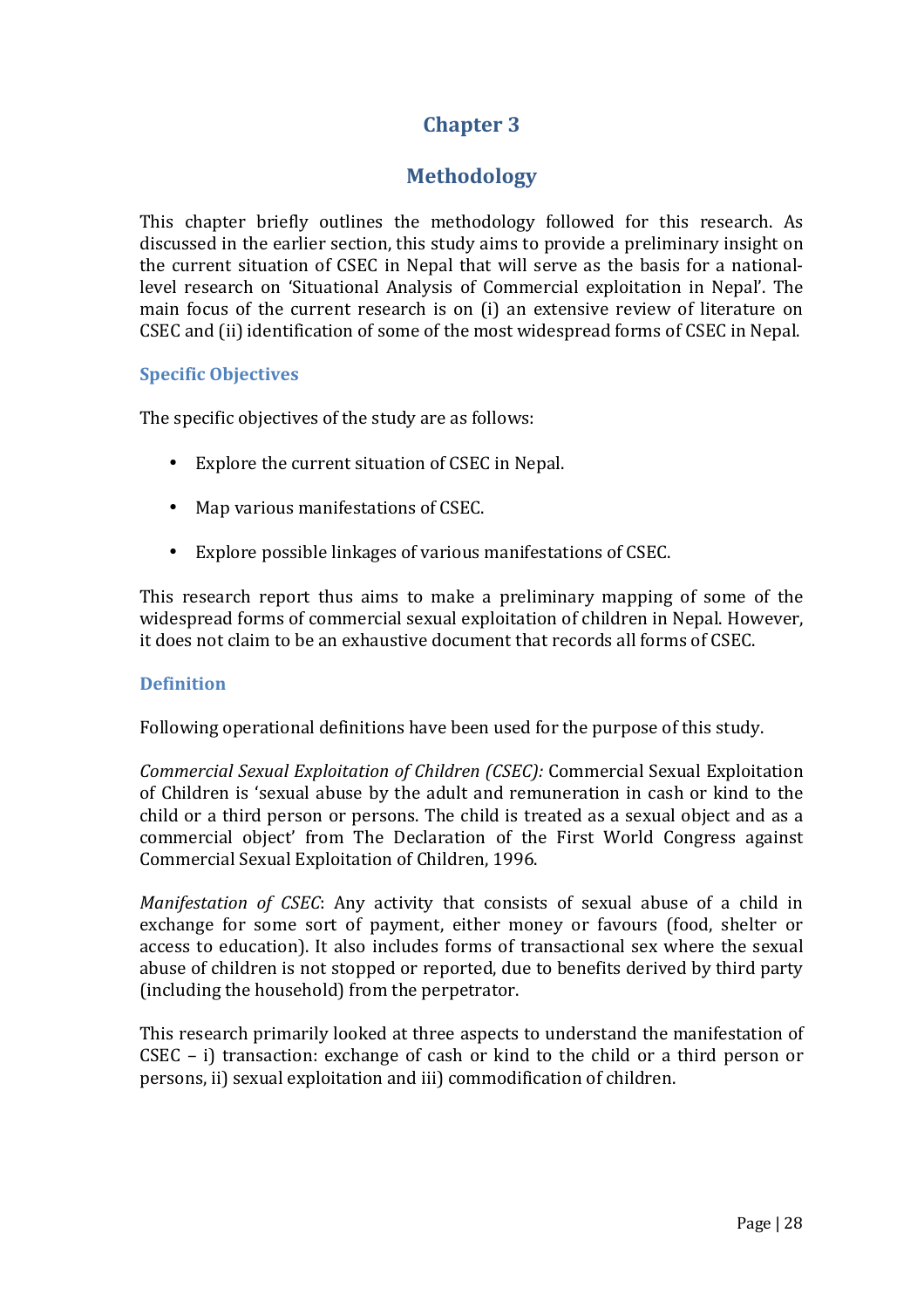### **Time Frame**

The study was completed between November 2013 and February 2014. Data collection was done in the month of December and January.

#### **Study Sites**

The study was conducted in three cities of Nepal – Kathmandu, Pokhara and Nepalgunj. All these cities are economic hubs with high migration from nearby areas. Kathmandu and Pokhara are also tourist destinations. Recently, these two cities have seen a proliferation of restaurants and hotels catering to tourists. Nepalgunj is close to the Indian border. This makes the area susceptible to child trafficking.

#### **Selection of Field Researchers**

The team of field researchers were chosen for their diverse background, skills and experiences they brought to the research. Many of the team members already had experience of both working with the children in vulnerable circumstances and conducting research with them. Most of the team members had several years of experience of conducting social research and hold degrees in the Social Sciences.

In addition, a one-day training session was conducted for the orientation of team members. The session focussed on providing the research overview and on building skills on data collection. Two of the team members conducted interviews with children and three other members conducted the key stakeholder interviews.

Team members were actively involved in building relationships with the participants since the start of the research. The team also took help from local organizations to get connected with the participants. This has been dealt with in detail in chapter four. One of the team members has extensive work experience with children living in the street. This helped the team to build rapport with the children. Another team member has worked extensively on the issue of substance abuse. This helped us to reach out to hard-to-reach population like sex workers. One of the team members was Indian in origin and was therefore seen as a 'foreigner'. This helped us to reach out to the private sector like pub owners, hostel managers, dance bar waiters etc.

#### **Data Collection**

This research followed a qualitative methodology. Since the primary purpose of this research is to conduct a preparatory study, it made use of multiple methods of data collection to bring together qualitative information on CSEC in Nepal. Field notes were also taken during the research process. Throughout this process, the research team collaborated with other organizations working on CSEC.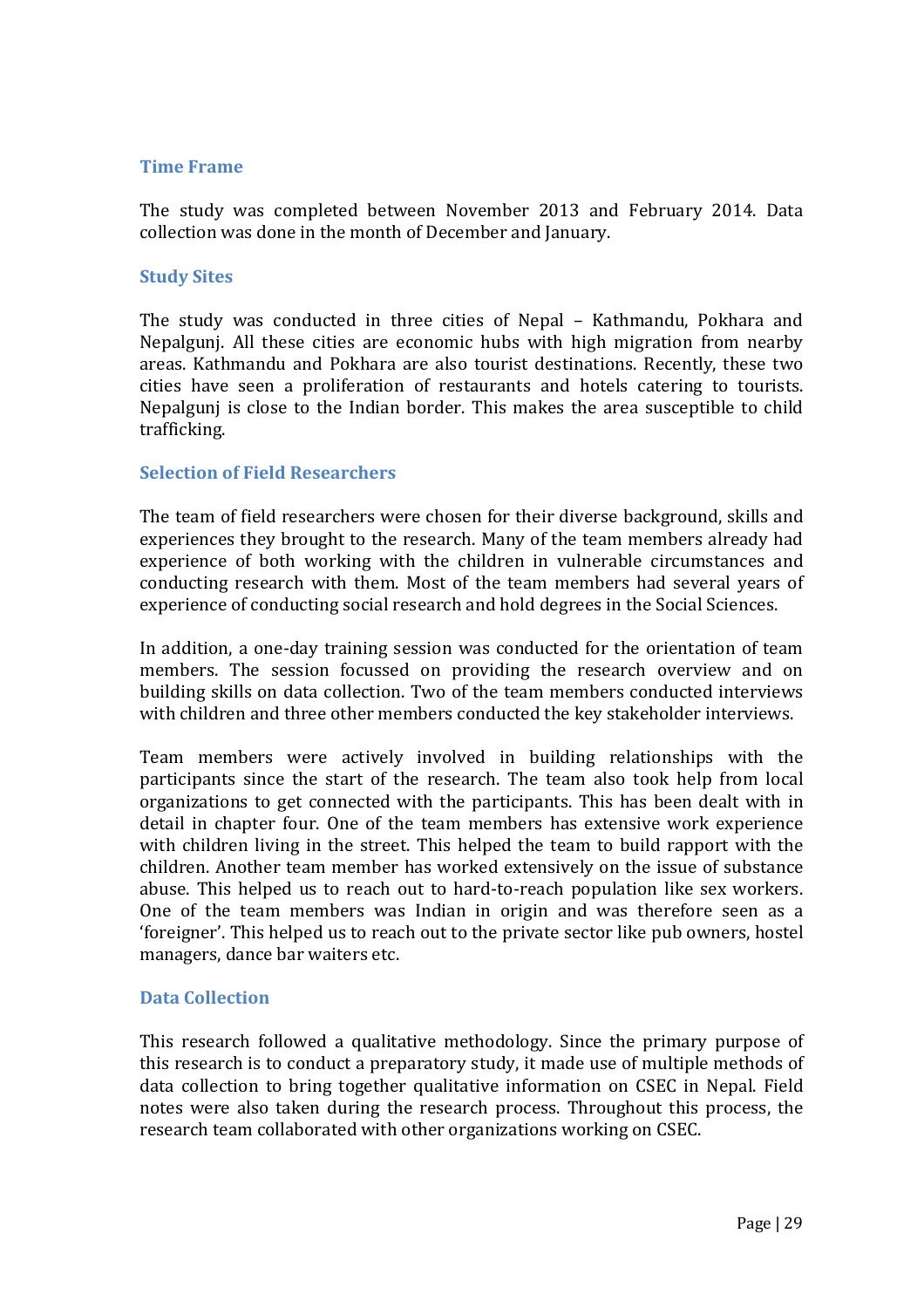A review of literature was conducted on various research studies and reports on the issue. Since this review is not intended to be an exhaustive one of all existing literature but representative of significant ones, the research team included representative samples of different international and national reports. The review was limited to the studies published after the year 2000. During visits to organisations for key stakeholder interviews, the team also requested these organisations to share their latest reports, if any. (Confer bibliography for the list of publications consulted)

In the literature review, the team mainly focused on the following aspects.

- Definition /conceptual aspects of CSEC
- Prevalence
- Any linkages with different forms of CSEC

## **Sampling**

The research followed a purposive sampling method. Participants were selected purposively mainly on the basis of their CSEC life experiences. The study used snowballing technique in order to approach hard-to-reach populations, including female sex workers, girls in dance bars and Kamalaris. The data were collected in different settings, including roadsides, restaurant, clinic, local organizations and community hub.

| Individual Interviews | 22 girls under 18 years             |
|-----------------------|-------------------------------------|
|                       | 4 young adult 19-25 years           |
| Focus<br>group        | 8 FGDs (Total of 102 children)      |
| discussions           |                                     |
| Key Stakeholder       | 22 organisations                    |
| Interviews            | 8 people from entertainment/tourism |
|                       | industry                            |
|                       | 3 key stakeholder meetings          |

The following were the main methods for primary data collection.

## **i) Individual Interviews**

22 face-to-face interviews were conducted with girls less than 18 years of age. The participants for the interviews were selected purposively mainly on the basis on prior possible engagement with sex work. The research team members approached children from different backgrounds for the purpose of the research. In most of the cases, they declined their engagement in sex-work but shared experiences of their friends. In other cases, they would say that these activities do not take place in the restaurants/ dance bars/ hotels where they work. In the cases where they confided that they are engaged in sex work, they did not want to discuss the details. Only some children agreed to participate in the research. The discussion on various mechanisms through which the research team 'reached out to the respondents' has been presented in detail in chapter four.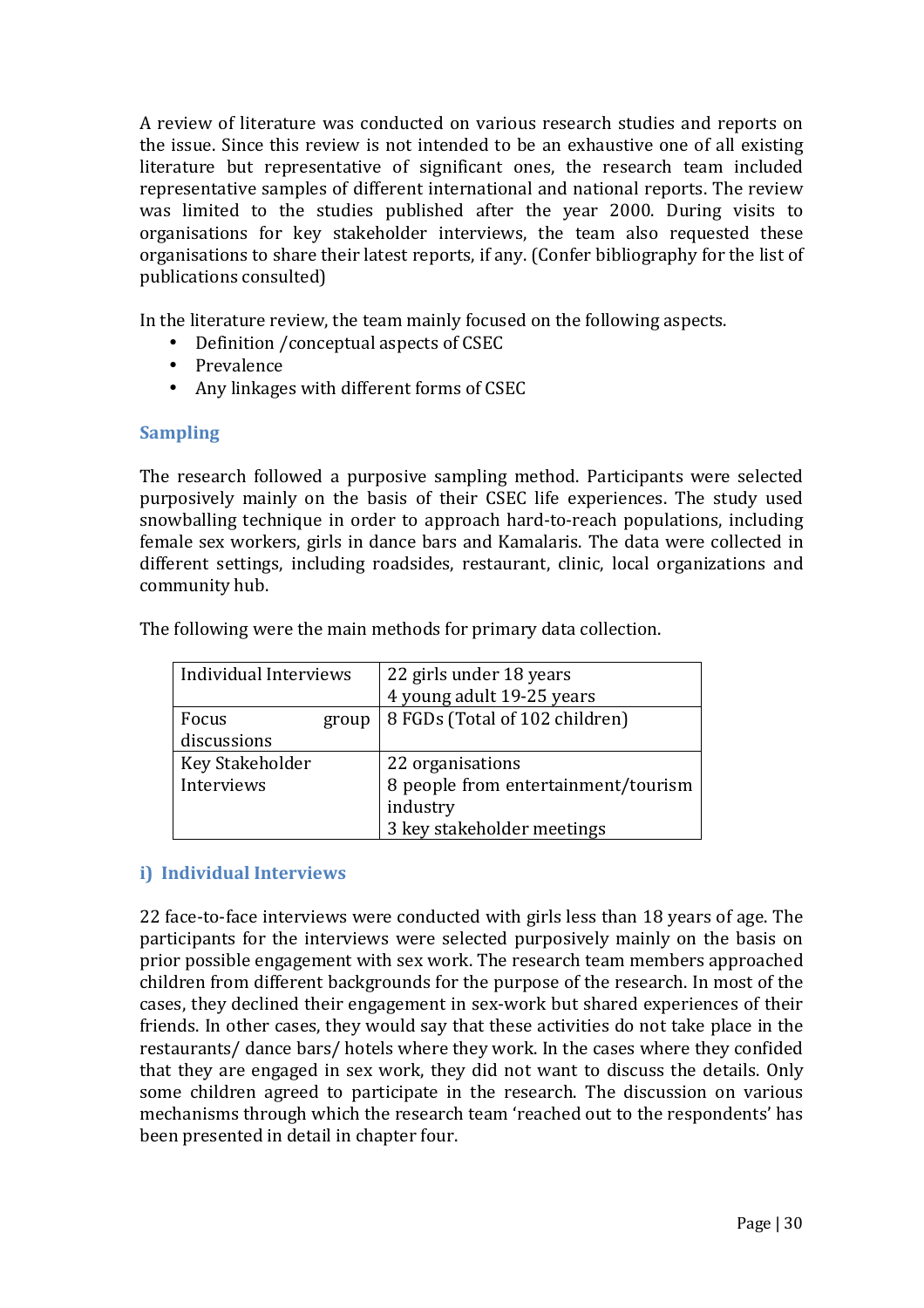The team explained the research objective to all the children before conducting individual interviews. The interviews were 45 minutes to 1 hour long and were audio recorded with the consent of children. The interview, though semistructured, was open-ended and could flow into areas that the participant wanted included in her or his narrative. (See Appendix I for interview guideline). The interviewer asked about experiences with leaving home and running away followed by questions about experiences with trading sex for money, goods or a place to stay. At the end of the interview, the researcher debriefed the participants and information about referral services were given.

Most of these interviews were conducted face-to-face by the researcher without a third party presence. In around 10 interviews, ECPAT representatives were present. No repeat interviews were carried out.

In-depth interviews were conducted with the following children.

- 4 Kamalari girls
- 2 survivors of child trafficking
- 4 female sex workers
- 7 girls working in hotels, lodges and clothes shops
- 2 girls working in dance restaurants,
- 2 girls rescued from dance restaurants
- 1 girl living in a squatter area

In addition to this, the research team also conducted in-depth interviews with 4 young adults (19-25 years) working in entertainment sector. The young adults e interviewed had started their engagement with sex work since a few years and were under-18. Moreover, the researchers who conducted interviews with them also noted that they looked much younger than the age reported by them. They were initially approached for child interview. After the initial rapport building conversation, the respondents reported that they were more than 18 years old. Nonetheless, the researchers conducted the interviews as planned and their life stories revealed rich narratives around CSEC. These interviews have thus been included in our analysis to trace the trajectories of children into CSEC. As discussed in detail in the later chapters of this report, children engaged in sex work tend to report that they are older than they actually are. The age recorded for the purpose of the report is the age reported by the respondents.

In our research, we have mainly interviewed girls. The inability to get into greater details on this very important issue is one of the main limitations of the current research. This has been discussed in chapter four.

## **ii) Focus Group Discussions**

Eight focus group discussions were conducted with children from different backgrounds. The FGD were approximately 1 hour long. The research team spoke to a total of 102 children (see the table below for the details). The main objective of the FGD was to explore the experiences of CSEC in children's life. Since this is a sensitive topic and a personal one, the research team did not ask any personal or direct questions. The discussion focused around experiences they had had or heard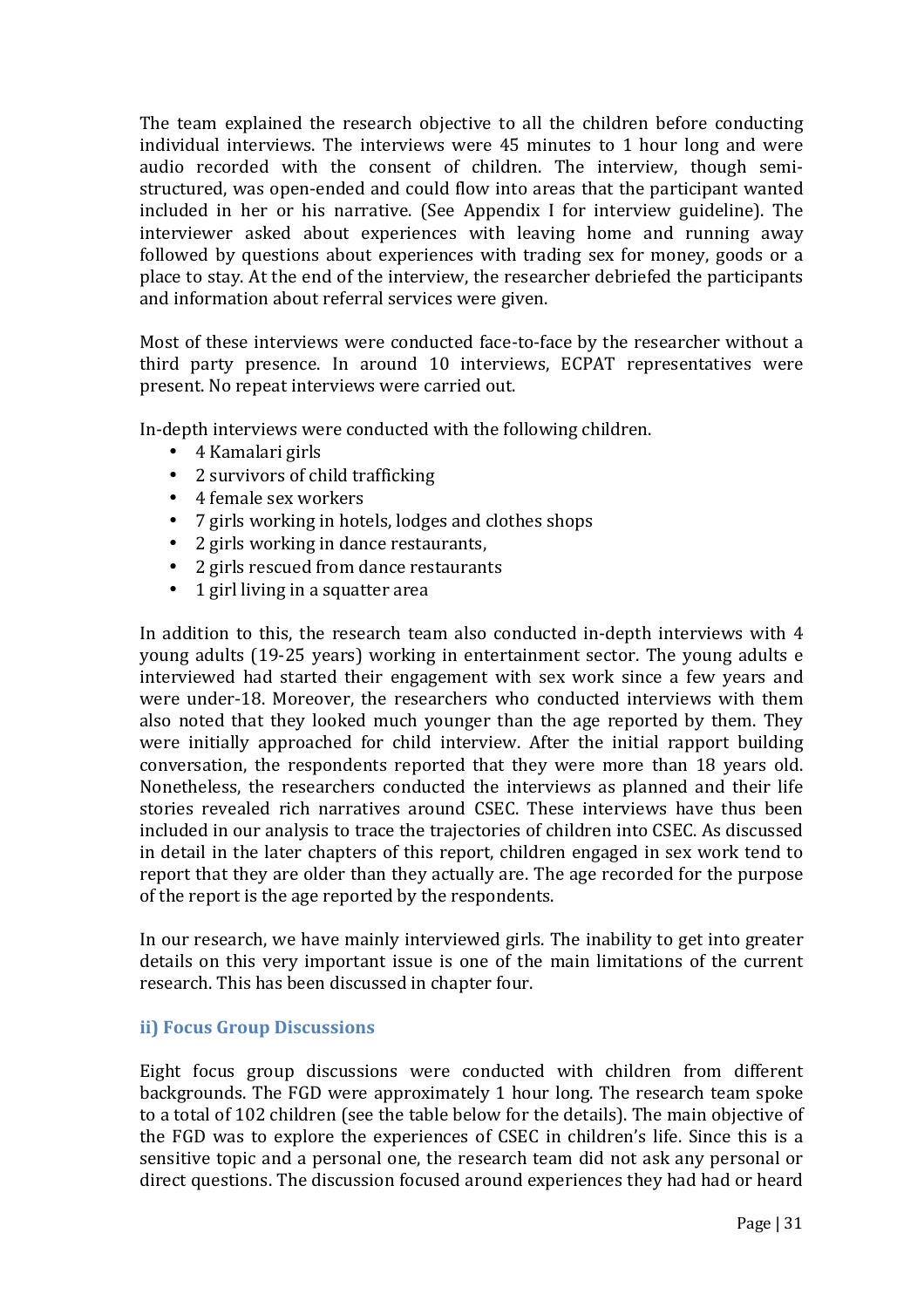of on CSEC, without sharing personal stories. All the discussions were audio recorded.

Since the topic was a sensitive one and had potential to raise various questions, the research team also staged a play and an interactive session for question/answers so that they could clarify issues. Due to logistical constraints, the play could be staged only in Kathmandu. For this purpose, Youth Safe is a theatre team of young people who use 'theatre for development' was requested to perform. The group enacted a short story (10 minutes) that depicted incidences of CSEC. The audience was then invited to question or comment on it. (See Appendix III for a brief script outline)

The following table shows the details of the FGDs conducted

| 12 girls living in squatter areas (13-18 years)            |
|------------------------------------------------------------|
| 5 girls and 8 boys living in the streets (15-20 years)     |
| 8 girls in schools (13-18 years)                           |
| 8 girls working in the entertainment sector (15-18 years)  |
| 14 boys of adolescent groups "Kishor Samuha" (9-18 years)  |
| 16 girls of adolescent group "Kishori Samuha" (9-18 years) |
| 8 boys rescued from trafficking (9-14 years)               |
| 11 girls freed from bonded labour "mukta kamalaris" (10-18 |
| years)                                                     |
|                                                            |

## **iii) Key Stakeholder Interviews**

In the initial phase, the research team identified important stakeholders in this process. The organization/individuals for key stakeholder interviews were selected on the basis of 3 criteria – i) working on the area of CSEC, ii) working at least since 5 years on this issue and iii) geographically located in Pokhara, Kathmandu or Nepalgunj

We conducted 30 semi-structured interviews. 22 interviews were with organisations and frontline workers to understand the existence, prevalence and nature of commercial and sexual exploitation of children. This included staff in NGOs working with at-risk children, Police, people in tourism sector, Ministry of Women, Children and Social Welfare etc.

In addition to these organisations, we also conducted 8 interviews with people working in restaurant, hotels and taxi drivers.

- 1 travel guide
- 1 hostel manager
- 1 dance bar waiter
- 1 Indian tourist
- 1 pub owner
- 1 taxi driver
- Group of 5 tourists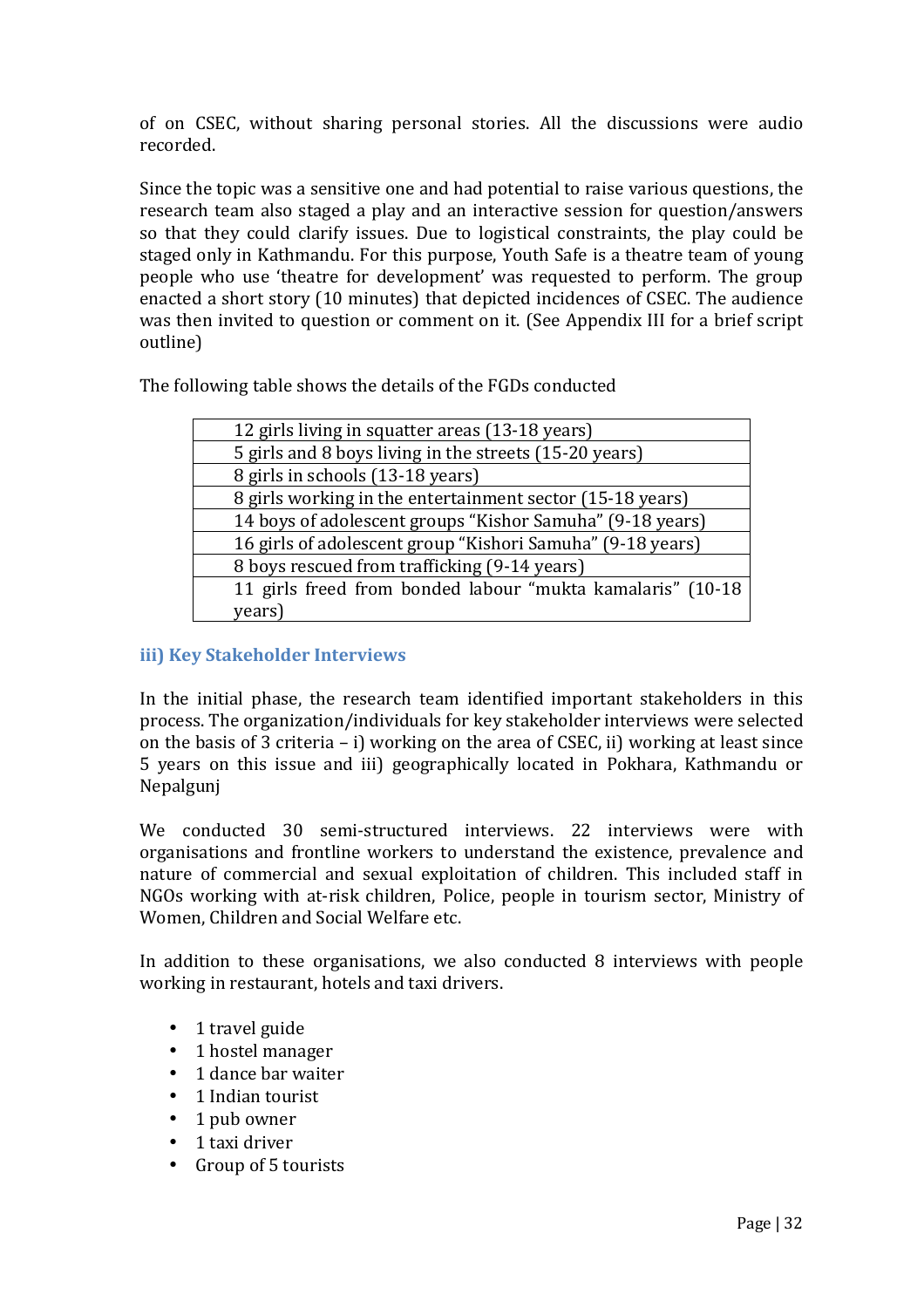• 1 local youth

**Key stakeholder meetings -** In addition to the interviews, the team conducted 1 key stakeholder meeting in Nepalgunj and Pokhara each. In these meetings, representatives of different organisations were consulted on the issue of CSEC and they shared their experiences. Similarly in Kathmandu, the team conducted a consultation programme with major stakeholders where the preliminary findings of the research were shared and role of stakeholders were discussed.

### **Data Analysis**

All the interviews were audio recorded. Only in cases where the respondents did not want to be recorded, the researcher/s took detailed field notes. The total of 19 individual interviews with children were transcribed verbatim. Since transcription of interviews took a long time, detailed notes were taken for the remaining 3 interviews. Similarly, 4 FGDs were transcribed verbatim from the audio recordings and detailed notes were prepared for the remaining 4. All 4 interviews with young adults were transcribed.

The transcribed documents were then coded thematically based on the themes highlighted in the interview guide (Appendix 1) and research objectives. This helped us to understand the analytical threads. The coding was done manually without the help of any software. The major themes were organised in excel sheet.

Key findings were then culled out based on the common themes that emerged from the interviews and focus group discussions. The first phase of the analysis was conducted by the lead researcher with support from the researcher involved in conducting interviews. This was followed by a broader analysis by the research advisors and inputs from the ECPAT Luxembourg team. The findings presented here come from qualitative analysis of the transcribed interviews and feedback from research advisors and ECPAT Luxembourg team members.

#### **Ethical Considerations**

The research team abided by the ethical considerations of informed consent, no deception, right to withdraw, debriefing and confidentiality. The main criteria for choosing the research participants were their vulnerability vis-à-vis CSEC. For all the research participants above 18 years, the research team explained the background and research objectives in detail at the start. The team then sought verbal consent from them to engage them for the purpose of the research. Once consent was given, the team introduced the research to all the children in a simple language. It was clearly explained that they could withdraw from the research at any point.

Names were not recorded, only age-groups, sex and locations were used to identify respondents for quotes. Respondents were asked not to name the names of perpetrators or victims of abuse. It was recognized as essential to protect respondents.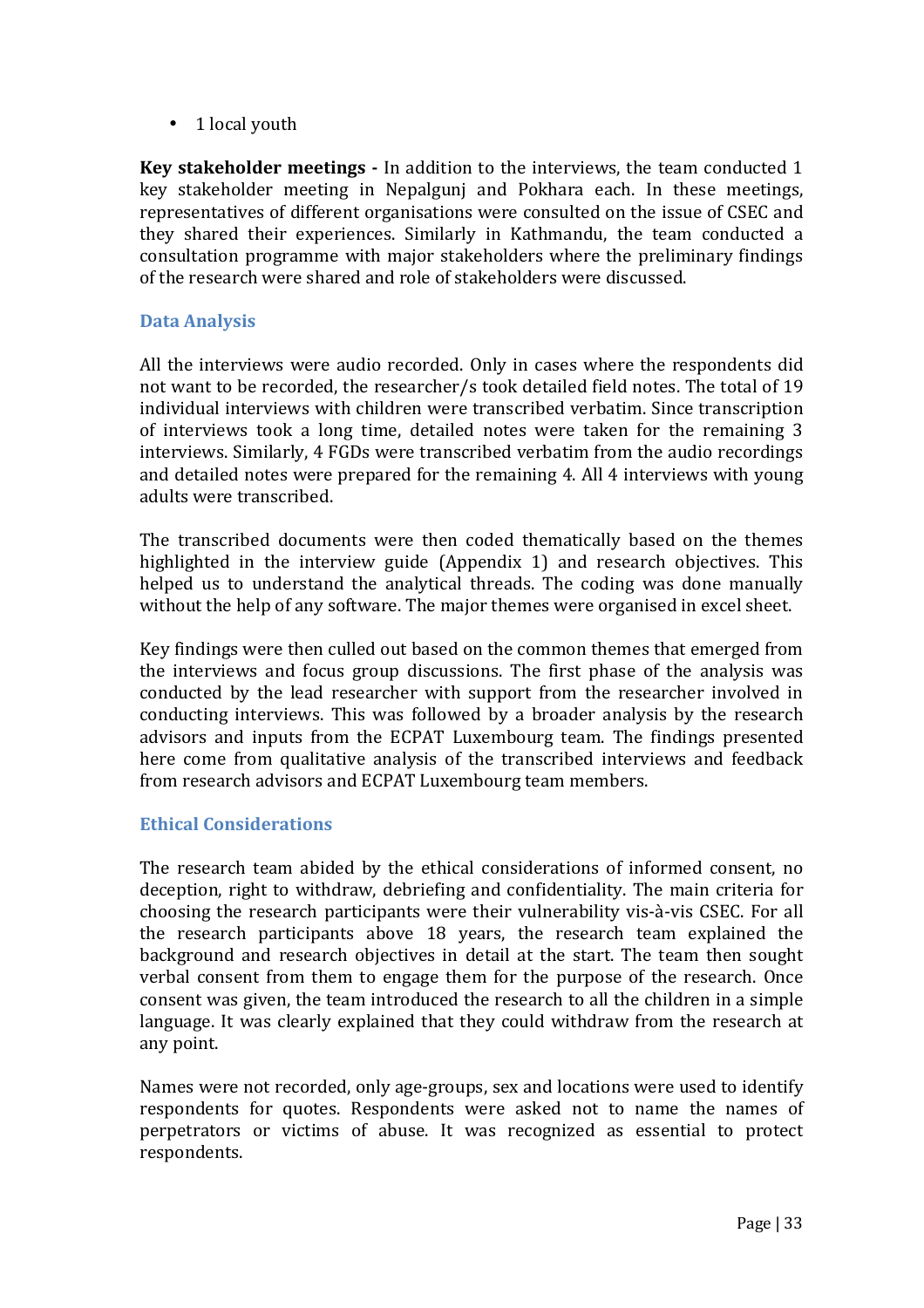All members of the research team had experience working with children in difficult circumstances and were familiar with the issues they have to deal with in their lives. Many of them thus enriched the research process with their combined years of experience. As far as possible, children were interviewed in groups to mitigate exposure to risks. Where individual interviews had to be taken, they were held in official spaces.

### **Report Preparation**

Though this research follows a multi-method approach, the wealth of information emerged from interviews and FGDs with children. The team has thus attempted to retain the 'voice' of the children by using direct quotes from their interviews. Their quotes are unedited. The analysis of the finding is grounded in the life experiences of the children. In the preparation of the report, the team has focused on two major themes – children's pathways to CSEC and various manifestations of CSEC along these pathways.

### **Study Limitations**

This study had several limitations. CSEC is a complex and sensitive research topic. In the limited time frame of 4 months, the research could explore only a portion of this multifaceted issue. The mandate of the current research was to identify the most common manifestation of CSEC and trace the possible linkages. In the limited time frame, this research has been able to identify some of the most prominent manifestations, but has not been able to probe them in greater detail. In-depth research on each of these would be required to understand it better.

As discussed in the literature review in the previous section, the 'hidden' nature of CSEC activities also posed as a challenge. It was not easy to identify children affected by CSEC. In most of the cases, the research team approached the respondents through NGOs working with them. However, in several instances, the research team members visited informal 'red light' zones and spoke to children who were willing to participate in the research. At other times, they visited the night restaurants and bars to talk to our respondents. While this methodology has enriched the quality of data collected, the research has also been constrained by interviews conducted on the roadside, abrupt terminations of interviews as clients drop in and, in some cases, by identified respondents' refusal to talk.

Children were informed about the research and were explained that they could refuse to continue the interview at any point. No child was forced to give interviews. The interviews were conducted in venues that the children felt most comfortable in – in many cases these were roadside locations, restaurants and organisation offices. These ethical considerations did limit our access to children to some extent. In some cases, it would have been easier to access children, if the researcher posed as a customer for sex. However, we refrained from these techniques of access and followed the research ethics as proposed in our research design.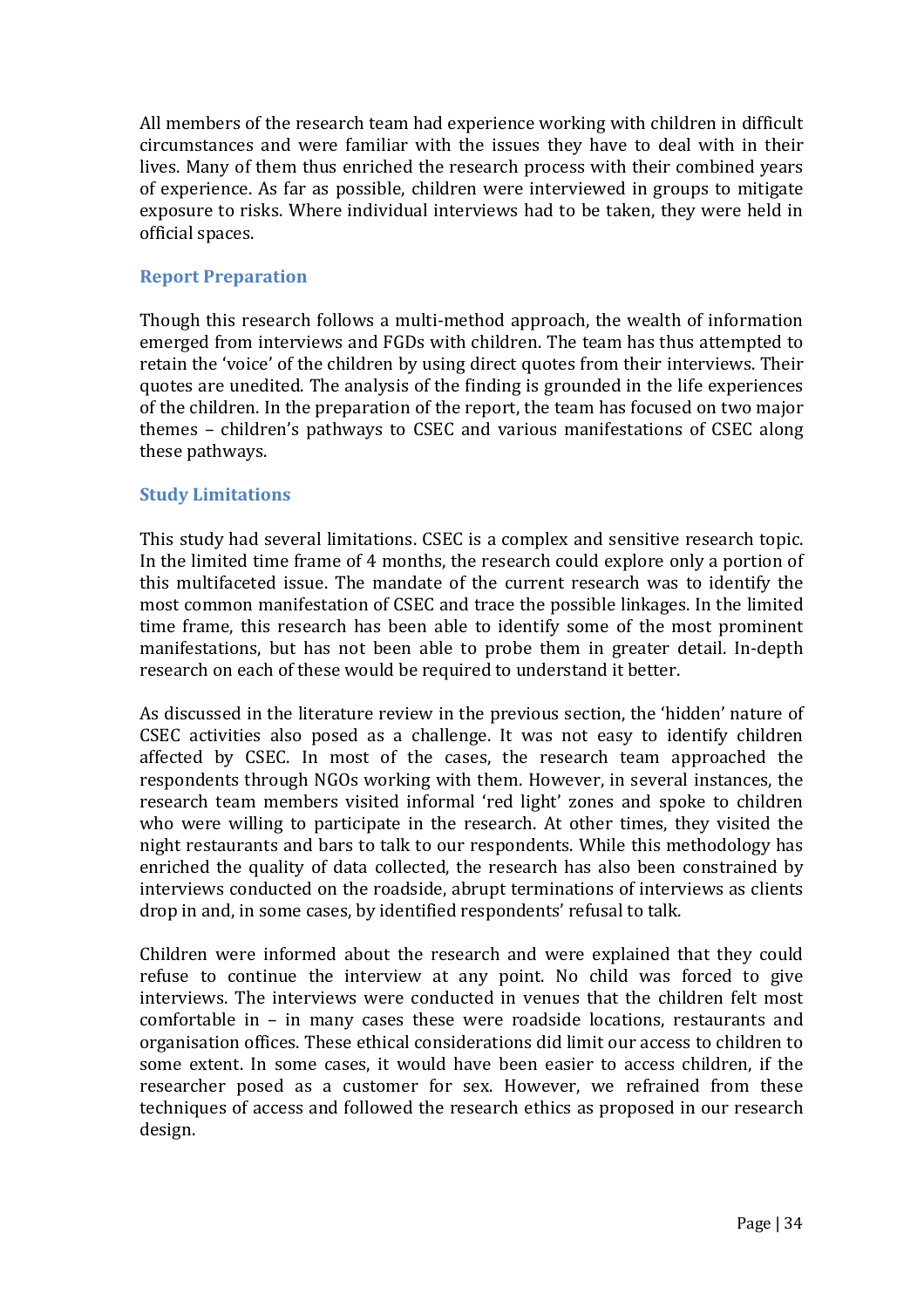Since the topic of this research was very sensitive and personal, chances of children not opening up with the interviewer were very high. Though the researchers had experience working with children in vulnerable situations, chances that strong rapport might not be built during the 45 minutes to 1 hour-long interview sessions were high. This was particularly true during the focus group discussion where children could possibly have felt constrained to discuss certain issues in detail in front of several other people. This could have limited the scope of the research findings.

During the process of this research, the team collected very rich narratives of life stories shared by the children and young adults. This has been the strength of this research. However, logistically it lengthened the time required for transcribing the audio records, coding the interviews and analysing them thematically. The significant amount of time required for transcriptions, not planned earlier in the research time frame, made this even more difficult. These logistical and time constraints could have affected the analytical depth of the research.

In this research, the team tried to capture various manifestations of CSEC. For this it interviewed children from various background and key informants working on various issues related to CSEC. While this methodology was successful in capturing the 'breadth' of the issue, the research could not go deeper to understand the extent of each manifestation. In addition, it also posed as a challenge in terms of logistics. The team had to build rapport and coordinate with different groups of individuals in multiple locations. This increased the time and effort required for the coordination of the research.

Acknowledging these limitations, this report claims only to provide an overview of CSEC as opposed to presenting a complete picture of CSEC in Nepal.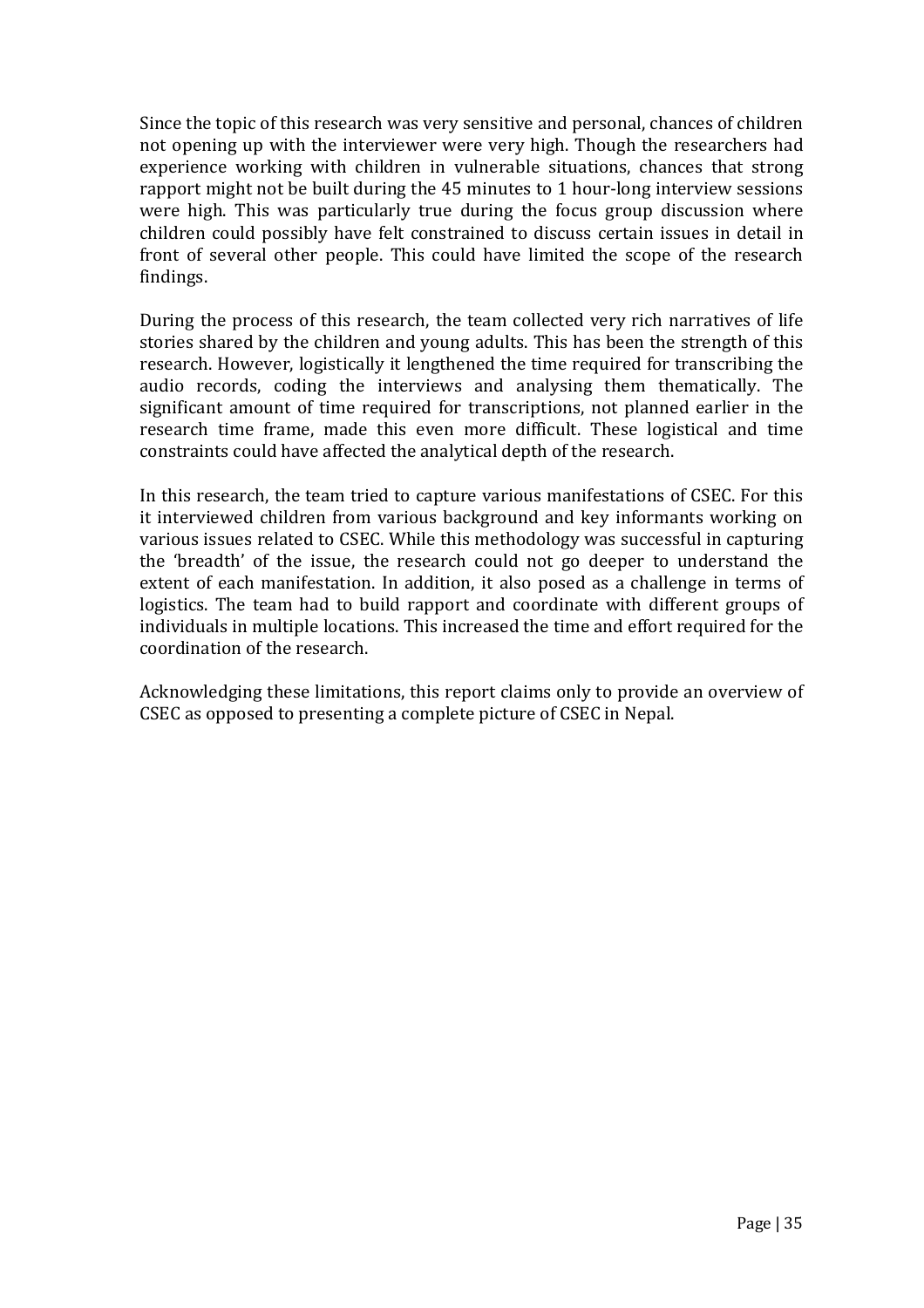## **Chapter 4**

## **Reaching out to the Respondents**

This chapter lays out the detailed profiles of our respondents – children, young people and key stakeholders. This chapter will firstly discuss the general demographic profile of the respondents and then share the research team's experience in approaching and working with children in CSEC.

#### **4.1 Profile of Children**

We approached children from diverse background for this research. Since this research aimed to understand how CSEC has affected different groups of children, we spoke to children both in 'vulnerable' groups and those leading 'normal' lives. The groups of children we spoke to included - children in school, children working in hotels/restaurants/dance bars, child domestic workers, children in the street, children living in squatter areas, children working as sex workers and survivors of trafficking.

The age group of children ranged from 9 to 18 years, during the time of the interview. We must note that the age of children is the age reported by children themselves. The research team has not verified the validity of the reported age, as there is hardly any mechanism to check the age and seek for documentary proof. In addition, the children working in the entertainment sector and sex work are usually asked to lie their age by the owners, as there is a risk of the owners being arrested under TIP (Trafficking in Person). Moreover, our research team observed that the girls looked much younger than the age that they reported during the interview/focus group discussions. However, for the purpose of this research, we have recorded the age that the children have reported.

Children were living/working in the cities of Kathmandu, Pokhara and Nepalgunj during the time of the interview. Some of the children were working in various establishments like dance restaurants and hotels whereas some were living in different organisations working on children's issues. The ways in which the research team reached out to these various groups have been discussed in detailed the later sections of this chapter.

In our research, we have mainly interviewed girls. The research team members visited dance bars, restaurants and hotels during the course of this research. We observed highly gendered-nature of work division. Girls mainly worked as dancers, waitresses and singers. In the Baglung bus park area, girls stood around wearing short dresses. Our focus group discussion with the girls in the entertainment sector also confirmed the presence of higher number of girls. While we are aware of the involvement of boys in sex work (as revealed by many CWIN studies in the past), this study has focused more on girls affected by CSEC. While the clearly higher number of girls evidences the visibility and vulnerability of girls being affected by CSEC, it also highlights the hidden nature of boys affected by CSEC. The inability to get into greater details on this very important issue of boys in CSEC is one of the main limitations of the current research.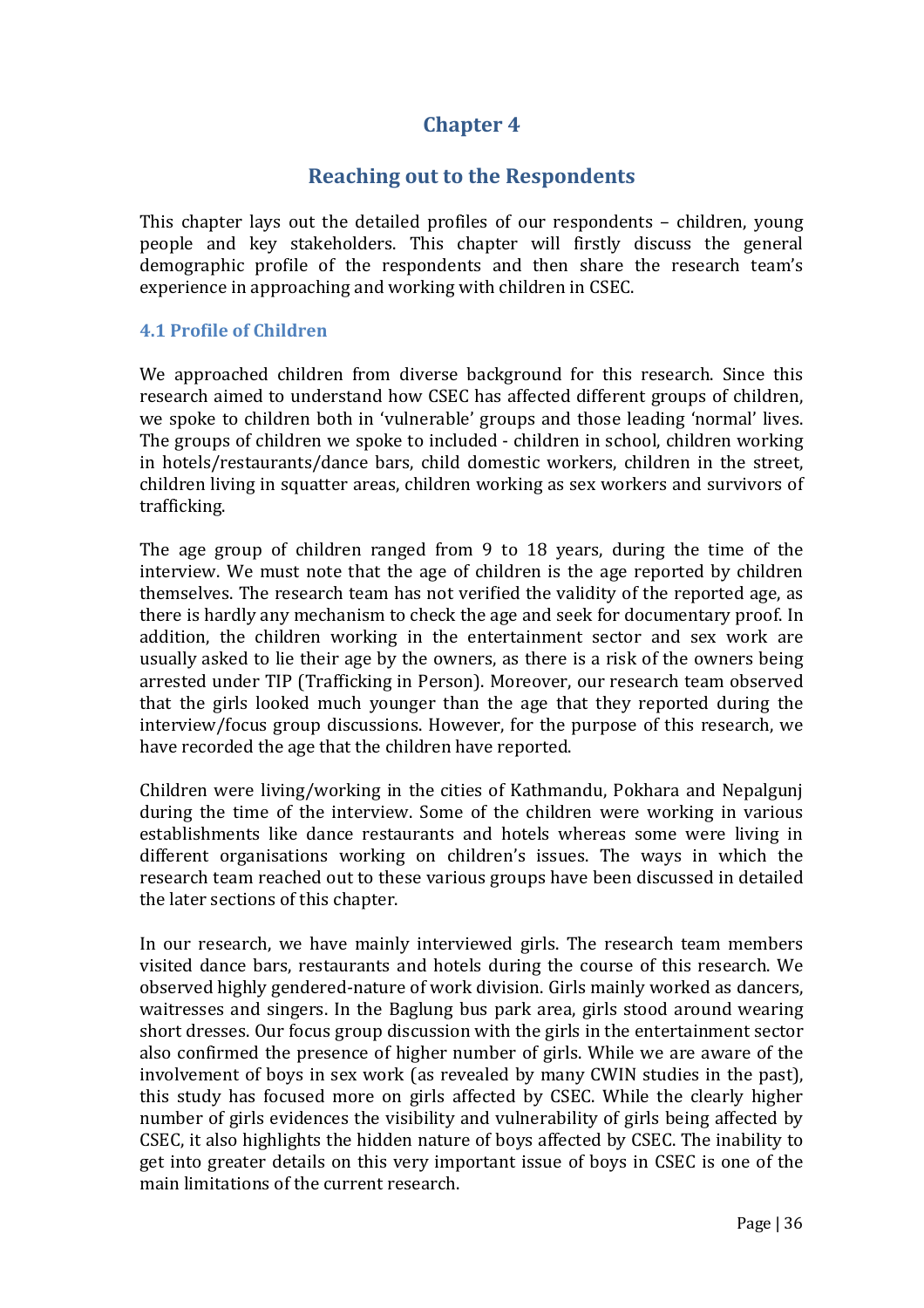The selection of the participants for this research was mainly purposive in nature. Since we wanted to understand the manifestation of CSEC, we sought to meet children who had possibly been affected by CSEC. To identify children for the research, we took help from various organisations working on this issue, visited places like dance bars/ restaurants, went to the squatter area and street to interact with the children. In a later section of this chapter, we have discussed the research team's experience in approaching and working with children in CSEC. Face-to-face interviews (approx. 45 minutes to 1 hour) were taken with all the participants.

## **4.2 Profile of Young Adult**

The research team also interviewed 4 young adults of the age group 19-25 years. They had been working as commercial sex workers for a few years and had entered this work while they were still under-18. They were initially approached for child interview. After the initial rapport building conversation, the respondents reported that they were more than 18 years old. Nonetheless, the researchers conducted the interviews as planned and their life stories revealed rich narratives around CSEC. As mentioned in the earlier section, the research team noted that they looked much younger than the age they actually reported. There is a high possibility that they reported higher age than so that they could be within the legal age of work.

Their life stories provided us very rich insight on the ways CSEC operates and it impact on children's life as an adult. The research team felt that this was a very important group to interact with firstly because they shared very important insights of their journey as a child into CSW and growing up as an adult while continuing in this profession. Secondly, they were very important influence for their siblings and other children around them, who were equally vulnerable to making an entry into the profession.

## **4.3 Profile of Key Informants**

In addition to children, the research team also interviewed key people indifferent organisations. Three main criteria were used to choose the organisations for the purpose of this research. First, the organisation was working on the issue of children, with some focus on CSEC. Second, the organisation was working since at least 5 years on this issue. Third, the organisation or its branch office had CSEC programmes in Pokhara, Kathmandu and/or Nepalgunj.

We purposefully chose to interview programme coordinators/managers and/or counsellors in the organisation. In our interaction with programme coordinators/managers we sought to understand the objectives of the organisation and the ways in which the organisation understands the issue of CSEC. With the counsellors, we focussed more on understanding their experiences working directly with the children and listening to the main issues affecting them. We aimed to see if we could map new manifestations of CSEC or get more details on any of its manifestation.

Please see Appendix IV for a list of organisations interviewed for this research.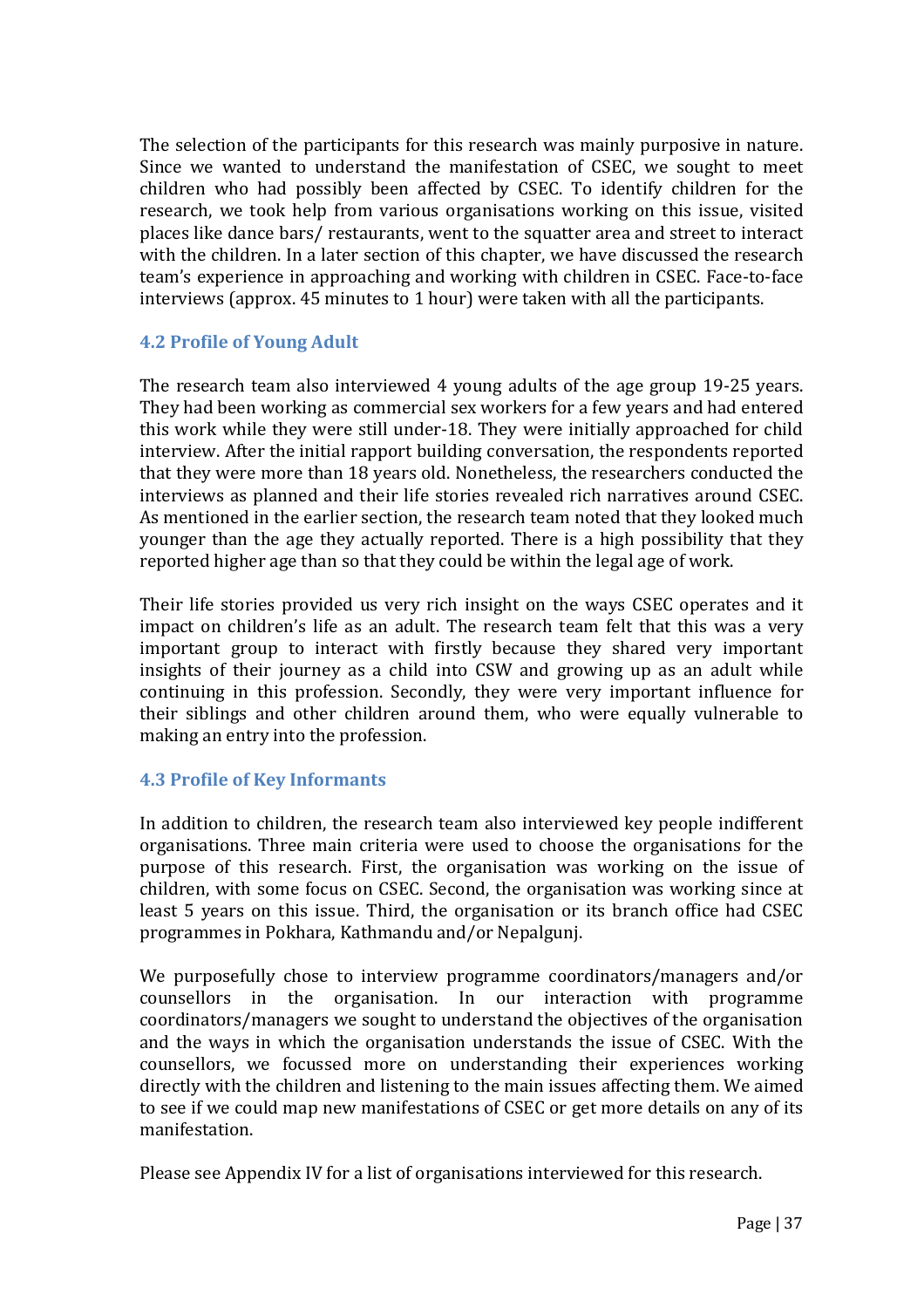## **4.4 Approaching and Working with Children in CSEC**

Approaching the children for the purpose of this research was one of the most enriching experiences of this research. Since we interacted with diverse group of people, we used different ways to reach out to them. In the following section, we will discuss it in detail.

- **Kamalaris, Nepalgunj:** Kamalaris are bonded domestic workers who help in domestic chores in a landlord's house in exchange of some cash/kind loan to their parents. In order to conduct the case studies and a focus group discussion of freed Kamalaris, Nepalgunj-based Mukta Kamalari Bikash Manch helped the Research team. The freed Kamalaris were staying at the shelter home of the organization where they participate in various entrepreneurial or vocational training. The girls were informed about the research and the case studies and focus group discussions conducted with their informed consent. Four Kamalari girls were interviewed in total.
- **Survivors of Trafficking, Nepalgunj:** Nepalgunj is the city hub for people from the Mid-Western Region. The staffs at the organizations working on girl trafficking stated that many girls are taken to India via the Nepal-Rupediha border. However, none of the organizations were ready to connect the Research team with the survivors of trafficking. It is understandable that the girls are highly protected due to security reasons as well as legal issues. In addition, the staffs of the organizations argued that this kind of research does not give direct benefits to the respondents. In addition, they mentioned that some research organizations, in the past, never come back with any action-oriented programs for the survivors or for preventing girl trafficking. Finally, the regional office of Saathi, an NGO working on violence against women, helped the team to approach 2 survivors of trafficking staying. The staff understood the significance of the research and agreed to assist the research team. The researcher also explained the ethical considerations. This helped the staff member and the research participant to connect with the research team member better. Two survivors of trafficking were interviewed for the research.
- **Female Sex Workers, Nepalgunj:** It was difficult to identify and contact female sex workers in Nepalgung. Even the organizations were hesitant to link them up with the team member. Some of the staffs stated that meeting FSWs would be only possible if the research team member disguised himself as a customer to approach the girls. The researcher consulted the other team members and decided not to adopt this 'unethical' approach for access to respondents.

The organization working with female sex workers, which was contacted initially, couldn't connect the researcher with the female sex workers due to a complicated bureaucratic procedure. One of the constraints was the lengthy process in getting a written permission from a funding agency based in Kathmandu.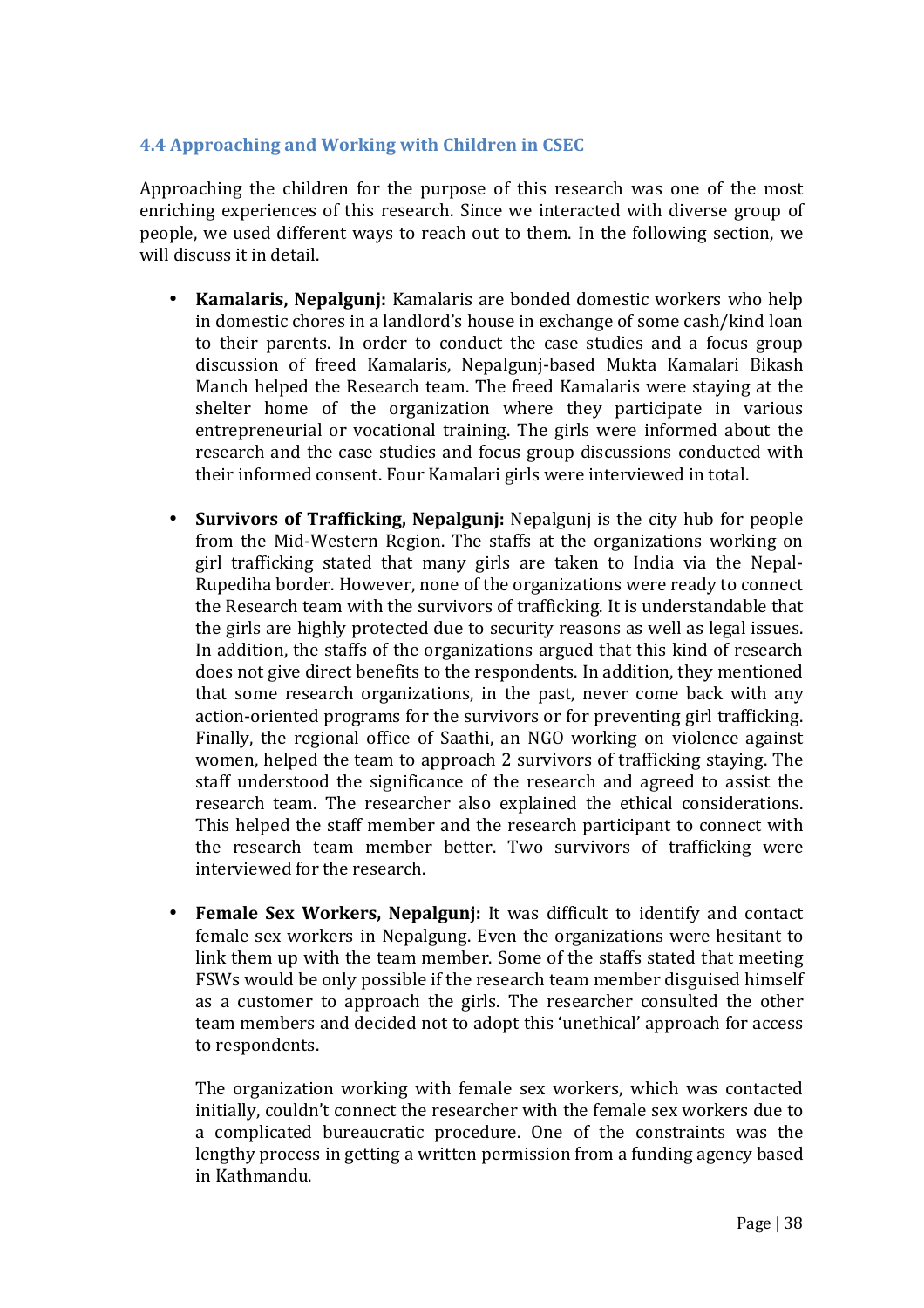The team member then contacted Recovering Nepal's regional office in Nepalgunj as it works with drug users and commercial sex workers as well. The respondents were given compensation for their time, transportation and snacks. With the help of the staffs at Recovering Nepal, 4 female sex workers were contacted and were interviewed with their informed consent. The researcher conducted interview in the place convenient to the respondent; which was most of the time at the side of the road.

**Girls in Hotels, Lodges and Clothes shops, Pokhara:** Seven girls working in hotels, lodges and clothes shops were interviewed. The research team member contacted several organizations to connect the study team with girls in entertainment sectors. The organizations couldn't find any girls in entertainment sectors that were willing to provide their information to the researcher. Such as in Nepalgunj, the research team member was suggested to disguise himself as a customer to meet the girls. This approach was not adopted.

Finally, the research team member then contacted Recovering Nepal's regional office in Pokhara as it works with drug users and commercial sex workers as well. The Regional Director of Recovering Nepal directed the team member to contact Community Support Group, a local organization. The staff of Community Support Group helped the study team to visit the Baglung Bus Park. The staff informed the research team member that the respondents would have to be compensated for their time, transportation and snacks.

The hotel and lodge owners were not always pleased by our visit. However, the staff of Community Support Group convinced the owners and ensured them that they would not be trapped into any problems as such. On the other hand, while entering the Baglung Bus Park area, some police officers patrolling the area enquired about the study team as they suspected the team members to be new customers.

With all the hassles, the team members finally got a chance to meet the girls working in the hotels and restaurants. They were informed properly about the purpose of the research. The goodwill of the staffs of the Community Support Group and their past interventions in helping the girls were instrumental in convincing the girls to participate in the research.

A similar approach was needed to interview the girls working in restaurants and bars of Srijana Chowk. After several meetings and phone calls to different organizations, the Program Director of Children Working in Entertainment Section (CWES) finally got us in touch with two girls that were willing to be interviewed.

• **Girls in Dance Restaurants, Pokhara**: The research team approached two girls in the dance restaurant with the help of a local youth. With his help, the team member went inside one of the dance bars during off-hour. The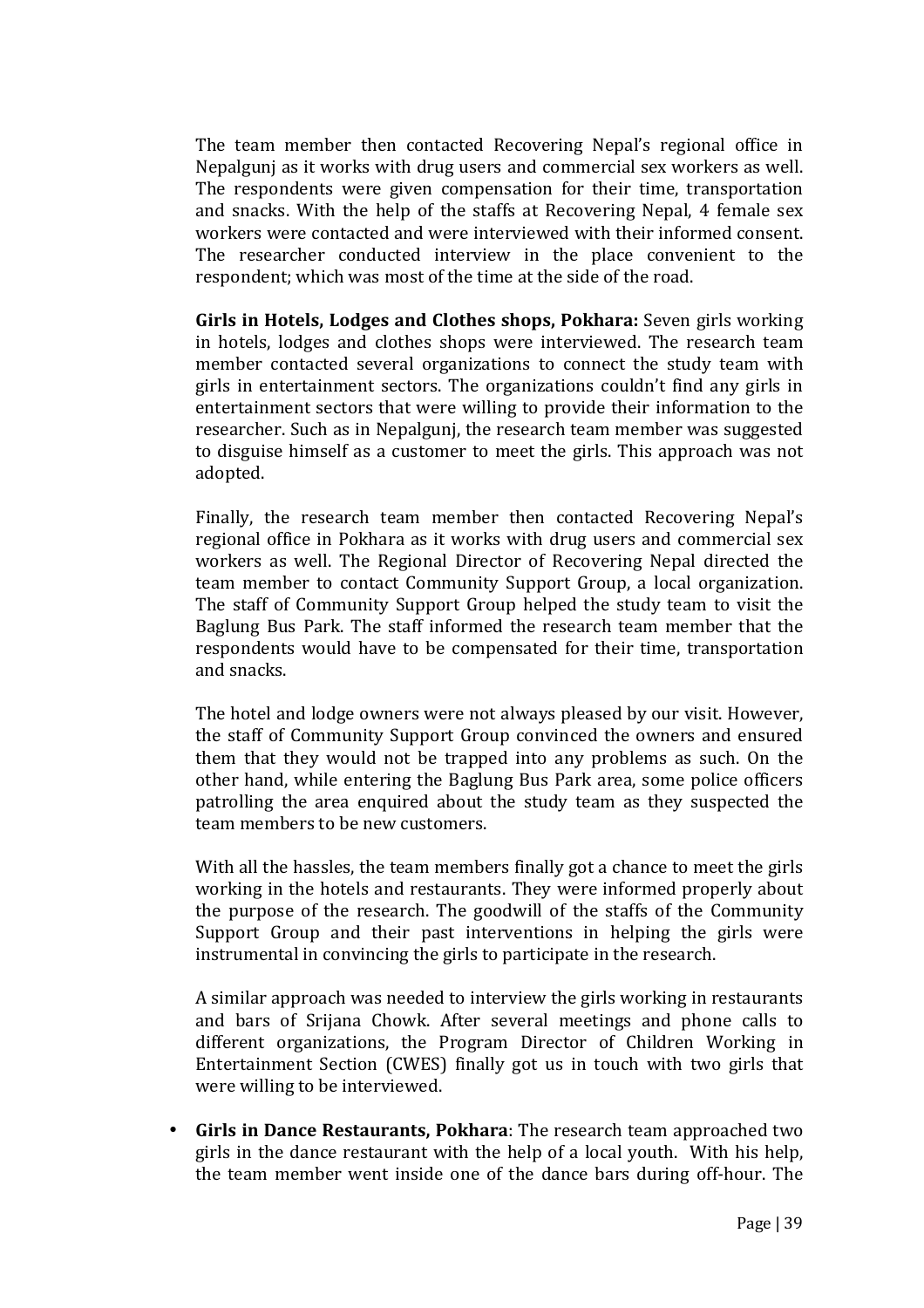team member left the bar in few minutes, and one of the girls ran behind the team member and his friend as soon as they left the bar. The girl was informed about the purpose of our visit. Though she looked surprised, she agreed to talk to the team member for a few minutes. However, she did not agree for a voice recording.

- **Children living in Squatter Area FGD, Kathmandu**: The research team conducted an FGD with the children living in a squatter area, through a newly formed adolescent girls group. One of the active members of the previous group helped the team member to get in touch with her friends. Once we made initial contact with the girls, we invited them to one of the schools in the locality. The focus group discussion was conducted in one of the classrooms. 12 girls of the age group 13-18 years participated in this FGD.
- **Children in the Street FGD, Kathmandu:** One of the research team members was CWIN field officer who had a very rich experience of working with children in the street. Along with him, other team members visited Thamel and Basantapur (tourist) areas 3-5 times and interacted with them informally. Later, once they were familiar with the research team, they were invited to a restaurant – which had a big hall for interaction. Arrangements were made for songs and dances for icebreaking, followed by the focus group discussion once the children were comfortable with the venue and the research team. 5 girls and 8 boys of age group 15-20 years, living in Jhyapbari, Thamel participated in this FGD.
- **Children in School FGD, Kathmandu:** CWIN has been working with various schools in Kathmandu to raise awareness on child-friendly schools. The CWIN team has been working in close connection with teachers and students of schools. The CWIN team officially informed the principal of the school about the research and sought permission. The children were informed about the research and interested participants were chosen. The focus group discussion was conducted in one of the empty classrooms in the school. 8 girls studying in class 8 (age 13-15 years) participated in the FGD.
- **Children/Women in Entertainment Sector FGD, Kathmandu**: The research team contacted an organisation working with girls/women in the entertainment sector. The organisation was briefed about the research and we requested them for a FGD with children in the entertainment sector. Girls/women visiting their drop-in center were informed about the research. The interested participants were asked to stay back for a focus group discussion. 8 participants (3 girls of 15-18 years age group and 5 girls of 18-25 age group) working in traditional Nepali singing (*dohori*) and dance restaurants in Kathmandu participated in the FGD.
- **Adolescents Group FGD, Nepalgunj:** The regional office of Shakti Samuha has been working in Banke District to empower marginalized children, including the children of survivors of trafficking. Shakti Samuha has formed adolescent groups. The Regional Coordinator of Shakti Samuha has a good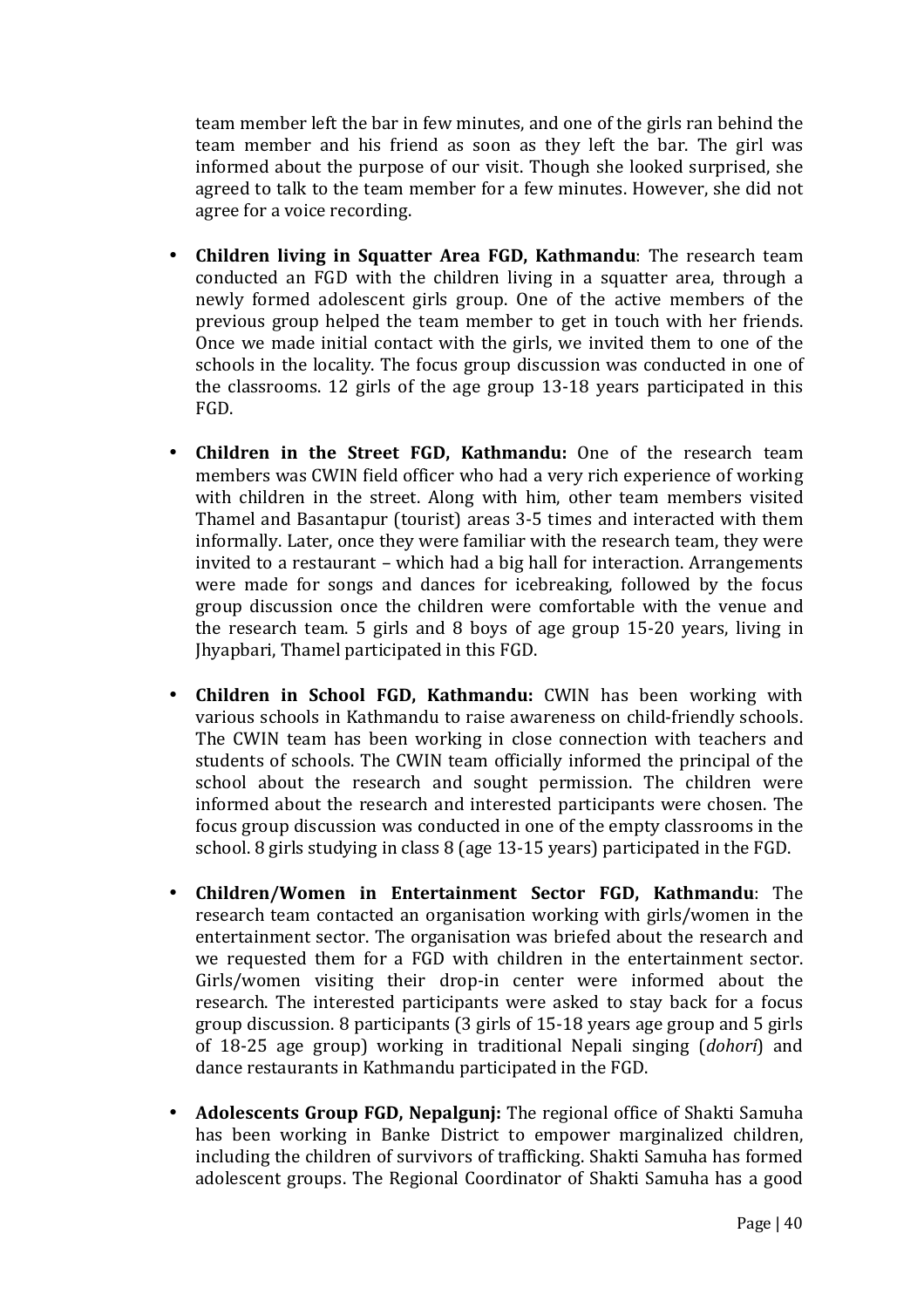professional relationship with CWIN. She helped the research team to reach out to the adolescent group. However, to follow the official procedure, the Executive Director of Shakti Samuha in Kathmandu was contacted for a written permission. With her permission, the focus group discussion was conducted. In addition, before starting the session, the participants of the focus group discussion were informed about the research in detail.

- **Children Rescued from Trafficking FGD***:* During the field visit to Nepalgunj, the Research team member met 8 children staying at CWIN children's home. These children, who were suspected to be trafficked to India, were about to cross the Nepalgunj-Rupediha border, and were rescued from the border by an organization named Gyan Nepal. The children were sheltered at CWIN, and the staff were making an arrangement to reintegrate them with their respective families. The Regional Coordinator at CWIN informed them about the purpose of the research, and the children agreed to participate.
- **Key Stakeholders**: The Research team members had a series of meetings with the staffs of CWIN in Nepalgunj, Pokhara and Kathmandu. The staff provided necessary preliminary information before the field visit. On the very first day of the field visit, the research team member referred to CWIN's database of organizations working in the areas of CSEC and interrelated issues, including child sexual abuse, girl trafficking, female sex workers, etc. The team member also used his personal contacts to identify more organizations. The representatives of identified organizations were contacted, and were informed about the research and its purpose. Since many of the contacted organizations have good professional relationship with CWIN, the representatives were positive about providing necessary support for data collection. The staffs working on CSEC or related issues gave their time when requested, and provided necessary information for the study. Some of the staffs also helped to identify some more organizations that are working on the related issues.

In Nepalgunj, a total of 10 Key Informants Interviews were conducted. In addition, an NGO meeting of 15 stakeholders was also conducted. In Pokhara, 8 Interviews with staffs of NGOs were conducted. In addition, 3 government officers of Banke District Police Office and 3 staff of Pokhara Metropolitan City were interviewed. In Kathmandu, a total of 8 interviews were conducted. We also conducted a consultation programme with participants from law enforcement agencies, government officials and the hotel association.

• **Other Stakeholders**: During the process of the research, the team members also built good rapport with some tourists, hotel managers, taxi drivers and local youth. Individual interviews were conducted with each of these stakeholders.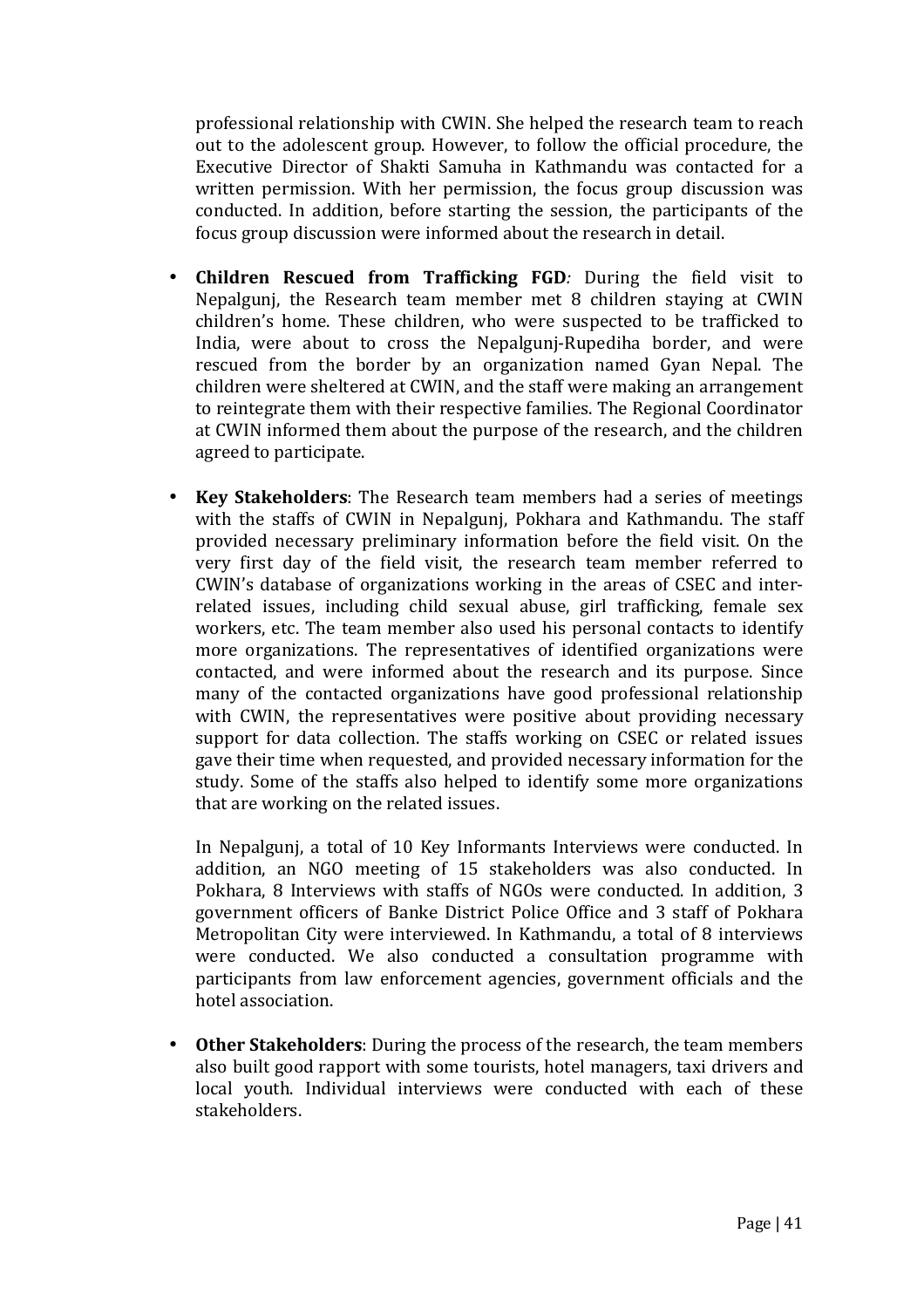# **Chapter 5**

# **Tracing the Trajectories to CSEC**

This chapter follows life stories shared in the in-depth interviews with children. Based on the narratives shared by the children, we will attempt to trace the trajectories of children to CSEC. In the later part of this chapter, we will also identify some of the main forms of CSEC that emerged from this research.

#### **a. Leaving Home: Motivations and Mechanisms**

There were various reasons for children to leave home. They left home to explore new places and 'see the city', seek new job opportunities, go to good schools/colleges, visit a friend in Pokhara and pursue their interest areas like dancing. Some children also left home because they fought with the mother and wanted to prove themselves, some were no longer interested in studies and dropped out from school, some just followed their friends and some had enough of step-mother's 'torture'. The reasons were very diverse – both positive (to seek good future) and not so positive (to get away from unpleasant conditions at home).

In all situations, children showed high levels of decision-making and desire to change the course of their life. This possibility to do something different in their life took them closer to – '*maiju'<sup>2</sup>, 'dai'<sup>3</sup>, '*uncle'<sup>4</sup> and friends. One of the children told us: "She called me niece (*bhanji*). She was not my real aunt, but she called me niece. And I felt closer to her". While they were acquaintances that they met along the way and not their family members, they built strong trust in them. Children trusted these people as they assured that they would connect them to better opportunities elsewhere (Kathmandu, Pokhara, Nepalgunj and sometimes in India). One of the girls said: "There is no point in studying. But if you work, you will earn and your future will be bright". For the Kamalari (bonded labour in a landlord's house) girls, the parents sent them to the landlord's place. "The landlord told my parents that he would send their daughter to school. He would give good clothes to wear and good food to eat. The girl would get to study well, and be a successful person". It was these hopes for good future that the children pursued when they left home.

None of the options promised in the cases involved 'sex work'. Even in the cases where children left on their own, where no one else was involved, 'sex work' never featured as a choice of work. None of the children we interviewed or spoke to in focus group discussions told us that they came to the city for 'sex work'. When they left home, they aspired to do something that would change their lives. In many cases, once they entered the 'sex work', they could not just leave it and go away. "I did not know earlier. I came here because of friends and entered this (profession). Now I will go home and will not come back."

 $\overline{\phantom{a}}$ <sup>2</sup> Maiju is a Nepali word for aunt – maternal uncle's wife.

<sup>3</sup> Dai is a Nepali word for elder brother.

<sup>4</sup> Uncle is a word used to address a male who is older to you, but not necessarily a relative. These are also a common cultural way of addressing someone older than oneself. In this research, children used these words to address the acquaintances who were older than them.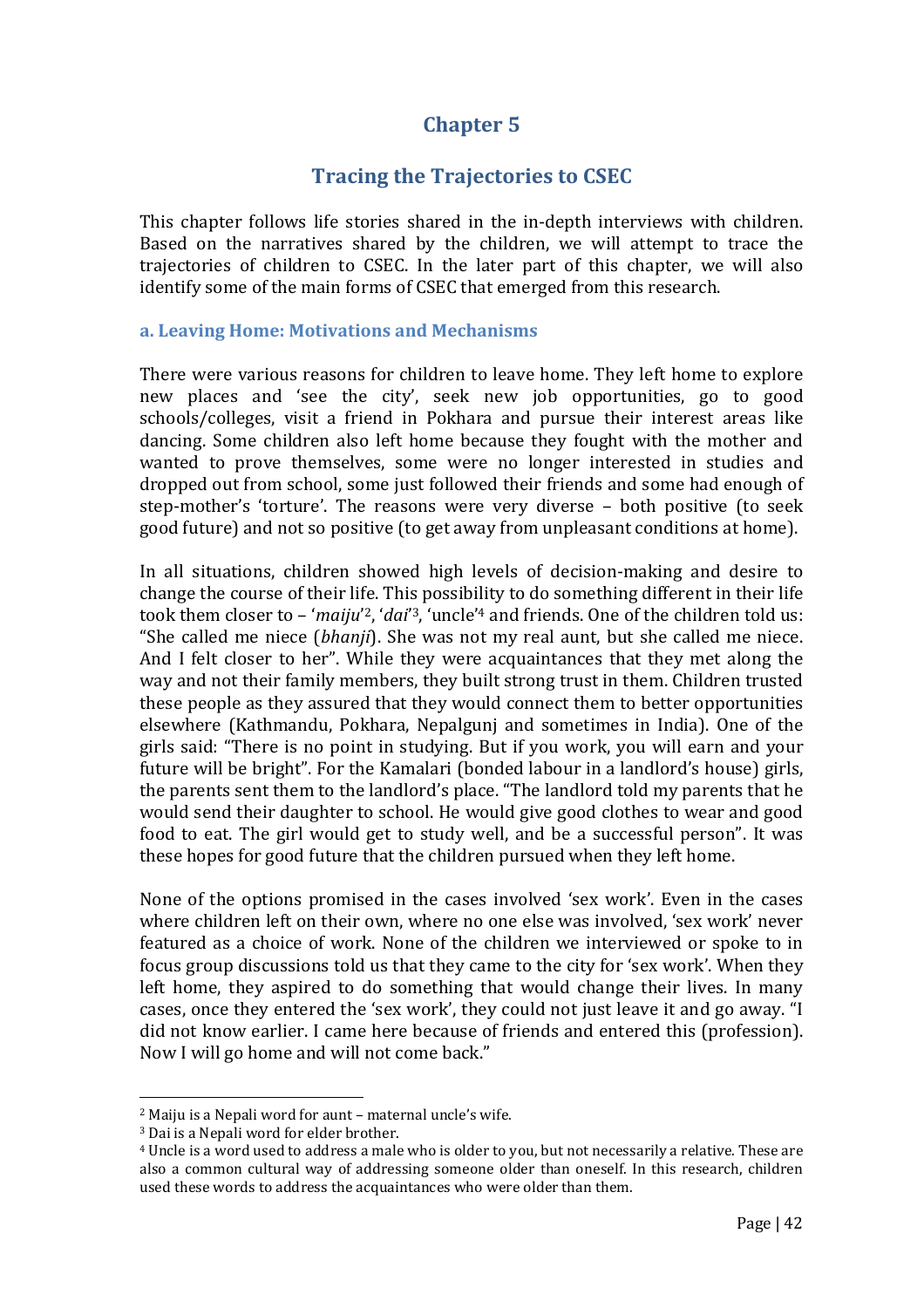Mechanisms followed were also diverse. Some were trafficked – using deception, false promises and fake marriage. This was especially true when children were trafficked to India. One child narrated her story of false promises of a good job by a '*maiju*' and introduction to an 'uncle'. There was breach of trust by these adults. She told us: "I never thought that the aunt had this plan in her mind. I trusted her and went with the uncle. But he exploited me. The uncle took her to India and locked her in a room, where different men came to sexually exploit her. Similarly, children in a FGD shared that two children of their friends were married by their families and had gone to 'India' and the friends had never heard from them. Another girl met with a lady from Dang. She brought her to Baglung Bus Park, where she worked as a sex worker.

In other cases, children ran away from home on their own. They had a fight with their mother or the stepmother was not nice. Some children migrated voluntarily they bought their own ticket to Kathmandu from Itahari or accompanied the friends or called up a friend in Pokhara and left to visit her or came to Nepalgunj to study in a school/college. One of the girls told us that she got married at the age of 15 and did not like her husband. So she stole 2000 rupees and left home for Kathmandu. Another girl followed her sister and they ran away to Pokhara together: "I followed my sister."

Friends also played a critical role. Friends were the first set of people who gave them information about the various possibilities in other places. A girl in Dharan got in touch with friends in Pokhara who claimed to be working in a clothes shop, and came to see the place. She says: "I asked them about their work. They said that they worked in a clothes shop. So I came to visit them". Similarly, another 17-yearold girl told us: "I changed clothes in my friends place and went where they took me. I did not know about anything, they asked me to come and I went." However, there are also cases where children have chosen sex work to earn money. One of the girls also followed her sister to sex work. Though she returned home in the beginning, she came back to it later. She said: "I came with her. But I went back as I did not want to do this kind of work. But later, I came back on my own".

As discussed above, leaving home followed various motivations and mechanisms. Diagram 2 (below) presents some of these motivations and mechanisms.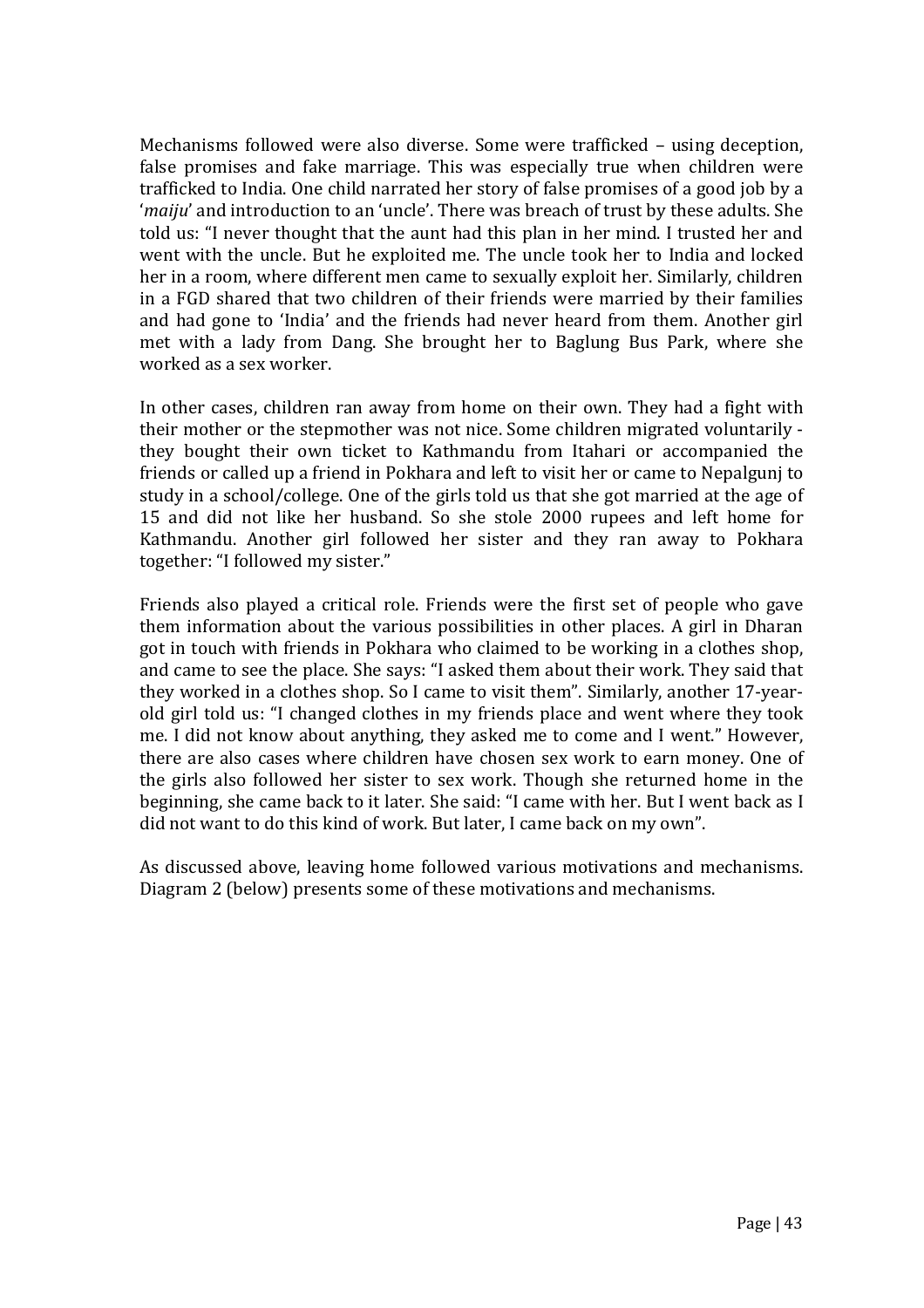## **Diagram 2**

## **Leaving Home**



## **b. Transition Period - Vulnerabilities**

Most of the children who were interviewed did not start 'sex work' immediately after their arrival in the city. They first worked as domestic help, Kamalari, waitress, singer, dancer, receptionist, cleaner, student or just stayed with friends or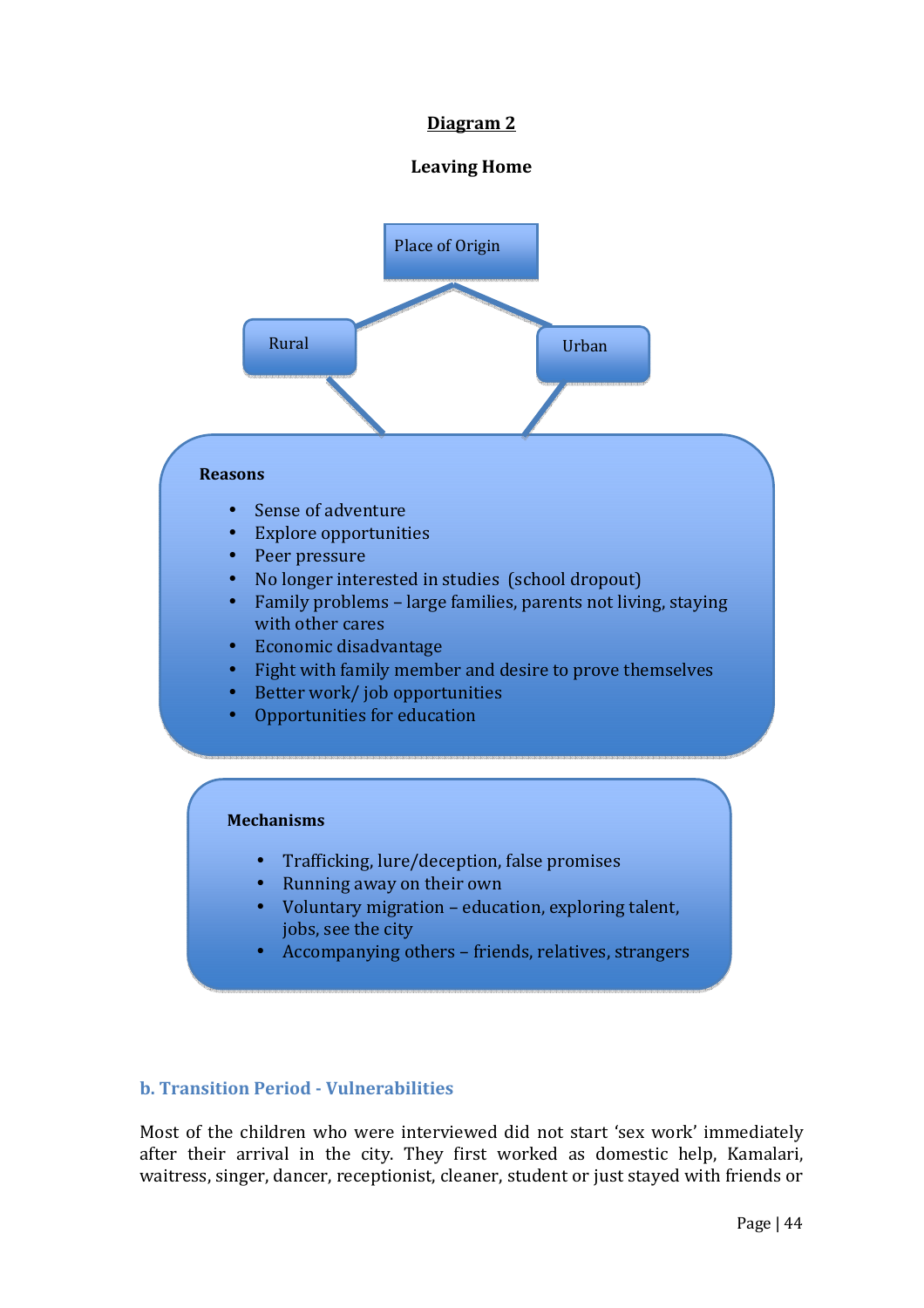relatives in the initial part of their stay in the city. One of the girls stated: "I did not do this earlier. In the beginning, I worked as a cook. I know how to cook, I learnt it with my aunt. Later, I became a waiter." It is during this period that they were exposed to several vulnerabilities that lead them eventually to CSEC.

These vulnerabilities included various experiences of breach of trust, financial pressure, leading a child-headed household, peer pressure, drug use, initiations to sex during intoxication and dealing with the sex service infrastructure on a regular basis. The girl who visited her friend in Pokhara found out that her friend did not work in a clothes shop but as a sex worker, after she had already run away from home. Another 15 year old faced difficulty to live in Nepalgunj with her brother and pay their school fees without additional income. Her 'boyfriend' provided her money to buy things she needed. He also introduced her to other boys who 'helped' her. Another girl was tracked by a '*didi'* while she stayed in a lodge. The '*didi'* later persuaded her to move in with her and start sex work.

It is during these vulnerable times that children made a slow entry into sex work. In most of the interviews with children they said that they made the decision themselves, nobody forced them and they could still reject clients that they did not like. However, while acknowledging their claim of control over their life, we also need to recognize the complexities created by the vulnerabilities in their life at the point of decision-making. One of the girls who ran away to Kathmandu found that her friends were working as sex workers. Initially she worked as a waitress in a restaurant, but it was difficult financially; gradually she was introduced to sex work. Similarly, a 17-year-old from Kathmandu also mentioned the influence of friends, including older friends. The companionship and comfort offered by friends were the main reason behind following them, as one of the girls confided: "I used to drink with my friends. I could open up to them more than with my parents".

Drug addiction was one of important reasons that increased children's vulnerability towards CSEC. As one girl working as a sex worker explained: "Some of them bring drugs with them. They ask to use it at home. Everyone feels like having it. Once I have drugs, I go with them anywhere". There were also girls involved in sex work to earn money for drugs. One of the girls said that she met her husband through her drug addiction. Both of them earned money and supported each other.

For Kamalari girls, transition into sexual activities involved a gradual shift from domestic work to having to accommodate subtle overtures of the landlord or his relatives. In this case, sexual activity was never remunerated. Since the Kamalaris stayed in the landlord's house in lieu of food, shelter and schooling, sexual activity was considered an inherent part of their bondage. Nonetheless, children were commodified and objectified. They not only had to serve landlords but also their guests and relatives. One of the girls working as domestic help also told us that they are threatened, if they do not comply: "If you do not agree, they threaten to burn you alive." In some cases, they were also initiated into sex after being intoxicated. One of the girls told us: "I had gone to a club with a '*dai*'. I got drunk. Then he sent me with a guest for the night. I was not aware of anything. I was too drunk. After that '*dai'* told me to continue sex work. I felt awkward to say no, so I continued."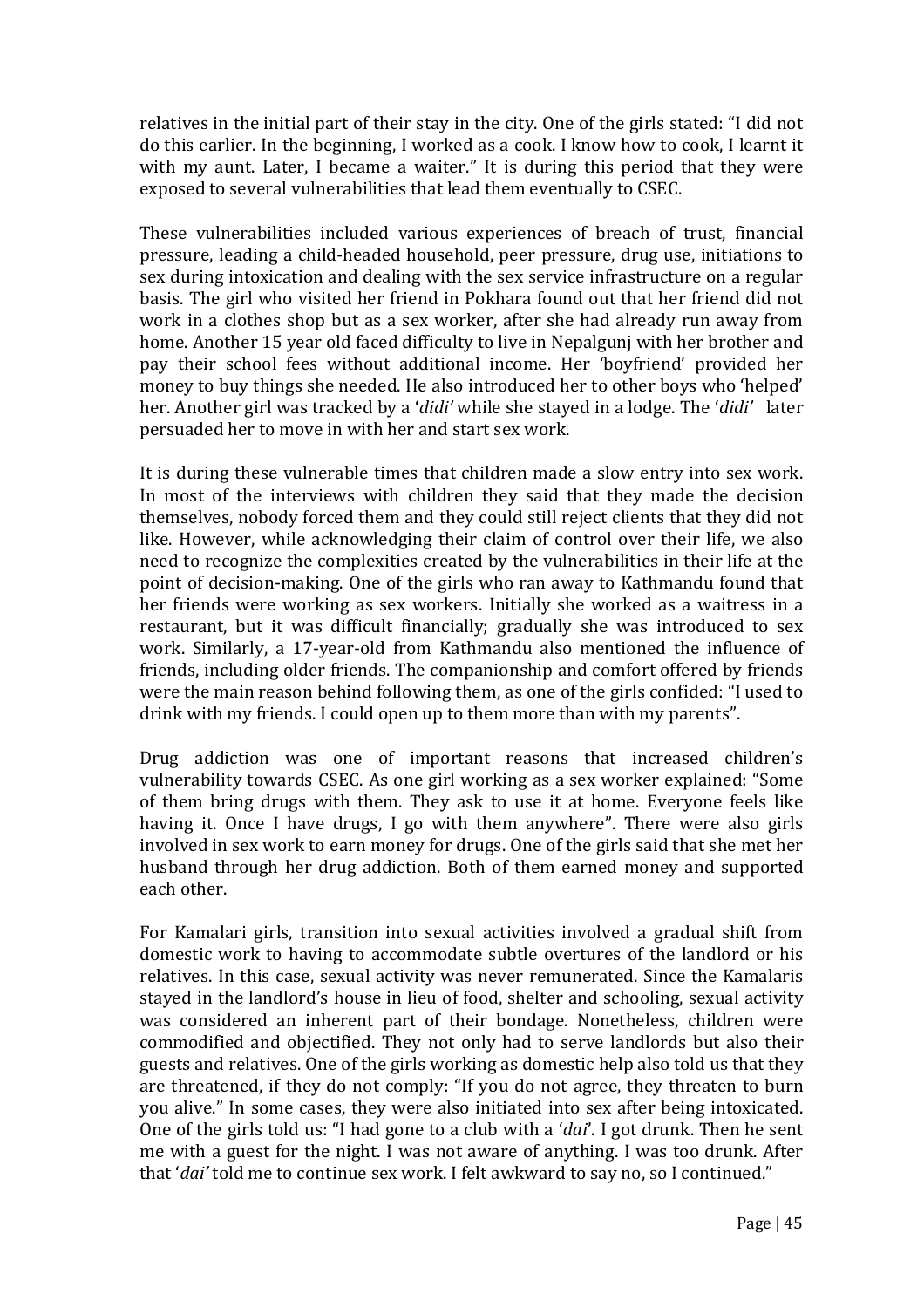One of the girls confessed that she was scared in the beginning. She said: "I was scared in the beginning. I used to be startled if someone came closer to me. I used to wonder what that person might do. Later I stopped being scared." In this transition period, the girls also faced various levels of violence from intimate partners. One of the girls in Nepalgunj stated that her husband loved her a lot, but also hit her occasionally: "My husband loves me a lot. But when he is angry he also hits me. I don't hear properly with this ear because of the beatings I have received."

The following diagram illustrates some of the vulnerabilities faced by the children.



**Diagram 3 Transition to Sex Work** 

## **c. Into Commercial Sex Work: Motivations and Reality**

As the children understand that their job as a waitress/ dancer/ receptionist could include 'extra duties' for additional income, they slowly are initiated into commercial sex work. A 17-year-old girl who fought with her uncle/aunt and left Butwal to meet her friend in Pokhara worked in a restaurant as a receptionist. She slowly came to know about the 'other work'. She said: "We are told about one job but we actually have to do another one".

Motivation to enter sex work differs from one girl to another. For many it was attraction towards an assured income. The same girl told us: "We get salary every month, plus tips. If we give good service to the guests, they give us money. That's why I got into this on my own." For others, it was because of the money needed for drugs or because a sibling was already into this. A 16-year-old girl in Pokhara told us: "First my sister got into this and then I got in."

We also noted a high level of apparent agency and control over their life-decision. One girl told us: "I decided to get into this work on my own". Many claimed that they do not go with the customers they do not like: "I say NO. It is my life, my wish. It is my body, why should I sleep with them as and when they want me to?" Though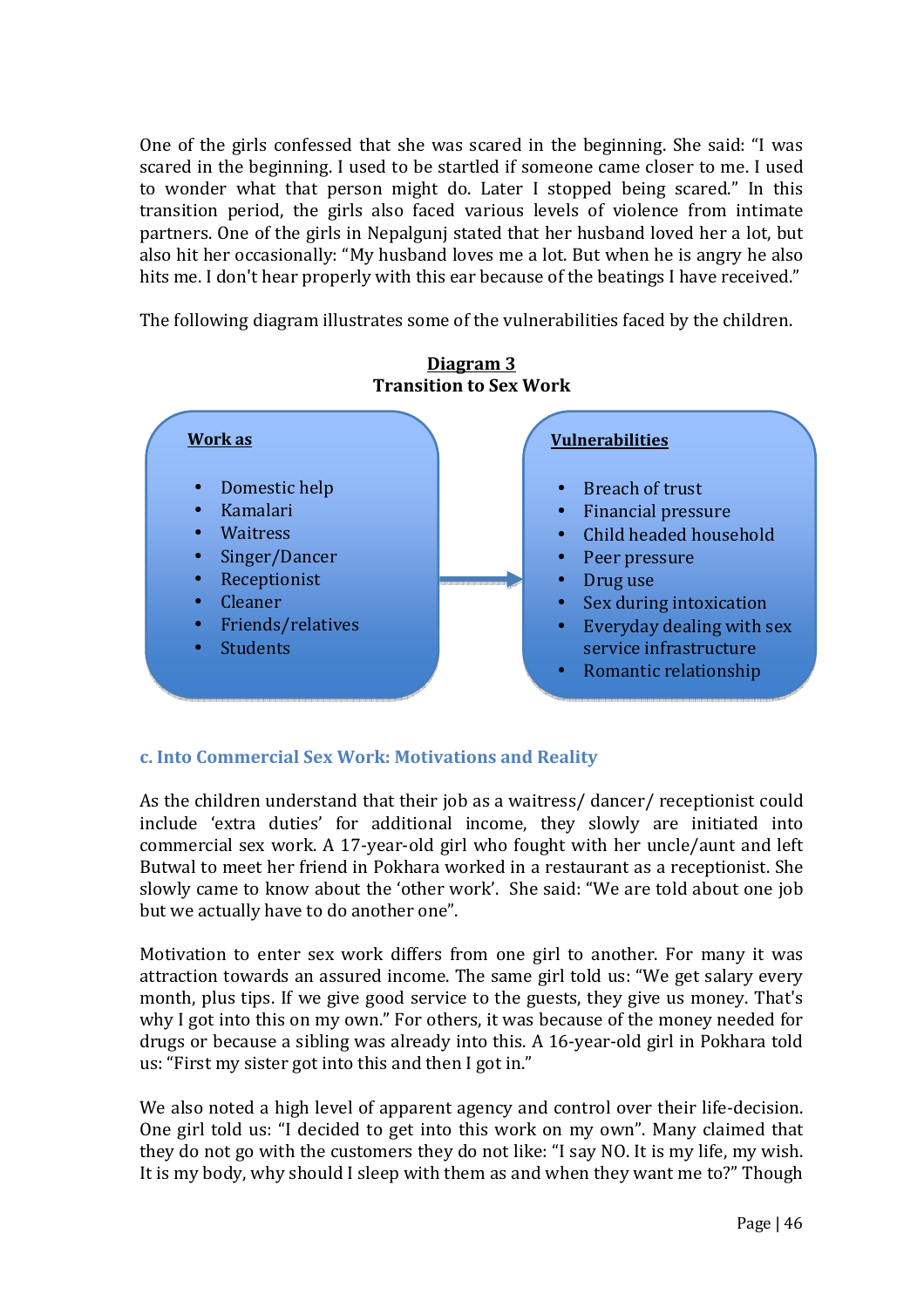some girls asserted a sense of agency in choosing the customers, they could not always negotiate rates fixed by the owners. Even so, the girls asserted some level of choice from which they derived satisfaction by refusing to have sex with a person they did not like.

One of the motivations for them to stay on was definitely their income. One of the girls said (about a friend): "She earned Rs 2000 as a tip just sometime back". The girls claimed to earn an average of Rs 20-30,000 per month. However, some of the girls who worked in the lodges split their income with the owners of the hotel (*sahuji/sahunis*). Some of them also gave the money to the *sahuji/sahunis* for saving. Another girl told us that the owners negotiated the rates, so they did not usually know about the payment made by the customers: "The customers talk to the owners and they fix the rates."

Most of the girls did not inform their families about their work. A 15 year old girl who was arrested in a police raid from a night restaurant in Kathmandu and was awaiting repatriation with her family told us the she would never tell her parents about her work: "I will tell them that I went to visit Kathmandu. I will not tell them about the work in the restaurant. They will kill me". Even in cases where they sent money back home, they had not told their family members about their real work.

Age emerged as a very significant factor. Since the hotels, restaurants and dance bars needed fresh faces to keep their business going, they always looked for new girls. One of the dance bar waiters in Thamel, Kathmandu told us: "There is an age limit. Yes, after 26-27 it is hard to find a job". The same observation was shared by a counsellor in an organization working in the entertainment sector: "By the time the girls turn 30, they are out of business."

In their life in the city, they were also exposed to multiple layers of exploitation. Since working in the restaurant is not recognised as a 'good profession', most of the girls have to keep it a secret. One of NGO personnel, who was also a restaurant worker earlier informed us that as a single girl working in a restaurant they find it very difficult to rent a room. Because of this they usually have to pretend that they are married to someone. They share a room with this 'husband', who in turn exploits them. In addition to sexual favours, the 'husband' would take all the girls' earnings.

They also had to sleep with multiple customers a day; the number ranged from 3- 15. One of the girls said: "Of course it is difficult. Sometimes there are 10 customers, sometimes more". Negotiating and sleeping with multiple customers a day was one of the main challenges that the girls faced. However, they also had days when they did not have any customers. This made it very difficult to have a stable income.

Sometimes, the girls did not know how many of the customers had used condoms during sexual contacts.

Drinking alcohol with the customers is considered a regular part of their job. One of the girls said: "The owners ask us to service the customers and we drink during that time. Sometimes they were drunk the whole night. Around 8 o'clock at night,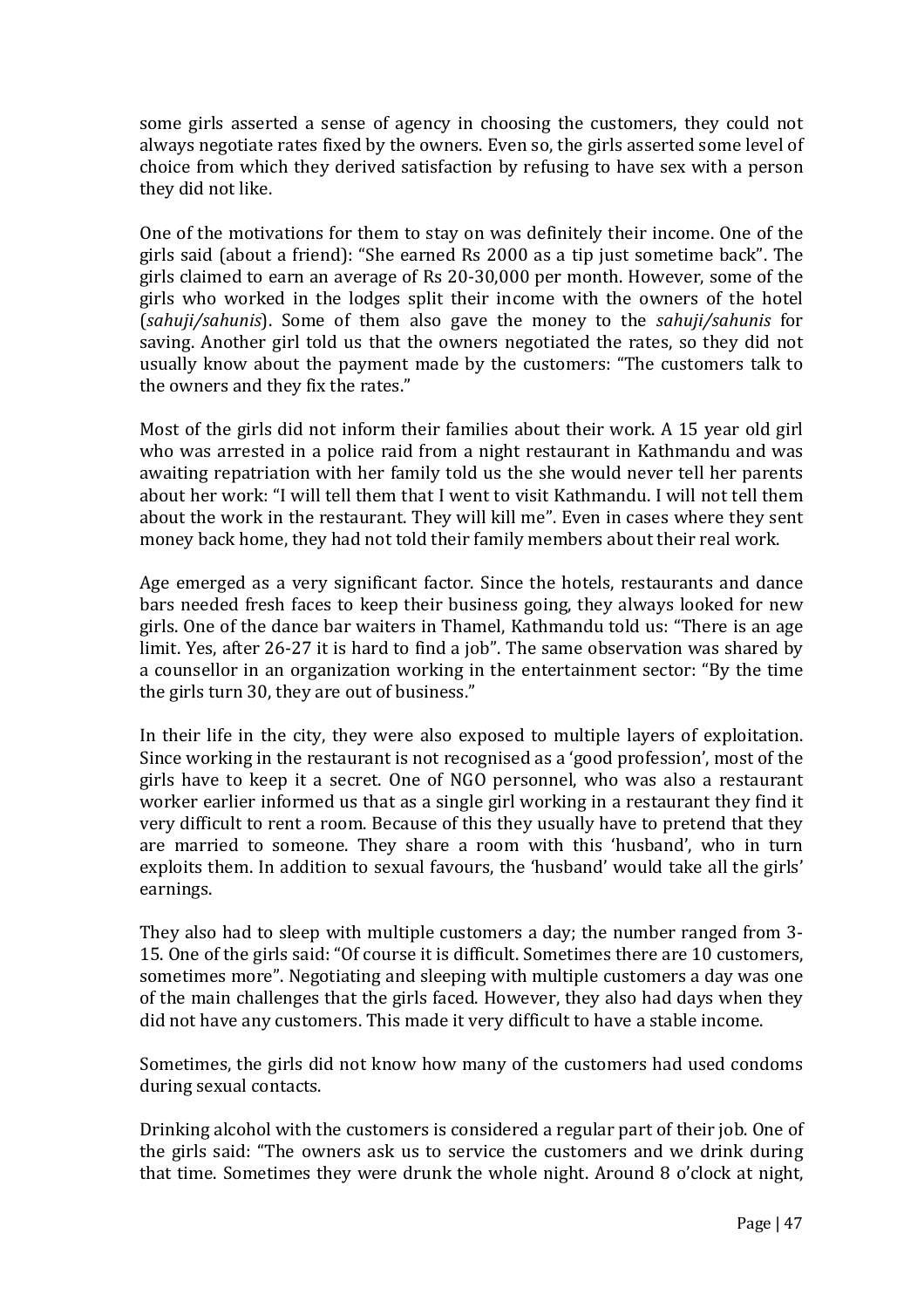we started drinking. I said no in the beginning but he insisted, so we drank Khukuri rum with warm water."

There were incidences where customers tried to take photographs. The girls informed that they allowed the customers to take photos if they insisted too much: "Yes, one customer took my photo. I let him do it, he was insisting too much. Another girl also confirmed: "They take photographs, make us pose in different ways. Once he took photos when I was naked. I was under a duvet, he took that off and took photos. I was drunk, I did not know anything."

The girls also admitted that they would not like to continue for a long time. However, their future plans were vague. One girl mentioned: "I have not yet thought about the future". However, they also articulated the inability to get out of it once they start sex work: "We have already started sex work, we are already stuck in this. If we refuse, the owners will get angry." This was further complicated by the fear that if someone approached them with job alternatives, they might be sold elsewhere. Due to prior experiences of breach of trust, children took time to trust someone else and promises made by these persons.

The following diagram summarizes the motivations that push girls into sex work and the realities of this work



### **Diagram 4 Motivation and Reality**

## **Multiple Pathways**

As discussed in the above section, the research did not find any single straightforward pathway to CSEC. The life experiences shared by the children showed that each followed a unique route, influenced by their social context, family-friend background and other circumstances that increased their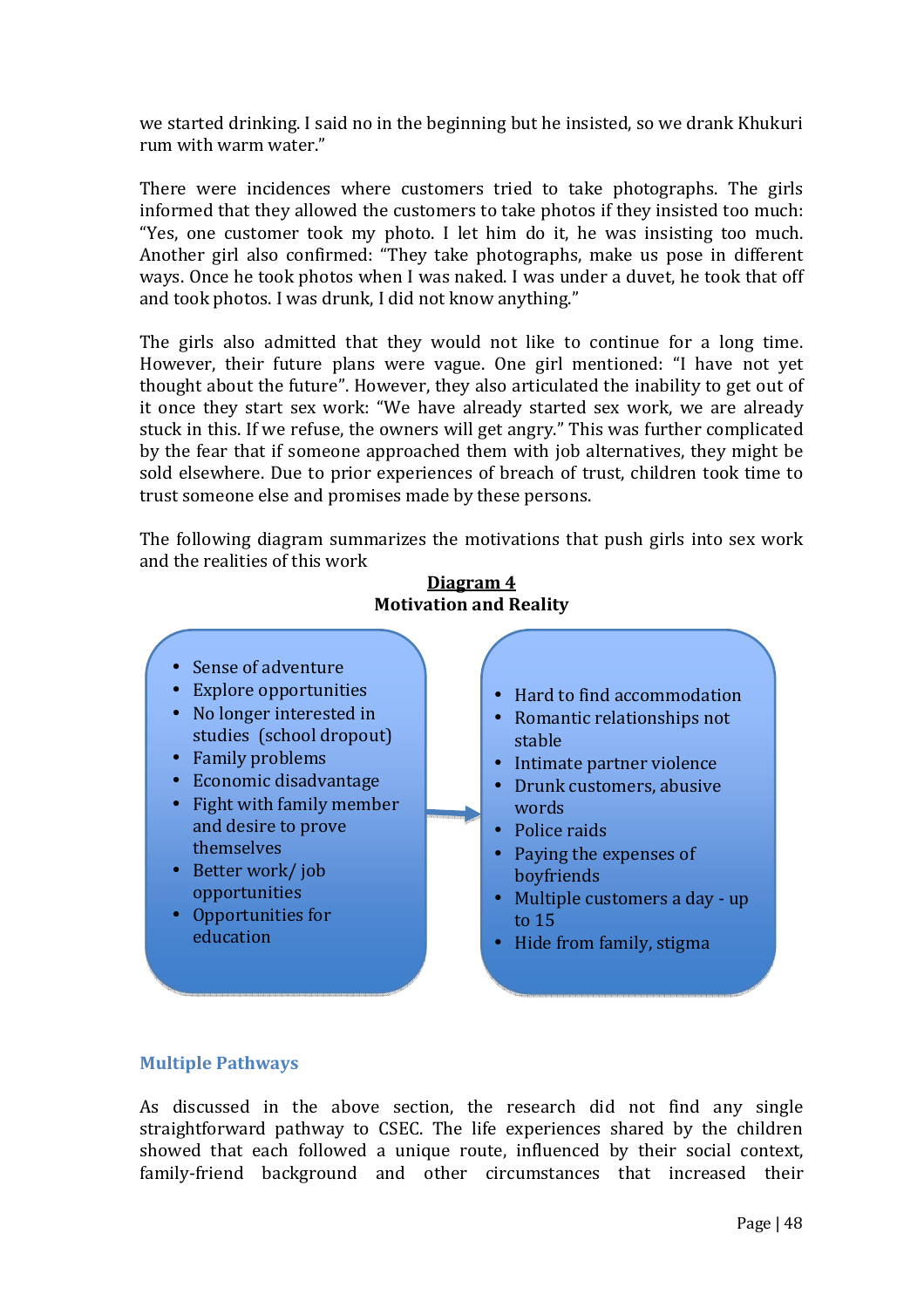vulnerabilities to CSEC. Once in the city, children did not get into the 'sex work' directly. In most circumstances, they faced multiple vulnerabilities in the form of breach of trust, financial pressure, leading a child headed household, peer pressure, drug use, initiation to sex during intoxication and dealing with sex service infrastructure on a regular basis. In some of the cases, unstable romantic relationships also aggravated their vulnerabilities to CSEC.

In the following cases, we try to trace some of the pathways to CSEC that emerged from the present research.

A 17-year-old girl fought with the family and left home. While at home she helped in an aunt's teashop where she made some male friends. The neighbours started talking about her. She dropped out from school and came to Pokhara to meet her friend. She worked as cook and a waiter. But the salary was low. She started sex work in the same restaurant.

Home – family problems – school dropout – friend influence – waiter/cook – employed sex work

An 18-year-old-girl from a Dalit family in Nepalgunj gets into drug addiction. She needs money to buy drugs and gets into sex work. She meets her partner in this process and gets married. She still freelances if someone contacts her.

Home – drug addiction – sex work – marriage – occasional street sex work.

A 16-year-old girl studies in class 8. She lives in Nepalgunj with her brother. The brother studies in class 5. She does not have enough money to support their life in the city. While in the city, she meets a 'boyfriend' who helps her to buy things she needs. She also sleeps with other boys

Home – city for education – financial difficulty – meets boyfriend and other boys – freelance sex work

A 16-year-old girl from Kathmandu followed her sister to Pokhara. She saw that she worked as a sex worker. First, she did not want to get into it. She went back. But there was financial difficulty at home and her father was an alcoholic. She came back and joined her sister. She has never gone to school. Customers take pictures sometimes.

Home – never schooled – sister in sex work – father alcoholic – employed sex work – sexual abuse images by customers

Each of these individual pathways shows multiple points where children's rights have been violated. It is in these points of vulnerability that children enter into CSEC; most of the time by her own 'choice'. The findings of this research thus highlight the need to appreciate the complexities inherent in CSEC. While it is very obvious that the children are making their life choices to come to city or to enter a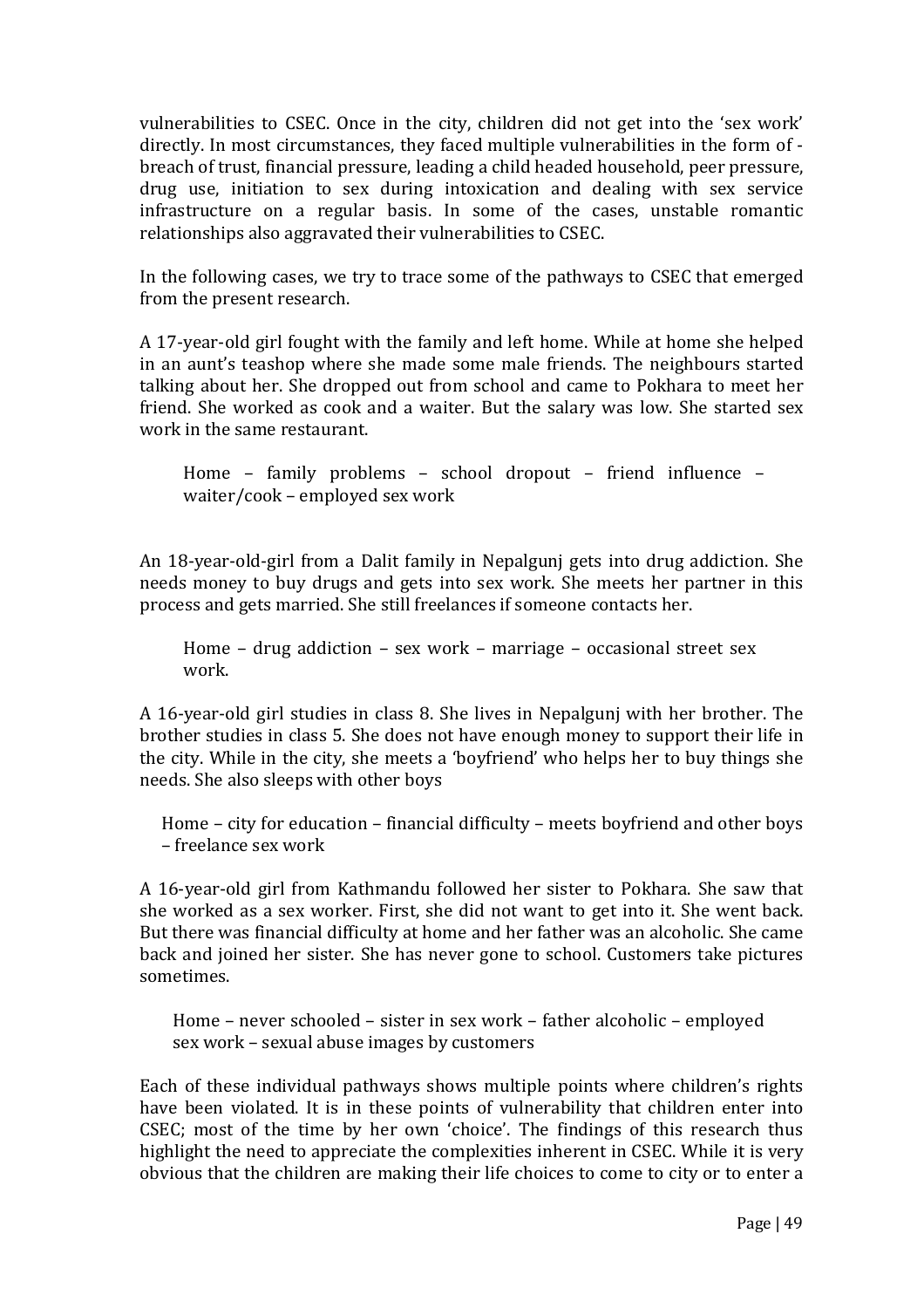certain profession, it is important to understand the circumstances under which those decisions have been taken.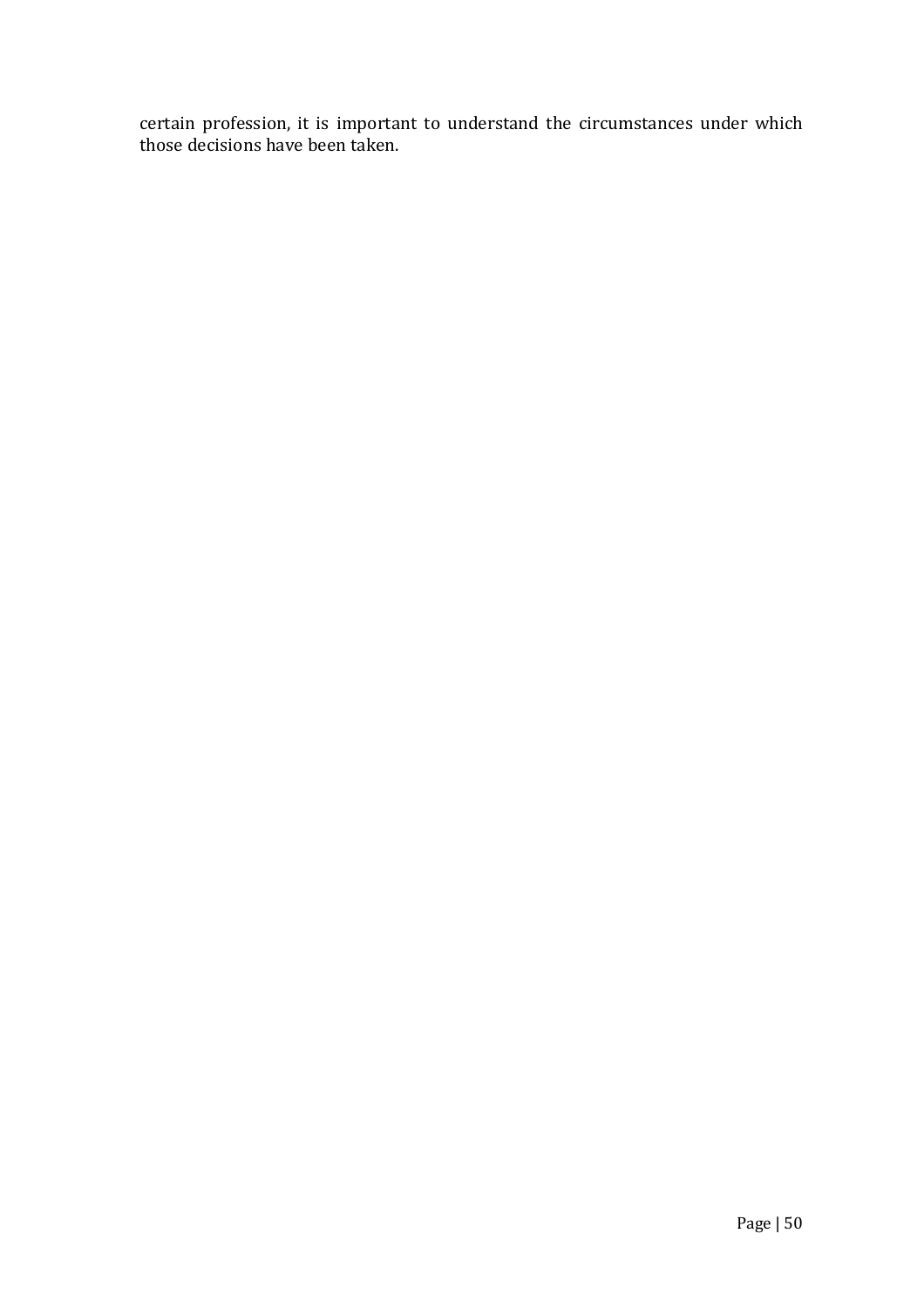# **Chapter 6**

# **Various Manifestations of Commercial Sexual Exploitation of Children (CSEC)**

This chapter presents the research findings by mapping various manifestations of CSEC. In this chapter, we have analysed life stories shared individual interviews, issues discussed in the focus group discussions and the insights that emerged from key stakeholder interviews. For the purpose of this research, we have followed the definition adopted in the Declaration of the First World Congress against Commercial Sexual Exploitation of Children, 1996. Commercial Sexual Exploitation of Children is 'sexual abuse by the adult and remuneration in cash or kind to the child or a third person or persons. The child is treated as a sexual object and as a commercial object'. Manifestation of CSEC is any activity that consists of sexual abuse of a child in exchange for some sort of payment, either money or favours (food, shelter or access to education). It also includes forms of transactional sex where the sexual abuse of children is not stopped or reported, due to benefits derived by third party (including the household) from the perpetrator. ECPAT International also endorses this definition. Through an analysis of children's journeys into sex work and the narratives shared by key stakeholders, we have mapped the following ten manifestations of CSEC.

| <b>Manifestations of Commercial Sexual Exploitation of Children (CSEC)</b> |                                          |                    |
|----------------------------------------------------------------------------|------------------------------------------|--------------------|
| A. Transfer of                                                             | 1. Child Trafficking                     |                    |
| children                                                                   | 2. Child Marriage - Fake Marriage        |                    |
|                                                                            | 3. Child Migrant Workers - Domestic      |                    |
| B. Hidden CSEC                                                             | workers, Kamalari                        |                    |
|                                                                            | 4. Children in Entertainment Sector-     | Third Party        |
|                                                                            | dance bar, cabin restaurants, massage    | engagement         |
|                                                                            | parlour, dohori                          |                    |
|                                                                            | 5. Children in formal/informal           |                    |
|                                                                            | establishments - hotels, lodge, hostels, |                    |
|                                                                            | tuition centres                          |                    |
| C. CSEC                                                                    | 6. Street Sex Work                       | Third party (may   |
|                                                                            | 7. Pocket Money Sex                      | or may not be      |
|                                                                            |                                          | present)           |
| D. Various Media                                                           | 8. Child Sexual Abuse Images             | Third party        |
|                                                                            | 9. Online Sexual exploitation – online   | presence - with    |
|                                                                            | streaming, online grooming               | or without child's |
|                                                                            |                                          | knowledge          |
| E. International                                                           | 10. Child Sex Tourism                    | Overlaps with all  |
| dimension                                                                  |                                          | the above          |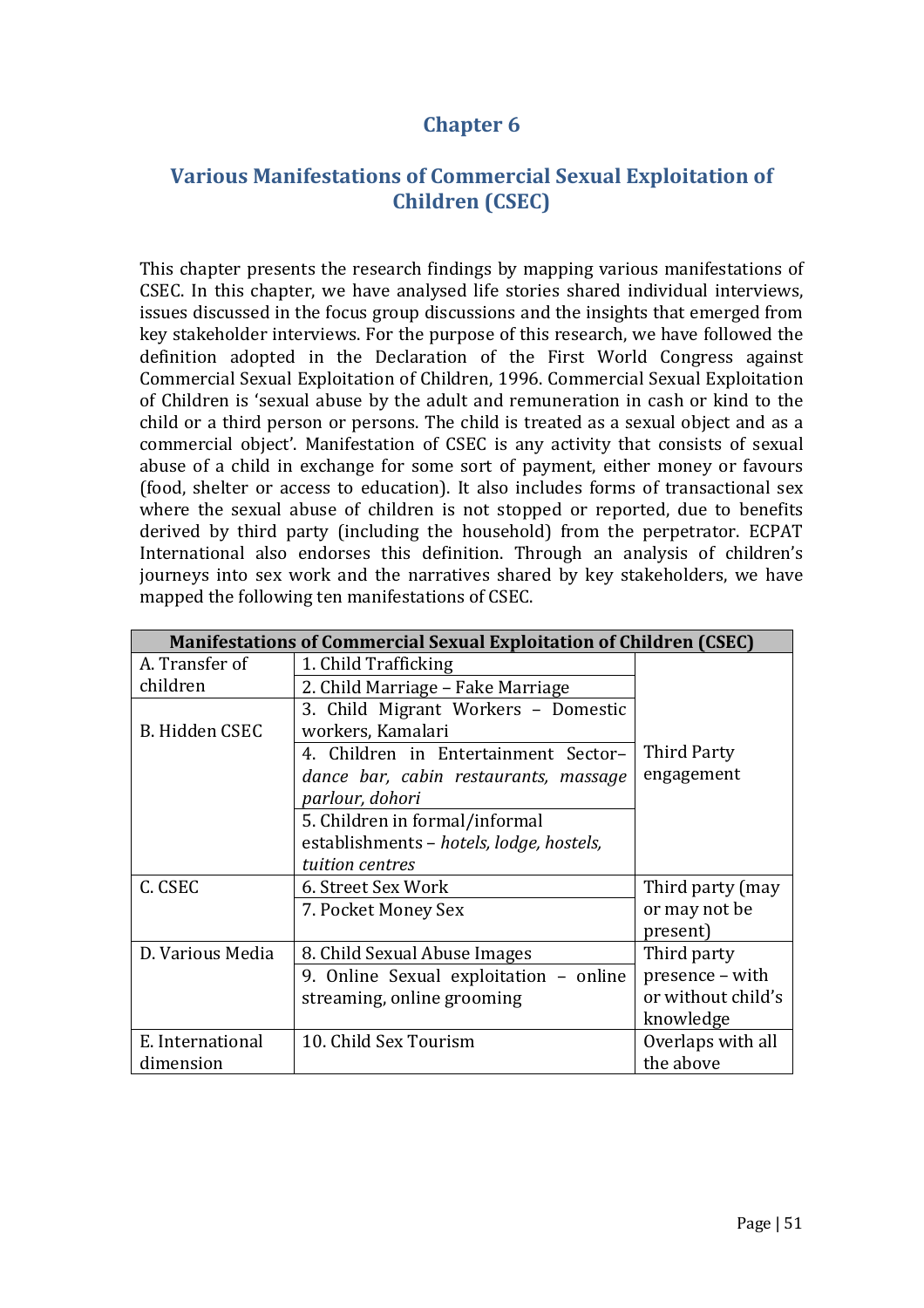# **1 Trafficking of Children (for sexual exploitation)**

Trafficking of children (for sexual exploitation) continues to remain one of the most common manifestations of CSEC in Nepal. In addition to trafficking of children to India, what emerged in our research were also the incidences of internal trafficking within the borders of Nepal.

According to the UN Protocol to Prevent, Suppress and Punish Trafficking in Persons, especially Women
and Children, Supplementing the United Nations Convention against Transnational Organised Crime (2000), "Trafficking in persons" means the recruitment, transportation, transfer, harbouring or receipt of persons, by means of the threat<sup>or</sup> use of force or other forms of coercion, of abduction, of fraud, of deception, of the abuse of power or of a position of vulnerability or of the giving or receiving of payments $\mathbb{Z}$ or benefits to achieve the consent $\mathbb{Z}$ of a person having control over another person, for the purpose of exploitation. Exploitation shall include, at a minimum, the exploitation of the prostitution of others or other forms of sexual exploitation, forced labour or services, slavery or practices similar to slavery, servitude or the removal of organs".

For this section of the report, we have conducted detailed analysis of two in-depth interviews with survivors of trafficking and one focus group discussion with 8 children who were being trafficked to India and rescued from the Nepalgunj-Rupediha border. In addition to these interactions with children with direct experience of trafficking, many incidences of trafficking emerged in our interviews with other children. In the following section, we will discuss in detail the main themes that have emerged on this manifestation.

> *Case No. 1 (Based on an interview with a survivor of girl trafficking) Case focus: Trafficking*

I was born and raised in Nepalgunj. I was good at studies but I failed in SLC<sup>5</sup> exam. My parents were not very supportive as they would only favour my brothers. After failing the exam, I started assisting my mother at her grocery store. She would always accuse me of stealing money from the store. I never felt good to be in my parents' circle. There was a new lady in our neighbourhood who used to come to our house. She wanted me to call her *Maiju* (a Nepali word for aunt). I became close to her, as she was very caring. She knew that I was not happy with my parents. One day, she asked me if I wanted to go abroad for job opportunities. In course of time, she convinced me to go abroad via India. When my parents had gone to Dolpa, I left my home with a person called *Uncle*, introduced to me by my *Maiju*. He took me to an Indian city in Uttar Pradesh. I was made to stay in a room by myself. Later, I found out that I was locked up inside. *Uncle* would visit sometimes to tell me that the process to go abroad was ongoing. He had given the key of the room to a lady living next door who was assigned to give me food. After a week, some guys visited me and they abused me sexually. I am not sure if Uncle sent them. This happened

 $\overline{\phantom{a}}$ 5 School Leaving Certificate (SLC) exam is taken at the end of 10th year of schooling.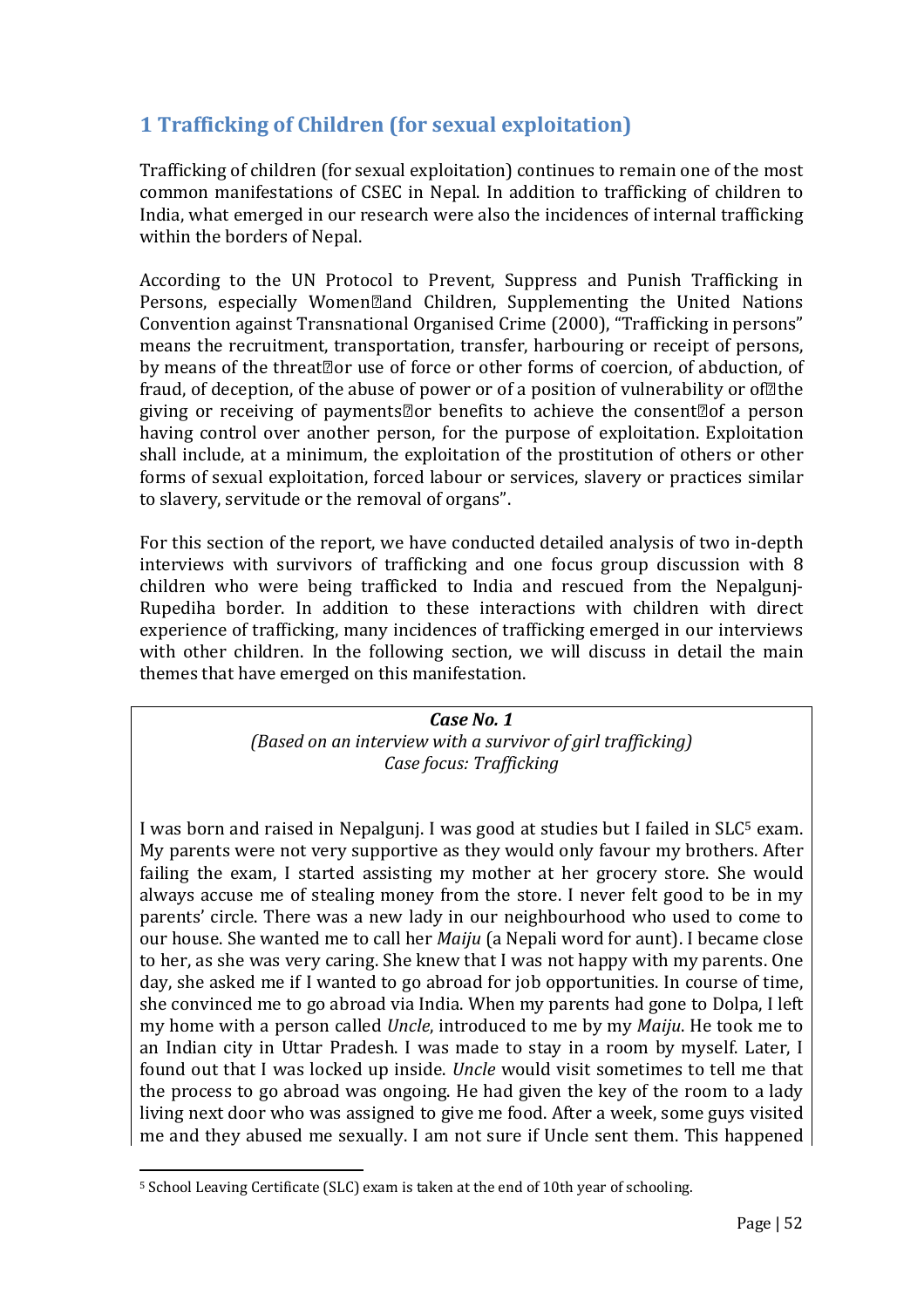several times during the month I was there. After a month, I managed to escape and return to Nepalgunj. When I came back, I found *Maiju* preparing another girl for trafficking to India. I was angry with her and I filed a case against her. *Maiju* and her husband threatened my family as well. They also lured my parents with good amount of money to influence me to dismiss the case. I am determined to punish the culprit. For my own safety, I am here at this organization at the moment. I live here and I have started a vocational training on sewing. I am also planning to take the SLC exam.

## **General profile of the trafficked children**

Most of the children interviewed were from an economically disadvantaged family. The eight 'rescued' boys, that we interviewed, told us that it is very common for children of their village to go to India for work; the process is called '*Kalipare'*. Another, 17-year-old 'rescued girl' had a difficult family context. She was good in studies. Her parents always said that she was not helping her brother. She met '*maiju'* when her parents were away. Another 15-year-old was from Rukum. Her stepmother used to treat her badly and burn her schoolbooks. She wanted to get away from her current situation. Financial difficulty at home emerged as one of the main reasons for children to leave home. According to the children, they are compelled to leave their village because of lack of opportunities there. In the destination area, they work very hard and earn some money for their living and for supporting their family.

## **Leaving home**

The children who were trafficked to India were accompanied by a third person – 'uncle', 'and '*maiju' mate'* (the person who takes children to India). These people lead their way to India, and in all cases children were not aware of the exact locations where they would be taken. They had handed over their money and documents to these adults. Eight rescued boys said that they were with a '*mate'* and the brother of one of the boys. Another survivor of trafficking told us: "When my parents were away, '*maiju'* came to me and told me that she would send me to a foreign country. She assured that it would be a nice place with good salary. I believed her and went with the person introduced by her. But he sexually exploited me and used to send other men too".

Among our key informants, a NGO worker working on violence against women shared a case of three girls from Kathmandu who were crossing the border to go to Agra (India). All three were educated girls who had passed +2 (higher secondary level). When they stopped the girls at the border and asked them about their destination, the girls did not have any idea where they were going. The person who accompanied them did not cross the border with them but had kept all their money. Many NGOs working at the Nepal-India border informed us that this is a common pattern followed by traffickers while crossing the border. They usually do not cross the borders with the girls. The girls cross the border separately and meet the traffickers on the other side.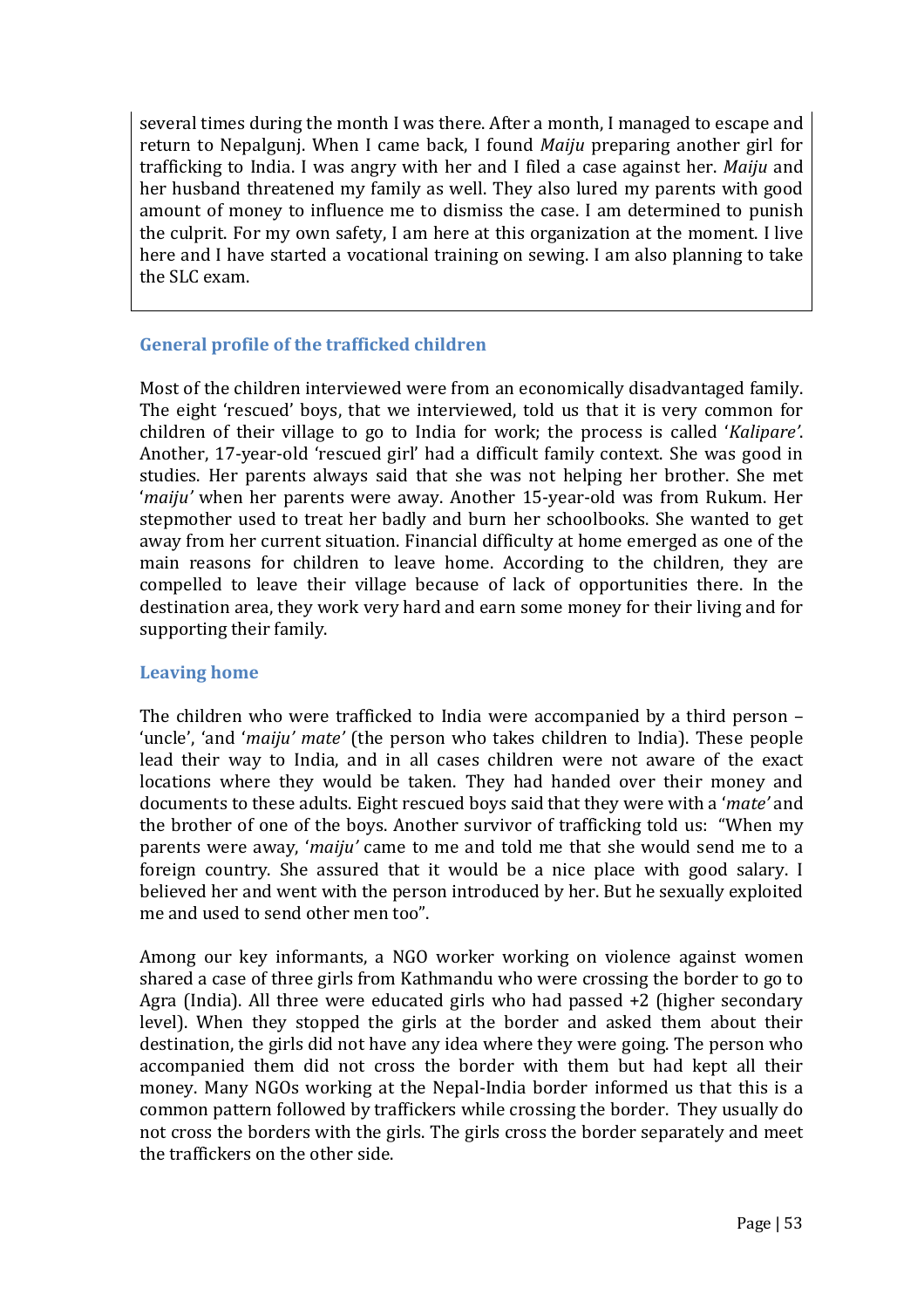Three teenage girls (18/19 years) from Kathmandu were about to cross the Nepalgung-Rupediha border. The girls did not know the name nor had any other information on the person who was leading their tour to Taj Mahal, Agra. The person had already crossed the border to wait for the girls at a place that was a few minutes away from the border. The staff got several clues that made her suspicious about the person. She did not let the girls cross the border and made them call their parents, and they were sent back to their homes.

- A case shared in an NGO meeting for research

The porous border shared with India has been one of the challenges to check the cross border trafficking. As several of our respondents mentioned many children cross the Indian border every day? There is a check post at the border where regular surveillance takes place. However, it is not practically possible to stop everyone unless there is strong evidence on trafficking – i.e. someone registers a complaint or children come back and report about it. In most circumstances, it is very difficult to differentiate cases of child trafficking with that of migration.

### **Case No. 2**

*(Based on an interview with a survivor of trafficking) Case focus: Trafficking* 

I am 15 years old from Rukum. I studied till class 5. I used to live with my aunty (*Phoopu*) and stayed with her till class 3. My father brought me home and I started living with my father and my stepmother. My stepmother treated me very badly. I had to drop out from school because of her. My father works in a clothes shop. I didn't have friends as such. I never shared my problems with anyone. I used to do the household chores. I wanted to go to India as I didn't want to stay home anymore. Therefore, I asked my *Phoopu* if she could help me to migrate to India for work. My *Phoopu* and her husband (*Phoopaju*) gave me permission to go with a person, who was known to them. I also got the permission from my own uncle. I came to Nepalgunj with that person, *Phoopaju* and some friends. At the border, some organizations stopped us and asked many questions. I went with the staffs of an NGO, Saathi (who were also part of the rescue team). At Saathi, the staff gave me information about trafficking. After understanding this, I decided not to go India and stayed back and got involved in a sewing training. I am planning to start a tailor shop after completing the training.

#### **Internal trafficking**

Our research also highlighted incidences of internal trafficking within the borders of Nepal. Though the nature of internal trafficking varied from case to case, it was one of the most common forms. Many children that we interviewed came to cities like Kathmandu and Kohalpur from nearby places. For example, a 16-year-old Kamalari girl in Nepalgunj told us: "When I was small, I used to take our goats to graze. I met this person who knew people in Baasghari. He asked me if I would like to go and work in Kathmandu." Similarly, another 17-year girl came to Kohalpur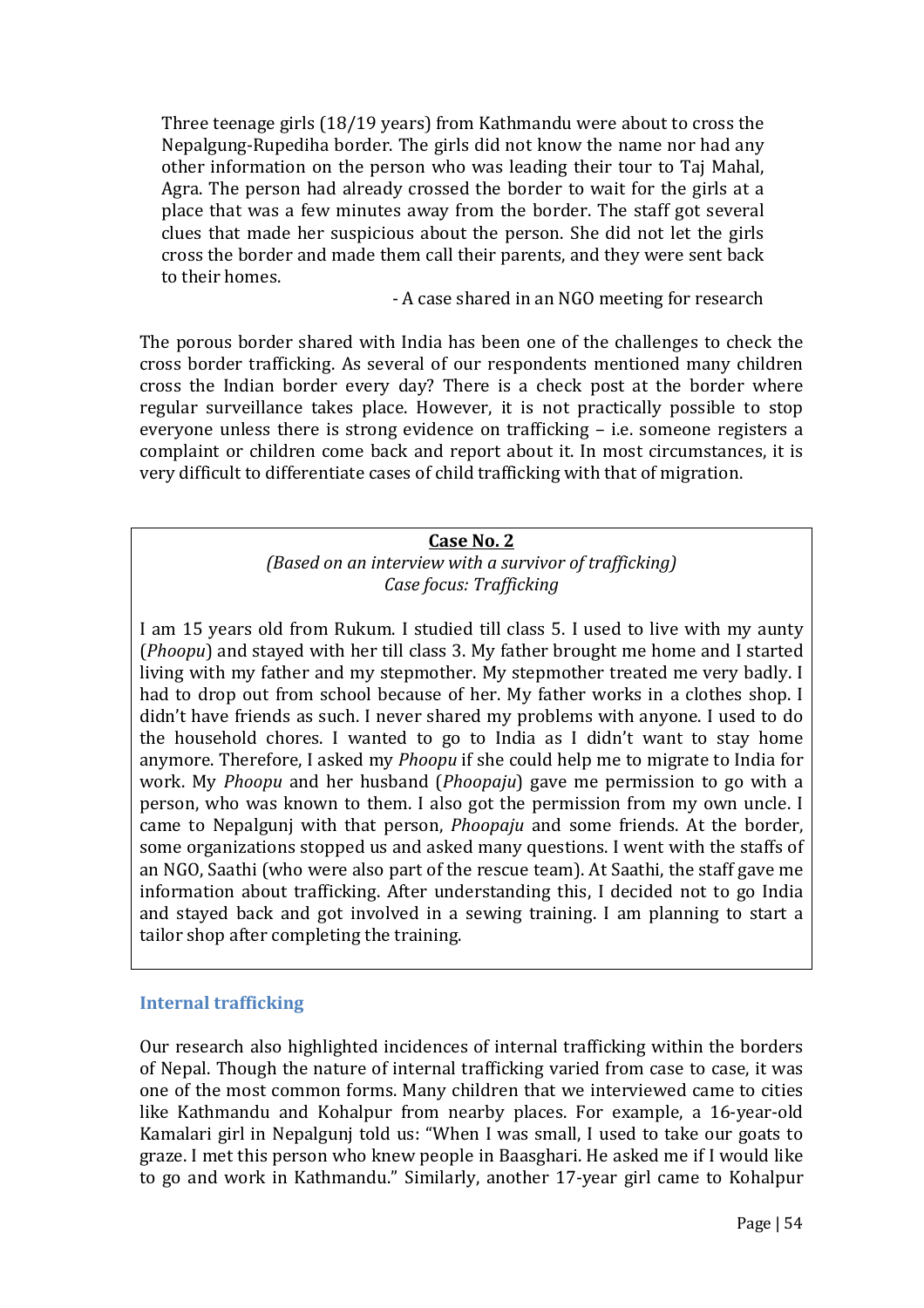from her village for medical treatment. She was staying in a nearby motel at Kohalpur as she had to visit the hospital regularly for follow-up. She met a friendly woman there who convinced her to shift with her to a small hotel at Kohalpur Bus Park. She also helped her financially for her medical treatment. In return, the woman asked her to work at the hotel. Initially, she was given housekeeping job. Later, she was asked to get involved in sex work. She worked there for a few months and was transferred to a lodge at the bus park. Currently, she works as a female sex worker in a lodge.

#### **Not always coerced**

The mechanism to motivate children to move to the city was not always force, coercion or abduction. Children followed their aspirations for a better future and voluntarily followed traffickers. As the emerging literature on migration point out, this could easily have been the case of child migration had the children not been subjected to exploitative situations nor sexually commodified at destination points. For example, when the girls at Kamalari Bikash Manch, Nepalgunj were interviewed, they shared that most of the girls of the Chaudhari community are expected to leave their homes to start working for landlords on *Maghi* (1st day of the Nepali month of Magh and an important festival of the Tharu community). Generally, parents send the girls to work to pay their debts or to get an opportunity for informal lease of the landlords' land for cultivation. Many girls are also sent with hopes of better lives, including promises of education.

#### **Exposure to sexually abusive images**

The children rescued from trafficking shared that all eight of them had bought cell phones. Though some of them were as young as 9, all of them had watched adult videos on their cell phones. The children also explained to the research team the ways they download movies in their cell phones, as illustrated in this excerpt from a group discussion: "We work from early morning to late night. I always have a busy schedule. However, Saturdays are holidays. Since we don't have TV in our room, our main source of entertainment is to listen to songs and watch videos in our cell phone. I can copy a 4-minute-long adult video in a memory card of my phone for Rs 10. I exchange such videos with my friends as well."

#### **Linkages with other manifestations**

We found an obvious linkage of child trafficking with other manifestations of CSEC. Since child trafficking is the mechanism through which children are introduced to sexually exploitative activity, children could be engaged in any form of sex work once in the destination place. The children we interviewed found themselves in many work situations such as a domestic help or assistant in a clothes shop. Initial engagement was usually in 'safer' tasks such as these. Once children start engaging in sex work, they have been found to easily move to other forms like street sex work.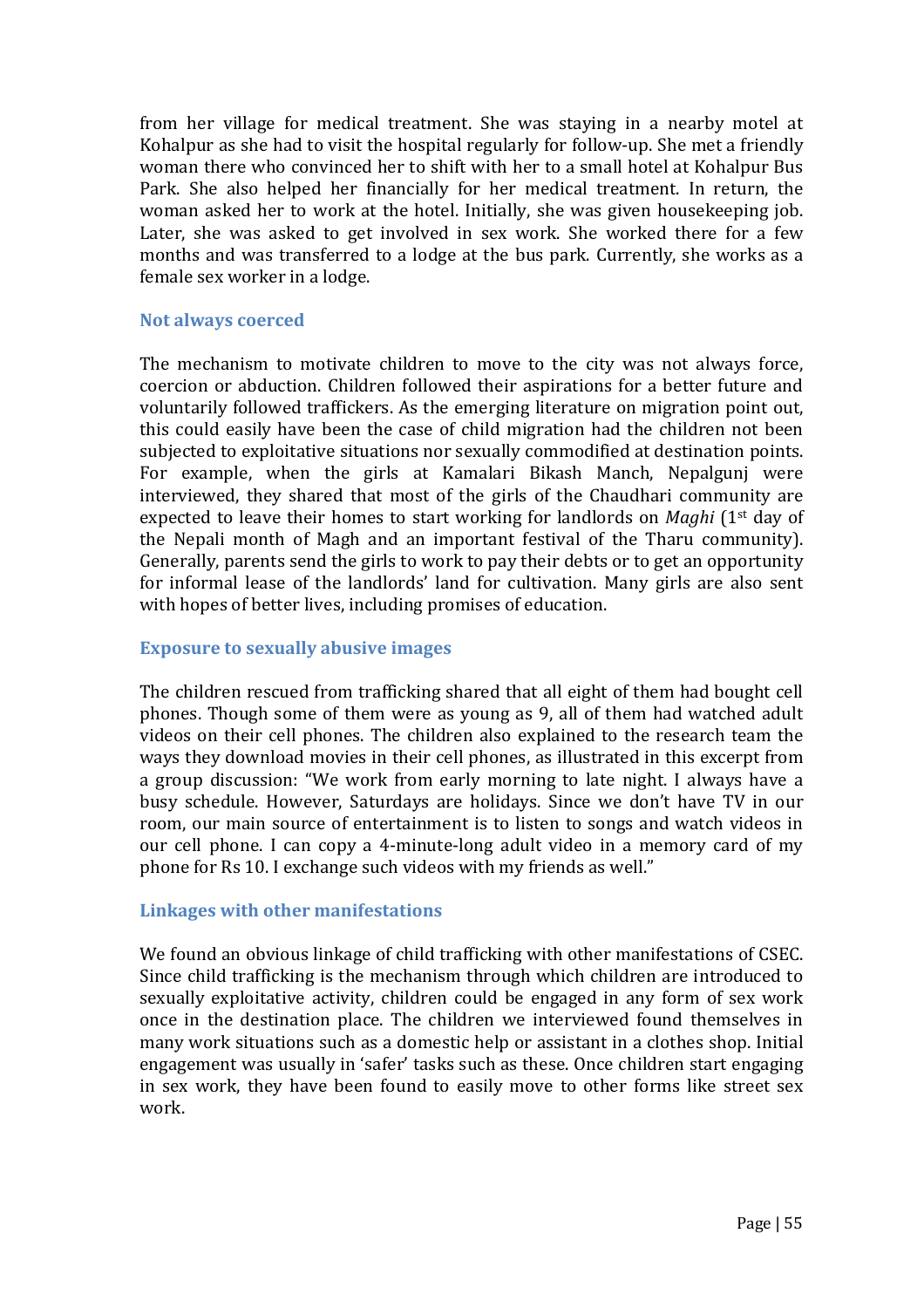# **2 Child Marriage**

According to UNICEF, child marriage is the marriage of children and young people under the age of 18. In this research we did not find enough evidence to establish the practice of child marriage as a form of commercial sexual exploitation of children6. While our key stakeholders agreed that child marriage is definitely a gender based violence there is a lack of evidence that girls are being married for commercial sexual exploitation and that parents are benefitting from it. However, child marriage or fake marriage did emerge as a factor that increases vulnerability to other forms of CSEC.

### **Case No. 3**

### *(Based on an interview with a sex worker in Kohalpur, Banke District) Case focus: Child Marriage, Sex Work, Internal Trafficking*

I am 17 years old and I have been working in a lodge at Kohalpur Bus Park, Banke. My mother is in the Middle East and my father lives with my stepmother. The situation at my home is very chaotic. When I was 12 years old, I was living with my mother and her husband (my step father). I didn't want to live with them. I eloped with a guy and I got married with him at the age of 12. He used to be very abusive. I went through a lot problem. I got sick as well. I came to a hospital at Kohalpur for medical check-up. I had some gold ornaments and I sold them for some money. A lady (*Budi*) saw me wandering near the hospital, and she offered me a place to stay and a job at a lodge. One day, I was forced to drink a lot, and when I was unconscious, I was made to have sex with a customer. Eventually, it became my *dai*ly routine. I also found out that the lady *(Budi)* would go to Dang, and bring more girls to work as sex workers in lodges and restaurants at the bus park. After working in that lodge for a few months, I left the place, and I met *Aunty* (owner of current lodge), who offered me a place to stay and work for her. I am treated very well here. I am not forced to do anything. However, I have continued working as a sex worker. I don't want to continue this work forever. I have plans to go with my mother to the Middle East to work there. I want to make my life better. I would never want anyone to get involved in this kind of work.

## **Child marriage as a way to traffic girls**

 $\overline{\phantom{a}}$ 

Child marriage has remained a prevalent method of child trafficking. Many of our stakeholders informed us that they had encountered several instances of traffickers carrying fake marriage certificates to cross the border. The NGO personnel working at Nepalgunj Border mentioned that people usually use Nepalgunj as a transit point to go to India for jobs, medical treatment, meet relatives, etc. They further mentioned that traffickers use different techniques for trafficking girls, including marriage. As one of the NGO staff informed us: "Traffickers generally get married with girls in a temple in Nepalgunj and they convince their newly married wives to

<sup>6</sup> According to ECPAT International, child marriage or early marriage can be considered a form of commercial sexual exploitation when a child is received and used for sexual purposes in exchange for goods or payment in cash or kind. Typically in such cases, parents or a family marry off a child in order to gain benefit or to support the family.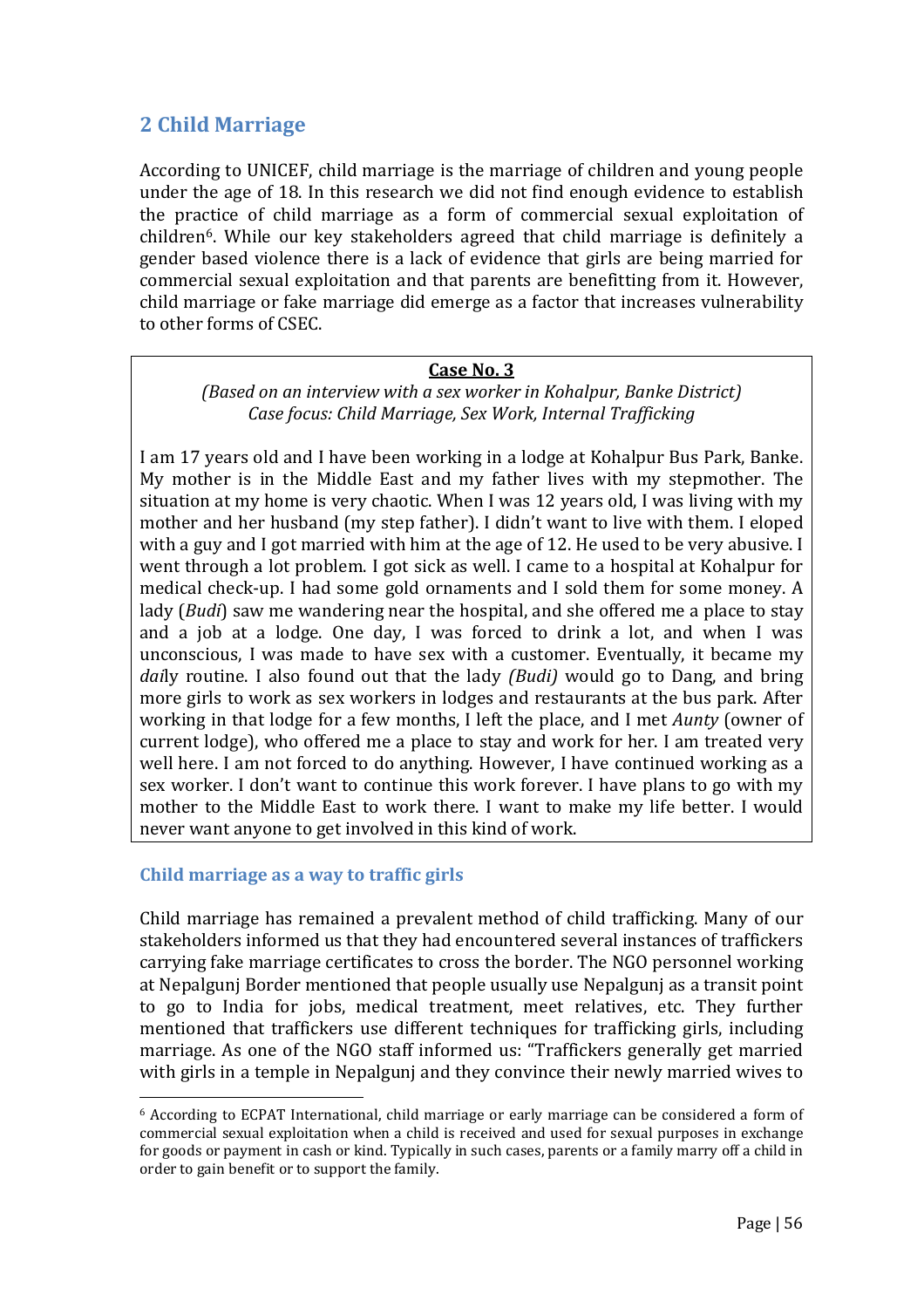go to India for their honeymoon." Similarly, fake marriages were used as a very common strategy to take girls across the border.

## **Linkage between child marriage and manifestations of CSEC**

The study traced some strong linkage between child marriage and other manifestations of CSEC. Some of the girls who were into commercial sex work pointed out child marriage combined with domestic violence as one of the reasons for their involvement in commercial sex work. Many such cases were found during the study, as illustrated by this excerpt from a 17-year-old girl in Srijanachowk: "I was married at the age of 15 by my parents. I found out that my husband was already in a relationship. He didn't like me and he continued his relationship with his girlfriend. I left him and started living at my parents' house. Since my parents are really poor, I had to earn money to support them and my younger siblings. I moved to Pokhara and worked in a bar at Srijanachowk, and I eventually worked as a sex worker." A similar case was shared by adolescent group members in Nepalgunj: "There are cases of child marriage in our village. Our own friend of 13 years was about to get married with a man of 19. As members of the local youth club, we felt that it was our responsibility to stop this marriage. Unfortunately, the parents were not convinced. Our friend now lives with her husband in India. We don't know anything about her now".

# **3. Child Migrant Workers (and their sexual exploitation)**

Most of our respondents in this research are child migrant workers. They had come from various parts of Nepal to live and work in Kathmandu, Pokhara and Nepalgunj. Some had worked as domestic child workers and bonded female child worker (called *Kamalaris* in Nepali). Others had worked in restaurants, shops, hotels and dance bars. For the purpose of this section, we have focused mainly on the in-depth interviews with the girls who had worked as bonded female workers who were later assisted by NGOs to leave this work. We have also drawn from other cases where children have shared their experience of migration and work.

#### **Case No. 4**

*(Based on an interaction with a Kamalari) Case focus: Child Migrant worker, non-transactional sex* 

I am from Bardiya. I belong to the Chaudhary ethnic group. I have one brother and 4 sisters. I always wanted to go to school but my parents couldn't afford to pay for my education. A landlord from Dhangadi approached my parents as they needed a girl to work for them as a "Kamalari". They also promised to send me to school. That's why I agreed to go with them. Though the landlord was highly educated (he was a doctor and his wife was a teacher), they never sent me to school. I lived with them as a Kamalari for 3 years and I never got a chance to meet my parents during that time. As a Kamalari, I had to do all the household chores. I was never abused and I was lucky not to be asked for sexual favours by anyone in the family. However, I know some of my friends who were asked for sexual favours while they were working as Kamalaris. A friend of mine had to escape from her owner to save herself. There were some friends who were made pregnant by their own landlords.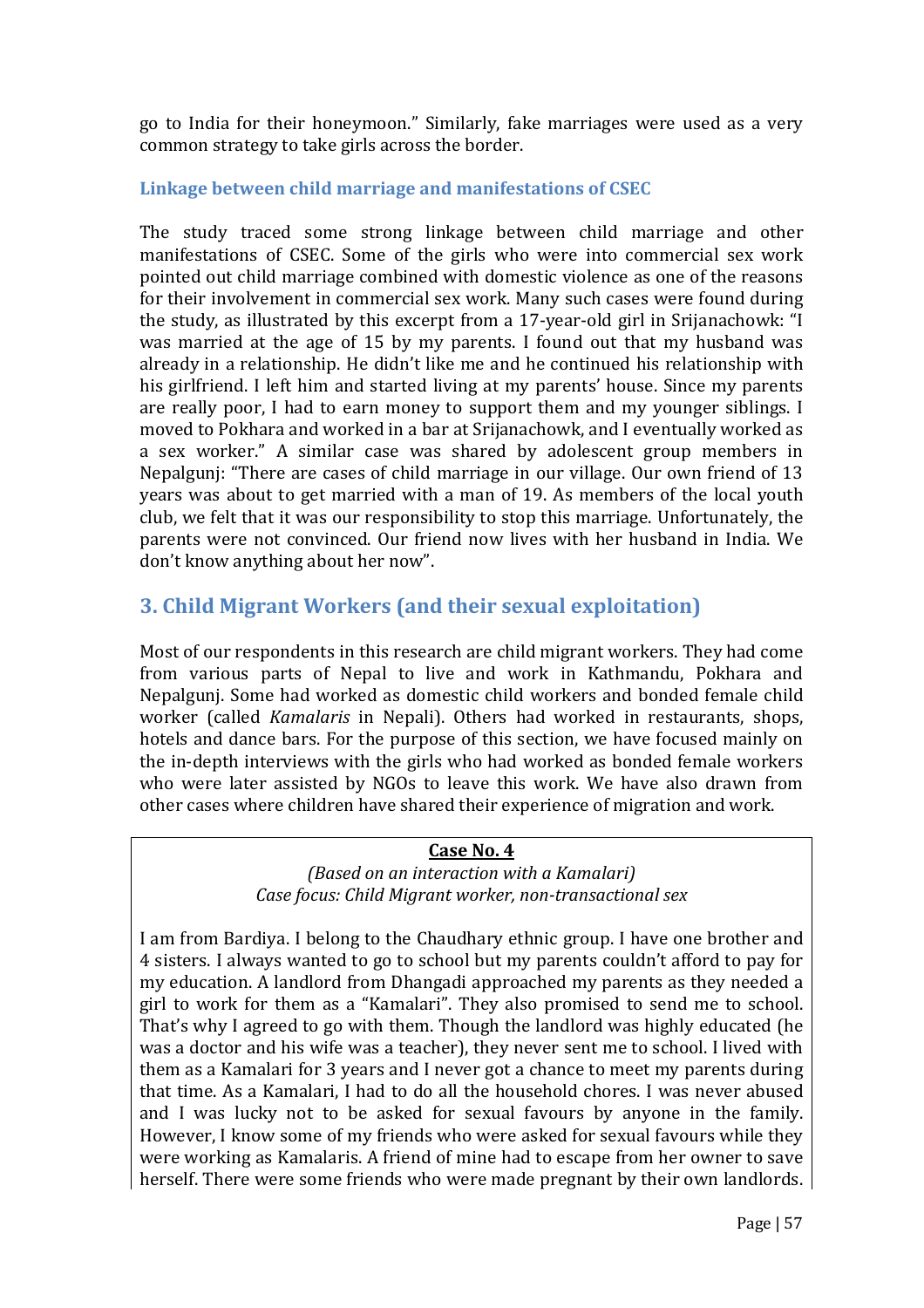They couldn't take any action against the landlords. Such incidences happen a lot in our society.

## **General profile of child migrant workers**

The life stories shared by Kamalari girls in Nepalgunj show that the children came from families with financial difficulties. Their parents were usually unable to pay debts to the *jamindars (*landlords*)*. One of the main attractions for almost all the girls was the promise of education. In these situations, children do not get remunerated for the work they do. The shelter, food and clothes provided by the owner are considered as compensation for their labour. Occasionally, children get to visit their parents. Parents accept sending their children in exchange for education and life with a 'good' family.

### **Non-transactional sex**

In these circumstances, 'non-transactional' sexual exploitation of child workers was found to be very common. In the case of Kamalaris and child domestic workers, since there is no practice of remuneration for any service they provide there is no in-cash transaction even when there is sexual exploitation. According to the counsellor working with domestic workers in Kathmandu, this practice is very common. The children frequently report being exploited by the landlords and their visiting relatives. Since they live in the houses of their employers they are considered to be easily available for sex. Many Kamalaris also narrated similar instances of being (sexually) abused by their landlords, their sons and relatives. As a 17-year-old Kamalari girl told us: "When relatives visit the family, our landlords tell us to make the guests happy. Sometimes, we have to sleep with them just to make them happy." In a key stakeholders meeting, NGO workers mentioned instances of girls being traded as sexual objects by landlords for money. For example, hotel owners contact the landlords to send the Kamalaris to sleep with hotel guests. Such guests could be Indian citizens as well who cross the border just for spending nights with Nepalese girls, including Kamalaris.

## **Use of threat for sexual exploitation**

In our interviews with children, we also found that use of threat for sexual exploitation was very common. The threats were of different kinds – threat to kill or stigma attached to sexual activities. Since the girls stay in their houses and are dependent, employers often use their vulnerability to exploit them sexually. A 16 year-old Kamalari girl told us: "We have heard that other girls have been burnt alive if we not agree." Similarly, another girl mentioned that the threat of shame and stigma were reasons for continuing to remain in the same situation. She said: "I knew that it was something to be ashamed about. I knew that I should not share it with anyone. I did not know what would happen thereafter."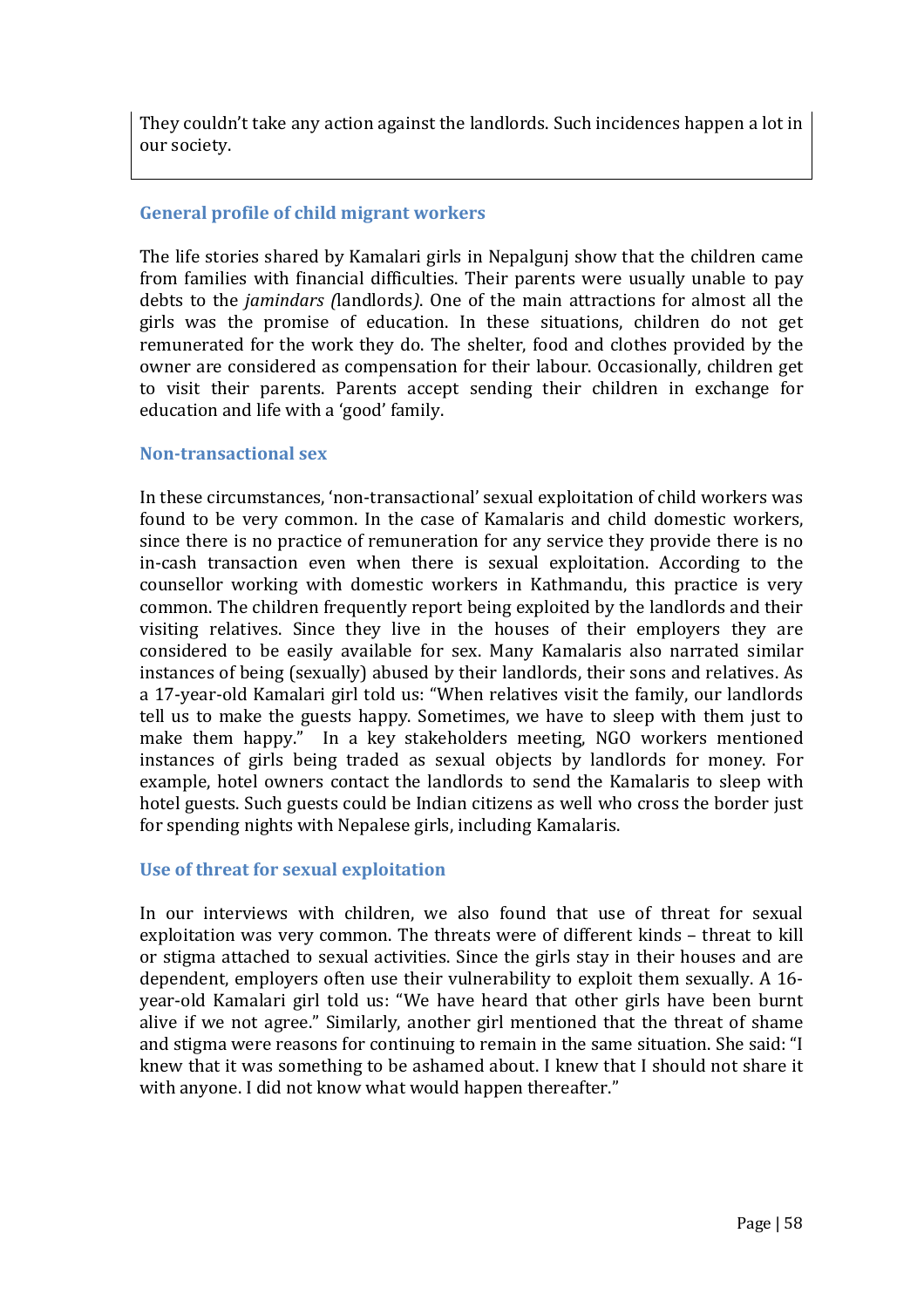### **Possibility of being a sex worker**

The participants of the focus group discussion underscored the high possibility of Kamalaris ending up as sex workers as illustrated in this excerpt: "The Kamalaris have to work all day and night. They are basically bonded labour who never get a chance to go to school or learn skills. Many of them are forced to sleep with the landlords, their sons or their relatives. When the time comes to leave the place, they move to cities, like Nepalgunj where they work in lodges, motels, etc. initially as waitresses and later as sex workers." (FGD with girls, Nepalgunj)

# **4. Children in Entertainment Sector– dance bar, cabin restaurants, massage parlour, dohori restaurants**

The entertainment sector constitutes establishments such as dance bars, cabin restaurants, dohori restaurants and massage parlours. During the course of this research, we interviewed 11 girls working in the entertainment sector in all three cities and conducted 1 focus group discussion with a group of 8 girls in Kathmandu. In addition, we also interviewed two staff of an organization working with girls/women in the entertainment sector. In the following section, we discuss some of the key insights emerging from the analysis of narratives from the interviews.

#### **Case No. 5**

*(Based on an interview with a girl at a Dance Bar at Lakeside, Pokhara) Case focus: Entertainment Sector, Sex Tourism* 

I like to dance and my job is to make my customers happy. This is a profession and there is no problem in working as a dancer. I enjoy my work. I belong to a poor family, and I have been able to support my family with this job. My dress-up is normal and there is no problem in wearing short dresses. I dance for our guests, I drink with them and I let them touch my body if they want. I work every day from 7:00 pm to 11:00 pm. This bar is closed after 11:00 pm. I also give my cell number to my guests and I go with them to have fun. Sometimes, those guests take me for shopping and I also spend nights with them in hotels if they wish. I get Rs 3000 to Rs 6000 for spending nights with them. I give half of my earning to the bar owner. However, I keep the tip. A lot of Indian customers come to this bar and they pay more than Nepali customers. I have never spent nights with foreigners.

#### **General profile of children in the entertainment sector**

Age was one of the critical factors in the employment of girls in the entertainment sector. Since the hotels, restaurants and dance bars need fresh faces to keep their businesses running, they look for new and young girls. Our interviewees told us that the younger the girl, the higher the demand. According to a social worker in an NGO: "By the time the girls turn 30, they are out of business." Similarly, a male dance bar waiter that we interviewed told us: "There is an age limit. Yes, after 26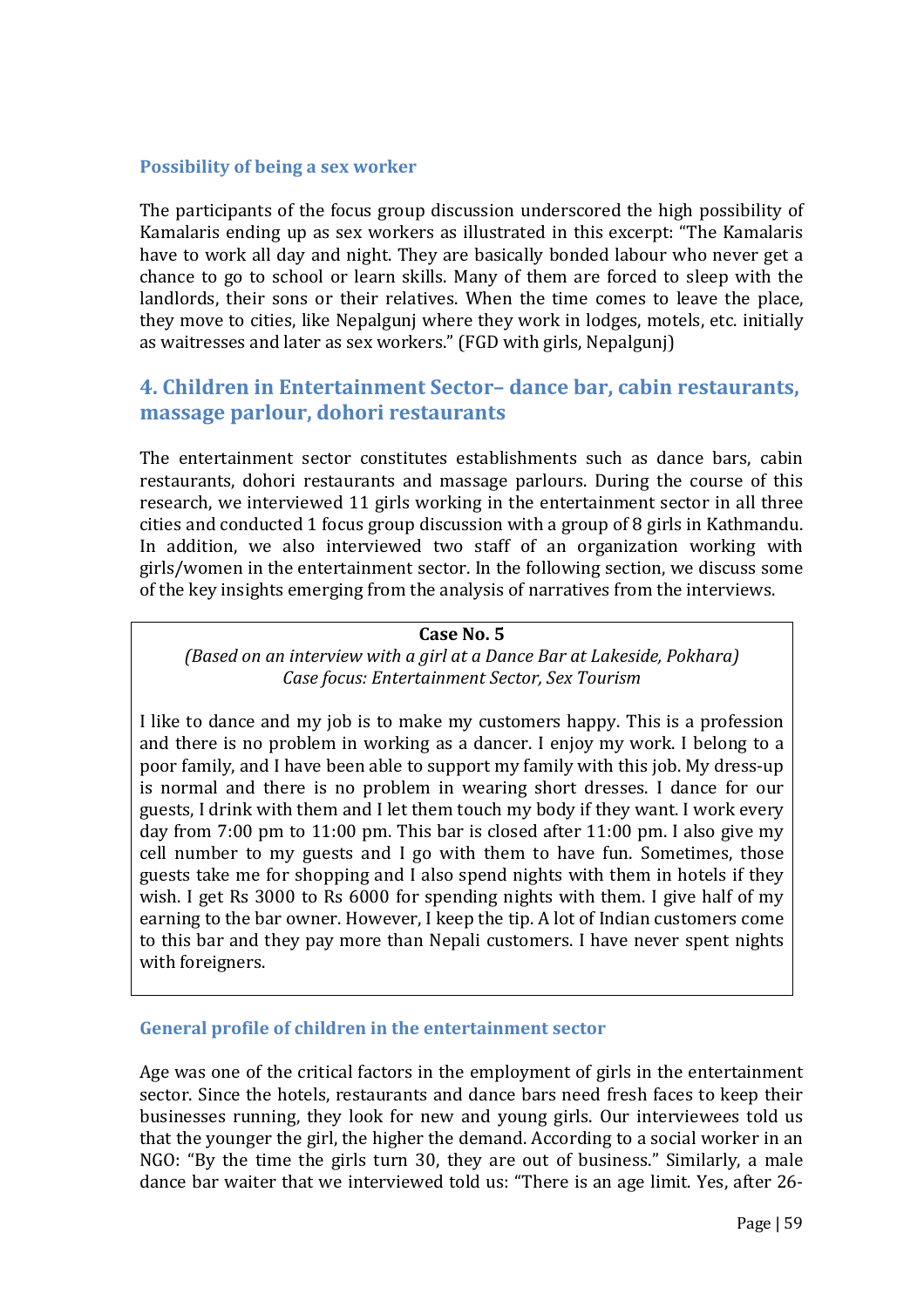27, it is hard to find a job". This was also evident in the fact that girls we interviewed during this research were between 15-18 years. In most cases, our research team also observed that the girls looked much younger than the age they reported during the interview/focus group discussions. When we conferred with the key stakeholders working in this sector, they informed us that most of the girls are actually 18 or below. An NGO staff working directly with the girls mentioned that the girls usually report a higher age because there is a risk of the owners being arrested under TIP (Trafficking in Person). In addition, the research team also noted the gendered nature of the restaurant work. The girls/women usually worked as dancer/singer/waiter whereas the boys/men worked in the bar and as bouncers.

In Pokhara Lakeside, there are several dance restaurants. They are open till 11:00 pm. The dance bars have names like Rangeela Dance Bar, Tequila Dance Bar, Bollywood Dance Bar, etc. They are dimly lit. This makes it difficult to recognize other customers. The front stage has a light and sound system. The girls dancing on the stage generally wear short dresses and have heavy make-up. While some girls dance on the stage other girls sit with customers and drink along with them. Some girls sit with the customers and offer them drinks. Some customers also touch or kiss them.

*Field observation, Pokhara Lakeside (December 2013)*

## **Doing a 'good city job'**

The research team also noted that girls kept their work in the entertainment sector a secret. Their parents, husbands and other family members did not know about their work in the restaurant or dance bar. Their family members think that they are doing 'good city job'. One of the NGO personnel that we interviewed, who was previously a restaurant worker, mentioned that whenever her parents/ relatives visit her, she stayed at home, because the late working hours could raise questions. Similarly, a 15 year old girl who was arrested in a police raid from a night restaurant in Kathmandu and was awaiting repatriation with the family told us the she would never tell her parents about her work in the restaurant. The girls working in Pokhara and Nepalgunj shared similar experiences. For example, a 17 year-old girl from Sindhupalchowk who works in Srijanachowk in Pokhara said she had come to Pokhara in search of a job as she was not happy living with her stepmother. Her father was in India and she often talked to him on the phone. He did not know about her work. She told him that she had been working in a restaurant. Another girl working in Srijanachowk had a similar story. She was the breadwinner of the family as her parents were disabled. She also took care of her younger sister. Her younger sister knew she was involved in sex work but she had not told her parents or her brother about her profession. She sent money to her parents every month.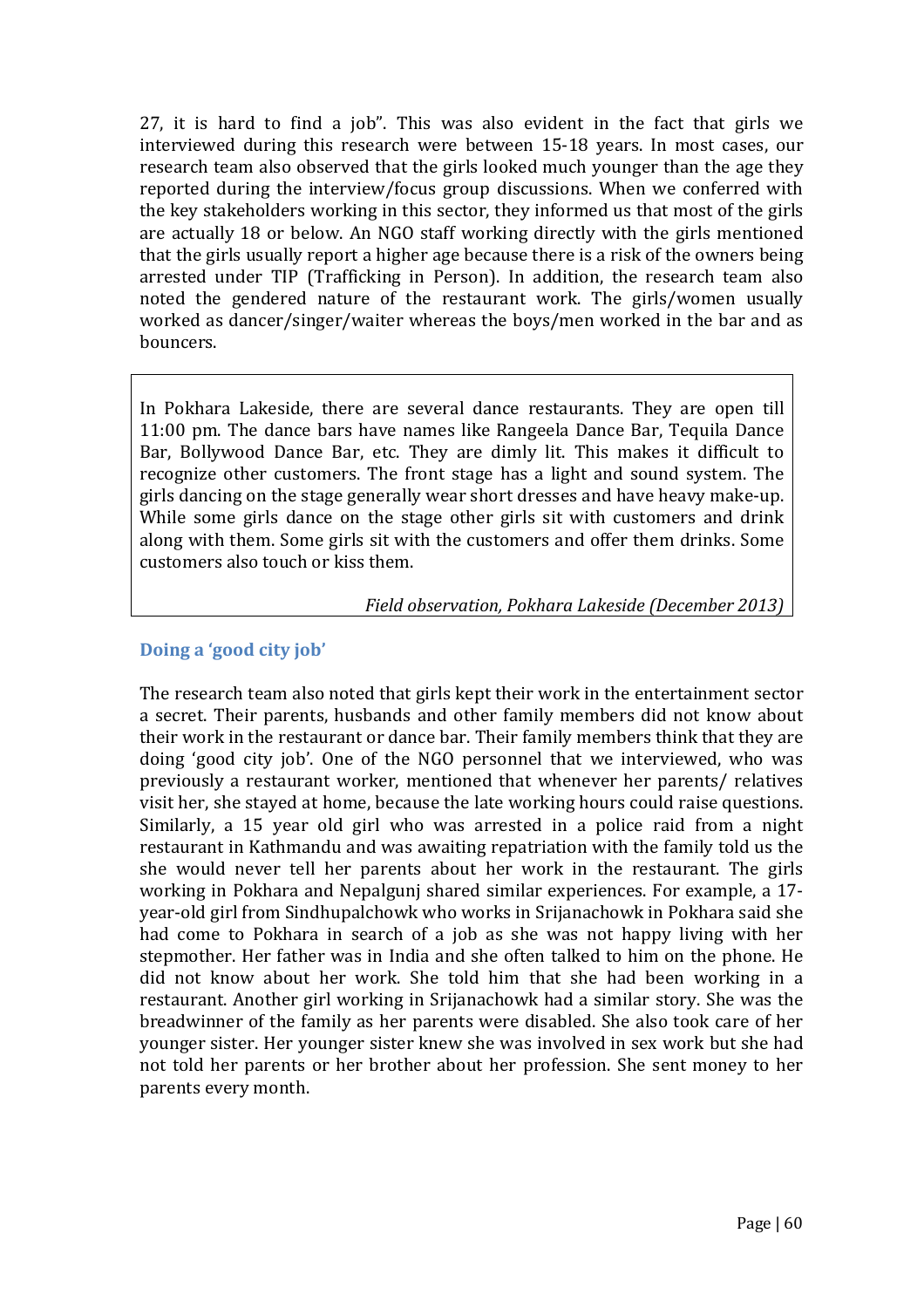#### **Earning money: salary, tips and commission**

There were different sources of income – salary, tips and commission. The salary depends on whether they are appointed as a waiter, dancer or singer. The girls in focus group discussions told us that a novice with no experience in restaurant work gets less money but as she gets some experience the salary is increased. The monthly salary ranged from Rs 1200-3500.

The girls claimed that the main attraction to the profession was the tips they earned. They could keep all the tips that they got for the service they provided. For the waiters, tables are assigned. They could keep the tips given by the customer on the table assigned to them. For the dancers, tips were thrown on the stage, if the customers liked their dance. The amount of tip given depended on how happy the customers were. One of the girls who danced in a restaurant in Kathmandu reported she could earn around Rs 5-6000 in tips on a good day.

They also earned money through commissions. If they increased the bills raised by the customer, the owner gave them a certain pre-agreed commission to the total bill. The girls were, therefore, encouraged to sit with the customer, order food/drinks on their behalf and sometimes eat with them. One of the girls, who waited for repatriation with the family, told us: "We get Rs 500 for drinking wine and Rs 100 for drinking Redbull"

#### **Initiation into sex work**

We also noted that the girls did not join sex work immediately. Children are first asked to do other jobs like cleaning dishes, cooking or waitressing and are only later introduced to sex work, mainly through friends. A 16 year-old restaurant worker in Pokhara told us: "I used to clean dishes in the beginning. Other friends used to do 'that job'. I was not asked to do it for a month. Later, I joined my friends on my own wish." An 18-year-old female sex worker in Srijanachowk, Pokhara, shared a similar experience: "I was working as a waitress. I had to send money to my parents and had to take care of my son and my younger sister. I learned that other workers in the restaurant were involved in sex work. I decided to sleep with some of the customers without any force or coercion from the owners."

#### **Case No. 6**

*(Based on an interview with a 17-year-old restaurant worker) (Case focus: entertainment sector)* 

I am 17 years old. My hometown is Kathmandu. I am from a middle class Thakuri family. I had a small fight with my mother at home and warned her I'd leave home if she nagged me further. I wanted to earn money so I came with a friend to Pokhara in search of a job. I was told that I'd have to wait tables and make customers happy. I was unaware that making costumers happy involved having physical relationships with them. I was uncomfortable for a couple weeks but then I got used to it. I had to see 6-10 customers per day. I got pregnant and have aborted twice. It's painful. But I get paid around Rs. 20-30,000 monthly for my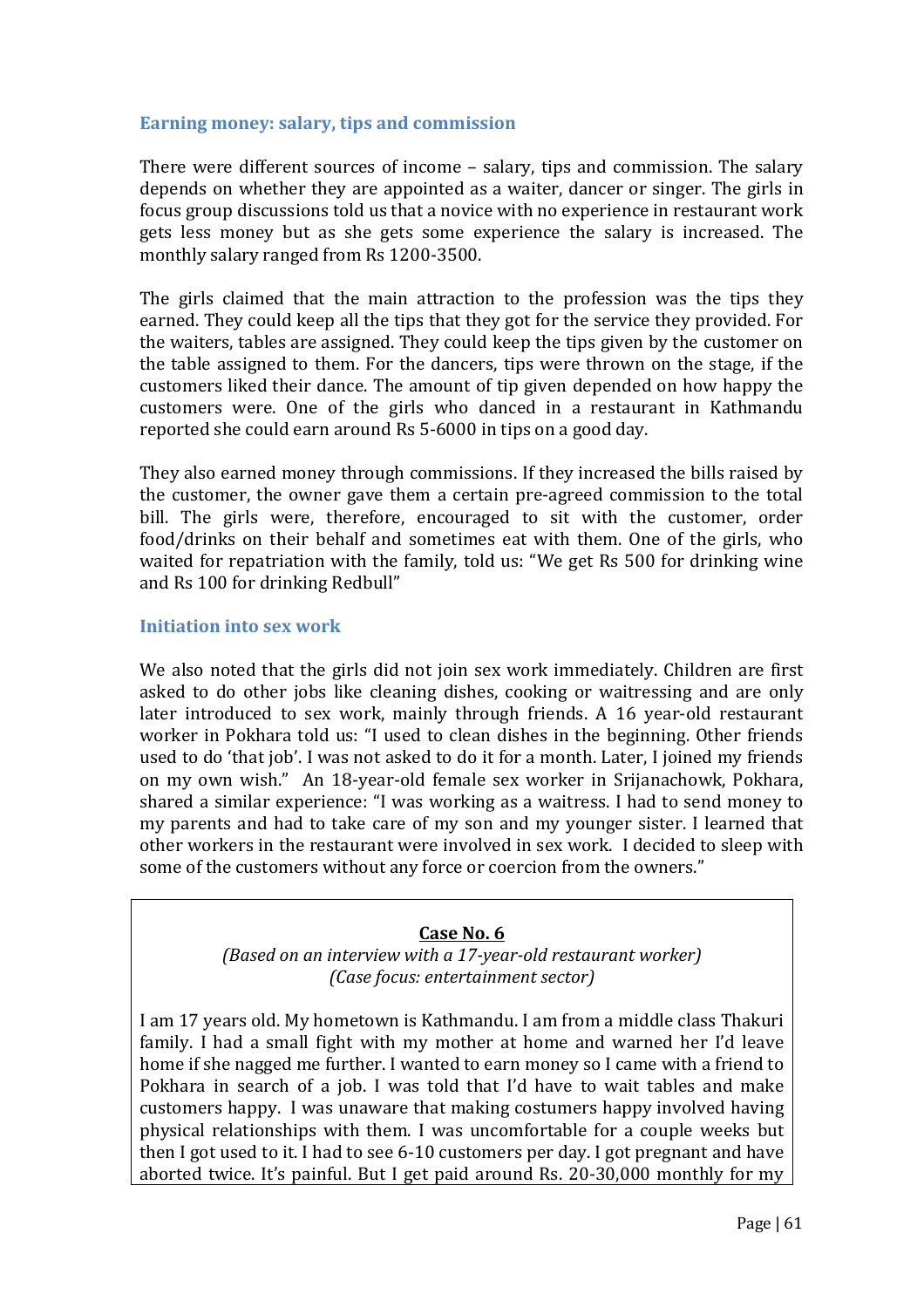work. I send some of that money home but my family doesn't know what I do to earn it.

## **Profile of customers**

The profile of the customers varied. Establishments like dance bars and restaurants were frequented to a larger degree by Indians. A male dance bar waiter in Thamel told us that customers are "mostly older people with good earnings. Yes, mostly Indian… from Bihar. Mostly Indian, then Nepalese and Chinese. Mostly Americans and Europeans don't like dance bars". But they also had foreigners as their customers. As a girl we interviewed in Baglung Bus Park, Pokhara mentioned: "I slept with 4 foreigners this morning. They seemed to be Japanese. They paid me a lot more than Indians or Nepalese."

#### *Case No. 7*

*(Based on an informal interaction with a local youth) Case focus: entertainment sector, customer profile* 

I go to dance bars and restaurants generally during weekends. It is fun to be there for a few hours as one gets to see beautiful girls dancing in short dresses. A dance bar is for drinking and watching dances. Girls of dance bars come to sit with my friends and me. They drink with us. I often touch their body. That's what you are expected to do. If you don't do that there must be something wrong with you. Kissing the girls is very common in dance bars. The bars are very expensive though as most of the drinks are double the regular price. Most of the customers are Nepalese and Indians. Youth can't afford to go there regularly. That's why you mostly see individuals in their 40s or 50s enjoying themselves with girls. I have got phone numbers of some girls and I have spent nights with some of them. My friends also do the same. I generally go with my friends and you are expected by your friends and the girls to be manly.

## **In guise of a 'relationship'**

We also noted the presence of steady partners or 'boyfriends' in the girls' lives. One of the NGO staff working with girls in the entertainment sector mentioned that girls think that they are in a relationship. They are happy that they get to go shopping and to restaurants. But after a few days the 'boyfriend' leaves them. When these 'boyfriends' take sexual favours from them, the girls do not see it as 'sex work'. They see it as a relationship between a girl and a boy. But these do not materialize into long-term plans. In some cases, even long term relationships seem to include a commercial nature to it as mentioned by a girl who worked in a restaurant as a dancer: "husbands make their wives work there."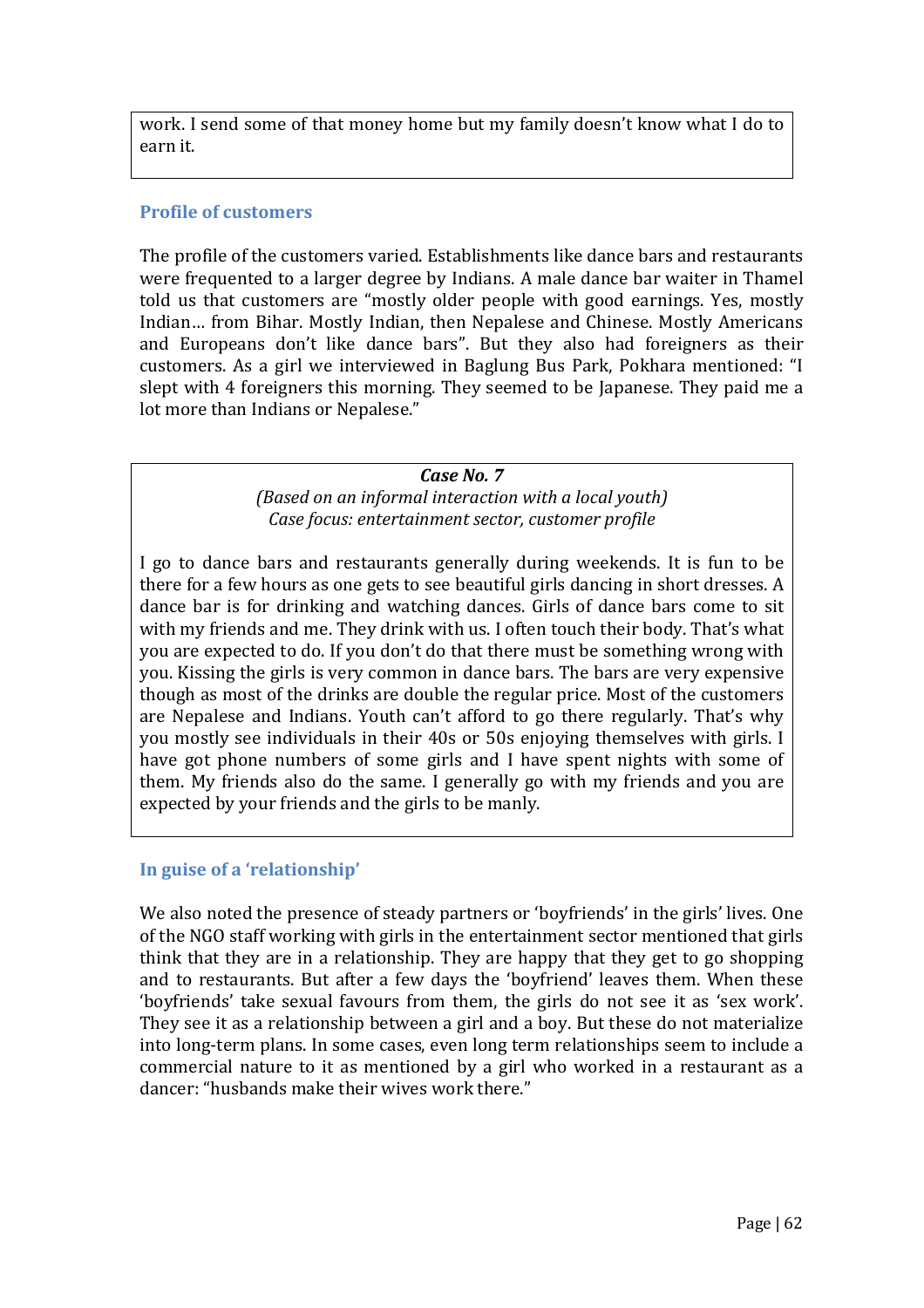### **Multiple layers of exploitation**

The research clearly points towards multiple layers of exploitation that the girls face in their career as restaurant workers. One of the NGO personnel talked of several cases that indicated the difficulty that these young girls faced in finding a room to rent. Since they are single and work in restaurants at night people are not willing to rent their houses. Because of this they usually have to pretend that they are married with someone. They share a room with this 'husband', who in turn exploits them. There were also indications of violence by intimate partners. A female psycho-social counsellor in an NGO working with girls in the entertainment sector told us about a case of a girl who was badly beaten up by her own partner. She was hurt very badly as her partner had inserted a stick in her vagina.

If guests ask a girl to come with them they can touch them, anywhere. They can touch them because they have money, money for drinks and to offer drinks to her …that's why guests come to dance bars, call the girls, offer drinks. You know if girls get drunk, it's easy to get laid right? Then they give lots of money, that's why when girls work in dance bars, it's a happy place for them, they can get easy money, tips, commission. Salary is also good for them.

#### Excerpt of an interview with a male dance bar waiter, Thamel Kathmandu.

### **Gradual shift to commercial sex work**

We also noted that the girls working in restaurants and dance bars gradually shifted to other forms of commercial sex work, especially street sex work. A 17 year old girl, Baglung Bus Park, shared her story: "I was working in a dance bar at the Lakeside. I found out about the places in Baglung Bus Park where I would be able to earn more money by getting involved in sex work. I also convinced my sister to join me as she was not earning enough money at a restaurant at the Lakeside."

## **Perception about the job**

There were mixed perceptions about the job the young girls held. Some wished to continue. The main attraction was the money they earned as this interview excerpt illustrates: "I don't want to give this up. I earn an average of Rs 60,000 per month but I have to give half of it to my owner. If I were doing something else, I would never earn so much. I will continue to do this, and I do not need any vocational training." (17-year old girl, Baglung Bus Park). Another girl in Pokhara had a similar opinion: "This was my choice, to get involved in this. I have seen other girls working. I think this is also a kind of work to earn money." (17-year-old girl in Srijanachowk Pokhara). However, some girls also wanted to leave. A 16-year old girl, Baglung Bus Park, says: "I am here just because of some circumstances. I don't want anyone to get involved in this kind of work." Many did not want their friends or sisters to get involved in this. For example this 18-year old girl, Baglung Bus Park said: "I would never want my sister or friends to be involved in this as I think it's bad."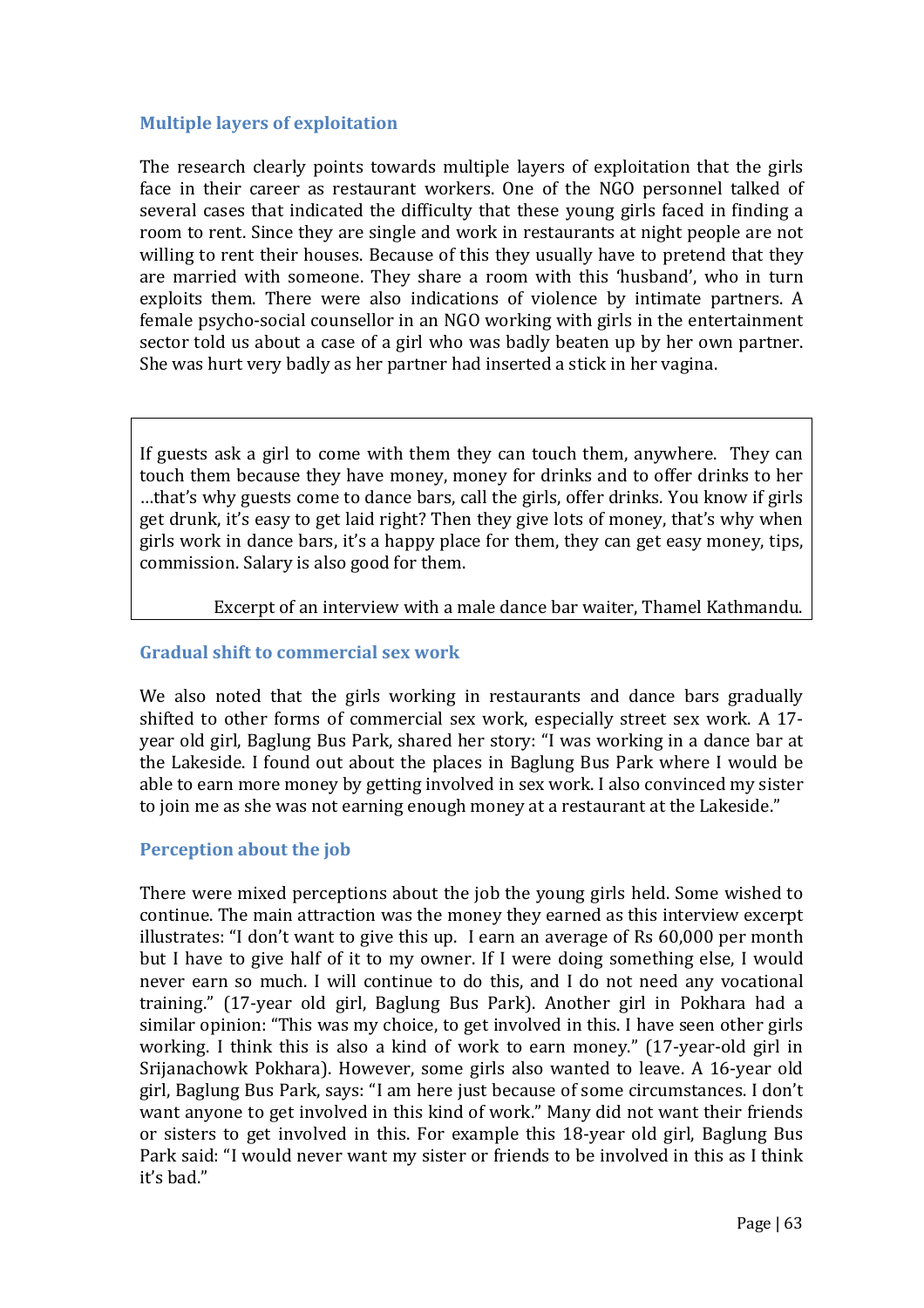# **5. Children in Formal/Informal Establishments**

The research team also noted various forms of CSEC, based in formal and informal establishments like hotels, lodges, clothes shops, hostels and tuition centres. For the purpose of this research, we have also drawn from our interactions with stakeholders like taxi drivers, hostel managers, a social researcher and girls involved in sex work in these establishments.

> *Case No. 8 (Based on an informal interaction with a taxi driver) Case focus: commercial sex work, third party involvement*

Involvement of girls in commercial sex work is very common is many parts of Pokhara, including Lakeside, Baglung Bus Park, Srijana Chowk and in slum areas of Pokhara. I have enough information about such areas. Many people find it easy to ask taxi drivers about such places. I drive during night-time as well and I see many girls, dressed-up in modern ways go around with guys to spend nights with them. Sometimes, those girls give me their phone numbers with hope that I would help them to bring more customers. Today, I dropped off 4 Indians at Baglung Buspark Chowk who were asking about girls. Such passengers pay more than regular taxi fare.

### **General profile of children in formal/informal establishments**

The research team noted that some children worked either exclusively in these establishments or in addition to their work in restaurants and dance bars. Some girls who contacted their customers in the street also came to these places with the customers. Some hotels and lodges also functioned as a base for sex work for girls who otherwise worked in different places. The owners of these establishments managed the children who worked exclusively in these places. The owners usually dealt with the customers. The girls were informed once the rates were fixed. In our key stakeholder interview, a social researcher shared her research experience with urban youth for which she visited a tuition center catering to +2 and A level students. This tuition center also facilitated sex work.

#### **Different venues**

During our research field visit, the team noticed that small hotels, guest houses, and dance bars in Baglung Buspark, Srijana Chowk and Lakeside were hubs for sex work. The local people in the area told us that Baglung Buspark was popularly known as the unofficial red light area of Pokhara. The researcher also noticed girls in short dresses standing outside small hotels to attract customers. According to one of the taxi drivers in Pokhara: "Each small hotel of Baglung Bus Park is a haven for customers searching for commercial sex workers". A hotel manager in Pokhara observed: "Hotels in Lakeside are also used by people to bring sex workers. I manage this hotel and I have seen guys brining sex workers. I have banned this thing in this hotel. However, I can't stop it from happening in other hotels." An NGO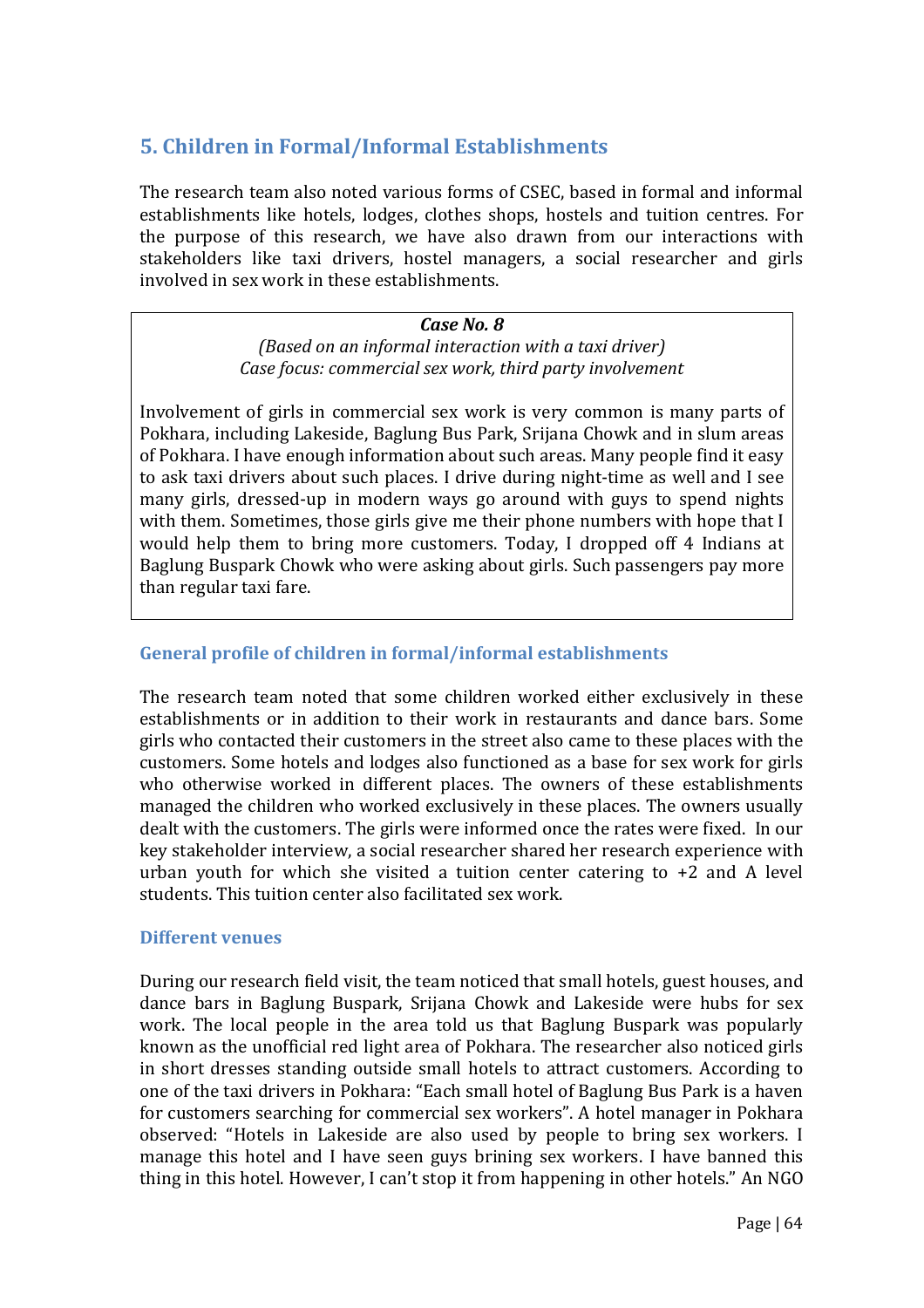personnel working with sex workers mentioned: "Baglung Bus Park is a very popular unofficial red light area in Pokhara. There are about 250 small hotels that are mainly opened for commercial sex work. There are about 1200 girls working as sex workers only in Baglung Buspark."

#### **Profile of customers**

The profile of customers was diverse. As one of the girls we interviewed in Pokhara mentioned: "Sir, we cannot be sure in this sector. Sometime people like you could come. Sometimes police, sometimes other people." However, girls also reported that there were more local Nepalis and Indians. One of the girls working in a hotel told us: "Usually Nepalis come, and then Indians. Foreigners have not come yet". Foreigners were fewer in number and identified mainly as Americans, Chinese and Japanese. There weren't any indication of special preference for children though they did not object to a young sex worker either. In terms of payment, girls claim that the foreigners paid more than Indians and Nepalis.

### **Income share (50/50)**

The most significant element part of sex work in these establishments was the arrangement for income share. The total income was shared 50-50 between the girls and owners (*sahu/sahuni*). In most cases, the girls did not negotiate deals directly with customers. They were contacted only after the owners finalized the rates of payment. One of the girls explained the process in detail for us: "Sir, it is like this. If the hotel owner arranges the deal at Rs 5000, they will keep Rs 2500 and the girl gets Rs 2500. He also gets money for the room rent, drinks and food. It is very profitable for him." Another girl working in a hotel told the research team: "I take Rs 1000 for one time with a customer. I keep Rs 500. We share 50-50. But I keep all the tips. "

## **Multiple customers in a day**

There was no fixed number of customers per day. It depended on the number of customers who contacted them or were sent by the owners. The number could go up to 15 if they did not also have to go to other places, but could be smaller if they had to accompany customers to other venues. One of the girls told us: "I have done with a lot, seven customers (per night). Not more than that. Not possible, because we have to go out as well. We have to go outside the hotel."

Girl also preferred to find customers independently. They felt that they could have more control over their work and their income. They gave their contact numbers to customers and taxi drivers so that they could contact them directly.

## **6. Street Sex Work**

Street sex work was one of the more complex manifestations of CSEC. This was seen as independent sex work where the girls contacted the customers directly. However, the street was also used as a way of getting into restaurants, hotels or lodges. For the purpose of this research, we have focused mainly on the interviews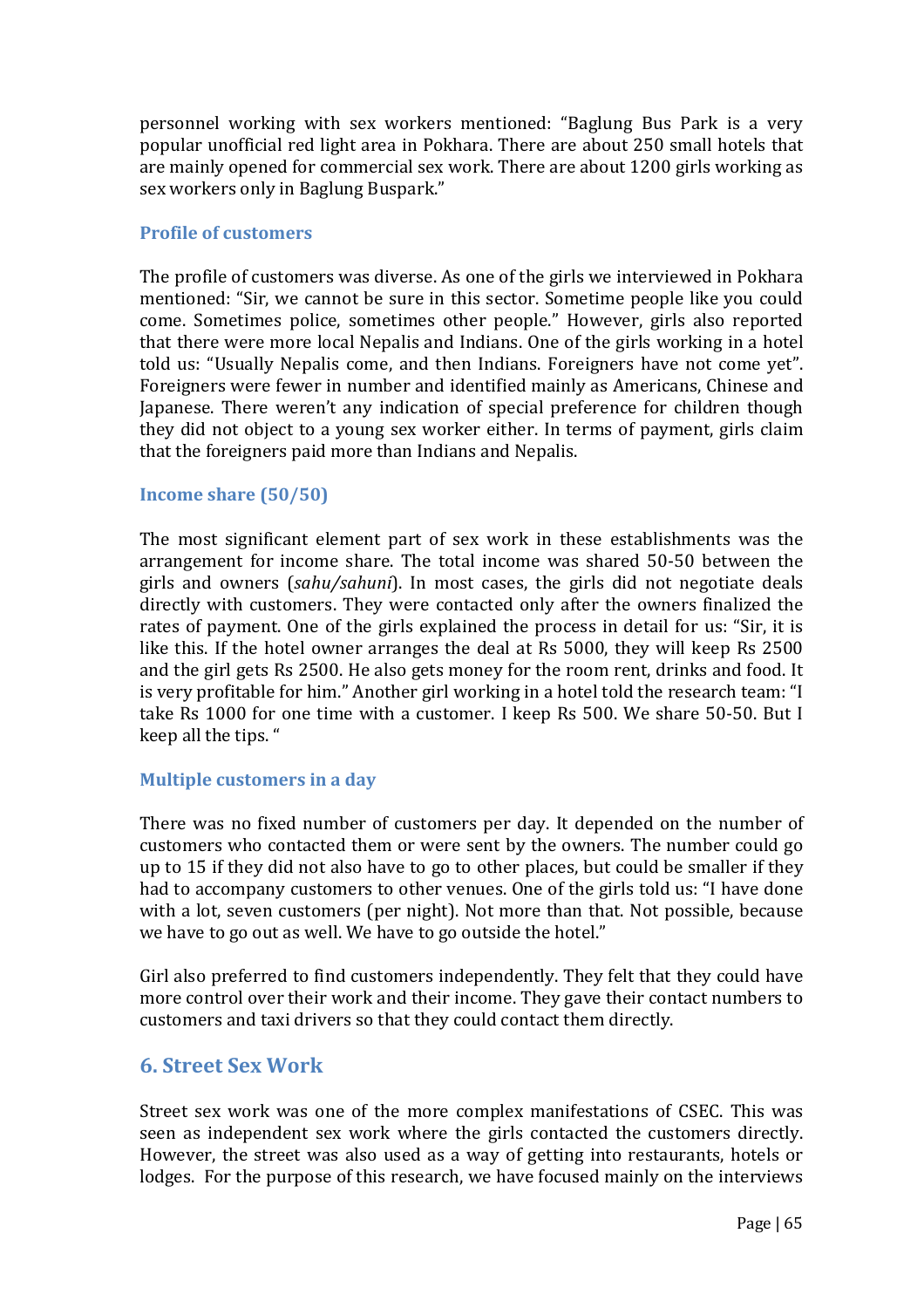of girls who mentioned contacting clients on the street. In addition, we have also analysed our field observation and focus group discussion with children living on the streets.

#### **Case No 9**

*Bases on an interview with a girl with drug addiction (Case focus: Street sex work, drug use)* 

I live with my husband in a rented room in Nepalgunj. My husband is a rickshaw puller and he works almost every day from morning to evening. Since I am all by myself at home, I often go to the market to kill time. In the market, there are guys who approach me for sex. Though I have stopped sex work after marriage, I can't say no to those guys when they offer me good payment. My husband has full confidence on me and thus he doesn't suspect me being involved in sex work. Actually, I met my husband as a client a few years ago. We fell in love and we got married a few months ago. Talking about my past, I got involved in sex work as I was addicted to drugs. My boyfriend (now husband) was also a drug user. Money from sex work was the only option to buy drugs for us. In course of time, we decided to get drug treatment and we wanted to make our lives better by getting married. We are both in a clean period now. My husband earns a good amount of money. I really don't need to do sex work for money. But I do it sometimes.

## **General profile of children in street sex work**

Children's journey to street sex work followed multiple routes. Some children first worked in hotels and then moved to streets for some extra income. Others were involved only in street sex work, mainly for drugs. During our field visits in Thamel, we interacted with a group of 5 girls who lived in the street. They lived in the same open area where a group of around 15 boys were also living. While they did not provide information on their experience of sexual relationships with the boys, the probability that this occurs is very high. They mentioned that they were staying with the boys for protection: "We are like a family". They talked of other girls who 'went with men' but maintained that they themselves were not involved in it.

## **Specific public spaces**

We noted that specific public places were known for street sex work. In Kathmandu, the most common ones were Ratna Park, New Road, Thamel and several bus parks. Srijana Chowk was more popular in Pokhara and bus parks in Nepalgunj. In our interaction with stakeholders in the private sector, they specifically mentioned some of these places. A male dance bar waiter informed the researcher: "If you want to get something exotic then you go to the bus park area." A restaurant owner in Thamel expressed similar views: "Yes, well… I have seen because I grew up around Thamel, it's the main center of child sex exploitation whether with tourists or locals". Though street sex work is unorganized and independent, existence of these specific spaces have made it appear a bit more organized albeit informally.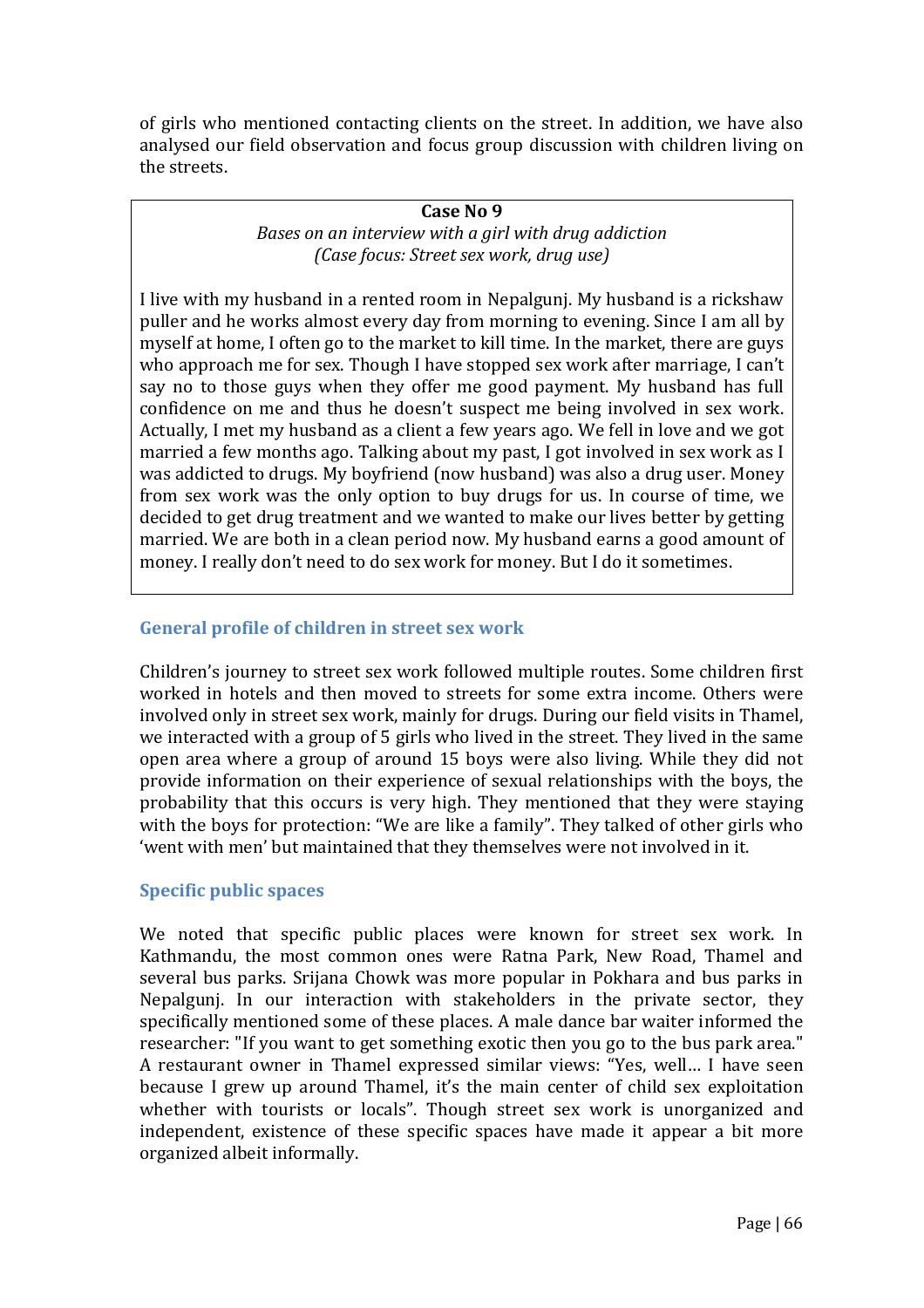#### **Street as contact point**

The street was the preferred contact point to find customers. Girls we spoke to mentioned that they would get in touch with potential customers while walking on their specific 'routes'. In Nepalgunj, these were the streets near bus parks or main markets. They would wait for the customers at specific spots that were known to potential customers. A 17-year-old girl told us: "We stand on the street; people come and ask us." Another respondent mentioned: "I meet people when I am walking on the street. If I stand somewhere, people come to me. I had a place with a 'didi' on the roadside. But I kept on changing after that. Besides, the police also made it 'tight'. Now, I find someone while walking, if not I don't have anyone".

#### **Multiple locations for sex work**

Once contact was made in the street, the girls then moved to other locations like hotels or rented rooms. Though there is no specific place that they go to every time, it is usually a place known to the girl or the client. One of the girls mentioned: "If they need to take me somewhere, it is usually a hotel. But one never knows, they could take us anywhere".

#### **Sex for drugs**

Drug addiction was found to be one of the important driving factors for street sex work. At times, girls needed drugs for themselves. But at other times, they also needed it for their partners/boyfriends. One of the stakeholders in Nepalgunj mentioned in our interview that sex work and drug use is an interlinked issue. If the girls are into drugs, the likelihood that they will get involved in sex work is very high. Our interviews with girls in Baglung Buspark also showed that many girls were into substance abuse. A 17-year-old girl told us: "I started using marijuana with my friends when I was 12 years. Later, I started using other drugs as well. I needed money to use drugs". Similarly, another girl shared: "I used to take drugs earlier. That's when I learnt. When you run short of money, you have no option but to do 'business'. That's how I go into this."

#### **Third party: taxi drivers**

Taxi drivers were seen as very important people who brought customers to the girls. The girls gave their contact numbers to taxi drivers so that they could bring potential customers. A 17-year-old girl in Srijanachowk told us: "I have given my contact information to taxi drivers or potential customers. When I get calls from taxi drivers I meet the potential customers on the street and we negotiate and go to a safer place."

#### **Perception about the work**

We noticed mixed opinions that the young girls had about their work. Parents, husbands or family members were generally not aware of the work that they were doing. An 18-year-old girl told us that when her father visited her in Pokhara she did not go for work for many days: "I did not want him to know". A 17-year-old girl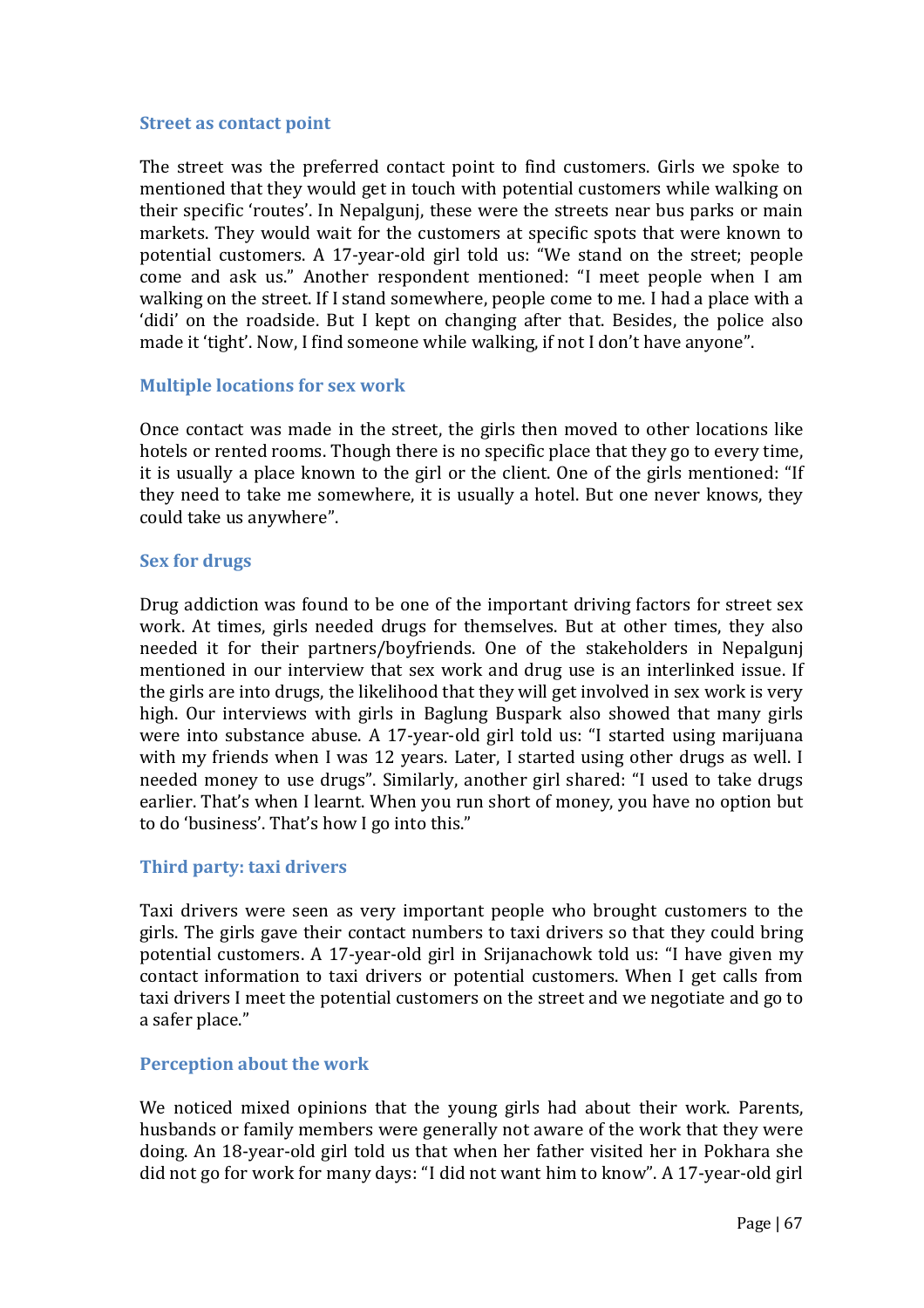we interviewed in Pokhara told us: "When the police arrested me and my story was published in a newspaper, my family members were shocked". Some of them also expressed a sense of hopelessness. A 17-year-old girl told us: "Nobody will take care of me later. Not even a dog!" Another girl thought even if she wanted to go back to the village, they might not think nicely of a girl who had stayed away on their own. So she thinks that she might be better off going to a foreign country than back to her village. These feelings of loss of social support increase the vulnerability of children.

# **7. Pocket Money Sex**

In our research, we found some indication of pocket money sex. For the purpose of this research, we have extracted sections of different individual interviews where children have narrated their need for money to maintain a certain level of comfort related to an urban lifestyle. In addition, we have also drawn from an interview with a social researcher who encountered young girls involved in sex work in a tuition center. Due to time and logistical constraints, we have been able to present only an overview on this issue.

### **Case No 10**

*Based on an interview with a school-going girl in Nepalgunj Case focus: city life, child-headed household* 

I live with my younger brother in Kohalpur in a rented room. My parents and my younger sister live in Bardiya. My brother and I are here for our studies. I am in grade 8 and my brother is in grade 5. I do the household chores after my school and also take care of my brother. My parents send us some money time and again but it is not enough for us to live in a city. I have been seeing a guy who has been helping me to fulfil my basic needs, including food, rent, expenses for recreational activities, cell phone and recharge cards. He often travels as for his work. When he comes to this city he brings me gifts and gives me money for my needs. I sleep with him. I have to do this to make him happy. Indeed, it is necessary for my living and for helping my brother. My parents and brother have no idea about this. A few months ago, I used to sleep with some other guys as well. They also used to give me money in return. However, as I am now aware of STDs and HIV/AIDS, I have stopped having sexual relationships with others. Now, I have sex only with my boyfriend. I also know that he doesn't consider me as his girlfriend. He comes to me just for sex. I am sure he will never marry me. No matter what, I have to continue having a sexual relationship with him for money.

## **General profile of the children**

In this research, we encountered instances of urban school going girls engaging in sexual activities for food, gifts, recharge cards and sometimes money. The girls studied in school/colleges in urban areas. Some stayed in the city away from their parents. Some had the responsibility of taking care of younger siblings. A fieldworker of an NGO in Nepalgunj told us that she had worked with many girls who are in school and are involved in sex work: "I have counselled them to have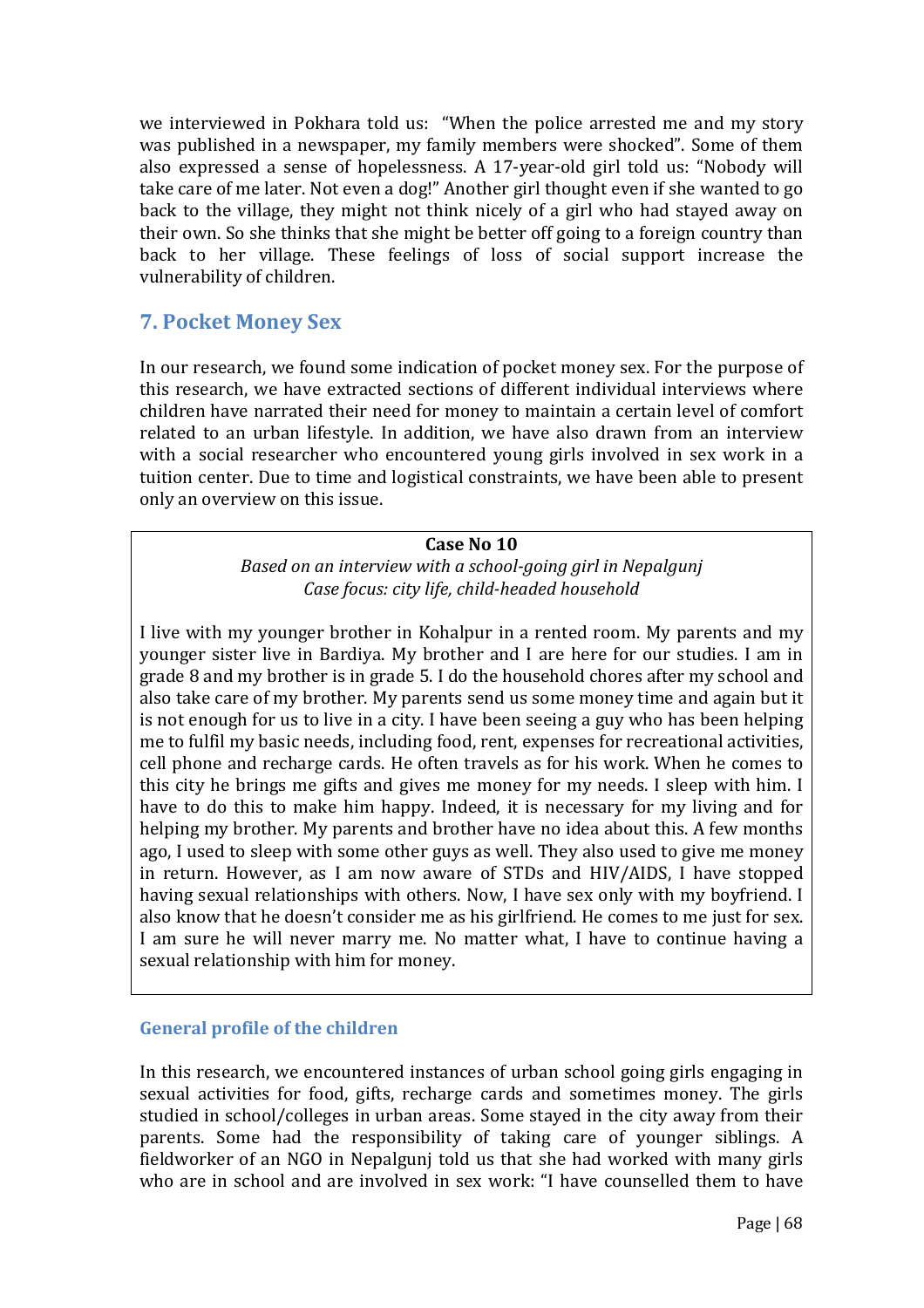safer sex and have sexual relationships with only one person. I inform them about STDs, safer sex and HIV/AIDS"

## **Financial pressures of city life**

The high living expenses in urban areas have pushed some girls into sex work. In the case presented above, the 15 year old girl in Kohalpur mentioned that she was in a sexual relation with her 'boyfriend' so that she could get help to pay for food, rent, recreational activities and cell phone recharge cards. In a key stakeholder interview, a social researcher sharing her research experience with urban youth, mentioned the case of a girl who was in college and whose parents had not given her money for a college excursion. So her friends telling her to not worry if her parents did not understand her and that there would be people who would understand these things, introduced her to a hotel owner where she started sex work.

## **Extra income**

A case of a girl who came from a well to do family in Kathmandu presented by the same researcher further illustrates this point. The girl's parents worked in an American project and travelled around the world. Her living expenses were all taken care of. In addition, the parents also sent pocket money to her and her brother. But she felt constrained that she had to show accounts of the money they received from the parents. She then decided to engage in sex work for 'pocket' money. All the earning she makes from sex work is hers. She has already bought a mobile phone and a scooter.

# **8. Child Sexual Abuse Images (Child Pornography)**

The Optional Protocol to the Convention on the Rights of the Child states that child pornography is "any representation, by whatever means, of a child engaged in real or simulated explicit sexual activities or any representation of the sexual parts of a child for **Esexual purposes**" (OPSC, Article 2c). It can include photographs, negatives, slides, magazines, books, drawings, movies, videotapes and computer disks or files. Generally speaking there are two categories of pornography: soft core which is not sexually explicit but involves naked and seductive images of children and hard core which relates to images of children engaged in sexual activity and use of children in the production of pornography is sexual exploitation (ECPAT International).

## **Case No 11**

*Based on an interview with a 16-year old girl in Pokhara (Case focus: child sexual abuse images)* 

I am 16 year old. I am from Kathmandu and followed by sister to Pokhara. My sister also does sex work. I have had customers who want to take my picture. Most of the time, I say no. But one customer has taken my picture. He kept on insisting. I did not agree in the beginning but since he was insisting, I agreed.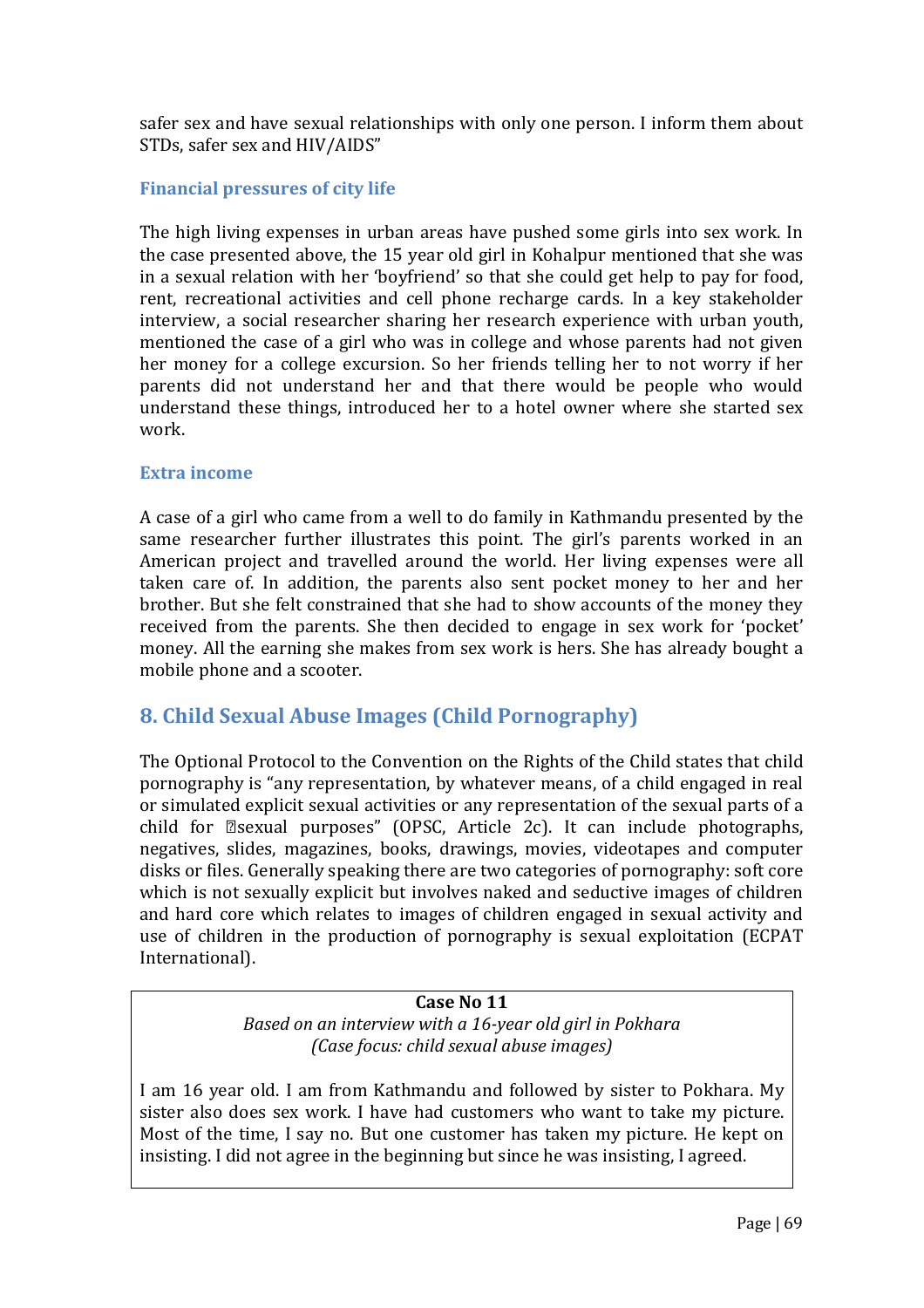#### **Customers take pictures**

In our interviews, girls mentioned cases of customers trying to take pictures. Two of the girls we interviewed said that their customers insisted on taking their pictures. Initially, the girls had protested. But one of them mentioned that she finally allowed the customer to take her picture. She said: "I let him take the picture. He was insisting on it."

#### **No case registered yet**

From our interview with the Cyber Crime Department of the Nepal Police we learnt that there has been no case reported regarding online crimes against children under 18. There was a case where an adult had opened a Facebook account in the name of a five year-old child. He would then post photos and comment through that account. The police got the account deleted. The police records also have cases where photographs of women have been morphed and their faces pasted on nude bodies. But there has been no incidence in their knowledge where children under 18 have been used for such purposes

## **9. Online Sexual Exploitation**

(Including online streaming and online grooming)

In this research, we noted that children had high access to mobiles and internet facilities. Children used these facilities to make new friends and chat with them. For the purpose of this section, we have drawn from interviews and focus group discussions with girls in schools, children living in squatter areas and children rescued from trafficking.

### **Case No 12**

*(based on an interview with a 16 year old girl in Kathmandu) Case focus: online sexual exploitation* 

I am 16 years old and live in a Balaju squatter area. I go to school during the day. My parents pay my school fees. I do not work. I use my mobile (phone) to connect with my friends and for Facebook etc. Some of my friends also use WeChat. Unlike Facebook, you don't have to accept 'friends' to send messages to each other. One of my friends was saying that there was one Korean guy who started sending her messages. After a few days, they started to talk. And one day, he sent her a nude photograph and asked her to share one as well. I think she blocked his ID after that. He was a middle-aged man and she was just 15-16 year old.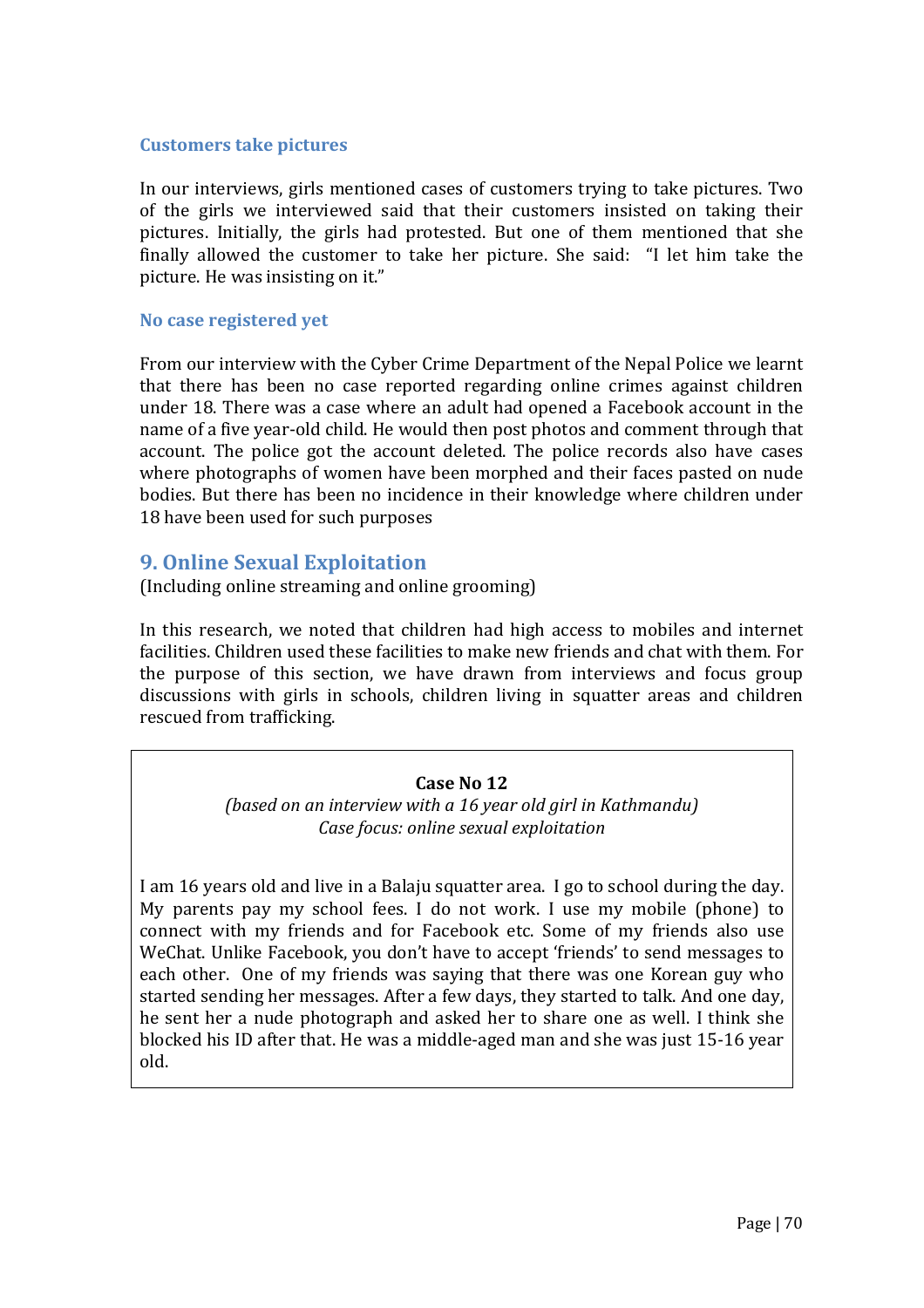#### **First contact through internet/mobile**

In our focus group discussion with children in schools and squatter areas, we noted the practice of making first contact with 'new friends' through mobile phones and internet. The girls in the focus group discussion mentioned that most had Facebook accounts through which they accept 'new friend' requests: "Sometimes we make new friends and chat with them". In an individual interview, a girl mentioned an incident with her friend. This friend had met a middle-aged man on WeChat. After a few chats, he sent her a nude picture.

### **Fake Facebook account**

Many children in the focus group discussion in school and squatter areas mentioned that most of them had fake Facebook accounts. They uses fake names and uses wallpapers as profile photos. They uses this account to chat, make new friends and load up pictures.

### **Possibility of online streaming very high**

The cases mentioned above indicate a high vulnerability of children to sexual exploitation through online streaming. Though in the current research, we have not been able to collect evidence of online exploitation, we have noted that most of the children had mobile phones and access to internet. They are actively in touch with 'new friends' through these technologies.

## **10. Child Sex Tourism**

ECPAT International (2001b) defines child sex tourism as the commercial sexual exploitation of children by people who travel from one location to another and there engage in sexual acts with minors. In our research, we noted a regular presence of foreigners in the customer profile. For the purpose of this research, we have drawn from in-depth interviews where children have talked about customers from different countries.

#### **Profile of customers: Nepali, Indians and foreigners**

Our interviews with the children in all three cities highlighted that Indians were the most common customers. Customers also included Nepalese residing in India. Though some girls also mentioned people from Japan, they mentioned Indians as their key customers. Indians also paid better money compared to Nepali customers. A girl we interviewed in Nepalgunj told us: "Of course, they come from India as well. If they like them they take girls with them too. They give Rs 3000-4000. We negotiate whether it is Nepalese or Indian currency. Usually, Nepalese living in India from the hills also come. Usually rickshaw pullers bring them."

#### **Taken across the border**

Indian tourists were also found to take girls across the border if they liked them. One of the girls said that they would take them for 1-2 days. In the stakeholder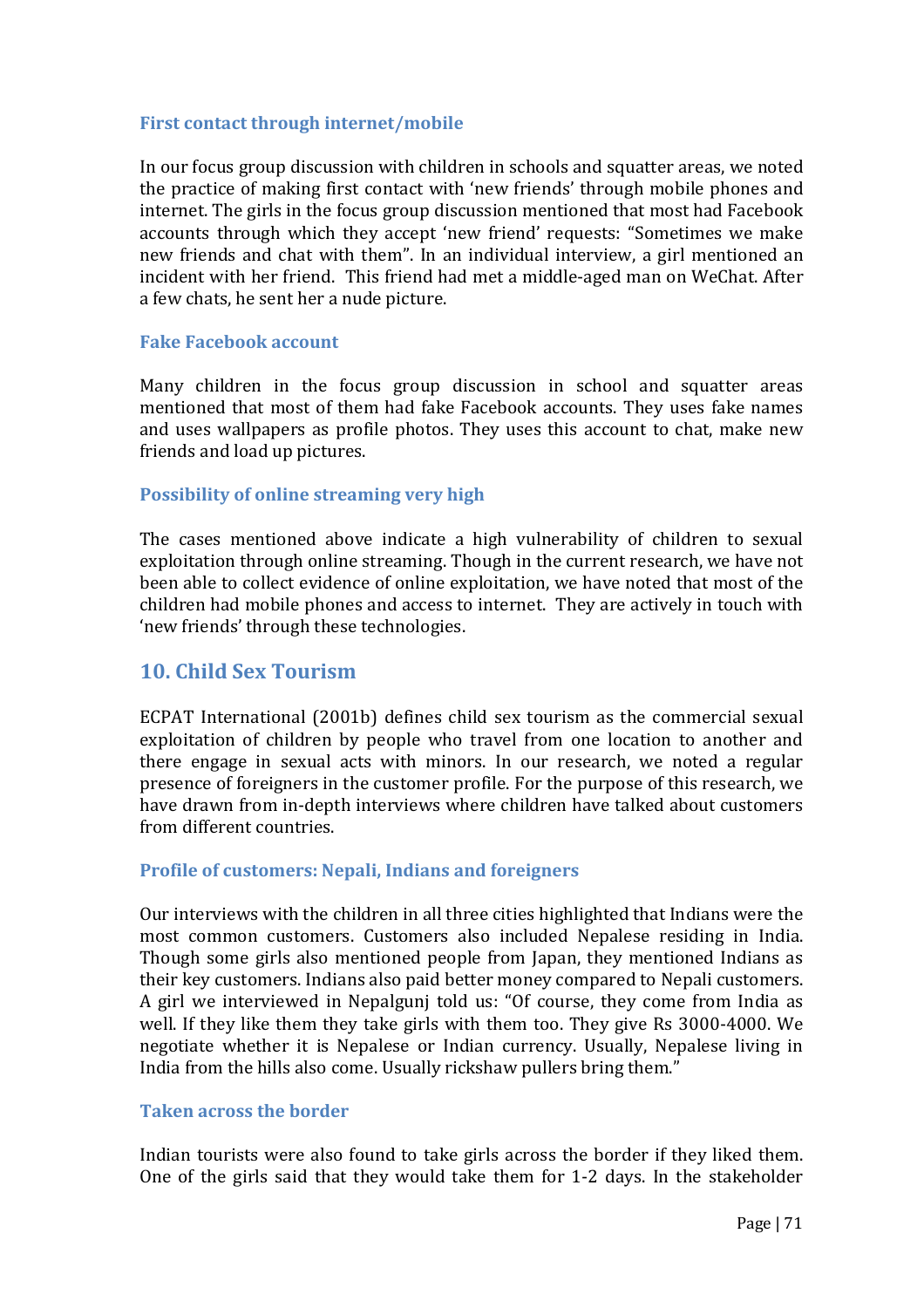interview in Nepalgunj, participants mentioned that it is very easy for Indian citizens to cross the border and contact the hotel owners for finding girls. In some cases, Indian tourists take girls to neighbouring Rupediha, India, as mentioned by a NGO personnel in Nepalgunj: "The hotel owners have the contact numbers of the girls. When Indian tourists come, they contact the girls. If the tourists like the girls, they are taken to Rupediha as well."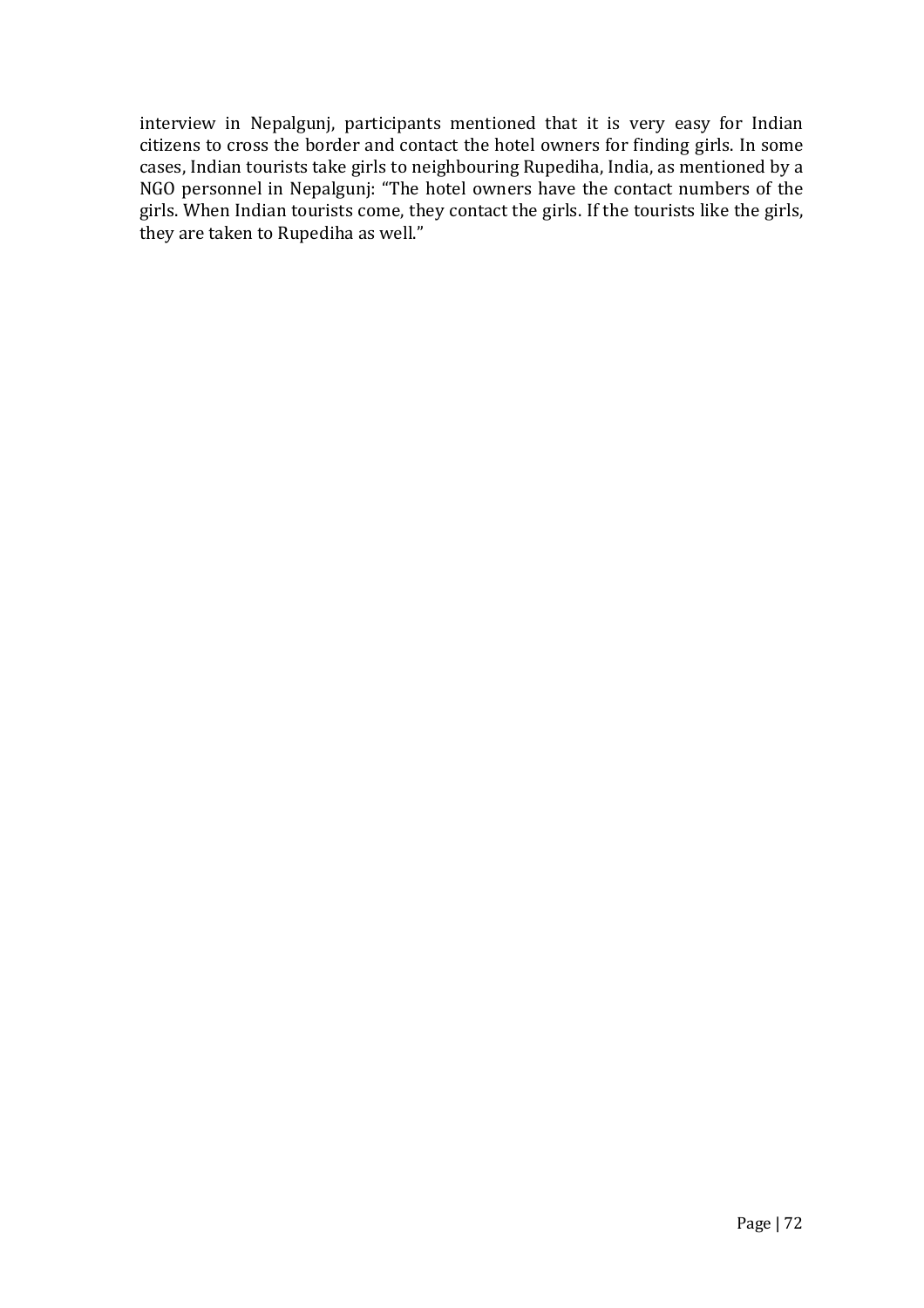# **Chapter 7**

# **Linkages between Manifestations of CSEC**

In this chapter, we will discuss the linkages between different manifestations of CSEC. Though, in the preceding chapter, we presented different manifestations of CSEC as separate categories, children's life stores have shown that these are intricately linked with each other. While it is very important to understand each of these categories separately for conceptual clarity and recognize different mechanisms involved in each one, in practice they may or may not occur separately from each other. On the basis of the findings of this research, we reiterate the need to understand CSEC as a complex web of its various manifestations. Focusing on one manifestation while ignoring the other would undermine the complexities inherent in CSEC.

In the following section, we will attempt to briefly trace some of the inter-linkages that emerged from our research.

## **Child Trafficking**

Since child trafficking is the mechanism through which children are taken from one place to the other, they could be engaged in any manifestation of CSEC once in the destination place. In our research, we found evidences of children taken to different establishments for sexual exploitation. The 17-year-old girl who was rescued from trafficking found herself in a locked room where different men visited in turns. She never got any money for this, but thinks that the 'uncle' must have sent these men for money. Another 17-year girl who came to Kohalpur from her village for a medical treatment, was approached by a woman. This woman convinced her to stay with her at a small hotel at Kohalpur Bus Park, where she first did housekeeping job. But later she was asked to engage in sex work. A 16-year-old Kamalari girl in Nepalgunj was taken to Kathmandu for housework. The son of the owner frequently made sexual overtures to her. Though she did not share any incidences of sexual exploitation, it is evident that she was highly vulnerable to it.

In addition to these direct involvements in sexual exploitation, we also noted exposure to sexual abuse images. All 8 boys (9-13 year old) who were rescued from trafficking had watched adult videos in their mobile. They mentioned that this was the source of entertainment for them.

### **Child Marriage**

In our research, child marriage or fake marriage emerged as a factor that increases vulnerabilities to CSEC, especially child trafficking. In our FDC, key stakeholders reported the use of fake marriages as a common strategy for child trafficking. Many of our stakeholders had encountered incidences of traffickers carrying fake marriage certificates to cross the border and convince their newly 'married' wives to go to India for their honeymoon.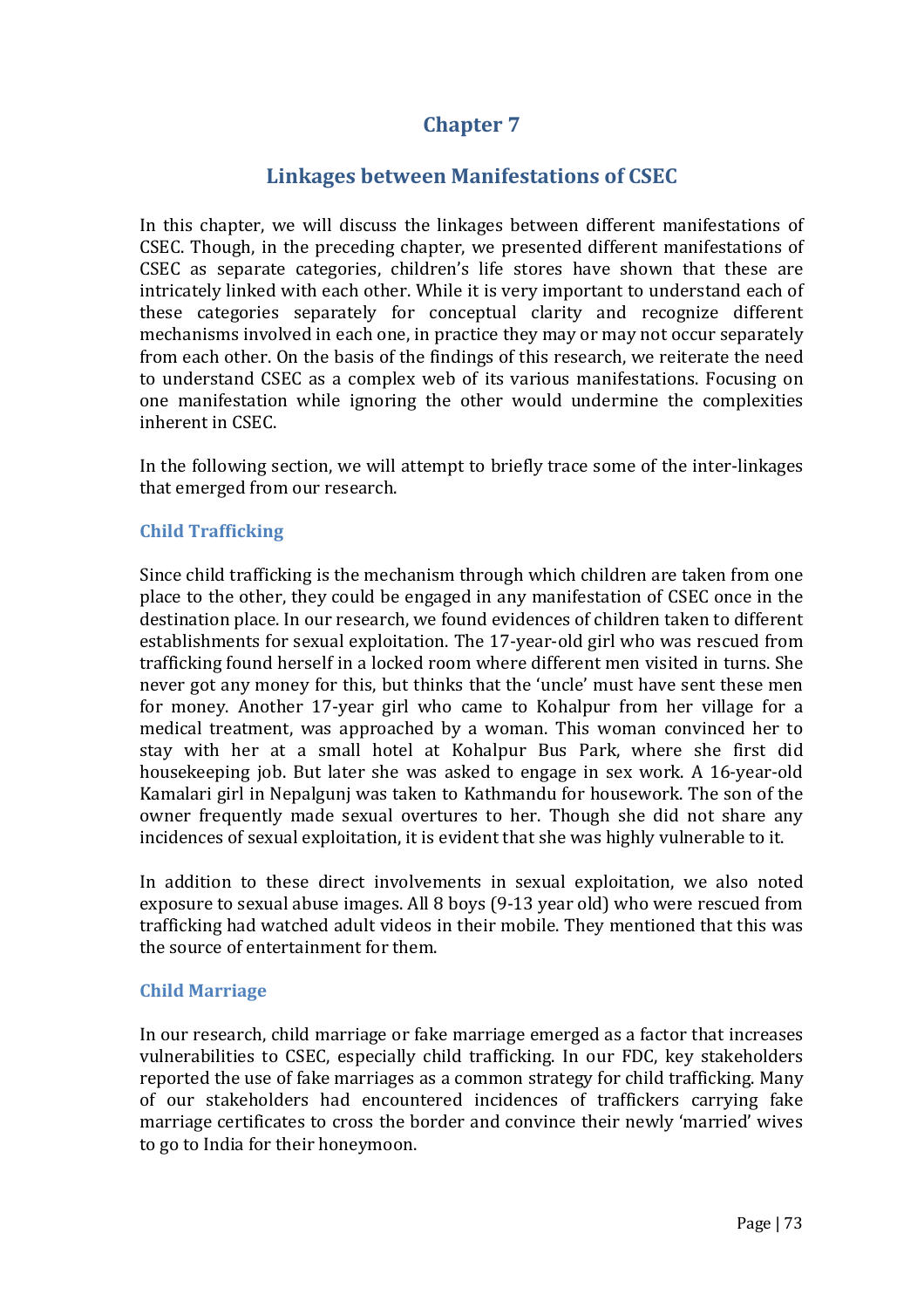Child marriage was also found to be one of the common life events for some of the girls we met for in-depth interviews. To take the case of the 17-year-old girl from Kohalpur mentioned in the above section: she was married at the age of 13. She left home after a few years of abusive relationship. When she came to Nepalgunj, she was spotted by a woman who took her to a hotel for sex work. Similarly, another 17-year-old girl from Pokhara was married at the age of 15. When she found out that her husband had an affair with another woman, she left home. Later, she moved to Pokhara, worked in a bar and later as a sex worker.

## **Child Migrant Worker (and their sexual exploitation)**

Being a child migrant worker was one of the common life experiences of most of the children we interviewed in the process of this research. Most of the girls came to Pokhara, Kathmandu, Nepalgunj or India for better work opportunities. In the initial period of their lives in the city they worked as domestic help, Kamalaris, waiters, dancers, shop assistants or receptionists. It is only later that they were exposed to CSEC. We have noted that their vulnerabilities to CSEC increases due to various factors like breach of trust, sex under intoxication, romantic relationship, influence of friends and exposure to sex service infrastructure. These life experiences later lead the girls into CSEC in the entertainment industry, in various formal and informal establishments and eventually street sex work. In the case of domestic workers and Kamalaris, we found indication of non-transactional sex (without exchange of money). Key stakeholders mentioned that they have encountered incidences where girls are being sexually exploited and traded as sexual objects by landlords.

### **Children in Entertainment Sector**

During the course of this research, we noticed that the 'night entertainment sector' is one of the important routes to CSEC, later leading to street sex work and sex tourism. Age was one of the critical factors. Most of the girls we interviewed for this research were between 15-18 years. Other key stakeholders in the sector – like dance bar waiters, restaurant owners and NGO workers – unequivocally confirmed that the younger the girl, the higher the demand.

Girls mentioned that they did not join restaurants and dance bars for sex work. Initially they worked as a cleaner, waiter, cook or dancer, before being pulled into 'other work'. The girls danced in short dresses, drank wine with the customers, ate with them to increase their total bill and allowed the customers to touch them. And in many cases, after a period of time, they also engaged in sex work. We also found that the girls working in the restaurants and bars had close connections with hotels and lodges, a fact that affirms the interlinkage between children in entertainment sector and children in in/formal establishments.

Restaurant and dance bars were also a preferred place of entertainment especially for Indians, though local Nepalis also visited these places. Such places have thus become a hub for child sex tourism. We also noted that girls working in restaurants and dance bars gradually shifted to other forms of commercial sex work, especially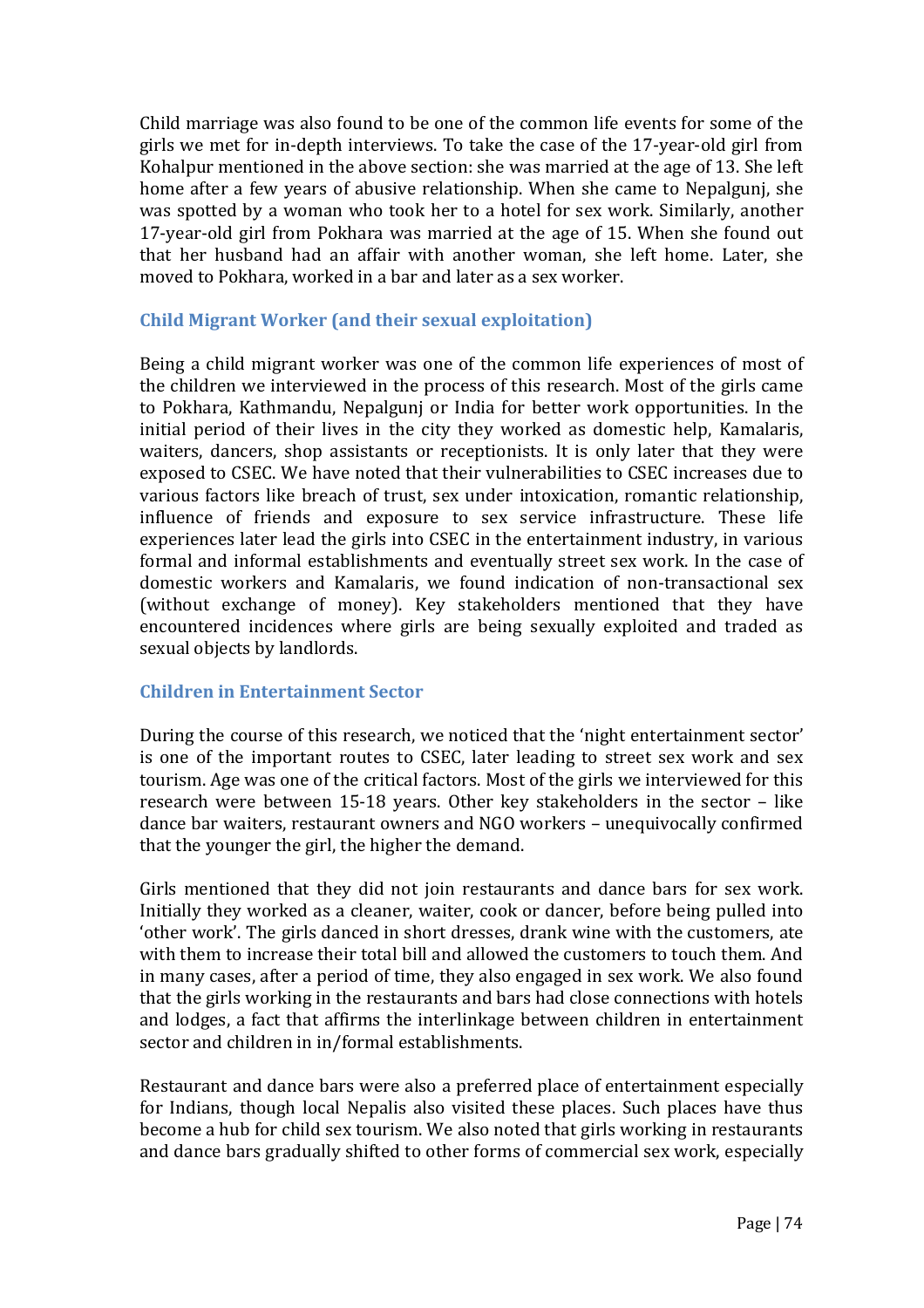street sex work. A 17-year-old girl shared that she was working in a dance bar, but later shifted to a hotel and eventually street sex work.

### **Children in Formal and Informal Establishments**

In this research, we came across several instances of CSEC in formal and informal establishments like hotels, lodges and clothes shops. This practice was closely linked with work in restaurants/bars and street sex work. We also traced some possibilities of CSEC in hostels and tuition centers. The most significant feature of sex work in these establishments was the arrangement for income share. The total income was shared equally between the girls and the owners.

We also noted that due to this arrangement for income share, girls preferred to work independently. Many girls had shared their mobile numbers with taxi drivers and contacted customers directly on the street. Thus CSEC in these formal and informal establishments gradually shifted to street sex work.

Two of the girls we interviewed also reported that customers wanted to take their photos. One of then resisted, but the other allowed the customers to take her photo. Though we could not get into details into the motives behind these images nor how they were used, this can be considered a strong indication of production of pornographic materials using these children.

### **Street Sex Work**

Routes to street sex work varied. Some children came directly to the street while others continued to work in restaurants and hotels. As discussed in the previous section, girls in restaurants and hotels felt that street sex work gave then freedom and control over the income and choice of clients. In all circumstances, street sex work appeared to be the most common option chosen by children at times of greatest vulnerability. Once on the street, customers recognize them as sex workers. The protection of anonymity that the restaurants, dance bars and hotels provided was absent in street sex work. Many girls narrated incidences of customers following them even after they had 'given up' this work.

### **Pocket Money Sex**

Pocket money sex was found to be most clandestine in nature. The financial pressure of an urban life, leading a child-headed household and peer pressure were some of the reasons for children to engage in pocket money sex. While two girls working in dance restaurants mentioned that they were paying for their education through their work, we did not find apparent linkage of pocket money sex with other forms of CSEC. The children engaged on this independently and negotiated with the customers, 'boyfriends' and other boys themselves.

## **Sexual Abuse Images and Online Sexual Exploitation of Children**

In our research, we found indications of both sexual abuse images and possibilities of online sexual exploitation of children – linked with street sex work, CSEC in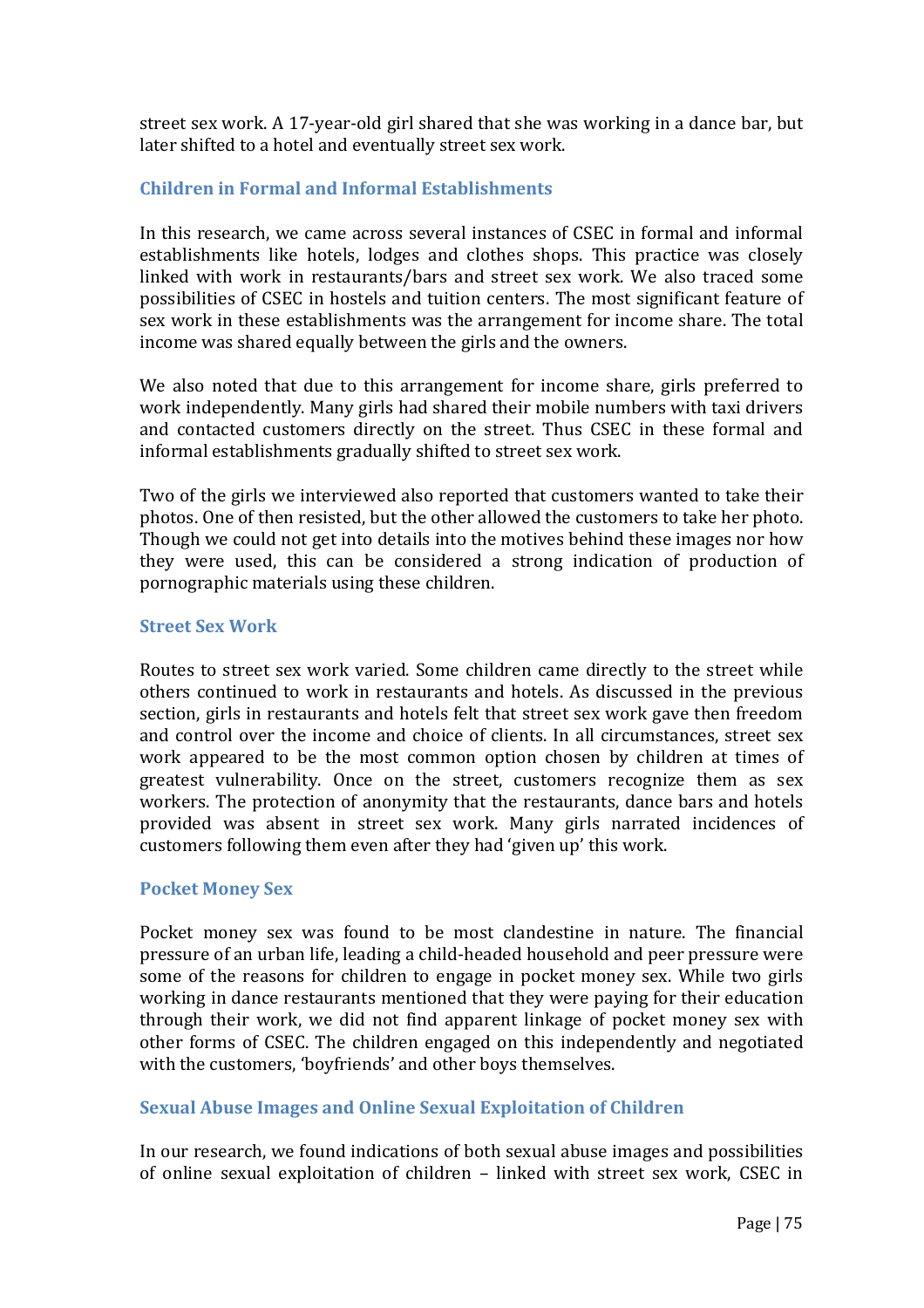various establishments and child sex tourism. In our FGDs children mentioned very frequent use of mobile phones and internet to make 'new friends' on Facebook and to chat with them. The incidence of a middle-aged man sending a nude picture through online account could be a strong indicator of possible online sexual exploitation of children. A young girl in a FGD also mentioned how one of her friends was approached by many boys once she had made a 'new friend' on Facebook. This could very easily expose and lead children to other forms of CSEC. As discussed above, young boys who were rescued from child trafficking were also exposed to adult videos on their mobiles.

With regard to children working in restaurants and hotels, one of the girls also mentioned customers taking photographs. While we could not probe into this incident in detail, it indicates the high possibility of customers producing sexually abusive images of children. Children are not aware of where and how these images are used.

## **Child Sex Tourism**

In our interviews with children, we also noted an international dimension in their client profile. Children in the entertainment sector, children in in/formal establishments and children in the street – all mentioned the presence of foreigners as customers. The key stakeholder meeting also confirmed Indians as typical customers who took the girls across the border to India.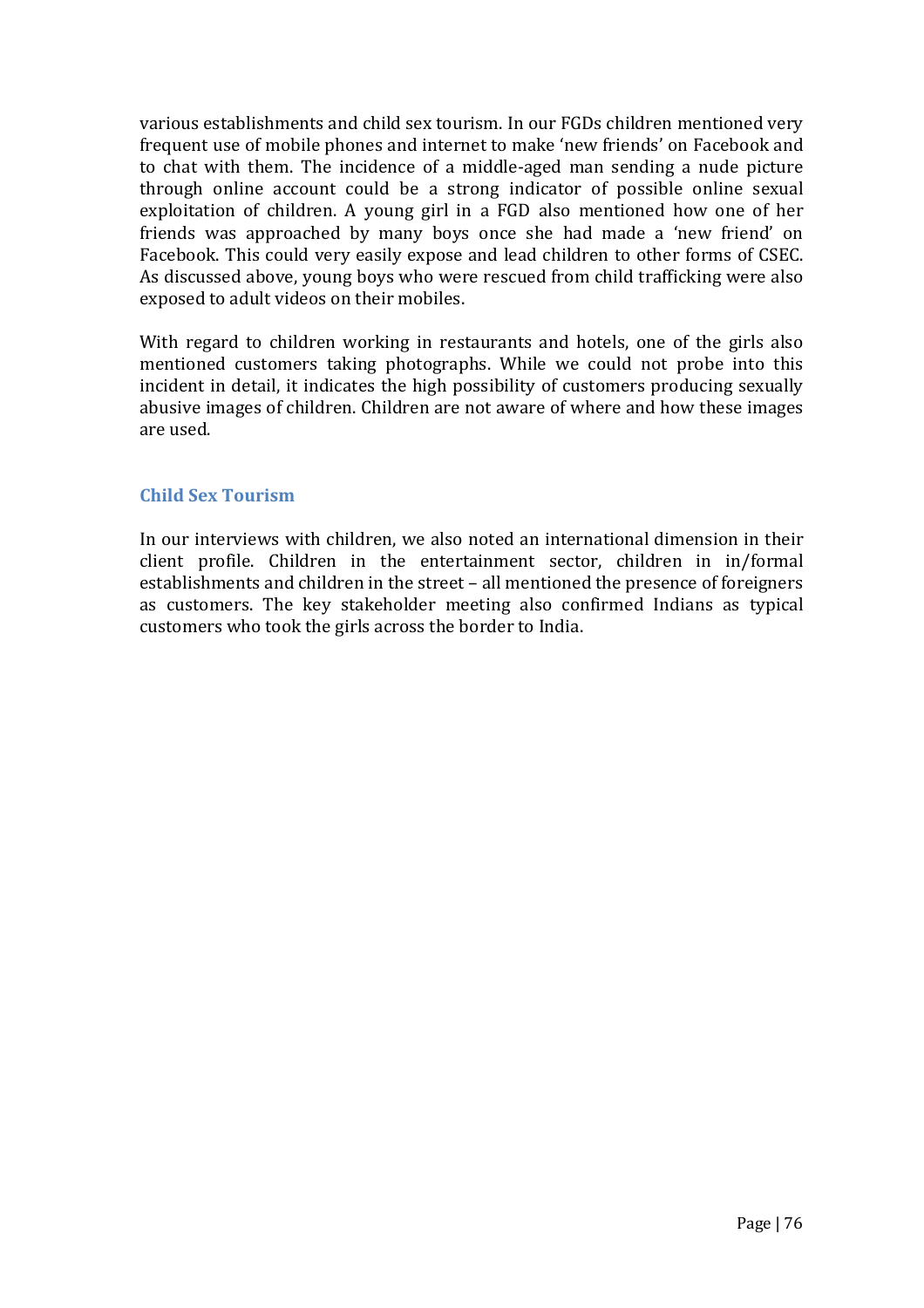

## Inter-linkages between various manifestations of CSEC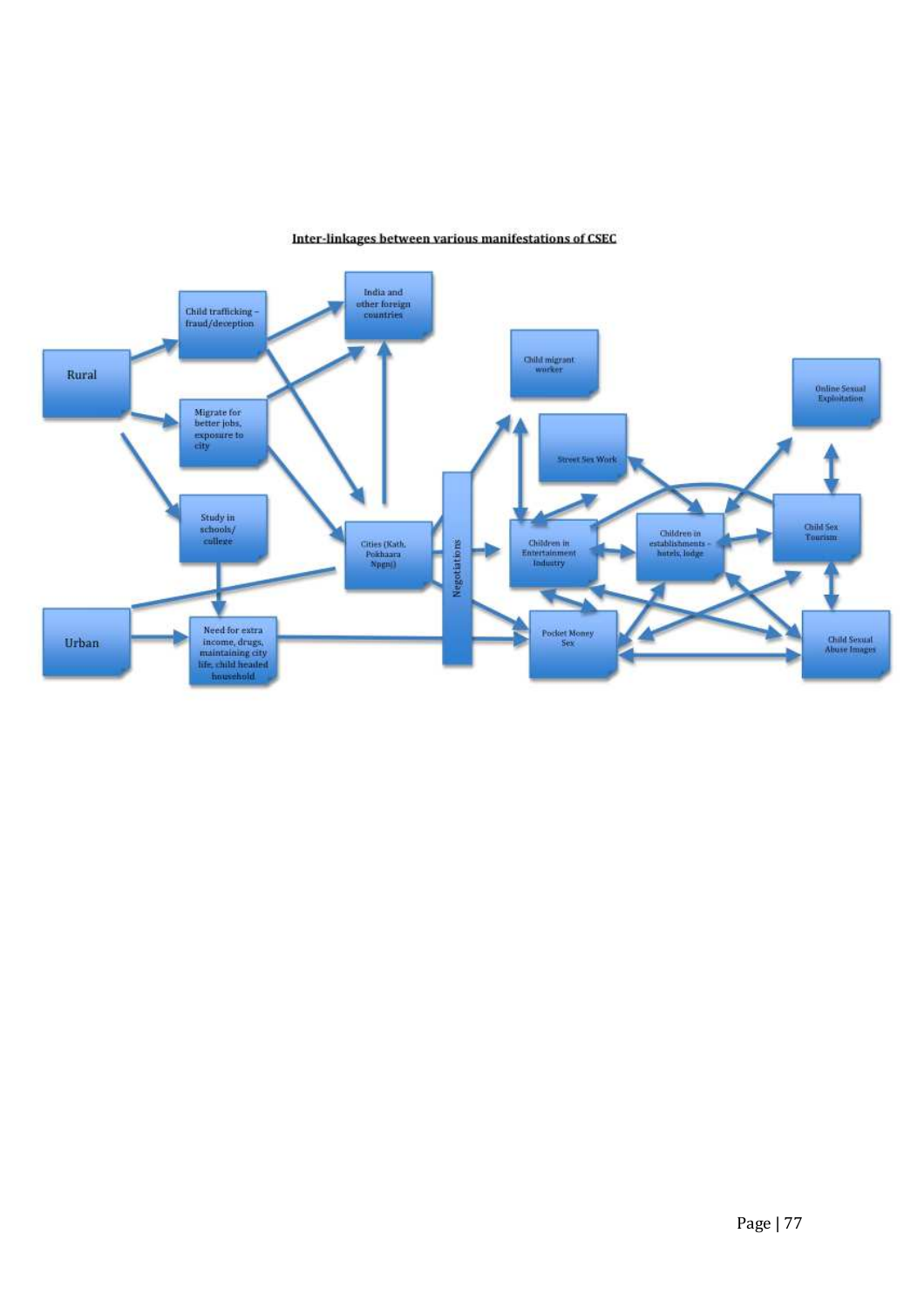# **Chapter 8**

# **Discussion on Main Findings**

In this research we have investigated various manifestations of commercial sexual exploitation of children. We have attempted to convey the strength and resilience that children demonstrated while sharing their life stories. But we have also highlighted the hardships and difficulties that they experienced in the course of their lives. This report therefore presents their journey as a story of 'agency' and 'vulnerabilities', where they expressed high level of control in their life decisions but also faced circumstances where their child/human rights were violated. Based on the findings of the research, in this section, we analyse some of the main themes that have emerged from the current research.

## **Age**

Age emerged as one very important dimension in the CSEC. All the children we interviewed in the process of this research were under 18 and almost all of them narrated their life-experience of CSEC. This was also true in the focus group discussion with children of different backgrounds. This evidences the prevalence and practice of sexual exploitation of minors in the context where it is a legally punishable offence.

Moreover, our interviews with key stakeholders such as dance bar waiters, restaurant owners and NGO staff underlined age as being a key factor, especially in restaurants and dance bars. The hotels, restaurants and dance bars always looked for new and younger girls. We were told that it was difficult to find jobs after 26-27. This definitely increases the vulnerability of the young children to be pushed into CSEC.

During the process of this research, we also noted that the girls we interviewed looked much younger than the age actually reported by them. This was more evident among girls working in the entertainment sector. In our interviews and focus group discussions with I/NGO staff, they reported that there was always a disparity in the reported age and the actual age. An NGO staff working directly with the girls also mentioned that they lied their age because there is a risk of the owners being arrested under TIP. This dimension indicates the possibility of an alarmingly high number of children affected by CSEC. Since there are no mechanisms to verify the age of children, apart from self-reported age, it would be very difficult to estimate the real number of children affected.

We also saw the presence of '*maiju'*, '*dai'*, '*didi'* and 'uncle' in the lives of children. These people played a very significant role in introducing children to various forms of CSEC. While they were acquaintances whom children met along the way and not their family members, they built strong trust in them. In most cases, they were their 'trusted' adults and children followed them to pursue their hope for a better future. The children also kept their earnings with the owners of hotels and lodges for saving. Breach of trust by these adults in their lives emerged one of the push factors towards CSEC.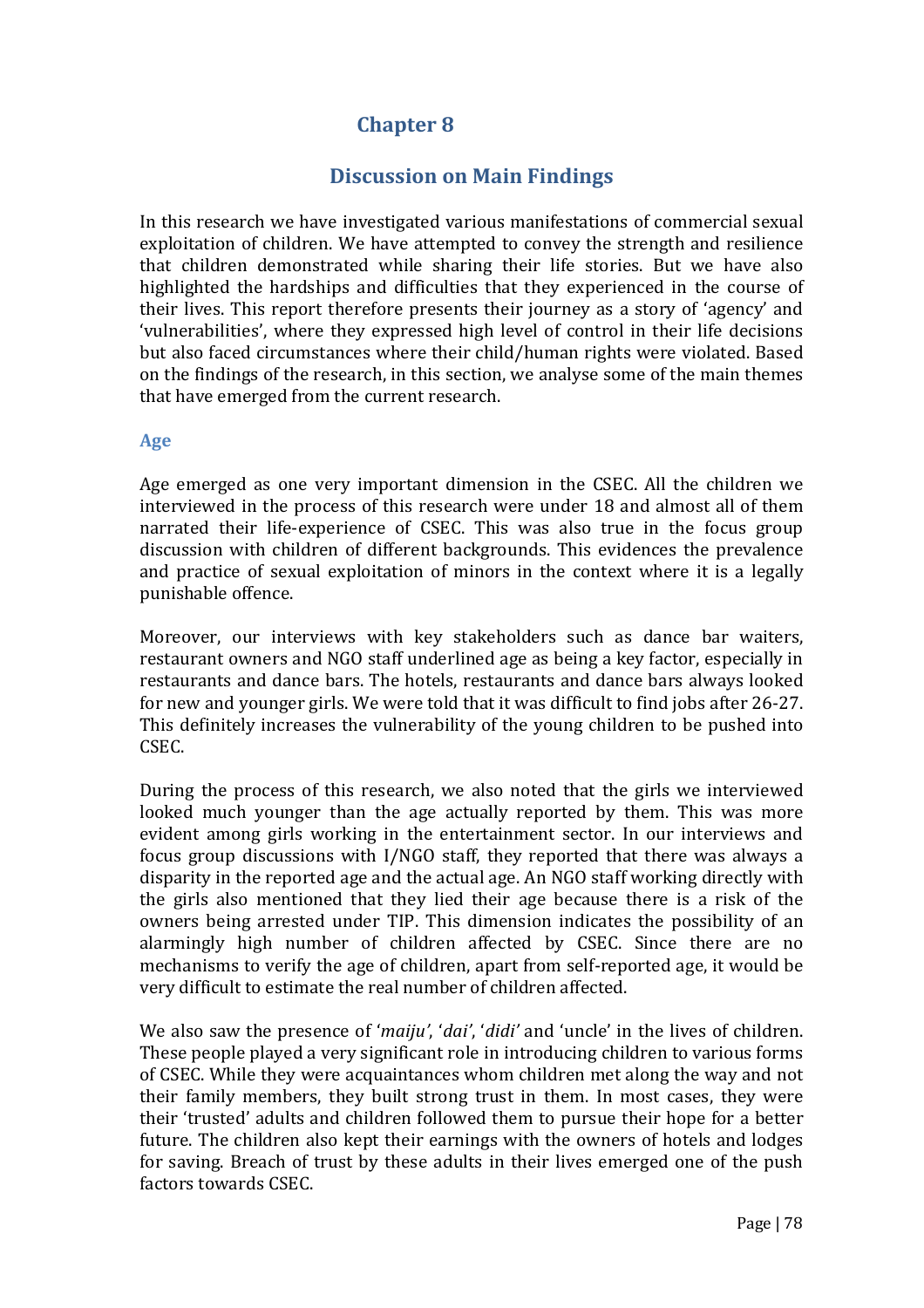### **Gender**

In our research, we have mainly interviewed girls. The research team members visited dance bars, restaurants and hotels during the course of this research. We observed a highly gendered-nature of work. Girls mainly worked as dancers, waitresses and singers. Boys/men were bouncers and waiters. While this evidences the higher vulnerability and visibility of girls being affected by CSEC, it also highlights the hidden nature of boys affected by CSEC. CWIN researches in the past (2003, 2008) have demonstrated involvement of boys in various forms of sexual activities like peer-based sexual exploitation, survival sex, child sex tourism and sex work in the entertainment sector. Probing in detail into involvement of boys in CSEC required a separate research design. The inability to get into greater details on this very important issue is one of the main limitations of the current research.

## **Defining the 'commercial' in CSEC**

What also emerged very strongly in our research is the need to expand our understanding of 'commercial' in CSEC. Our interviews/discussions with children who have been sexually exploited show evidences of transactional sex; where sexual exploitation is perpetuated by the people who provide them with shelter/food but not always money. The case of Kamalari and domestic workers, shelter, food and clothes provided by the owner are considered as compensation for their labour. In such cases, sexual exploitation, as and when it occurs, is never compensated with cash. 'Sleeping with the guests' was part of their job to make the guests happy. During our field visits in the streets of Thamel, we also interacted with a group of girls who lived with a group of boys in the same open space. They said that they felt the boys 'protected' them. While they maintained that they had not been sexually exploited, the possibility is very high. The findings of our research underline that the significance of defining in-kind transactions as being commercial in nature should not be underestimated.

While there was significant presence of a 'third party' who commercially benefitted from the involvement of children in CSEC, it was not always the case in the CSEC manifestations our research revealed. Third party presence was evident in restaurants, dance bars, hotels and lodges, where owners played an important part in finalizing the deals. In these establishments, owners shared the income. However, in the case of street sex work or pocket money sex, where children negotiated directly with the clients, direct involvement of third party was not always necessary. Nonetheless, these cases involve sexual objectification of children and its commercialization, with or without the presence of third party. Through the evidences presented in previous chapters, this current research reiterates that CSEC is characterized by sexual objectification of children, with or without third party and with or without in-cash transactions.

## **Understanding 'agency' and 'vulnerabilities' of children**

A common thread that came out through most of our in-depth interviews was that children demonstrated high levels of control in their life decisions. They claimed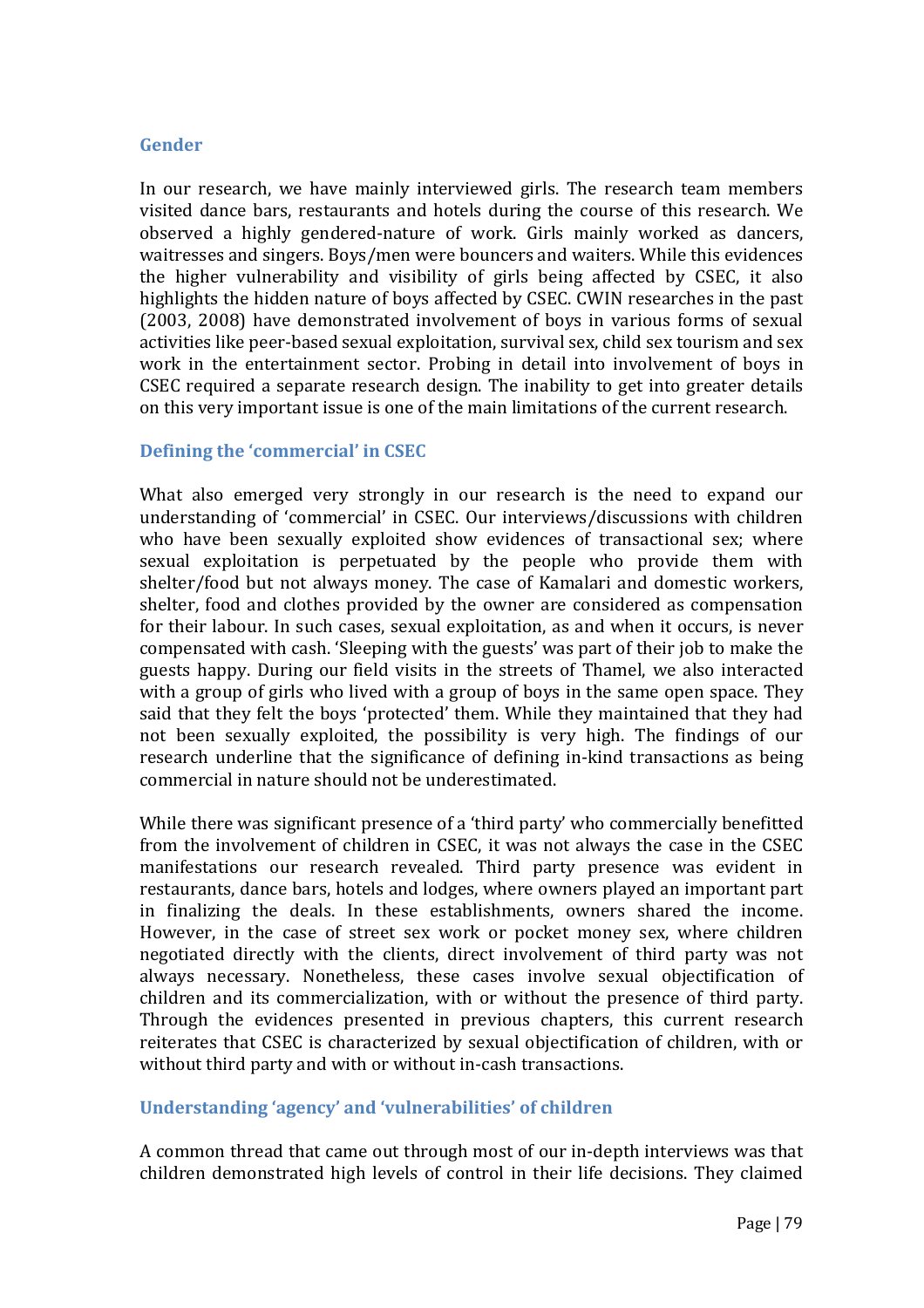that it was their decision to move to Kathmandu or Pokhara, they did not go with customers they did not like and they pretended to sleep if the owner asked them to 'work' when they did not want to. They almost always claimed that it was 'their decision' to join sex work. They 'allowed' their customers to take a photograph or they screamed at them to stop them. The boys paid small amounts of money to download adult movies into their mobile phones. They fought with the mother/relatives/step-mother and walked out of the house. They gave their phone numbers to taxi drivers so that they could bring them clients. Children almost always demonstrated a sense of agency and control over their lives.

At the same time, they were not very happy with the work they were engaged in. Most of them had kept their work a secret from their parents/husbands/relatives/family members. They did not wish their sisters to join sex work. They would rather go abroad than return to their village. Their life stories had evidences of breach of trust by persons they had placed faith in, sex during intoxication, financial pressure, influence of friends and lack of options to pursue their talent such as dancing – which eventually lead them to CSEC.

These life stories of children in CSEC call for the need to appreciate the complex reality of their lives – both of their control over their life decisions and their vulnerabilities to exploitation. Intervention programmes focussed on CSEC need to understand the moments of vulnerabilities where their child/human rights have been violated. As discussed in the earlier chapters, it is in these points of vulnerabilities that children enter into CSEC; most of the time by their own 'choice'. Due to these complex circumstances that children live in, it important to understand the subtle vulnerabilities that the children face, even while appreciating their agency.

## **Different manifestations of CSEC are interlinked**

The findings of this research show an inextricable linkage between various manifestations of CSEC. While it is important to understand each of these manifestations separately for motivations, mechanisms and specific dynamics around them, our research also points towards the inevitable overlap between various manifestations. A girl who was trafficked finds herself in a 'locked room' where she is sexually exploited by various men. A girl who came to Pokhara to meet her friends starts working in a restaurant and later moves to lodge for sex work. Boys who were rescued from trafficking mention watching adult movies on their mobile phones. Customers of girls in sex work insist on clicking photos. As these life-stories show, manifestations of CSEC may or may not occur separately from each other in practice.

These inter-linkages between various manifestations of CSEC reiterate the fact that focusing on one manifestation while ignoring the other would undermine the complexities of CSEC. In order to understand CSEC in its entirety, it needs to be understood as a complex web of various manifestations. In the center of all these forms is the sexual objectification and commercialization of children. Actions and programs designed to address CSEC need to appreciate this interlinked characteristic of CSEC.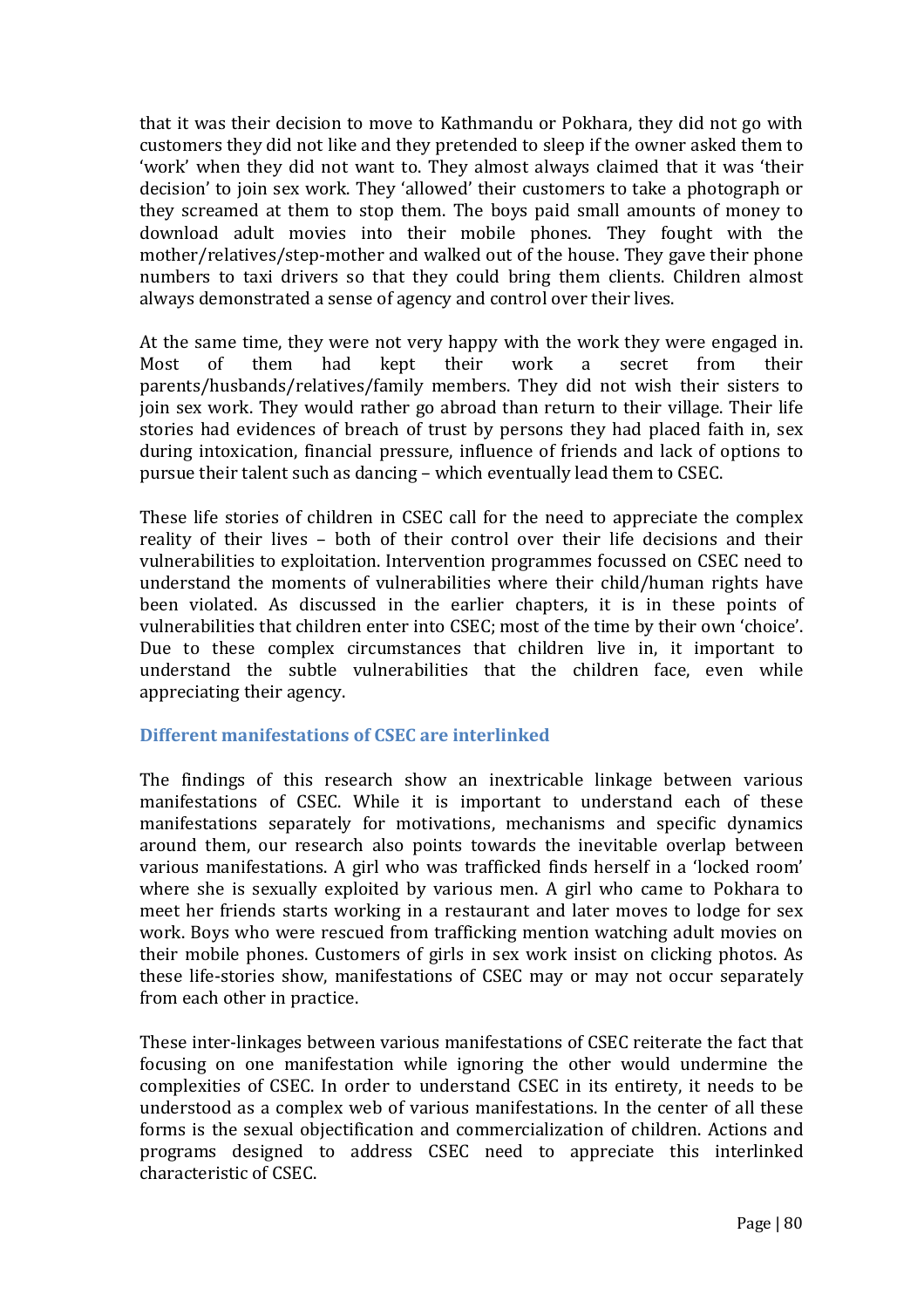### **CSEC as violation of human/child rights**

The life-stories shared by children show that their life course is interrupted by various incidences where their human/child rights have been violated. A 15-yearold girl from Rukum leaves home after she had to dropout from school due to her stepmother. She then accompanies a stranger to India. An 18-year-old girl from Bardiya agrees to become a Kamalari for promises of school education. She never gets to go to school. A 17 year old works at a dance bar in Pokhara to support her family. She dances, drinks with the customers and lets them touch her body if they want. A 16-year-old girl leaves home after a year of her marriage. She works as a helper in a restaurant. She finds out that her friends work in a lodge. She joins them. Another girl in Pokhara goes to a bar with a '*dai*' where she has sex under intoxication. She starts to work as a sex worker thereafter.

While we were not able to probe in detail on extreme human rights violation of torture, physical violence or slavery like conditions, we definitely noted restrictions of movement – 'locked room', denial of educational opportunities and breach of trust by adults of importance in their lives. Though the law prohibits sexual relations with a minor as a punishable offence, the participants of our research have engaged in sexual activities at a very young age. Some of them have reported sleeping with up to 10-15 customers a day. Though child marriage is prohibited, some were married when they were minors. Responsible adults in their lives have been the source of emotional and physical difficulty. A school going girl also has to take care of her younger brother and run a child-headed household. Her opportunity for education and growth is interrupted by her need to engage in sex work for money to cover some basic needs.

The findings this research show that CSEC occurs not only in situations where children's rights have been violated but also that CSEC in itself is a violation of human/child rights. The children we have met have faced gross violations of their basic human rights to protection and development. The findings of this research underline the need to understand and approach CSEC from a human/child rights perspective.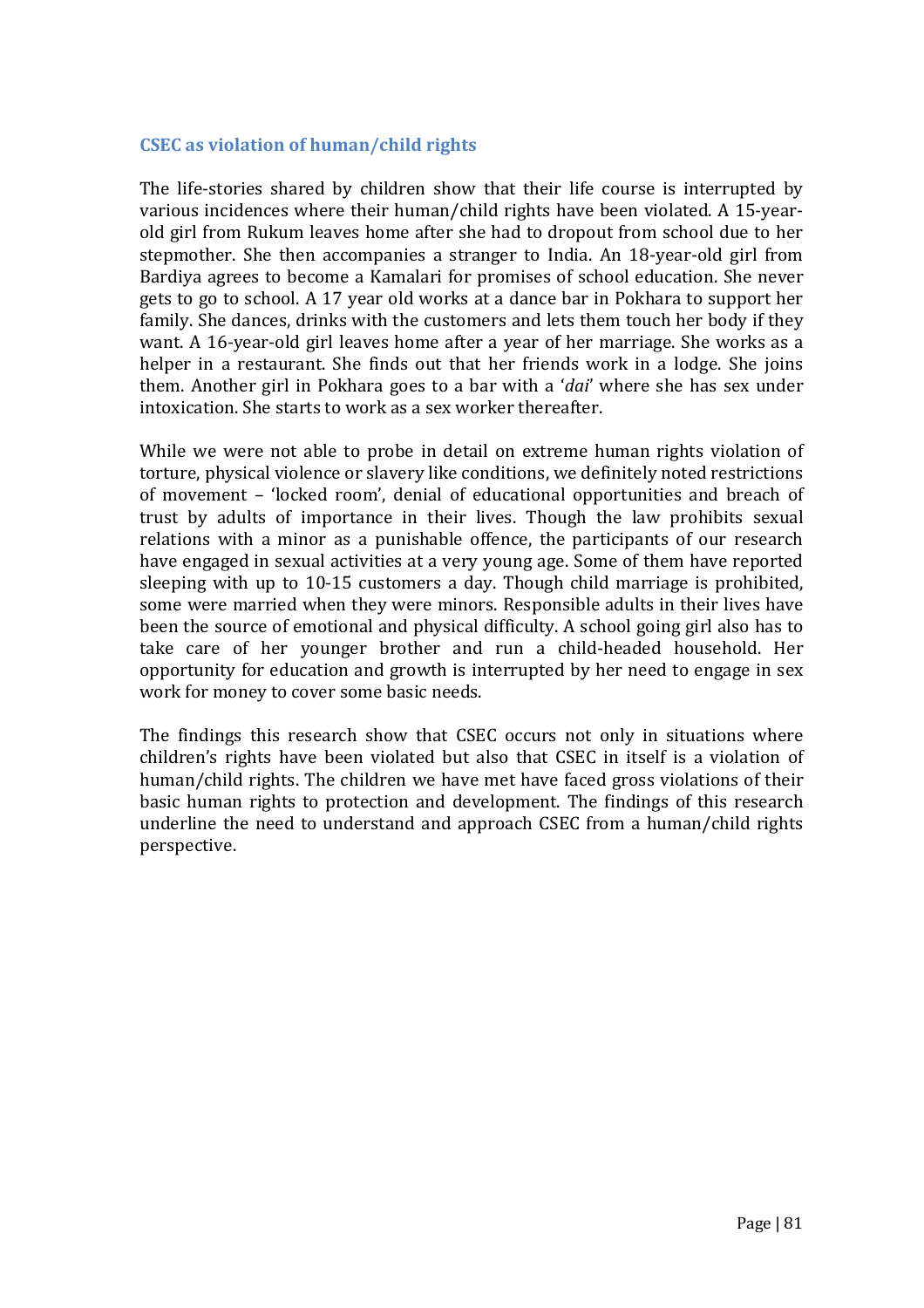# **Chapter 9**

# **Main Stakeholders for Action**

In this final chapter of the report, we have listed some of the main stakeholders for action against CSEC. We have also largely based this chapter on issues discussed in the consultation meeting with key stakeholders and have drawn from the various interviews and FGDs.

### **Law Enforcement Agencies**

CSEC is a criminal act. However, this status also increases the vulnerability of children. Usually, children in CSEC are negatively affected by this criminal status of CSEC: their age is often below the age of employment and sexual consent, the conditions of work are often illegal, the hotels/lodges/restaurants where they work are often illegally set up establishments. This reality increases the vulnerability of children who are forced to either work under cover or lie about most of the realities of their lives. This situation demands law enforcement agencies to be more sensitive to this issue.

### **Policy Makers**

We also noted a gap in laws related to CSEC especially with regard to sexual abuse of boys, online exploitation of children and protection of street children. Legal provisions related to child sexual abuse are mainly focused on the girl child. For instance the Country Code, Chapter of Rape, has protection provisions for a girl child below 16 years. However, there is lack of laws for protection of boys from any forms of sexual abuse. Similarly, there is a lack of legal measures to protect groups of children who live in highly vulnerable situations such as children in the street.

There is no provision that includes criminalizing the activities of sex tour operators, hotels and travel agents involved in procuring children for sex tourists. The Tourism Act 1978 needs to include these as a basis on which the license of the travel agency can be cancelled or suspended if found guilty of such offenses.

There is a lack of specific legal provisions that define and prohibit child prostitution or punish the act of procuring and providing a child for prostitution. The law only prohibits prostitution or the act of procuring a woman for prostitution.

Child pornography is not specifically addressed in any laws including the Electronic Transaction Act 2008. Although the Children's Act though tries to incorporate the issue of child pornography, it fails to provide a comprehensive definition and punishment for the offenders. Online sexual exploitation and online grooming is not incorporated in any laws of Nepal.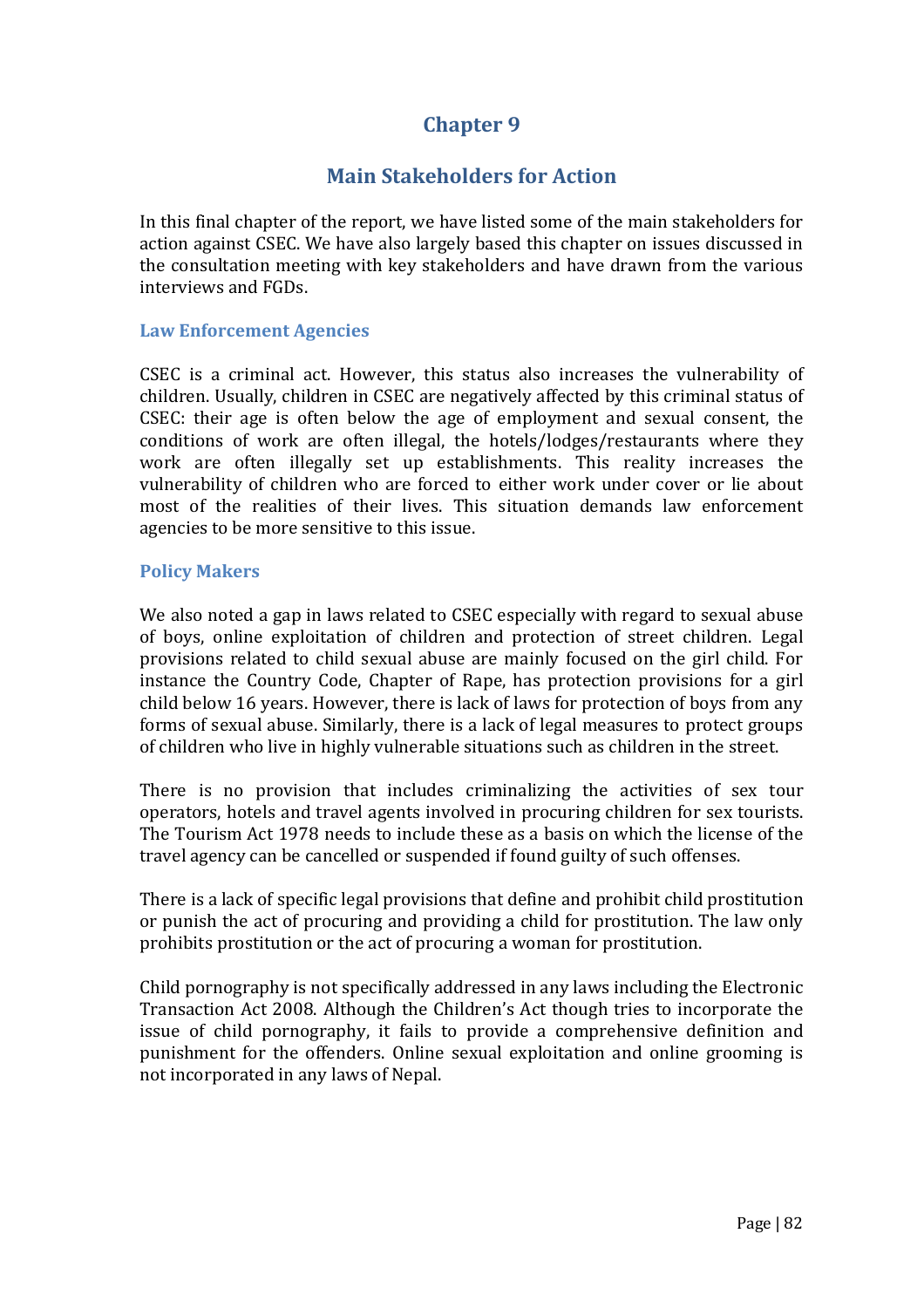### **NGOs and Grassroots Organisations**

NGOs and grassroots organisations could play a very important role in the prevention of CSEC. Many participants in the consultation highlighted that punitive approach to CSEC including border patrolling and raids is not enough to address this issue. An awareness and preventive approach at the grassroots level is equally important. Programmes like Helplines could play a very important role in the investigation of cases, identification of victims, linking victims up with necessary support services and taking perpetrators to court for legal action.

#### **International Organisations**

The role of International Non-Governmental organisations in strategically addressing the issue is very critical. INGOs are better placed to bring international insights on the table. However careful emphasis needs to be placed on contextualising the issue based on local realities. They could play a very important role in bringing out critical insights on the issue and in facilitating cross-cultural learning.

#### **Child Welfare Board**

The Child Welfare Board plays a very important role in designing strategic policy interventions. There is a need for basic standards and guidelines for international and local volunteers working with children. The Board can specifically influence policy formulation to address the issues of child sex tourism and online sexual exploitation.

The Board also has a crucial role in extending help to rescue children at risk as well as to monitor activities of organisations working for children's welfare. The Board and its member organisations could actively work to expedite the process of rescuing children and taking action for their appropriate rehabilitation.

### **Private Sector Associations**

Private sector associations such as the Transportation Trade Union, Travel Association of Nepal, Hotel Association of Nepal etc. also are important partners in this issue. The associations need to emphasise on the strict implementation of the code of conduct for child protection. These bodies could display messages on combating CSEC in their websites. They could develop stronger child protection mechanisms and grievance mechanisms within their member networks.

### **International Airport Authorities**

The immigration unit and international airport could also play an important role in dealing with child sex tourism. They could actively participate in raising awareness about laws against child sex tourism in Nepal.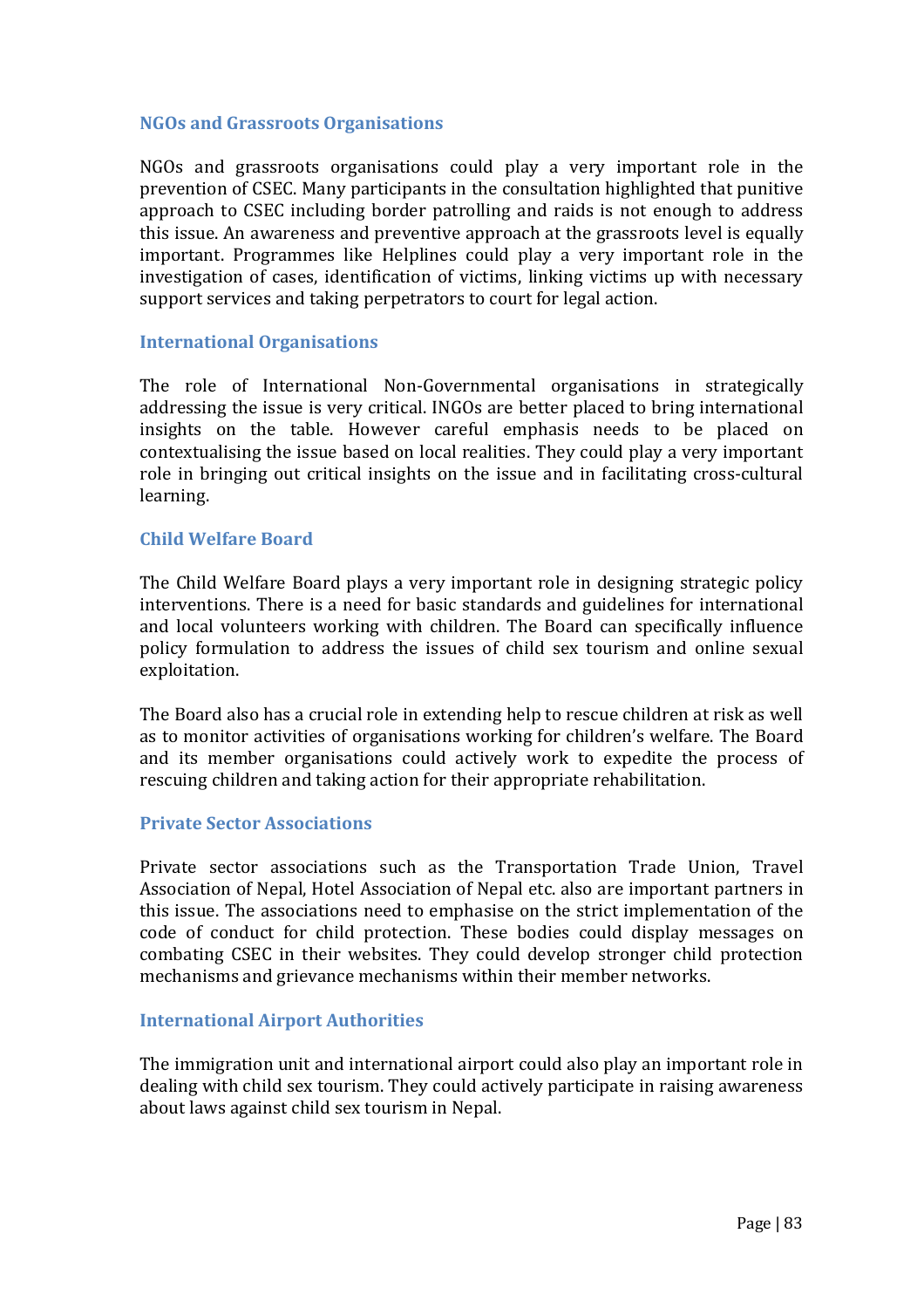## **Bibliography**

Action Aid Nepal and Shakti Samuha, 2008. A Study on the Condition of Slavery and Girls employed in the Restaurants and Massage Parlors of Kathmandu Valley. Shakti Samuha: Kathmandu, Nepal.

Amnesty International, 2011. False Promises: Exploitation and Forced Labour of Nepalese Migrant Workers. Amnesty International: London, United Kingdom.

Asha Nepal, 2006. A Sense of Direction: The Trafficking of Women and Children from Nepal. Asha Nepal: Kathmandu, Nepal.

Asha Nepal, Terre des Hommes Foundation and Shakti Samuha, 2012. Looking Towards Tomorrow: A Study on the Reintegration of Trafficking Survivors. Asha Nepal: Kathmandu, Nepal.

Ausserer, C., 2008. Control in the Name of Protection: A Critical Analysis of the Discourse of International Human Trafficking as a Form of Forced Migration. St Antony's International Review, 4 (1), pp. 96-114

Baker, R., 2001. The Sexual Exploitation of Working Children: Guidelines for Action to Eliminate the Worst Forms of Child Labour. Department for International Development (DFID) Social Development Department: London, UK.

Barry, K., 1995. The Prostitution of Sexuality: The Global Exploitation of Women. New York University Press: New York.

Balos, B., 2004. 'The Wrong way to Equality: Privileging Consent in Trafficking of Women for Sexual Exploitation, Harvard Women's Law Journal, Vole 27.

Center for Research on Environment Health and Population Activities (CREHPA)**,** 2001. A Situation Assessment of Sex Workers in Kathmandu Valley: A Focused Ethnographic Study. CREHPA: Kathmandu, Nepal.

Community Action Centre (CAC) Nepal and ILO, 2002. Internal trafficking among Children and Youth engaged in Prostitution. ILO/IPEC: Kathmandu, Nepal.

CPCS-VOC, 2008. The Abuse of Street Children in Kathmandu: A Research on Children's Experiences of Psychosocial, Physical and Sexual Abuse. Child Protection Centers and Services (CPCS)-Voice of Children (VOC), Kathmandu: Nepal.

CRC Subcommittee Nepal, 2001. Child Rights NGO Report on Optional Protocol to the Convention on the Rights of the Child on the sale of children, child prostitution and child pornography, Nepal: Child Nepal.

CWIN, 2003. A Situational Analysis of Child Sex Tourism in Nepal (Kathmandu Valley and Pokhara). ECPAT International: Bangkok, Thailand.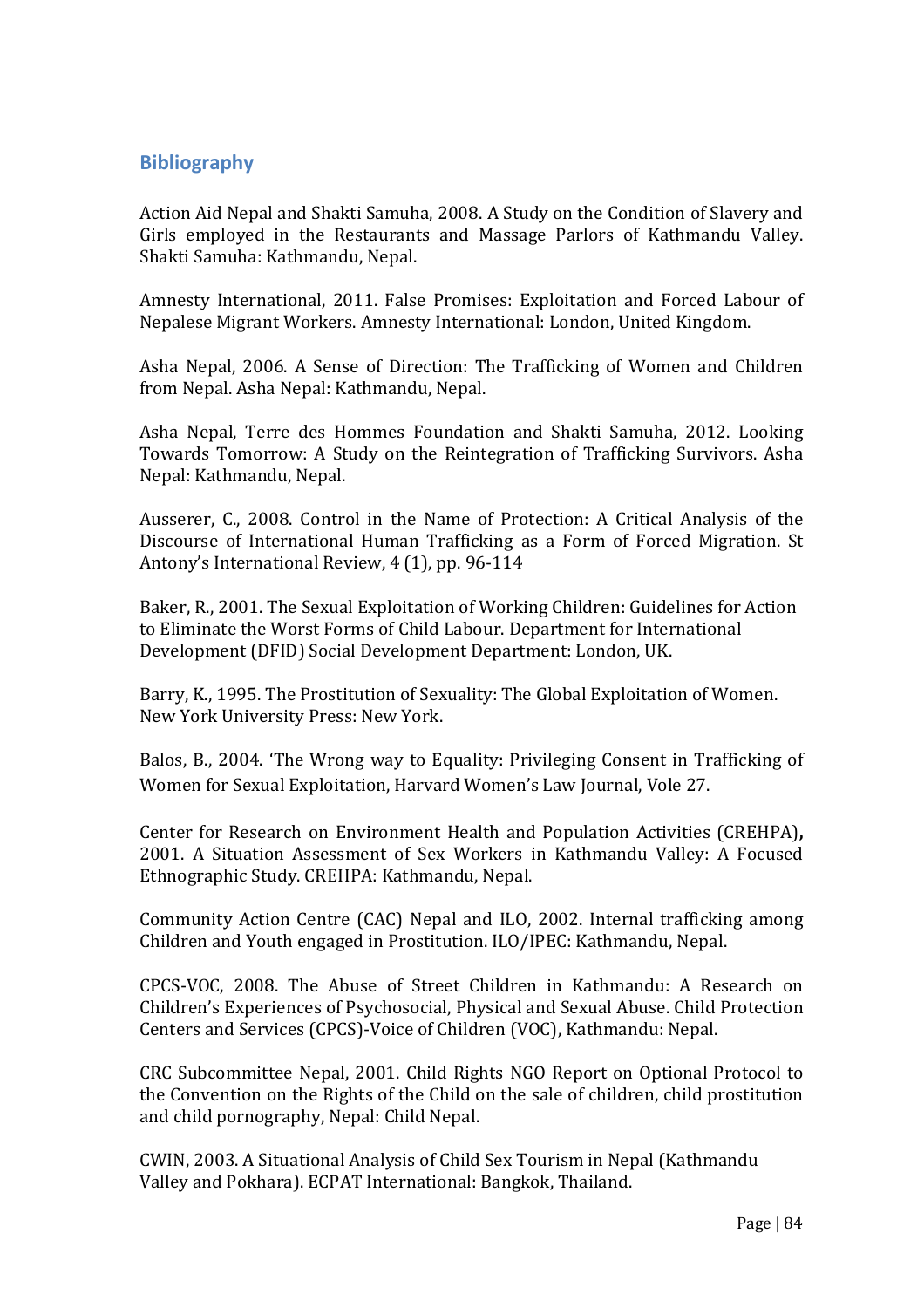CWIN, 2008a. Out of the Dark: The Emergence of Boys Prostitution in Nepal, ECPAT International: Kathmandu, Nepal.

CWIN, 2008b. Study on the use of Internet by Children. CWIN Nepal and Save the Children: Kathmandu, Nepal.

CWIN, 2011. A Study on Sexual Abuse of Street Boys in Kathmandu. Save the Children: Kathmandu, Nepal.

Derks, A., 2000. From White Slaves to trafficking Survivors: Notes on Trafficking Debate, The Center for Migration and Development, Working Paper Series. Princeton University: Princeton.

ECPAT International, 2001. Trafficking in Children for Sexual Purpose: An Analytical Review. Online Resource Available at http://www.childtrafficking.org/pdf/user/ecpat\_trafficking\_in\_children\_for\_sexual purposes analytical review.pdf. Accessed: March 2014.

ECPAT International, 2001b. Questions and Answers about Commercial Sexual Exploitation of Children. Bangkok: *ECPAT International.*

ECPAT International, 2006. Global Monitoring Report on the Status of Action against Commercial Sexual Exploitation of Children. ECPAT International: Bangkok, Thailand.

ECPAT International, 2008. Exploitation of Children in Prostitution: Thematic Paper. World Congress III against the Sexual Exploitation of Children and Adolescents. ECPAT International: Rio de Janeiro, Brazil.

Frederick, J., Basnyat, M., Aguettant J.L., 2010. Trafficking and Exploitation in the Entertainment and Sex Industry in Nepal: A Handbook for Decision Makers. Terre des Hommes Foundation: Kathmandu, Nepal.

Howard, N., 2012. Accountable To Whom? Accountable For What? Understanding Anti-Child Trafficking Discourse and Policy and Southern Benin, Anti Trafficking Review 1: pp. 43-59.

Howard, N. and Lalani, M., 2008. Editorial Introduction: The Politics of Human Trafficking, St Antony's International Review, 4 (1): pp. 5-15.

International Labour Organization (ILO), 2002. Trafficking and Sexual Abuse among Street Children in Kathmandu. International Labour Organization-International Programme on the Elimination of Child Labour (ILO-IPEC): Kathmandu, Nepal.

International Labour Organization (ILO), 2001. Trafficking in Girls with Special Reference to Prostitution: A Rapid Assessment. Central Department of Population Studies. Tribhuwan University: Kathmandu, Nepal.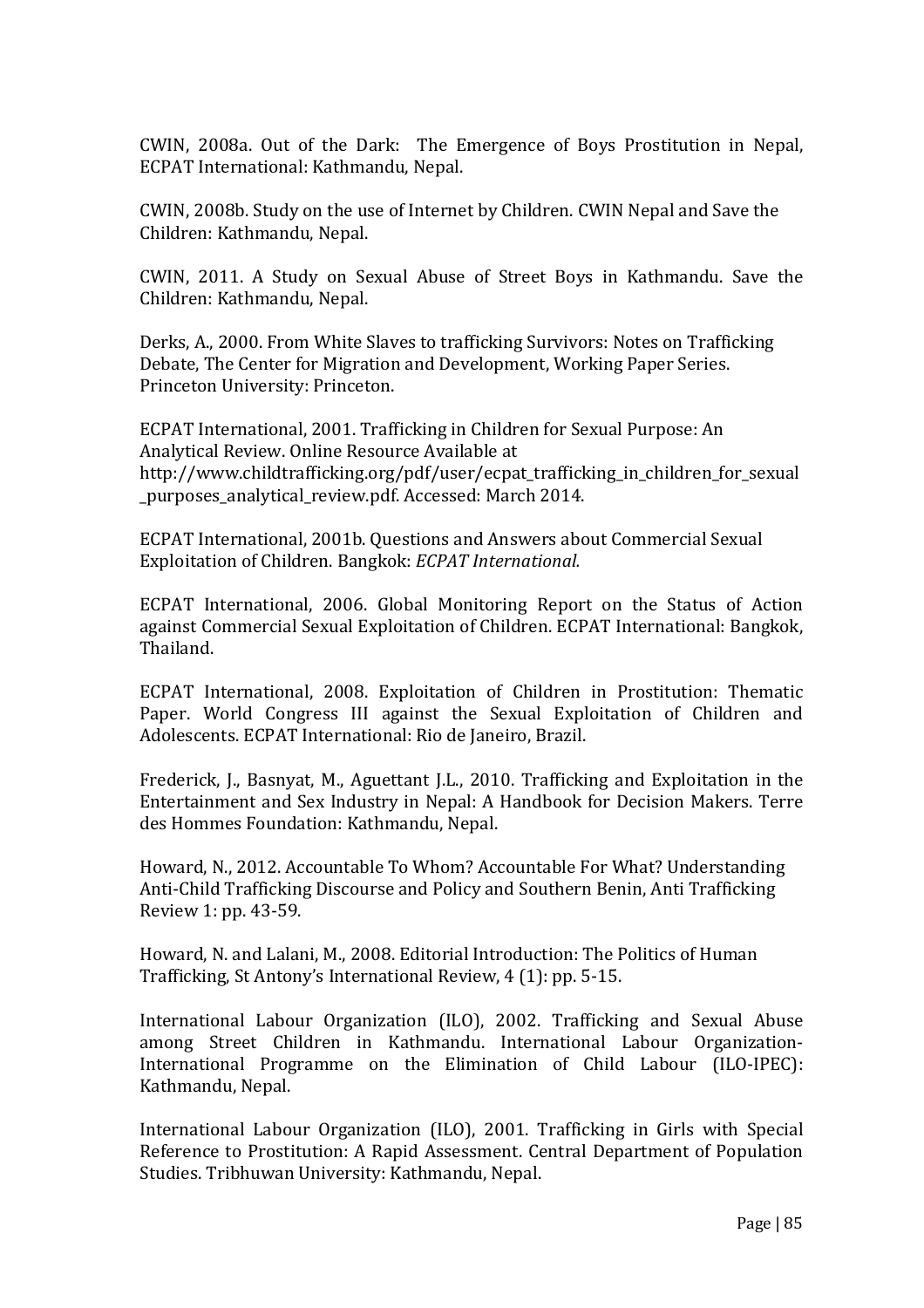International Labour Organization (ILO), 2003. International Programme on the Elimination of Child Labour, Facts on Commercial Sexual Exploitation of Children, Online Resource Available at <www.ilo.org/childlabour>. (Accessed: March 2014)

Janssen, D. F., 2002. Growing Up Sexually. Volume II: The Sexual Curriculum: The Manufacture and Performance of Pre-Adult Sexualities. Interim Report. Amsterdam: The Netherlands.

Jones, A., 2013. Pimping Your Child: Commercial Sexual Exploitation and Transactional Child Sexual Abuse. In A Jones (ed.) Understanding Child Sexual Abuse: Perspectives from the Caribbean. Palgrave Macmillan.

Liechty, M., 2005. Carnal Economies: The Commodification of Food and Sex in Kathmandu, Cultural Anthropology, 20 (1) pp 1-38.

Maiti Nepal, 2010. Youth-Led Study of the Vulnerability of Young Girls Working in Restaurants, Bars and Massage Parlors in Kathmandu, Young People Partnership Project. Supported by ECPAT International: Kathmandu, Nepal.

Ministry of Women, Children and Social Welfare (MoWCSW), 2008. Initial Report on the Optional Protocol to the Convention on the Rights of the Child on the Sale of Children, Child Prostitution and Child Pornography. MoWCSW: Kathmandu, Nepal.

Murray, Alison, 1998. Debt-Bondage and Trafficking: Don't Believe the Hype, In Kempadoo, K. (ed.), Global Sex Workers: Rights, Resistance and Redefinition. New York/London: Routledge, pp.51-64.

National Human Rights Commission (NHRC), 2006. A Study of girls and Women Employed in the Restaurants of Selected Cities in Nepal. International Labour Organization (ILO): Kathmandu, Nepal.

National Human Rights Commission (NHRC), 2011. Trafficking in Persons Especially Women and Children in Nepal National Report. NHRC: Kathmandu: Nepal.

New Era, 2001. Gender Assessment in the Health Sector. New Era. Kathmandu: Nepal.

Plan International, 2011. Breaking Vows: Early and Forced Marriage and Girls' Education. Plan International UK.

Sanghera, J., 2005. Unpacking the Trafficking Discourse. In Kempadoo, K., Sanghera, J. & Pattanaik, B. Trafficking and Prostitution Reconsidered: New Perspectives on Migration, Sex Work, and Human Rights. Boulder and London: Paradigm Publishers, pp. 3-24.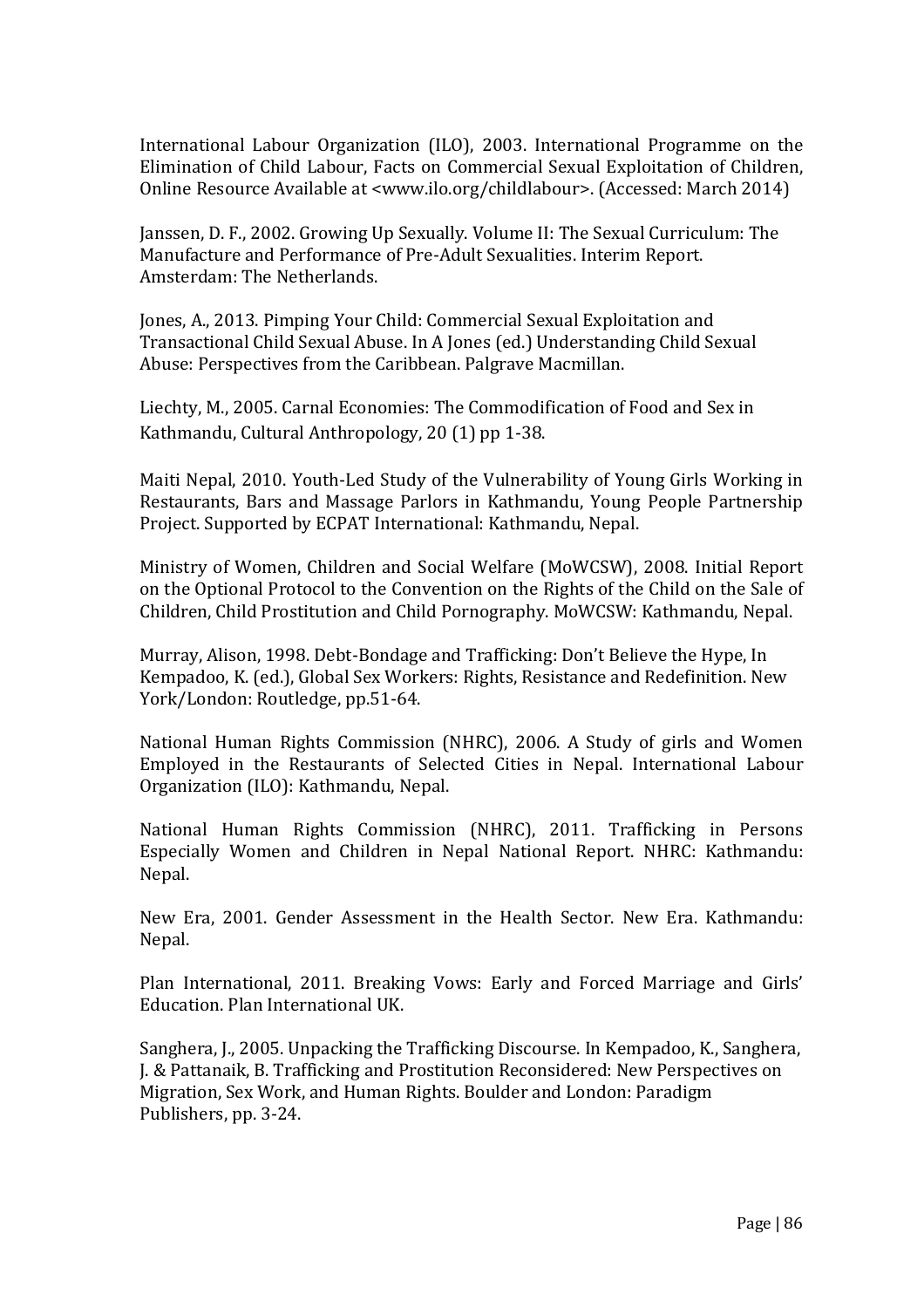Sapana Pradhan Malla for FWLD v. GoN writ no 56/2058. Date of decision May 2, 2002) Publication of judgment relating to Human Rights (special issue). Supreme Court of Nepal: Kathmandu, pp 144-151.

SASEC, 2005. Semantics or Substance, Subgroup against Sexual Exploitation of Children (SASEC), NGO Group for the Convention of the Rights of the Child. Online Resource Available at

www.ecpat.net/sites/default/files/Semantics%20or%20Substnce.pdf. Accessed: March 2014.

Save the Children UK (2006) Save the Children Cross-border Project against Trafficking and Exploitation of Migrants and Vulnerable Children. United Kingdom: Save the Children UK

Save the Children UK (2008) No One to Turn To: The under-reporting of child sexual exploitation and abuse by aid workers and peacekeepers. United Kingdom: Save the Children UK

Shakti Samuha, 2008. Free the Slaves, A Study on the Condition of Slavery among Women and Girls employed in the Restaurants and Massage Parlors of Kathmandu Valley. Shakti Samuha: Kathmandu, Nepal

Stallard, R. 2014. Child Trafficking in Nepal: Causes, Consequences and Education as Prevention. ChildReach International: Kathmandu, Nepal.

Surtees, R., 2008. Trafficked Men as Unwilling Victims, St Antony's International Review, 4 (1): pp 16-36.

Svensson, N. L. 2006. Extraterritorial Accountability: An Assessment of the Effectiveness of Child Sex Tourism Laws, 28 Loy. L.A. Int'l & Comp. L. Rev. 641. Online Resource Available at: http://digitalcommons.lmu.edu/ilr/vol28/iss3/6 (Accessed: 23rd December, 2013)

Terre des Hommes (TDH). 2005. A Study of Trafficked Nepalese Girls and Women in Mumbai and Kolkata, India. TDH: Kathmandu, Nepal.

Terre des Hommes (TDH). 2013. Web Cam Sex Tourism– Becoming Sweetie: a novel approach to stopping the global rise of Webcam Child Sex Tourism, Netherlands: Terre des Hommes.

UNESCAP, UNICEF, and ECPAT International, 2001. Report of the Second World Congress against Commercial Sexual Exploitation of Children (The Yokohama Congress). Yokohama, Japan. 17-20 December 2001.

U.S. Department of Trafficking in Persons (USDTIP), 2009. Trafficking in Persons (TIP) Report. Online Resource Available at http://gvnet.com/humantrafficking/Nepal-2.htm (Accessed: March 2014).

| <b>UNICEF</b> | Child | Protection | Programme | home | page. |
|---------------|-------|------------|-----------|------|-------|
|---------------|-------|------------|-----------|------|-------|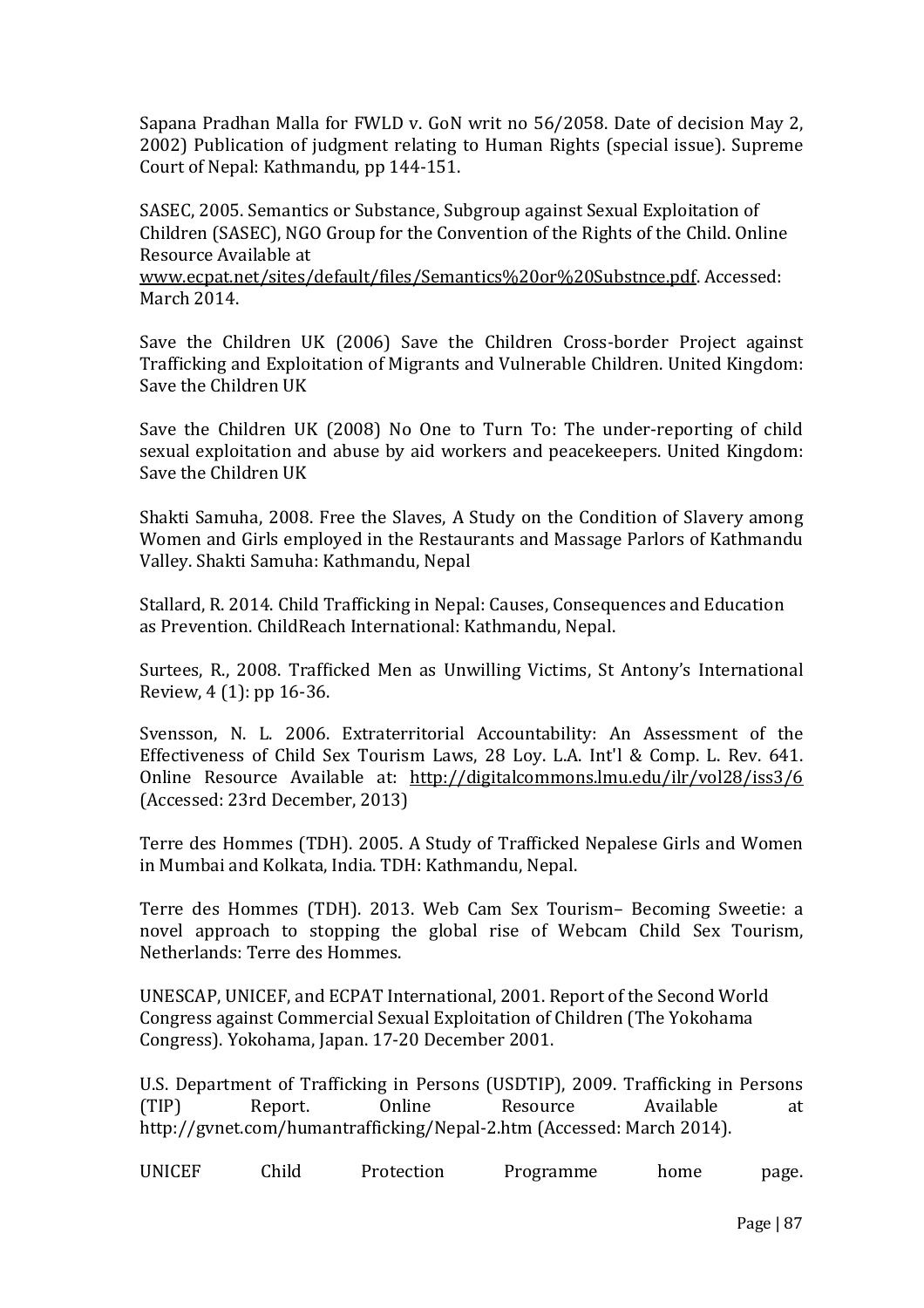www.unicef.org/programme/cprotection Child Protection: Child Sexual Exploitation, Nature of the Problem. Accessed: March 2014.

UNICEF Pacific, 2006. Commercial Sexual Exploitation of Children (CSEC) and Child Sexual Abuse (CSA) in the Pacific: A Regional Report, UNICEF, UNESCAP and ECPAT: Fiji.

UNODC, 2012. Global Report on Trafficking in Persons 2012. UNODC: Geneva Online Resource Available at http://www.unodc.org/documents/data-and analysis/glotip/Trafficking in Persons 2012 web.pdf. (Accessed: March 2014)

WHO, 1997. Violence against Women: The Girl Child. WHO: Geneva. Online Resource and a state at the Available and Available at the state at  $\alpha$ www.who.int/violence\_injury\_prevention/media/en/154.pdf. (Accessed: March 2014)

Williams, P., 1999, Human Commodity Trafficking: An Overview, in: Williams (ed.), Illegal Migration and Commercial Sex: The New Slave Trade. Frank Cass Publishers: London/Portland, pp.1-10.

World Education, 2009. Child Labour Status Report. Kathmandu: Nepal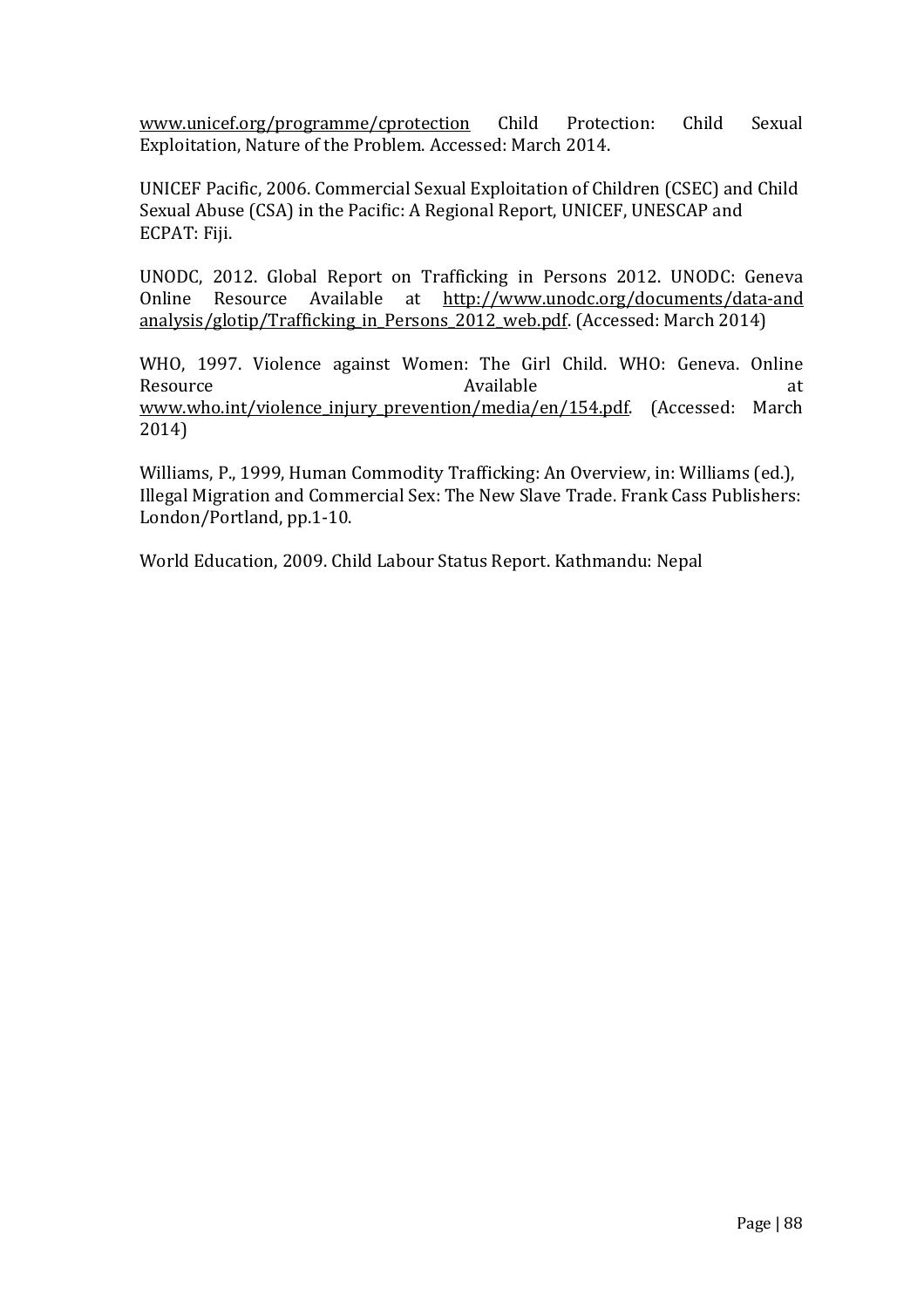## **Appendix I Interview Guidelines**

| <b>Topic</b> | Core                | <b>Prompts</b>                                                                               |  |
|--------------|---------------------|----------------------------------------------------------------------------------------------|--|
| focus        | questions           |                                                                                              |  |
| Family       | Tell me about       | Age                                                                                          |  |
|              | yourself            | Sex                                                                                          |  |
|              |                     | Surname                                                                                      |  |
|              |                     | Ethnicity                                                                                    |  |
|              |                     | Where do you live?                                                                           |  |
|              |                     | Where do you live now?                                                                       |  |
| Leaving      | How/When            | When did you come? Was it for the first time?                                                |  |
| Home         | did you come        | Who did you come with?                                                                       |  |
|              | to this place?      | What were your plans? Why did you come to this<br>place?                                     |  |
|              |                     | How did you come? Where did you get the money?                                               |  |
| Daily        | What do you         | Would you tell me how do you spend a typical day?                                            |  |
| Routine      | usually spend       | What do you do in your free time?                                                            |  |
|              | your time?          | What do you like doing the most? When do you                                                 |  |
|              |                     | usually do it?                                                                               |  |
| Earning      | How do you          | Where do you get money to spend? What do you do<br>when you have money? How do you spend it? |  |
| money        | earn your<br>money? | Do you work? How do you earn your money? How                                                 |  |
|              |                     | much do you get?                                                                             |  |
|              |                     | What do you do to get more money?                                                            |  |
|              |                     | Do you share it with anyone? Where do you keep                                               |  |
|              |                     | your money?                                                                                  |  |
| Work         | How did you         | How did you first start this work?                                                           |  |
|              | start work?         | How did you know about it? Who told you?                                                     |  |
| Social life  | Who do you          | What do you do in your free time with?                                                       |  |
|              | spend your          | Who do you usually hang out with? Friends,                                                   |  |
|              | time with?          | boyfriends?                                                                                  |  |
|              |                     | Where do you meet your friends?                                                              |  |
|              |                     | Tell me about your friends? How are they? Do you                                             |  |
|              |                     | have friends older than you?                                                                 |  |
| Life         | Tell me             | Who do you usually deal with at work? Nepali,                                                |  |
| experience   | something           | Indians, Foreigners.                                                                         |  |
|              | about the           | How do you usually make friends with them?                                                   |  |
|              | people you          | What are they like? Are they nice? How do they                                               |  |
|              | work/live<br>with?  | treat you?<br>Do they click photos or try to take videos? Or do                              |  |
|              |                     | they try to show photos/videos?                                                              |  |
|              |                     | Have you watched any movies with them?                                                       |  |
|              |                     | Do they ask you to be with them even when you                                                |  |
|              |                     | don't like it?                                                                               |  |
|              |                     | Can you tell me about an interesting incident or an                                          |  |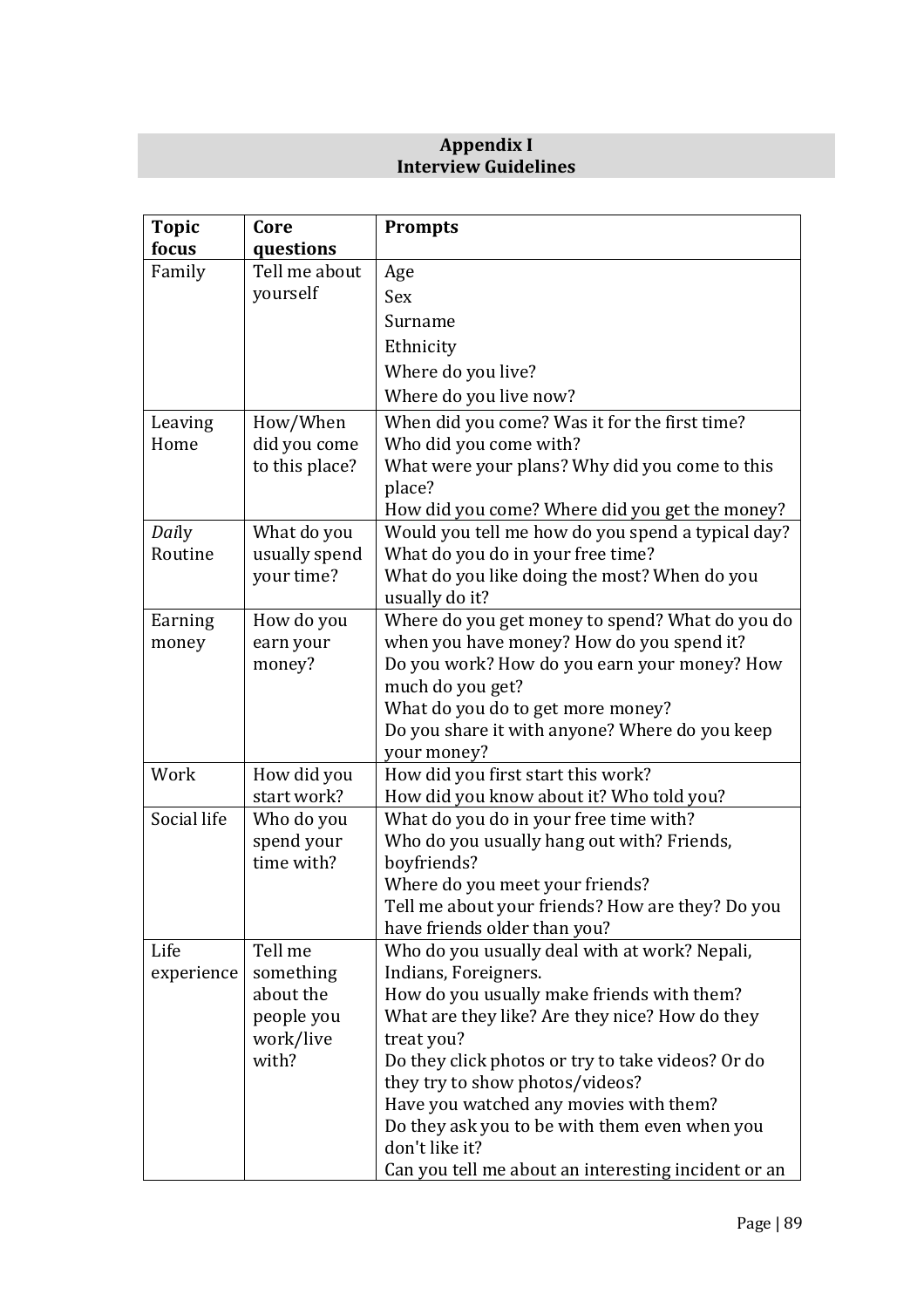|         |                | unhappy incident with them?                          |
|---------|----------------|------------------------------------------------------|
|         |                | Do you get any kind of gift or money from them?      |
|         |                | What do other tell you about these friends?          |
|         |                | Would you like to be friends with foreigners if they |
|         |                | approach you?                                        |
| Support | Who do you     | What are the different problems that you have        |
| system  | go to when     | faced?                                               |
|         | you have       | Who do you go to when you have problems - NGOs,      |
|         | problems?      | friends, relatives                                   |
|         |                | Financial problems, health problems, fights, about   |
|         |                | sex                                                  |
|         |                | Would you like anyone to help you? What would        |
|         |                | you like them to do?                                 |
| Family  | Are you in     | Are you in touch with your family? Who are you       |
|         | touch with     | close with in your family? How often do you meet/    |
|         | your family?   | talk to them?                                        |
|         |                | Do you send them money?                              |
|         |                | Do your family members about your work?              |
| Future  | What would     | Do you plan to continue this for a long time?        |
| Plans   | you like to in | What else would you like to do, if you had a         |
|         | future?        | chance?                                              |

## **Debrief**

- We have been talking for a while now; do you want to ask me anything?
- What is your plan for rest of the day?
- Thank you very much for spending time with us. If you would like talk more or ask any question, you can always contact CWIN or call 1098.
- If you want to ask any question about this research, you can contact me in CWIN.
- If you want to talk about child sexual exploitation or CSEC, you can always call 1098 for free.

(End with some informal conversation)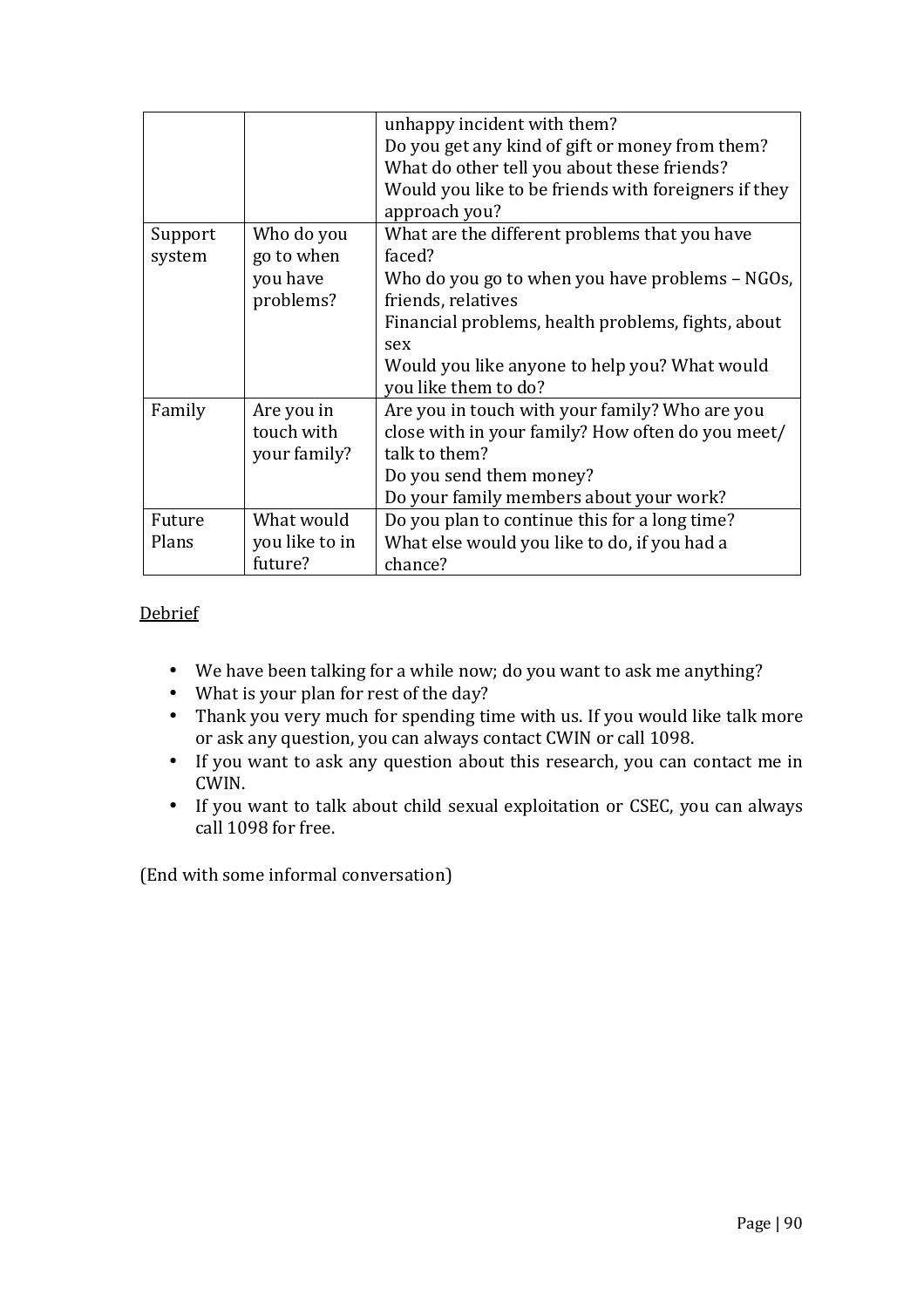## **Appendix II**  Focus Group Discussion Pointers

Start with some icebreaking games.

### Dos and Don'ts

- Inform the participants about the objective of the research, confidentiality and the use of pseudonyms.
- Always start with light icebreaking session. This could include games.
- Ask 'what' and 'how' questions in the beginning.
- Keep 'why' questions for later, if needed.
- Do not probe into personal questions in FGD.
- If any participant starts sharing personal stories, stop the participant. Conduct individual interview with him/her later if needed.

### Cue Questions

- 1. Introduction
	- Tell me something about yourself. Do you all know each other?
	- Where do you live? Who do you stay with? Do you all live in the same locality
	- You stay with this NGO/ study in this school, how do you like it here? Tell me something about fun things you do here.
- 2. Everyday routine
	- What do you spend your day? What do you like doing? What do you not like doing?
	- What do you do in your free time? What are some of the fun things that you do? Can you share some of it?
	- Have there been some not-so-fun experiences?
- 3. Friends
	- Tell me about your friends. Who do you usually spend time with?
	- Where do you like hanging out with friends?
- 4. Money
	- What do you like to do when you have money?
	- Where do you usually get your money? Does anyone give you money? Do you work? What do you usually do?
	- Do you like watching movies? What kind of films? Who do you go with?
	- What do you do when you do not have any money?
	- What are other things you do to with friends?
	- Do you or your friends have friends older than you? Tell me about them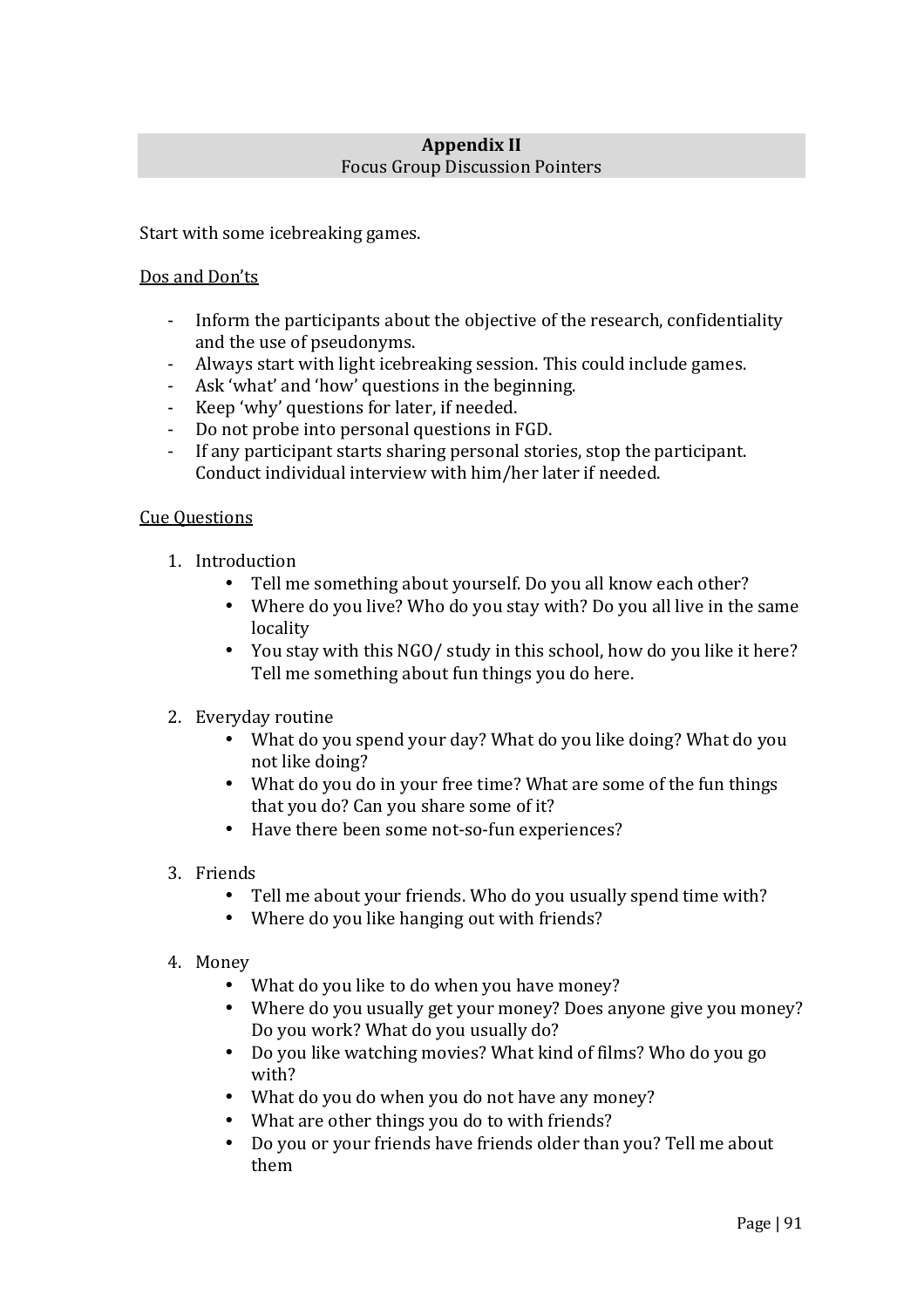If children talk about sexual experience do not probe personal information any further. Once the FGD is over, make arrangements to talk to them personally. Probe more information on – exact occupation/ type of work they are engaged in, usual sexual partners, usual places, kind of sexual activities, kind of benefit or reward, reasons for engaging in sexual activities, who decides and how? What do they think about the people involved? What are their future plans?

- 5. Support System:
	- Who do you go to when you have problems financial, health problems, fights with friends, about sex.

## Debrief

- We have been talking for a while now; do you want to ask me anything?
- What is your plan for rest of the day?
- Thank you very much for spending time with us. If you would like talk more or ask any question, you can always contact CWIN or call 1098.
- If you want to ask any question about this research, you can contact me in CWIN.
- If you want to talk about child sexual exploitation or CSEC, you can always call 1098 for free.

(End with some informal conversation)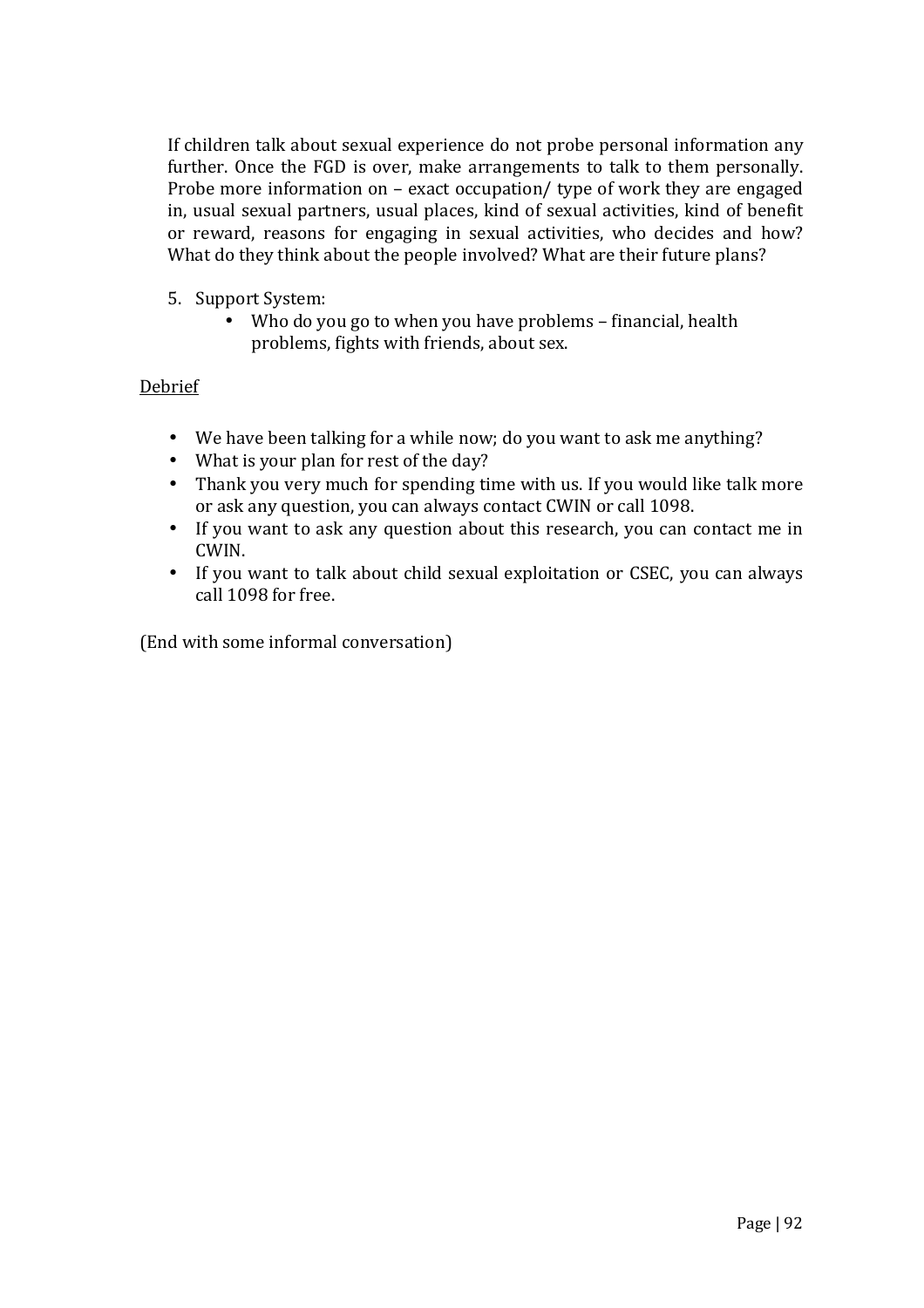## **Appendix III**  Script Outline for Youth Theatre

The following 5 short vignettes were shown to facilitate group discussion

Scene 1: A school going teenage girl wants to talk to her mother about money. But the mother is busy in household and managing an alcoholic father (actors pause on the stage).

Scene 2: In school, a teacher approaches the girl and tells her that he could give her free tuition if she is 'nice' to him (actors pause on the stage).

Scene 3: A friend approaches the girl and tells them about boys who can give her money. And shows her some 'pictures' that could get her money (actors pause on the stage).

Scene 4: A tourist asks a boy to get her a nice girl. He then approaches a girl in the street and tells her that he can get her a job with good money (actors pause on the stage). He sends the girl to the tourist.

Scene 5: The girl in the school is taken somewhere by the teacher (actors pause on the stage). All the actors are on the stage. One of the actor asks question to the audience and opens up an interactive session. Due to logistical constraints, the play was staged only in Kathmandu.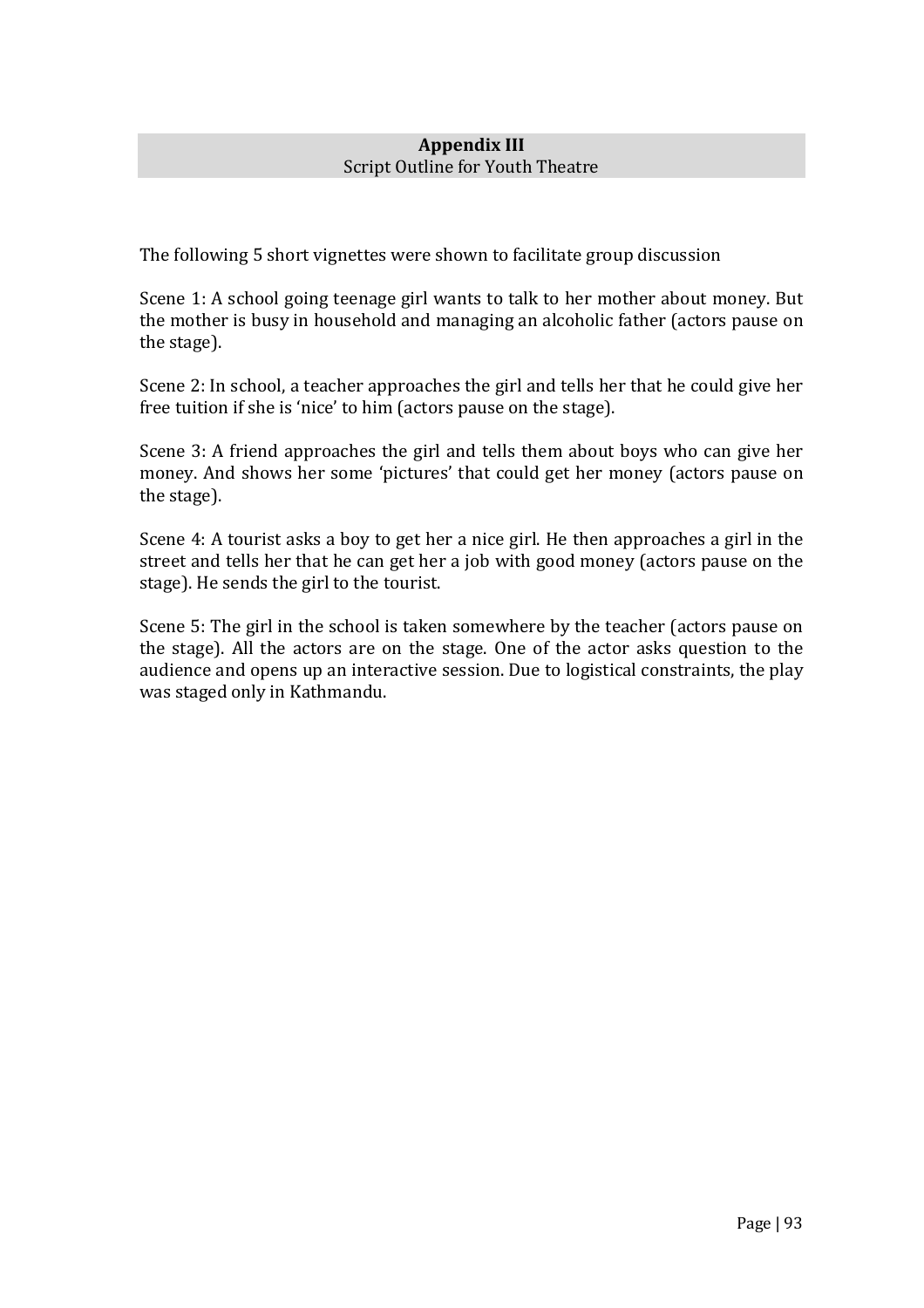## **Appendix IV**  List of Organisations for Key Stakeholder Interview

- AAWAJ Nepal
- Advocacy Forum
- Alliance against Trafficking in Women & Children in Nepal (AATWIN)
- Biswas Nepal
- Center for Awareness Promotion Nepal (CAP-Nepal)
- Change Nepal
- Child and Women Empowerment Society *Nepal (*CWES)
- Child Protection Centers and Services (CPCS)
- Children-Women In Social Service and Human Rights (CWISH)
- Community Action Centre Nepal (CAC Nepal)
- Community Support Group
- Girls not Brides
- Goreto Nepal
- KI Nepal
- Maiti Nepal
- *Nepal* STD & AIDS Research Center (NSARC)
- Online Crime Investigation Department, HanumanDhoka
- Pokhara Metropolitan Office
- Saathi
- Shakti Samuha
- WAFS Nepal
- Women and Children Cell Nepalgunj and Pokhara